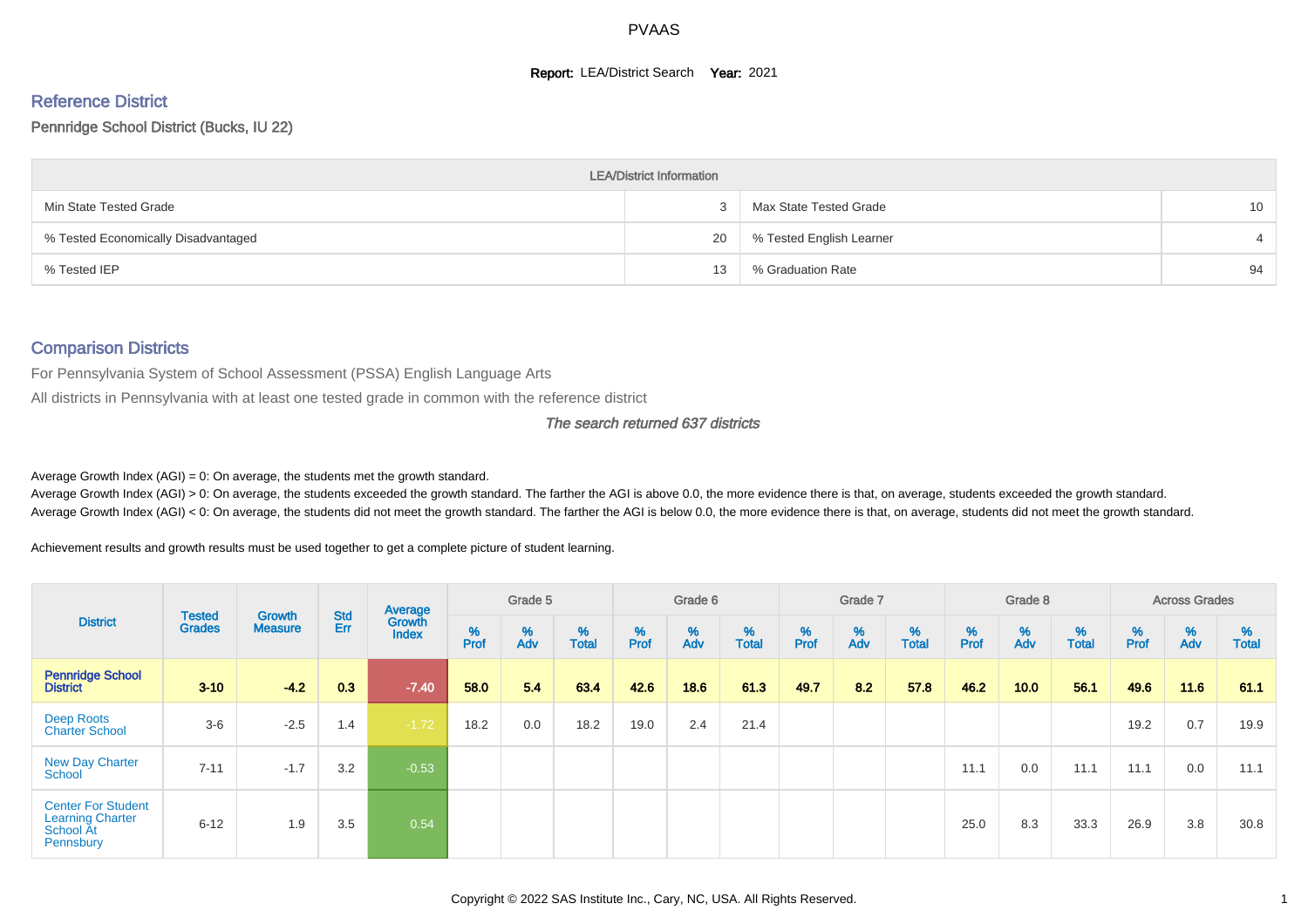|                                                                                          | <b>Tested</b> | <b>Growth</b>  | <b>Std</b> |                                          |           | Grade 5  |                   |           | Grade 6  |                   |           | Grade 7  |                   |           | Grade 8  |                   |           | <b>Across Grades</b> |                   |
|------------------------------------------------------------------------------------------|---------------|----------------|------------|------------------------------------------|-----------|----------|-------------------|-----------|----------|-------------------|-----------|----------|-------------------|-----------|----------|-------------------|-----------|----------------------|-------------------|
| <b>District</b>                                                                          | <b>Grades</b> | <b>Measure</b> | Err        | <b>Average</b><br>Growth<br><b>Index</b> | %<br>Prof | %<br>Adv | %<br><b>Total</b> | %<br>Prof | %<br>Adv | %<br><b>Total</b> | %<br>Prof | %<br>Adv | %<br><b>Total</b> | %<br>Prof | %<br>Adv | %<br><b>Total</b> | %<br>Prof | %<br>Adv             | %<br><b>Total</b> |
| <b>Pennridge School</b><br><b>District</b>                                               | $3 - 10$      | $-4.2$         | 0.3        | $-7.40$                                  | 58.0      | 5.4      | 63.4              | 42.6      | 18.6     | 61.3              | 49.7      | 8.2      | 57.8              | 46.2      | 10.0     | 56.1              | 49.6      | 11.6                 | 61.1              |
| <b>Universal Bluford</b><br><b>Charter School</b>                                        | $3-6$         | $-2.8$         | 1.2        | $-2.37$                                  | 19.0      | 0.0      | 19.0              | 23.3      | 0.0      | 23.3              |           |          |                   |           |          |                   | 22.3      | 1.8                  | 24.1              |
| <b>Easton Arts</b><br>Academy<br>Elementary<br><b>Charter School</b>                     | $3-5$         | 0.7            | 2.6        | 0.29                                     | 45.8      | 4.2      | 50.0              |           |          |                   |           |          |                   |           |          |                   | 37.2      | 4.6                  | 41.9              |
| <b>Global Leadership</b><br><b>Academy Charter</b><br><b>School Southwest</b><br>at Huey | $3 - 8$       | $-0.4$         | 1.8        | $-1.72$                                  | 0.0       | 0.0      | 0.0               | 0.0       | 0.0      | 0.0               |           |          |                   | 21.4      | 0.0      | 21.4              | 11.1      | 0.0                  | 11.1              |
| Montessori<br><b>Regional Charter</b><br>School                                          | $3-6$         | $-3.8$         | 1.1        | $-3.39$                                  | 33.3      | 0.0      | 33.3              | 37.3      | 8.5      | 45.8              |           |          |                   |           |          |                   | 32.2      | 4.5                  | 36.7              |
| <b>Urban Academy Of</b><br>Greater Pittsburgh<br><b>Charter School</b>                   | $3-5$         | $-8.2$         | 1.9        | $-4.39$                                  | 21.4      | 2.4      | 23.8              |           |          |                   |           |          |                   |           |          |                   | 20.6      | 1.6                  | 22.2              |
| <b>MaST Community</b><br><b>Charter School III</b>                                       | $3-6$         | $-0.7$         | 0.8        | $-0.81$                                  | 25.8      | 0.8      | 26.5              | 30.0      | 6.9      | 36.9              |           |          |                   |           |          |                   | 28.3      | 6.5                  | 34.8              |
| <b>Vida Charter</b><br>School                                                            | $3-6$         | 3.8            | 1.9        | $-0.39$                                  | 56.0      | 16.0     | 72.0              | 27.8      | 27.8     | 55.6              |           |          |                   |           |          |                   | 33.7      | 19.8                 | 53.5              |
| <b>Lehigh Valley Dual</b><br>Language Charter<br>School                                  | $3-8$         | $-0.8$         | 2.5        | $-0.32$                                  | 8.3       | 0.0      | 8.3               | 58.3      | 0.0      | 58.3              |           |          |                   |           |          |                   | 34.3      | 0.0                  | 34.3              |
| <b>West Philadelphia</b><br>Achievement<br>Charter<br><b>Elementary School</b>           | $3-5$         | 3.8            | 1.6        | 2.40                                     | 21.0      | 0.0      | 21.0              |           |          |                   |           |          |                   |           |          |                   | 18.1      | 1.5                  | 19.6              |
| <b>Baden Academy</b><br><b>Charter School</b>                                            | $3-6$         | $-1.3$         | 1.1        | $-1.21$                                  | 47.6      | 1.6      | 49.2              | 46.6      | 10.3     | 56.9              |           |          |                   |           |          |                   | 42.3      | 7.1                  | 49.4              |
| <b>Mastery Charter</b><br>School - Clymer<br>Elementary                                  | $3-6$         | 1.7            | 1.5        | 1.09                                     | 13.5      | 0.0      | 13.5              | 24.1      | 3.4      | 27.6              |           |          |                   |           |          |                   | 17.5      | 0.8                  | 18.3              |
| Keystone<br><b>Education Center</b><br><b>Charter School</b>                             | $3 - 12$      | 0.7            | 3.3        | 0.20                                     |           |          |                   |           |          |                   |           |          |                   | 0.0       | 0.0      | 0.0               | 0.0       | 0.0                  | 0.0               |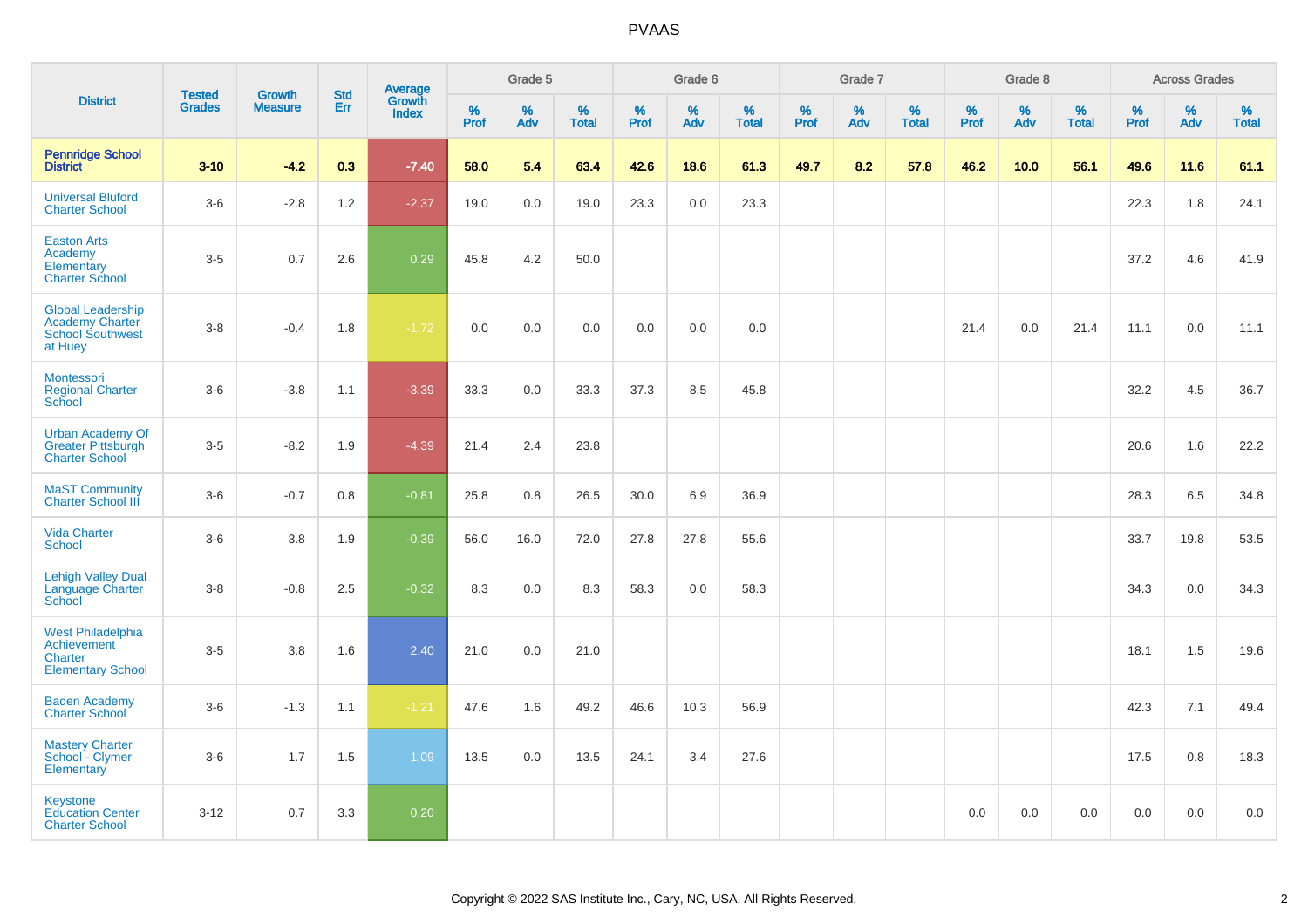|                                                                          |                                |                                 | <b>Std</b> |                                   |           | Grade 5  |                   |          | Grade 6  |                   |           | Grade 7  |                   |           | Grade 8  |                   |           | <b>Across Grades</b> |                   |
|--------------------------------------------------------------------------|--------------------------------|---------------------------------|------------|-----------------------------------|-----------|----------|-------------------|----------|----------|-------------------|-----------|----------|-------------------|-----------|----------|-------------------|-----------|----------------------|-------------------|
| <b>District</b>                                                          | <b>Tested</b><br><b>Grades</b> | <b>Growth</b><br><b>Measure</b> | Err        | Average<br>Growth<br><b>Index</b> | %<br>Prof | %<br>Adv | %<br><b>Total</b> | $%$ Prof | %<br>Adv | %<br><b>Total</b> | %<br>Prof | %<br>Adv | %<br><b>Total</b> | %<br>Prof | %<br>Adv | %<br><b>Total</b> | %<br>Prof | %<br>Adv             | %<br><b>Total</b> |
| <b>Pennridge School</b><br><b>District</b>                               | $3 - 10$                       | $-4.2$                          | 0.3        | $-7.40$                           | 58.0      | 5.4      | 63.4              | 42.6     | 18.6     | 61.3              | 49.7      | 8.2      | 57.8              | 46.2      | 10.0     | 56.1              | 49.6      | 11.6                 | 61.1              |
| <b>Premier Arts And</b><br><b>Science Charter</b><br>School              | $3-5$                          | 5.2                             | 2.1        | 2.52                              | 16.7      | 0.0      | 16.7              |          |          |                   |           |          |                   |           |          |                   | 14.2      | 1.9                  | 16.0              |
| <b>Lincoln Charter</b><br><b>School</b>                                  | $3-5$                          | 1.2                             | 1.4        | 0.81                              | 17.7      | 0.0      | 17.7              |          |          |                   |           |          |                   |           |          |                   | 14.5      | 1.2                  | 15.7              |
| <b>Inquiry Charter</b><br>School                                         | $3-5$                          | $-7.5$                          | 2.2        | $-3.42$                           | 30.3      | 0.0      | 30.3              |          |          |                   |           |          |                   |           |          |                   | 25.9      | 4.6                  | 30.6              |
| <b>Mastery Charter</b><br>School - Smedley<br>Campus                     | $3-6$                          | $-4.0$                          | 1.3        | $-3.20$                           | 19.2      | 1.9      | 21.2              | 31.0     | 1.7      | 32.8              |           |          |                   |           |          |                   | 21.4      | 2.2                  | 23.6              |
| Gettysburg<br><b>Montessori Charter</b><br>School                        | $3-6$                          | 2.6                             | 2.0        | 1.29                              | 50.0      | 10.0     | 60.0              | 44.4     | 22.2     | 66.7              |           |          |                   |           |          |                   | 43.0      | 14.0                 | 57.0              |
| <b>Executive</b><br><b>Education</b><br><b>Academy Charter</b><br>School | $3 - 10$                       | $-5.5$                          | 1.6        | $-1.38$                           | 10.0      | 0.0      | 10.0              | 12.5     | 6.2      | 18.8              |           |          |                   | 38.1      | 0.0      | 38.1              | 31.4      | 2.9                  | 34.3              |
| <b>Duquesne City</b><br><b>School District</b>                           | $3 - 8$                        | 3.1                             | 1.4        | 2.23                              | 11.3      | 0.0      | 11.3              | 10.8     | 2.7      | 13.5              |           |          |                   |           |          |                   | 14.8      | 0.6                  | 15.3              |
| <b>Bucks County</b><br><b>Montessori Charter</b><br>School               | $3-6$                          | 10.3                            | 1.9        | 3.15                              | 64.5      | 19.4     | 83.9              | 35.7     | 57.1     | 92.9              |           |          |                   |           |          |                   | 51.1      | 35.1                 | 86.2              |
| <b>Arts Academy</b><br>Elementary<br><b>Charter School</b>               | $3-5$                          | 0.9                             | 2.0        | 0.44                              | 31.6      | 0.0      | 31.6              |          |          |                   |           |          |                   |           |          |                   | 31.8      | 2.3                  | 34.1              |
| Wilkinsburg<br><b>Borough School</b><br><b>District</b>                  | $3-6$                          | 4.8                             | 1.4        | 3.33                              | 41.5      | 0.0      | 41.5              | 25.6     | 2.3      | 27.9              |           |          |                   |           |          |                   | 23.5      | 1.0                  | 24.5              |
| <b>Mastery Charter</b><br>School John Wister<br>Elementary               | $3-5$                          | 2.7                             | 2.5        | 1.08                              | 8.3       | 0.0      | 8.3               |          |          |                   |           |          |                   |           |          |                   | 10.8      | 0.0                  | 10.8              |
| <b>Seven Generations</b><br><b>Charter School</b>                        | $3-5$                          | 5.1                             | 2.1        | 2.46                              | 62.2      | 2.7      | 64.9              |          |          |                   |           |          |                   |           |          |                   | 48.0      | 8.8                  | 56.8              |
| <b>Fell Charter School</b>                                               | $3 - 8$                        | 3.1                             | 2.3        | 1.32                              | 62.5      | 0.0      | 62.5              | 50.0     | 6.2      | 56.2              |           |          |                   |           |          |                   | 60.5      | 4.0                  | 64.5              |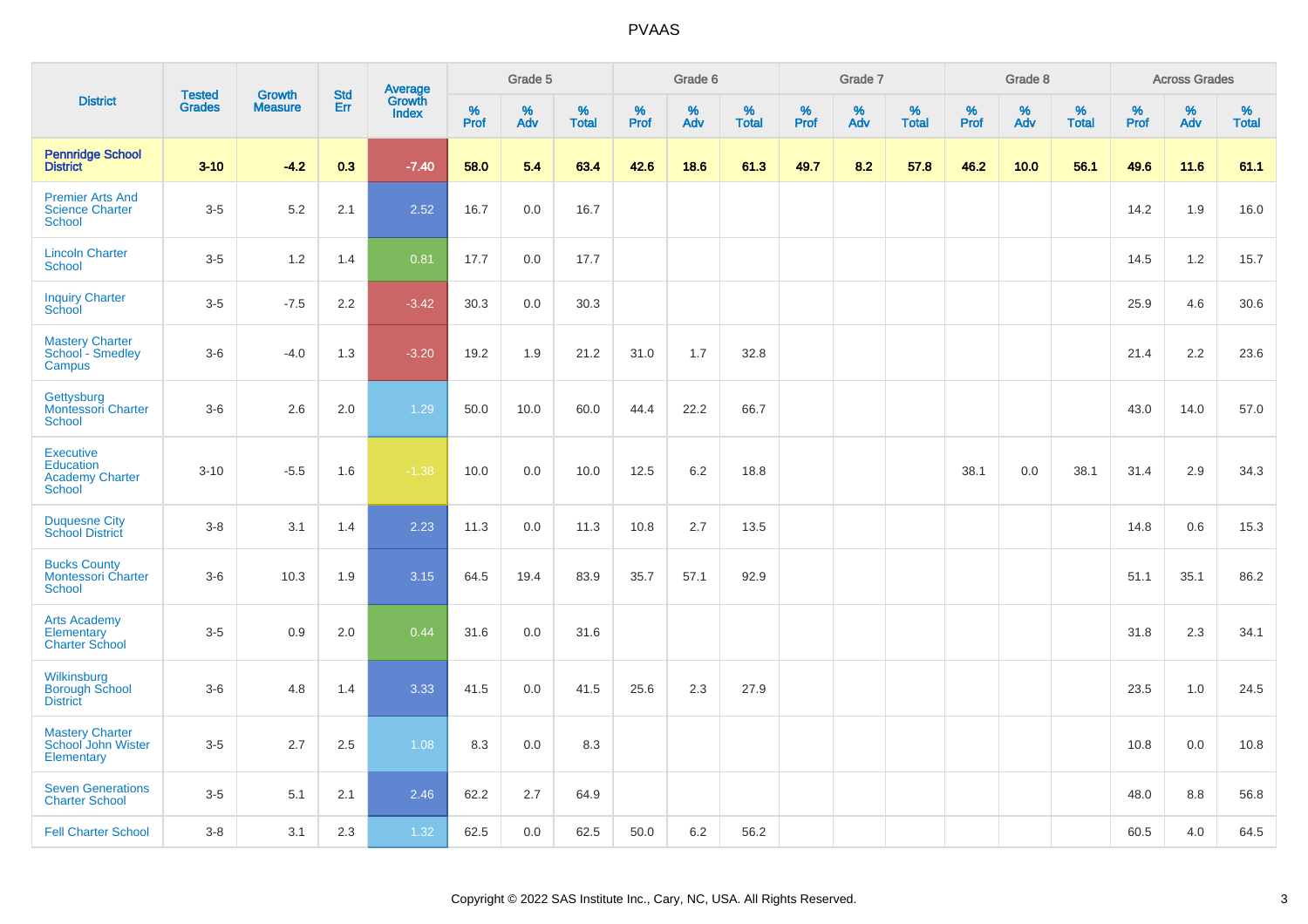|                                                                    | <b>Tested</b> |                                 | <b>Std</b> | Average                |           | Grade 5  |                   |           | Grade 6  |                   |           | Grade 7  |                   |           | Grade 8  |                   |           | <b>Across Grades</b> |                   |
|--------------------------------------------------------------------|---------------|---------------------------------|------------|------------------------|-----------|----------|-------------------|-----------|----------|-------------------|-----------|----------|-------------------|-----------|----------|-------------------|-----------|----------------------|-------------------|
| <b>District</b>                                                    | <b>Grades</b> | <b>Growth</b><br><b>Measure</b> | Err        | Growth<br><b>Index</b> | %<br>Prof | %<br>Adv | %<br><b>Total</b> | %<br>Prof | %<br>Adv | %<br><b>Total</b> | %<br>Prof | %<br>Adv | %<br><b>Total</b> | %<br>Prof | %<br>Adv | %<br><b>Total</b> | %<br>Prof | %<br>Adv             | %<br><b>Total</b> |
| <b>Pennridge School</b><br><b>District</b>                         | $3 - 10$      | $-4.2$                          | 0.3        | $-7.40$                | 58.0      | 5.4      | 63.4              | 42.6      | 18.6     | 61.3              | 49.7      | 8.2      | 57.8              | 46.2      | 10.0     | 56.1              | 49.6      | 11.6                 | 61.1              |
| <b>Gillingham Charter</b><br>School                                | $3 - 11$      | 2.2                             | 2.0        | 1.08                   | 41.7      | 0.0      | 41.7              | 38.5      | 0.0      | 38.5              |           |          |                   | 30.8      | 15.4     | 46.2              | 34.3      | 4.3                  | 38.6              |
| <b>Mastery Charter</b><br>School-Mann<br>Campus                    | $3-6$         | $-2.7$                          | 1.7        | $-1.60$                | 16.7      | 0.0      | 16.7              | 27.8      | 0.0      | 27.8              |           |          |                   |           |          |                   | 18.4      | 0.0                  | 18.4              |
| <b>Sto-Rox School</b><br><b>District</b>                           | $3 - 10$      | $-0.0$                          | 0.9        | $-0.01$                | 16.1      | 2.2      | 18.3              | 27.9      | 1.2      | 29.1              | 0.0       | 0.0      | 0.0               | 2.9       | 0.0      | 2.9               | 16.8      | 1.0                  | 17.9              |
| <b>Aspira Bilingual</b><br><b>Cyber Charter</b><br>School          | $3 - 11$      | 2.8                             | 1.6        | 2.58                   |           |          |                   | 12.9      | 0.0      | 12.9              | 0.0       | 0.0      | 0.0               | 0.0       | 0.0      | 0.0               | 5.9       | 0.0                  | 5.9               |
| Steelton-Highspire<br><b>School District</b>                       | $3 - 11$      | $-1.9$                          | 0.7        | $-0.81$                | 21.9      | 0.0      | 21.9              | 11.5      | 0.0      | 11.5              | 3.8       | 0.0      | 3.8               | 5.9       | 0.0      | 5.9               | 9.0       | 0.0                  | 9.0               |
| La Academia<br>Partnership<br><b>Charter School</b>                | $6 - 11$      | $-4.8$                          | 1.8        | $-1.41$                |           |          |                   | 14.3      | 0.0      | 14.3              | 4.2       | 0.0      | 4.2               | 0.0       | 0.0      | 0.0               | 5.6       | 0.0                  | 5.6               |
| <b>Propel Charter</b><br>School-Northside                          | $3 - 8$       | $-1.3$                          | 1.0        | 2.10                   | 7.0       | 0.0      | 7.0               | 14.6      | $0.0\,$  | 14.6              | 5.0       | $0.0\,$  | 5.0               | 10.0      | $0.0\,$  | 10.0              | 9.0       | $0.0\,$              | 9.0               |
| <b>Erie Rise</b><br>Leadership<br><b>Academy Charter</b><br>School | $3 - 8$       | 0.0                             | $1.2$      | $-0.41$                | 17.9      | 0.0      | 17.9              | 6.9       | 0.0      | 6.9               | 4.8       | 2.4      | 7.1               | 0.0       | 0.0      | 0.0               | 7.8       | 0.5                  | 8.3               |
| <b>First Philadelphia</b><br>Preparatory<br><b>Charter School</b>  | $3 - 8$       | $-3.5$                          | 0.7        | $-5.28$                | 13.7      | 1.0      | 14.7              | 22.8      | 1.1      | 23.9              | 7.6       | 0.0      | 7.6               | 18.9      | 4.0      | 23.0              | 16.4      | 1.6                  | 17.9              |
| John B. Stetson<br><b>Charter School</b>                           | $5-8$         | 3.5                             | 0.6        | 2.23                   | 4.5       | 0.0      | 4.5               | 6.4       | 0.0      | 6.4               | 10.2      | 0.0      | 10.2              | 10.5      | 1.6      | 12.1              | 8.5       | 0.5                  | 8.9               |
| <b>Roberto Clemente</b><br><b>Charter School</b>                   | $3 - 12$      | $-5.1$                          | 1.0        | $-5.25$                | 19.4      | 0.0      | 19.4              | 23.1      | 5.1      | 28.2              | 11.6      | 0.0      | 11.6              | 12.2      | 0.0      | 12.2              | 15.5      | 1.7                  | 17.2              |
| <b>Propel Charter</b><br>School-Homestead                          | $3 - 11$      | $-1.0$                          | 1.0        | $-0.97$                | 21.6      | 0.0      | 21.6              | 16.7      | 5.6      | 22.2              | 11.8      | 0.0      | 11.8              | 9.5       | 2.4      | 11.9              | 15.3      | 2.2                  | 17.6              |
| <b>Chester-Upland</b><br><b>School District</b>                    | $3 - 11$      | 0.8                             | 0.8        | 2.47                   | 15.4      | 0.0      | 15.4              | 18.2      | 2.6      | 20.8              | 12.4      | 0.0      | 12.4              | 9.8       | 0.0      | 9.8               | 15.6      | 1.0                  | 16.6              |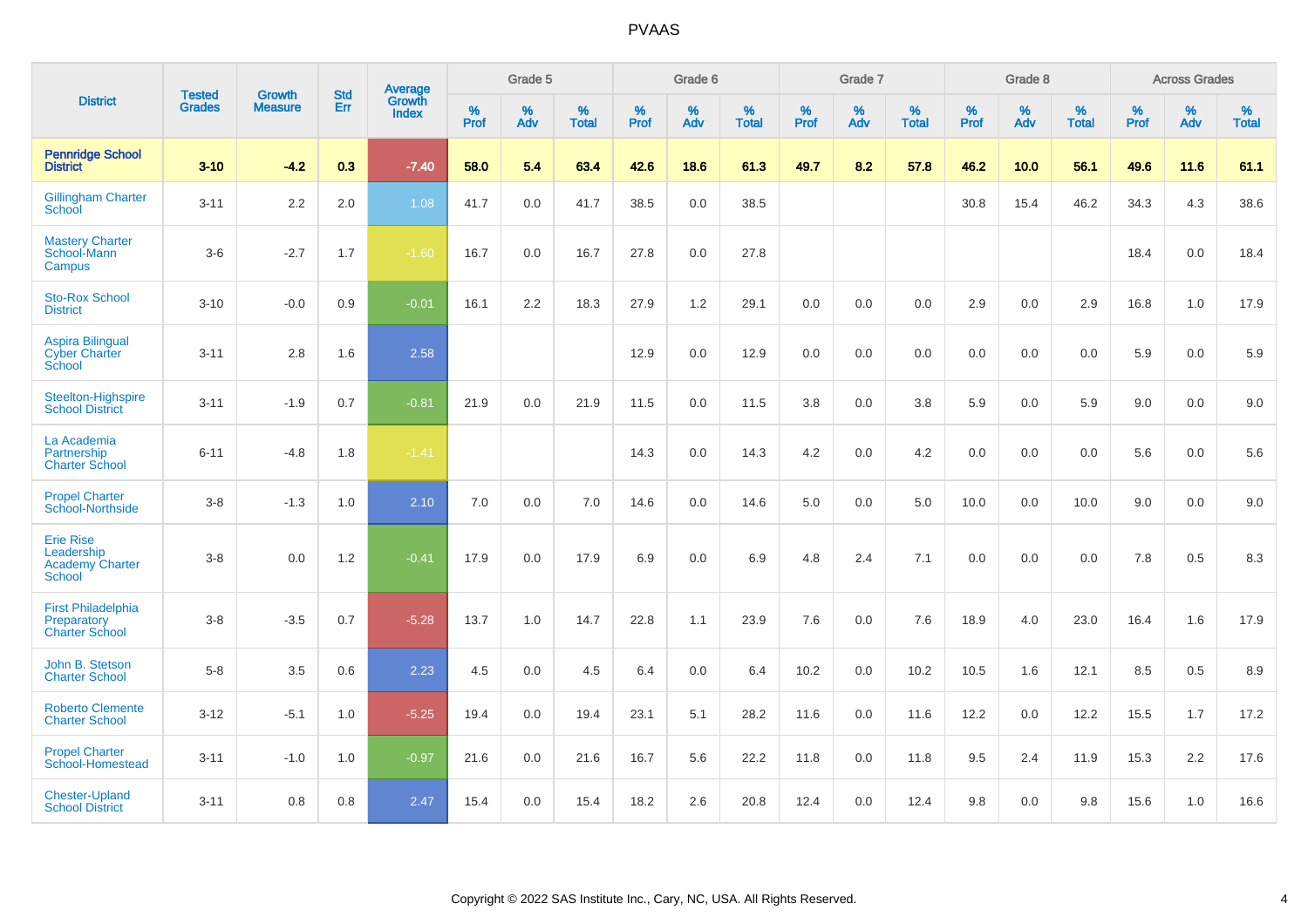|                                                                     | <b>Tested</b> | <b>Growth</b>  | <b>Std</b> | Average                |              | Grade 5  |                   |              | Grade 6  |                   |           | Grade 7  |                   |           | Grade 8  |                   |           | <b>Across Grades</b> |                   |
|---------------------------------------------------------------------|---------------|----------------|------------|------------------------|--------------|----------|-------------------|--------------|----------|-------------------|-----------|----------|-------------------|-----------|----------|-------------------|-----------|----------------------|-------------------|
| <b>District</b>                                                     | <b>Grades</b> | <b>Measure</b> | Err        | Growth<br><b>Index</b> | $\%$<br>Prof | %<br>Adv | %<br><b>Total</b> | $\%$<br>Prof | %<br>Adv | %<br><b>Total</b> | %<br>Prof | %<br>Adv | %<br><b>Total</b> | %<br>Prof | %<br>Adv | %<br><b>Total</b> | %<br>Prof | %<br>Adv             | %<br><b>Total</b> |
| <b>Pennridge School</b><br><b>District</b>                          | $3 - 10$      | $-4.2$         | 0.3        | $-7.40$                | 58.0         | 5.4      | 63.4              | 42.6         | 18.6     | 61.3              | 49.7      | 8.2      | 57.8              | 46.2      | 10.0     | 56.1              | 49.6      | 11.6                 | 61.1              |
| <b>Esperanza Cyber</b><br><b>Charter School</b>                     | $3 - 11$      | $-2.3$         | 1.3        | 0.51                   | 11.8         | 0.0      | 11.8              | 8.7          | 0.0      | 8.7               | 12.8      | 0.0      | 12.8              | 9.1       | 0.0      | 9.1               | 9.4       | 0.8                  | 10.2              |
| <b>Monessen City</b><br><b>School District</b>                      | $3 - 10$      | $-3.2$         | 1.2        | $-2.75$                | 20.0         | 0.0      | 20.0              | 18.0         | 2.6      | 20.5              | 13.3      | 0.0      | 13.3              | 4.8       | 0.0      | 4.8               | 15.2      | 0.6                  | 15.8              |
| <b>Provident Charter</b><br>School                                  | $3-8$         | 4.1            | 1.1        | $-1.11$                | 19.6         | 0.0      | 19.6              | 15.8         | 5.3      | 21.0              | 13.6      | 0.0      | 13.6              | 17.2      | 3.4      | 20.7              | 16.4      | 2.9                  | 19.3              |
| Widener<br>Partnership<br><b>Charter School</b>                     | $3 - 7$       | $-1.6$         | 1.1        | $-1.43$                | 4.6          | 0.0      | 4.6               | 15.8         | 2.6      | 18.4              | 14.0      | 0.0      | 14.0              |           |          |                   | 9.6       | 1.4                  | 11.0              |
| <b>Global Leadership</b><br><b>Academy Charter</b><br><b>School</b> | $3-8$         | 0.6            | 1.9        | 1.10                   | 21.4         | 0.0      | 21.4              |              |          |                   | 14.3      | 0.0      | 14.3              | 25.0      | 0.0      | 25.0              | 13.4      | 0.0                  | 13.4              |
| <b>Frederick Douglass</b><br><b>Mastery Charter</b><br>School       | $3-8$         | 1.8            | 1.4        | 0.89                   | 20.8         | 0.0      | 20.8              | 22.2         | 0.0      | 22.2              | 14.3      | 0.0      | 14.3              | 34.6      | 3.8      | 38.5              | 19.1      | 0.9                  | 20.0              |
| <b>Universal Daroff</b><br><b>Charter School</b>                    | $3-8$         | 4.3            | 0.8        | 5.09                   | 14.5         | 0.0      | 14.5              | 20.4         | 1.8      | 22.2              | 12.5      | 2.1      | 14.6              | 21.8      | 0.0      | 21.8              | 15.2      | 1.3                  | 16.5              |
| <b>York City School</b><br><b>District</b>                          | $3 - 12$      | 1.0            | 0.3        | 3.18                   | 13.6         | 0.5      | 14.1              | 17.2         | 1.8      | 19.1              | 14.9      | 0.0      | 14.9              | 16.0      | 0.2      | 16.2              | 15.3      | 0.7                  | 15.9              |
| <b>Penn Hills School</b><br><b>District</b>                         | $3 - 11$      | $-4.6$         | 0.5        | $-9.21$                | 22.2         | 0.0      | 22.2              | 17.0         | 6.1      | 23.1              | 13.6      | 1.6      | 15.2              | 20.7      | 4.3      | 25.0              | 20.9      | 2.9                  | 23.8              |
| <b>Mastery Charter</b><br>School - Pickett<br>Campus                | $6 - 10$      | 1.6            | 1.1        | 0.77                   |              |          |                   | 4.9          | 0.0      | 4.9               | 15.4      | 0.0      | 15.4              | 8.8       | 2.9      | 11.8              | 9.6       | 0.9                  | 10.5              |
| <b>Hanover Area</b><br><b>School District</b>                       | $3 - 11$      | $-2.1$         | 0.9        | 0.50                   | 29.8         | 0.0      | 29.8              | 14.6         | 9.1      | 23.6              | 15.5      | 0.0      | 15.5              | 14.3      | 2.4      | 16.7              | 20.2      | 2.3                  | 22.5              |
| Independence<br><b>Charter School</b><br>West                       | $3 - 7$       | $-3.2$         | 1.8        | 0.23                   | 14.3         | 0.0      | 14.3              | 15.4         | 7.7      | 23.1              | 15.8      | 0.0      | 15.8              |           |          |                   | 15.0      | 2.6                  | 17.7              |
| <b>Chester</b><br>Community<br><b>Charter School</b>                | $3-8$         | 3.8            | 0.6        | 2.71                   | 15.7         | 0.8      | 16.4              | 11.9         | 1.8      | 13.8              | 15.2      | 1.0      | 16.2              | 14.8      | 0.0      | 14.8              | 13.2      | 0.7                  | 13.9              |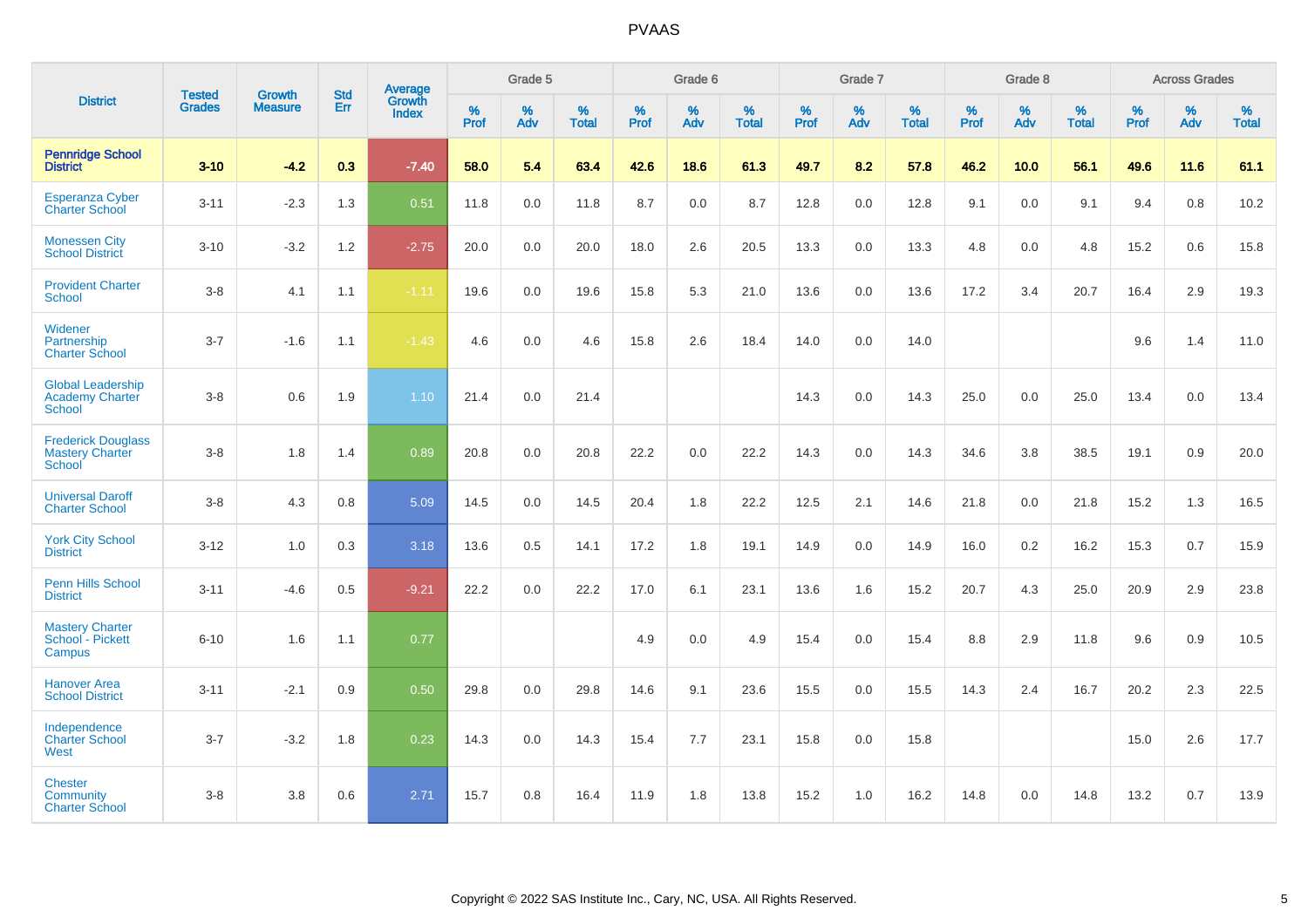|                                                                                            | <b>Tested</b> | <b>Growth</b>  | <b>Std</b> | Average                |                     | Grade 5  |                   |              | Grade 6  |                   |              | Grade 7  |                   |              | Grade 8  |                   |              | <b>Across Grades</b> |                   |
|--------------------------------------------------------------------------------------------|---------------|----------------|------------|------------------------|---------------------|----------|-------------------|--------------|----------|-------------------|--------------|----------|-------------------|--------------|----------|-------------------|--------------|----------------------|-------------------|
| <b>District</b>                                                                            | <b>Grades</b> | <b>Measure</b> | <b>Err</b> | Growth<br><b>Index</b> | $\%$<br><b>Prof</b> | %<br>Adv | %<br><b>Total</b> | $\%$<br>Prof | %<br>Adv | %<br><b>Total</b> | $\%$<br>Prof | %<br>Adv | %<br><b>Total</b> | $\%$<br>Prof | %<br>Adv | %<br><b>Total</b> | $\%$<br>Prof | %<br>Adv             | %<br><b>Total</b> |
| <b>Pennridge School</b><br><b>District</b>                                                 | $3 - 10$      | $-4.2$         | 0.3        | $-7.40$                | 58.0                | 5.4      | 63.4              | 42.6         | 18.6     | 61.3              | 49.7         | 8.2      | 57.8              | 46.2         | 10.0     | 56.1              | 49.6         | 11.6                 | 61.1              |
| <b>Universal Vare</b><br><b>Charter School</b>                                             | $6 - 8$       | 6.8            | 1.3        | 5.11                   |                     |          |                   | 11.8         | 17.6     | 29.4              | 16.7         | 0.0      | 16.7              | 28.6         | 1.6      | 30.2              | 22.7         | 3.6                  | 26.4              |
| The Philadelphia<br><b>Charter School for</b><br><b>Arts and Sciences</b><br>at HR Edmunds | $3 - 8$       | $-1.2$         | 0.7        | $-2.66$                | 11.9                | 2.4      | 14.3              | 18.6         | 0.0      | 18.6              | 17.2         | 0.0      | 17.2              | 24.4         | 0.0      | 24.4              | 16.1         | 0.6                  | 16.7              |
| <b>Harrisburg City</b><br><b>School District</b>                                           | $3 - 11$      | 1.6            | 0.4        | $-0.18$                | 6.5                 | 0.3      | 6.7               | 14.5         | 1.7      | 16.2              | 15.4         | 1.9      | 17.3              | 20.3         | 2.1      | 22.4              | 12.6         | 1.0                  | 13.6              |
| <b>Pottstown School</b><br><b>District</b>                                                 | $3 - 12$      | $-5.4$         | 0.5        | $-10.46$               | 22.5                | 1.2      | 23.7              | 20.1         | 2.1      | 22.2              | 16.9         | 0.6      | 17.5              | 16.5         | 1.6      | 18.1              | 21.9         | 2.2                  | 24.0              |
| <b>Clairton City</b><br><b>School District</b>                                             | $3 - 11$      | 0.7            | 0.8        | 0.84                   | 12.5                | 2.1      | 14.6              | 22.1         | 5.9      | 27.9              | 17.7         | 0.0      | 17.7              | 25.5         | 0.0      | 25.5              | 19.3         | 1.5                  | 20.8              |
| <b>Reading School</b><br><b>District</b>                                                   | $3 - 11$      | 1.5            | 0.4        | 4.16                   | 14.9                | 0.5      | 15.4              | 15.2         | 2.2      | 17.4              | 16.6         | 1.3      | 17.9              | 16.7         | 0.4      | 17.0              | 16.0         | 1.2                  | 17.2              |
| <b>Propel Charter</b><br>School-Pitcairn                                                   | $3 - 8$       | $-5.3$         | 1.2        | $-2.91$                | 12.1                | 0.0      | 12.1              | 29.6         | 11.1     | 40.7              | 18.2         | 0.0      | 18.2              | 16.7         | 0.0      | 16.7              | 17.3         | 2.5                  | 19.8              |
| <b>Erie City School</b><br><b>District</b>                                                 | $3 - 12$      | $-2.9$         | 0.3        | $-10.54$               | 17.9                | 0.9      | 18.8              | 15.4         | 2.7      | 18.1              | 16.6         | 1.6      | 18.2              | 18.4         | 2.3      | 20.7              | 17.5         | 2.2                  | 19.8              |
| <b>New Castle Area</b><br><b>School District</b>                                           | $3 - 12$      | $-5.0$         | 0.4        | $-11.37$               | 19.4                | 0.5      | 19.9              | 18.2         | 4.2      | 22.4              | 18.3         | 0.0      | 18.3              | 20.9         | 0.9      | 21.9              | 17.6         | 1.9                  | 19.5              |
| <b>Southwest</b><br>Leadership<br><b>Academy Charter</b><br>School                         | $3 - 8$       | 0.2            | 1.1        | 0.19                   | 9.1                 | $0.0\,$  | 9.1               | 16.1         | 6.4      | 22.6              | 15.8         | 2.6      | 18.4              | 20.8         | 0.0      | 20.8              | 19.0         | 3.3                  | 22.3              |
| <b>Richard Allen</b><br>Preparatory<br><b>Charter School</b>                               | $5 - 8$       | 4.8            | 0.7        | 6.89                   | 9.3                 | 0.0      | 9.3               | 16.1         | 0.0      | 16.1              | 16.7         | 1.8      | 18.5              | 19.1         | 1.8      | 20.9              | 16.4         | 1.1                  | 17.5              |
| <b>Propel Charter</b><br>School - Braddock<br><b>Hills</b>                                 | $3 - 11$      | $-3.7$         | 0.8        | $-2.74$                | 19.6                | 1.8      | 21.4              | 15.8         | 3.5      | 19.3              | 19.0         | 0.0      | 19.0              | 14.5         | 2.9      | 17.4              | 15.6         | 1.9                  | 17.5              |
| <b>Propel Charter</b><br>School-Hazelwood                                                  | $3 - 8$       | $-0.7$         | 1.2        | $-0.56$                | 6.7                 | 0.0      | 6.7               | 14.3         | 0.0      | 14.3              | 14.3         | 4.8      | 19.0              | 16.0         | 0.0      | 16.0              | 10.2         | 0.6                  | 10.8              |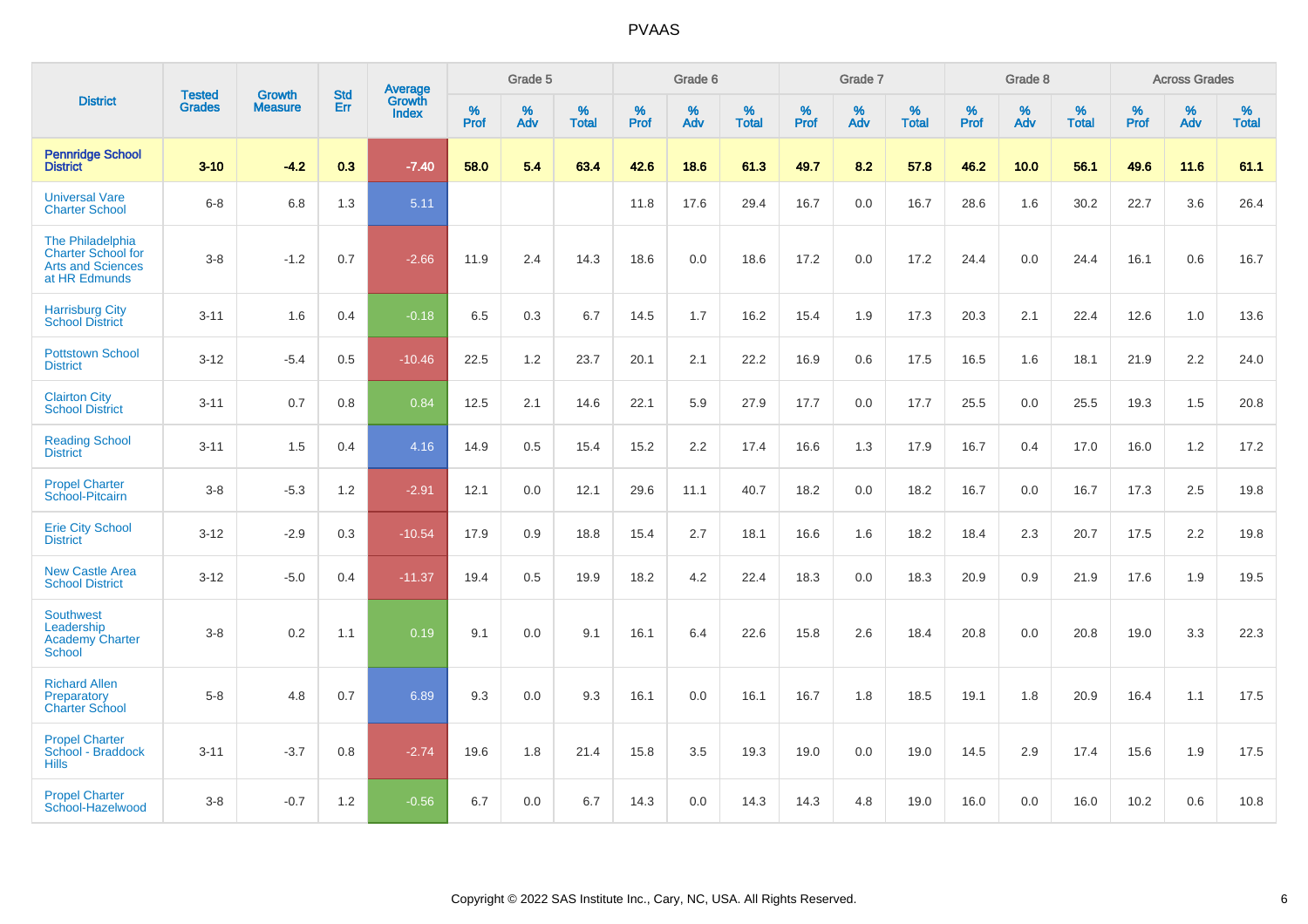|                                                                               |                                |                                 | <b>Std</b> | Average                |           | Grade 5  |                   |           | Grade 6  |                   |           | Grade 7  |                   |              | Grade 8  |                   |           | <b>Across Grades</b> |                   |
|-------------------------------------------------------------------------------|--------------------------------|---------------------------------|------------|------------------------|-----------|----------|-------------------|-----------|----------|-------------------|-----------|----------|-------------------|--------------|----------|-------------------|-----------|----------------------|-------------------|
| <b>District</b>                                                               | <b>Tested</b><br><b>Grades</b> | <b>Growth</b><br><b>Measure</b> | Err        | Growth<br><b>Index</b> | %<br>Prof | %<br>Adv | %<br><b>Total</b> | %<br>Prof | %<br>Adv | %<br><b>Total</b> | %<br>Prof | %<br>Adv | %<br><b>Total</b> | $\%$<br>Prof | %<br>Adv | %<br><b>Total</b> | %<br>Prof | %<br>Adv             | %<br><b>Total</b> |
| <b>Pennridge School</b><br><b>District</b>                                    | $3 - 10$                       | $-4.2$                          | 0.3        | $-7.40$                | 58.0      | 5.4      | 63.4              | 42.6      | 18.6     | 61.3              | 49.7      | 8.2      | 57.8              | 46.2         | 10.0     | 56.1              | 49.6      | 11.6                 | 61.1              |
| <b>Innovative Arts</b><br><b>Academy Charter</b><br>School                    | $6 - 11$                       | $-2.2$                          | 0.9        | 1.94                   |           |          |                   | 15.4      | 1.9      | 17.3              | 19.1      | 0.0      | 19.1              | 15.4         | 1.1      | 16.5              | 16.6      | 1.0                  | 17.5              |
| <b>Boys Latin Of</b><br>Philadelphia<br><b>Charter School</b>                 | $6 - 12$                       | 2.7                             | 0.8        | 1.58                   |           |          |                   | 9.0       | 1.5      | 10.4              | 18.1      | 1.2      | 19.3              | 22.6         | 1.1      | 23.7              | 17.3      | 1.2                  | 18.5              |
| <b>Mastery Charter</b><br>School - Gratz<br>Campus                            | $7 - 10$                       | 5.0                             | 1.4        | 3.43                   |           |          |                   |           |          |                   | 19.4      | 0.0      | 19.4              | 7.3          | 0.0      | 7.3               | 13.0      | 0.0                  | 13.0              |
| <b>Young Scholars</b><br><b>Charter School</b>                                | $6 - 8$                        | 0.5                             | 0.9        | 0.83                   |           |          |                   | 23.2      | 5.4      | 28.6              | 14.3      | 5.7      | 20.0              | 13.0         | 0.0      | 13.0              | 16.3      | 3.4                  | 19.7              |
| <b>Universal</b><br><b>Creighton Charter</b><br>School                        | $3 - 8$                        | $-0.0$                          | 0.7        | $-0.06$                | 31.0      | 2.4      | 33.3              | 25.6      | 2.3      | 27.9              | 15.4      | 4.6      | 20.0              | 34.9         | 5.8      | 40.7              | 28.8      | 4.7                  | 33.5              |
| <b>Perseus House</b><br><b>Charter School Of</b><br><b>Excellence</b>         | $6 - 11$                       | $-0.9$                          | 1.2        | $-0.70$                |           |          |                   | 4.8       | 0.0      | 4.8               | 20.4      | 0.0      | 20.4              | 22.7         | 1.5      | 24.2              | 19.2      | 0.7                  | 19.9              |
| <b>Farrell Area School</b><br><b>District</b>                                 | $3 - 11$                       | 1.3                             | 1.0        | 1.30                   | 26.7      | 0.0      | 26.7              | 31.7      | 2.4      | 34.2              | 20.4      | 0.0      | 20.4              | 28.2         | 0.0      | 28.2              | 25.9      | 2.3                  | 28.2              |
| <b>Propel Charter</b><br>School-Montour                                       | $3 - 10$                       | $-1.8$                          | 0.8        | $-1.01$                | 18.0      | 0.0      | 18.0              | 22.7      | 3.0      | 25.8              | 21.5      | 0.0      | 21.5              | 23.4         | 3.1      | 26.6              | 21.5      | 3.2                  | 24.7              |
| <b>Mahanoy Area</b><br><b>School District</b>                                 | $3 - 10$                       | $-3.0$                          | 0.8        | $-3.56$                | 30.4      | 0.0      | 30.4              | 31.5      | 8.2      | 39.7              | 19.6      | 2.0      | 21.6              | 14.9         | 1.5      | 16.4              | 27.6      | 3.3                  | 30.9              |
| <b>Lancaster School</b><br><b>District</b>                                    | $3 - 12$                       | $-4.1$                          | 0.3        | $-14.65$               | 22.5      | 2.4      | 24.9              | 21.2      | 5.2      | 26.3              | 20.2      | 1.6      | 21.8              | 17.0         | 2.1      | 19.1              | 21.5      | 3.7                  | 25.2              |
| Urban Pathways 6-<br>12 Charter School                                        | $6 - 11$                       | $-0.2$                          | 2.1        | $-0.10$                |           |          |                   |           |          |                   | 22.2      | 0.0      | 22.2              | 0.0          | 0.0      | 0.0               | 15.9      | 0.0                  | 15.9              |
| <b>Lebanon School</b><br><b>District</b>                                      | $3 - 11$                       | $-0.4$                          | 0.4        | $-1.04$                | 29.4      | 2.5      | 31.9              | 21.7      | 5.5      | 27.2              | 20.0      | 2.5      | 22.5              | 21.9         | 1.2      | 23.0              | 25.5      | 3.4                  | 28.8              |
| <b>Mastery Charter</b><br>School-Francis D.<br><b>Pastorius</b><br>Elementary | $3 - 8$                        | $-1.7$                          | 1.5        | $-1.16$                | 3.8       | 0.0      | 3.8               | 28.6      | 3.6      | 32.1              | 22.7      | 0.0      | 22.7              |              |          |                   | 14.3      | 0.8                  | 15.1              |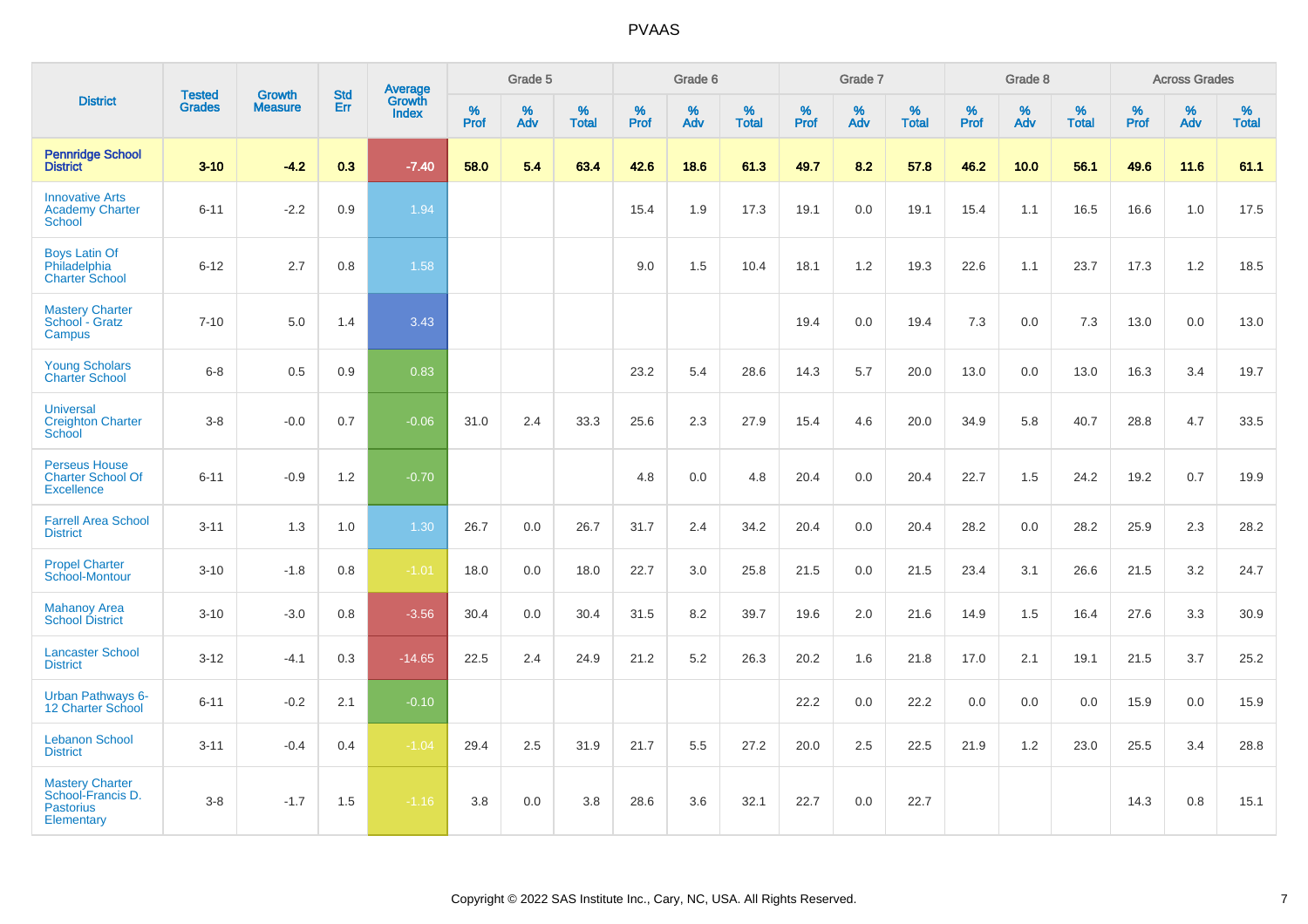|                                                                                | <b>Tested</b> | <b>Growth</b>  | <b>Std</b> | Average                |           | Grade 5  |                   |           | Grade 6  |                   |           | Grade 7  |                   |           | Grade 8  |                   |           | <b>Across Grades</b> |                   |
|--------------------------------------------------------------------------------|---------------|----------------|------------|------------------------|-----------|----------|-------------------|-----------|----------|-------------------|-----------|----------|-------------------|-----------|----------|-------------------|-----------|----------------------|-------------------|
| <b>District</b>                                                                | <b>Grades</b> | <b>Measure</b> | Err        | Growth<br><b>Index</b> | %<br>Prof | %<br>Adv | %<br><b>Total</b> | %<br>Prof | %<br>Adv | %<br><b>Total</b> | %<br>Prof | %<br>Adv | %<br><b>Total</b> | %<br>Prof | %<br>Adv | %<br><b>Total</b> | %<br>Prof | %<br>Adv             | %<br><b>Total</b> |
| <b>Pennridge School</b><br><b>District</b>                                     | $3 - 10$      | $-4.2$         | 0.3        | $-7.40$                | 58.0      | 5.4      | 63.4              | 42.6      | 18.6     | 61.3              | 49.7      | 8.2      | 57.8              | 46.2      | 10.0     | 56.1              | 49.6      | 11.6                 | 61.1              |
| <b>Belmont Charter</b><br><b>School</b>                                        | $3 - 10$      | 2.8            | 0.9        | 3.27                   | 10.2      | 0.0      | 10.2              | 25.5      | 2.0      | 27.4              | 22.9      | 0.0      | 22.9              | 28.0      | 0.0      | 28.0              | 18.0      | 1.9                  | 19.9              |
| <b>Memphis Street</b><br><b>Academy Charter</b><br>School @ JP<br><b>Jones</b> | $5 - 8$       | 4.3            | 0.8        | 5.58                   | 13.3      | 0.0      | 13.3              | 12.9      | 0.0      | 12.9              | 21.3      | 1.6      | 23.0              | 18.0      | 0.0      | 18.0              | 16.6      | 0.6                  | 17.2              |
| <b>People For People</b><br><b>Charter School</b>                              | $3 - 12$      | 3.5            | 1.0        | 3.64                   | 12.9      | 3.2      | 16.1              | 19.4      | 0.0      | 19.4              | 23.1      | 0.0      | 23.1              | 6.8       | 0.0      | 6.8               | 13.2      | 0.4                  | 13.6              |
| <b>Mastery Charter</b><br>School - Thomas<br>Campus                            | $3 - 10$      | 0.4            | 1.0        | 0.38                   | 29.0      | 0.0      | 29.0              | 17.1      | 0.0      | 17.1              | 20.9      | 2.3      | 23.3              | 28.9      | 0.0      | 28.9              | 24.9      | 2.3                  | 27.2              |
| <b>Esperanza</b><br><b>Academy Charter</b><br>School                           | $4 - 11$      | 1.2            | 0.5        | 4.88                   |           |          |                   | 17.4      | 0.5      | 17.9              | 22.3      | 1.4      | 23.6              | 18.9      | 0.5      | 19.4              | 19.0      | 0.9                  | 19.9              |
| <b>Lindley Academy</b><br><b>Charter School At</b><br><b>Birney</b>            | $3 - 8$       | 1.0            | 0.7        | $-0.04$                | 8.9       | 0.0      | 8.9               | 24.0      | 2.5      | 26.6              | 20.6      | 3.2      | 23.8              | 19.4      | 4.8      | 24.2              | 19.6      | 2.3                  | 21.9              |
| <b>Mckeesport Area</b><br><b>School District</b>                               | $3 - 12$      | 0.3            | 0.5        | 0.67                   | 30.5      | 0.6      | 31.1              | 29.1      | 1.3      | 30.4              | 24.1      | 0.0      | 24.1              | 22.6      | 1.0      | 23.7              | 25.9      | 2.4                  | 28.3              |
| Columbia Borough<br><b>School District</b>                                     | $3 - 12$      | $-0.9$         | 0.8        | $-1.18$                | 34.7      | 5.6      | 40.3              | 31.0      | 8.4      | 39.4              | 20.0      | 4.3      | 24.3              | 21.6      | 1.4      | 23.0              | 27.1      | 6.8                  | 33.9              |
| <b>Shade-Central City</b><br><b>School District</b>                            | $3 - 11$      | $-2.8$         | 1.4        | $-1.99$                | 43.8      | 0.0      | 43.8              | 44.4      | 14.8     | 59.3              | 25.0      | 0.0      | 25.0              | 29.2      | 0.0      | 29.2              | 35.1      | 6.0                  | 41.0              |
| <b>KIPP West</b><br>Philadelphia<br><b>Charter School</b>                      | $3 - 8$       | $-0.4$         | 1.2        | $-1.95$                | 28.6      | 0.0      | 28.6              | 19.4      | 0.0      | 19.4              | 25.0      | 0.0      | 25.0              | 16.7      | 0.0      | 16.7              | 17.6      | $0.6\,$              | 18.1              |
| <b>Ringgold School</b><br><b>District</b>                                      | $3 - 11$      | $-6.9$         | 0.5        | $-14.33$               | 22.7      | 1.2      | 23.9              | 29.5      | 0.6      | 30.1              | 21.8      | 3.5      | 25.3              | 31.7      | 4.3      | 36.0              | 32.2      | 4.3                  | 36.4              |
| Wissahickon<br><b>Charter School</b>                                           | $3 - 8$       | $-1.5$         | 0.7        | 0.24                   | 22.2      | 0.0      | 22.2              | 20.5      | 6.0      | 26.5              | 24.1      | 1.2      | 25.3              | 22.1      | 0.0      | 22.1              | 22.4      | 2.8                  | 25.2              |
| <b>Greater Nanticoke</b><br><b>Area School</b><br><b>District</b>              | $3 - 12$      | $-0.0$         | 0.6        | $-0.25$                | 43.1      | 2.8      | 45.9              | 26.7      | 6.0      | 32.8              | 23.6      | 1.9      | 25.5              | 35.6      | 3.5      | 39.1              | 29.8      | $5.0\,$              | 34.8              |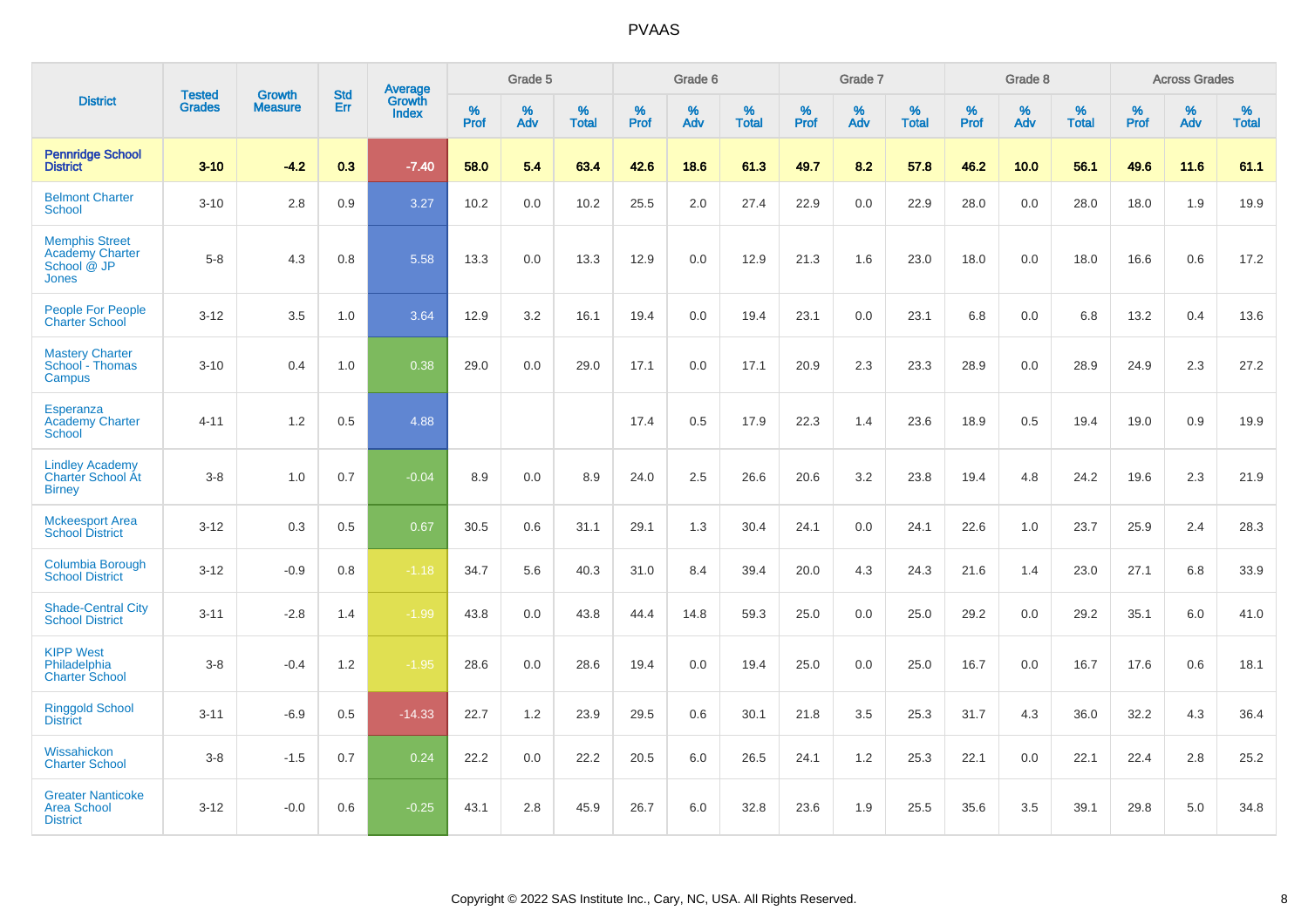|                                                                   |                                |                                 | <b>Std</b> | Average                |           | Grade 5  |                   |           | Grade 6  |                   |           | Grade 7  |                   |           | Grade 8  |                   |           | <b>Across Grades</b> |                   |
|-------------------------------------------------------------------|--------------------------------|---------------------------------|------------|------------------------|-----------|----------|-------------------|-----------|----------|-------------------|-----------|----------|-------------------|-----------|----------|-------------------|-----------|----------------------|-------------------|
| <b>District</b>                                                   | <b>Tested</b><br><b>Grades</b> | <b>Growth</b><br><b>Measure</b> | Err        | Growth<br><b>Index</b> | %<br>Prof | %<br>Adv | %<br><b>Total</b> | %<br>Prof | %<br>Adv | %<br><b>Total</b> | %<br>Prof | %<br>Adv | %<br><b>Total</b> | %<br>Prof | %<br>Adv | %<br><b>Total</b> | %<br>Prof | %<br>Adv             | %<br><b>Total</b> |
| <b>Pennridge School</b><br><b>District</b>                        | $3 - 10$                       | $-4.2$                          | 0.3        | $-7.40$                | 58.0      | 5.4      | 63.4              | 42.6      | 18.6     | 61.3              | 49.7      | 8.2      | 57.8              | 46.2      | 10.0     | 56.1              | 49.6      | 11.6                 | 61.1              |
| <b>Rochester Area</b><br><b>School District</b>                   | $3 - 11$                       | $-3.0$                          | 0.9        | $-3.29$                | 50.0      | 0.0      | 50.0              | 40.4      | 13.5     | 53.8              | 24.0      | 2.0      | 26.0              | 47.2      | 1.9      | 49.1              | 43.3      | 7.5                  | 50.8              |
| <b>Tidioute</b><br>Community<br><b>Charter School</b>             | $3 - 11$                       | 2.0                             | 1.5        | 2.84                   | 69.2      | 0.0      | 69.2              | 61.1      | 5.6      | 66.7              | 26.3      | 0.0      | 26.3              | 37.0      | 0.0      | 37.0              | 43.2      | 4.0                  | 47.2              |
| <b>Sugar Valley Rural</b><br><b>Charter School</b>                | $3 - 11$                       | 0.5                             | 1.0        | 1.28                   | 36.8      | 0.0      | 36.8              | 34.2      | 7.9      | 42.1              | 21.0      | 5.3      | 26.3              | 8.6       | 2.9      | 11.4              | 25.4      | 4.7                  | 30.0              |
| <b>Mastery Charter</b><br>School - Harrity<br>Campus              | $3 - 8$                        | 0.5                             | 1.2        | 0.04                   | 13.6      | 0.0      | 13.6              | 12.8      | 2.1      | 14.9              | 26.5      | 0.0      | 26.5              | 11.1      | 7.4      | 18.5              | 18.2      | 2.0                  | 20.2              |
| <b>Austin Area School</b><br><b>District</b>                      | $3 - 11$                       | $-0.5$                          | 1.7        | $-0.30$                | 38.5      | 7.7      | 46.2              | 61.5      | 0.0      | 61.5              | 26.7      | 0.0      | 26.7              | 56.2      | 6.2      | 62.5              | 40.5      | 4.0                  | 44.6              |
| Pennsylvania<br><b>Distance Learning</b><br><b>Charter School</b> | $3 - 12$                       | 0.0                             | 0.7        | 0.07                   | 30.3      | 0.0      | 30.3              | 16.2      | 4.0      | 20.3              | 25.6      | 1.2      | 26.7              | 33.3      | 2.3      | 35.6              | 25.8      | 3.0                  | 28.8              |
| <b>Alliance For</b><br><b>Progress Charter</b><br>School          | $3 - 8$                        | $-1.1$                          | 1.2        | $-0.97$                | 12.5      | 0.0      | 12.5              | 32.0      | 0.0      | 32.0              | 26.9      | 0.0      | 26.9              | 3.4       | 0.0      | 3.4               | 19.4      | 0.0                  | 19.4              |
| New Kensington-<br><b>Arnold School</b><br><b>District</b>        | $3 - 11$                       | $-1.0$                          | 0.7        | $-1.55$                | 22.5      | 0.9      | 23.4              | 20.6      | 10.3     | 30.8              | 27.0      | 0.0      | 27.0              | 26.4      | 3.4      | 29.9              | 27.1      | 4.2                  | 31.3              |
| <b>Eugenio Maria De</b><br><b>Hostos Charter</b><br><b>School</b> | $3 - 8$                        | $-0.5$                          | 1.4        | $-0.37$                | 45.8      | 0.0      | 45.8              | 16.7      | 16.7     | 33.3              | 18.2      | 9.1      | 27.3              | 46.7      | 0.0      | 46.7              | 35.0      | 6.7                  | 41.7              |
| <b>Greater Johnstown</b><br><b>School District</b>                | $3 - 11$                       | $-0.2$                          | 0.5        | $-0.46$                | 21.9      | 0.0      | 21.9              | 21.0      | 2.7      | 23.6              | 26.7      | 0.6      | 27.3              | 23.4      | 0.6      | 24.0              | 21.6      | 1.8                  | 23.4              |
| <b>Collegium Charter</b><br>School                                | $3 - 10$                       | $-4.5$                          | 0.5        | $-9.56$                | 32.0      | 1.0      | 33.0              | 26.2      | 4.2      | 30.4              | 26.3      | 1.1      | 27.4              | 25.0      | 3.4      | 28.4              | 31.5      | 3.2                  | 34.7              |
| <b>Hazleton Area</b><br><b>School District</b>                    | $3 - 11$                       | 0.5                             | 0.4        | 1.18                   | 30.2      | 2.3      | 32.5              | 24.8      | 4.8      | 29.6              | 24.8      | 2.8      | 27.5              | 26.1      | 6.5      | 32.6              | 28.6      | 4.0                  | 32.6              |
| <b>Maritime Academy</b><br><b>Charter School</b>                  | $3 - 10$                       | $-6.3$                          | 0.7        | $-3.02$                | 16.3      | 0.0      | 16.3              | 18.1      | 2.4      | 20.5              | 24.1      | 3.4      | 27.6              | 22.7      | 0.0      | 22.7              | 19.4      | 1.9                  | 21.3              |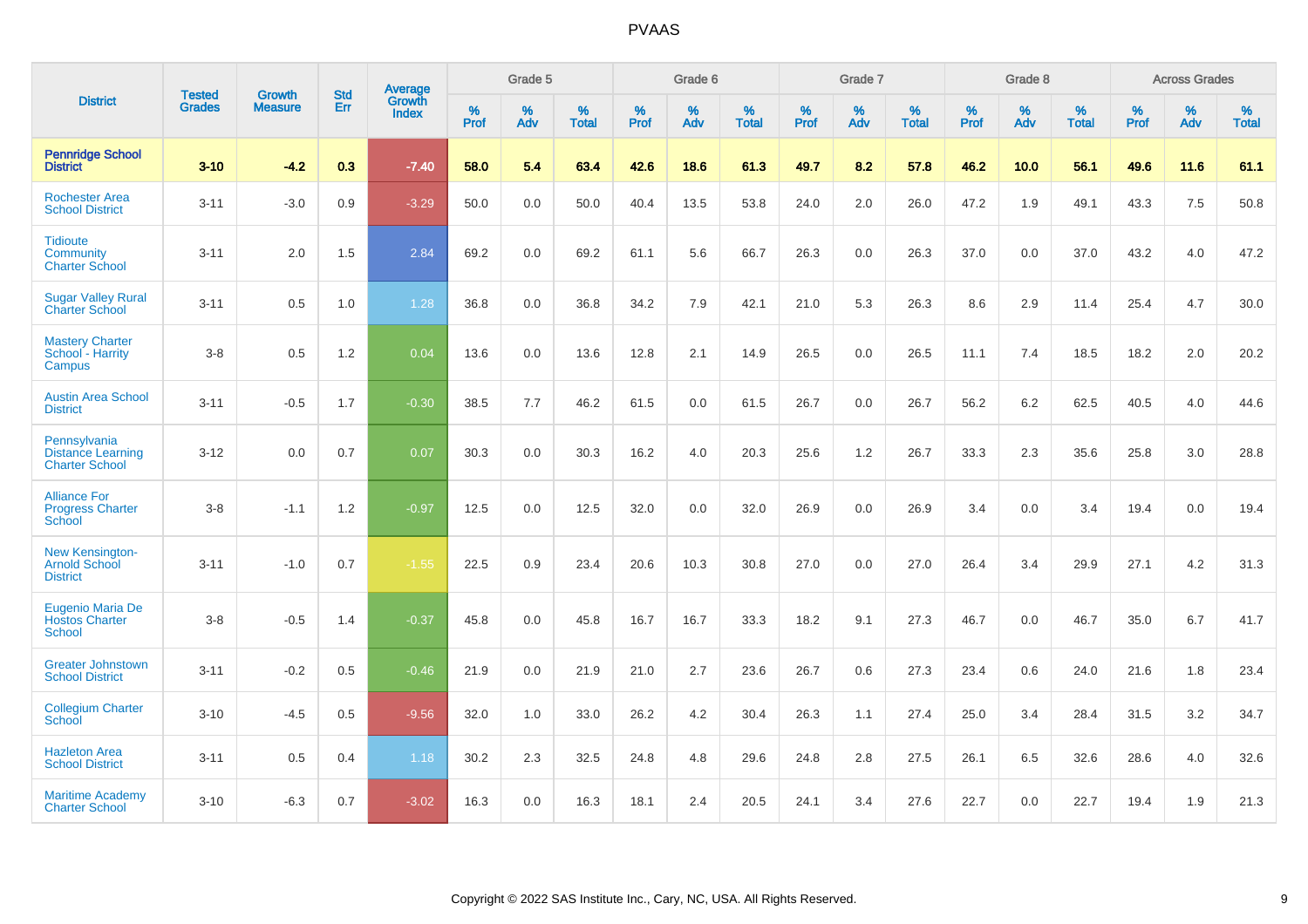|                                                             | <b>Tested</b> | <b>Growth</b>  | <b>Std</b> | Average                       |           | Grade 5  |                   |           | Grade 6  |                   |           | Grade 7  |                   |           | Grade 8  |                   |           | <b>Across Grades</b> |                   |
|-------------------------------------------------------------|---------------|----------------|------------|-------------------------------|-----------|----------|-------------------|-----------|----------|-------------------|-----------|----------|-------------------|-----------|----------|-------------------|-----------|----------------------|-------------------|
| <b>District</b>                                             | <b>Grades</b> | <b>Measure</b> | Err        | <b>Growth</b><br><b>Index</b> | %<br>Prof | %<br>Adv | %<br><b>Total</b> | %<br>Prof | %<br>Adv | %<br><b>Total</b> | %<br>Prof | %<br>Adv | %<br><b>Total</b> | %<br>Prof | %<br>Adv | %<br><b>Total</b> | %<br>Prof | %<br>Adv             | %<br><b>Total</b> |
| <b>Pennridge School</b><br><b>District</b>                  | $3 - 10$      | $-4.2$         | 0.3        | $-7.40$                       | 58.0      | 5.4      | 63.4              | 42.6      | 18.6     | 61.3              | 49.7      | 8.2      | 57.8              | 46.2      | 10.0     | 56.1              | 49.6      | 11.6                 | 61.1              |
| <b>Mastery Charter</b><br>School-Cleveland<br>Elementary    | $3 - 8$       | 2.7            | 1.3        | 2.27                          | 25.0      | 7.1      | 32.1              | 23.5      | 0.0      | 23.5              | 24.1      | 3.4      | 27.6              | 21.7      | 0.0      | 21.7              | 18.8      | 1.9                  | 20.6              |
| <b>Scranton School</b><br><b>District</b>                   | $3 - 12$      | $-0.8$         | 0.5        | $-1.60$                       | 35.9      | 1.7      | 37.6              | 29.4      | 4.2      | 33.6              | 24.9      | 2.8      | 27.7              | 26.3      | 5.8      | 32.2              | 29.5      | 4.0                  | 33.5              |
| <b>Upper Darby</b><br><b>School District</b>                | $3 - 12$      | 0.7            | 0.3        | 2.14                          | 30.9      | 2.9      | 33.8              | 29.8      | 6.5      | 36.3              | 26.4      | 1.4      | 27.7              | 29.9      | 3.6      | 33.4              | 30.4      | 5.0                  | 35.4              |
| <b>Northwest Area</b><br><b>School District</b>             | $3 - 10$      | $-2.3$         | 0.9        | $-2.59$                       | 38.6      | 0.0      | 38.6              | 26.7      | 8.3      | 35.0              | 28.0      | 0.0      | 28.0              | 37.0      | 3.7      | 40.7              | 32.5      | 3.1                  | 35.6              |
| <b>Galeton Area</b><br><b>School District</b>               | $3 - 11$      | 2.2            | 1.4        | 1.61                          | 56.0      | 8.0      | 64.0              | 38.1      | 14.3     | 52.4              | 28.0      | 0.0      | 28.0              | 35.0      | 5.0      | 40.0              | 37.7      | 6.9                  | 44.6              |
| <b>Russell Byers</b><br><b>Charter School</b>               | $3 - 8$       | 1.4            | 0.9        | 1.61                          | 18.2      | 1.8      | 20.0              | 36.8      | 0.0      | 36.8              | 28.1      | 0.0      | 28.1              | 14.3      | 2.0      | 16.3              | 22.4      | 3.0                  | 25.3              |
| <b>Bethlehem-Center</b><br><b>School District</b>           | $3 - 10$      | $-2.1$         | 0.8        | $-2.78$                       | 40.8      | 2.8      | 43.7              | 29.8      | 1.5      | 31.3              | 28.6      | 0.0      | 28.6              | 29.2      | 0.0      | 29.2              | 35.6      | 3.6                  | 39.2              |
| <b>Universal Institute</b><br><b>Charter School</b>         | $3 - 8$       | 2.4            | 0.7        | 3.38                          | 20.3      | 0.0      | 20.3              | 21.9      | 1.4      | 23.3              | 28.6      | 0.0      | 28.6              | 35.2      | 3.4      | 38.6              | 26.8      | 1.5                  | 28.3              |
| <b>Conrad Weiser</b><br>Area School<br><b>District</b>      | $3 - 11$      | $-2.3$         | 0.5        | $-4.84$                       | 44.8      | 0.6      | 45.4              | 40.0      | 8.7      | 48.7              | 26.2      | 2.7      | 28.9              | 30.0      | 3.4      | 33.5              | 36.9      | 6.7                  | 43.7              |
| <b>KIPP Philadelphia</b><br><b>Charter School</b>           | $3 - 8$       | 2.8            | 0.9        | 3.91                          | 13.5      | 0.0      | 13.5              | 28.0      | 0.0      | 28.0              | 29.0      | 0.0      | 29.0              | 25.6      | 0.0      | 25.6              | 21.5      | 0.4                  | 21.9              |
| <b>Antietam School</b><br><b>District</b>                   | $3 - 10$      | 0.9            | 0.8        | 1.07                          | 29.7      | 1.6      | 31.2              | 35.0      | 5.0      | 40.0              | 29.1      | 0.0      | 29.1              | 34.0      | 1.9      | 35.8              | 31.3      | 3.0                  | 34.2              |
| <b>Mastery Charter</b><br>School - Hardy<br><b>Williams</b> | $3 - 11$      | 0.9            | 1.2        | 2.86                          | 10.3      | 0.0      | 10.3              | 37.8      | 13.5     | 51.4              | 29.2      | 0.0      | 29.2              |           |          |                   | 21.1      | 3.6                  | 24.7              |
| Washington<br><b>School District</b>                        | $3 - 11$      | $-1.7$         | 0.7        | $-2.41$                       | 44.7      | 0.0      | 44.7              | 39.6      | 6.2      | 45.8              | 28.0      | 1.2      | 29.3              | 23.5      | 1.5      | 25.0              | 35.4      | 3.1                  | 38.6              |
| <b>Wilkes-Barre Area</b><br><b>School District</b>          | $3 - 11$      | $-1.0$         | 0.5        | 1.18                          | 28.0      | 0.8      | 28.8              | 32.4      | 8.7      | 41.1              | 27.6      | 1.8      | 29.4              | 24.7      | 3.7      | 28.4              | 27.8      | 4.6                  | 32.3              |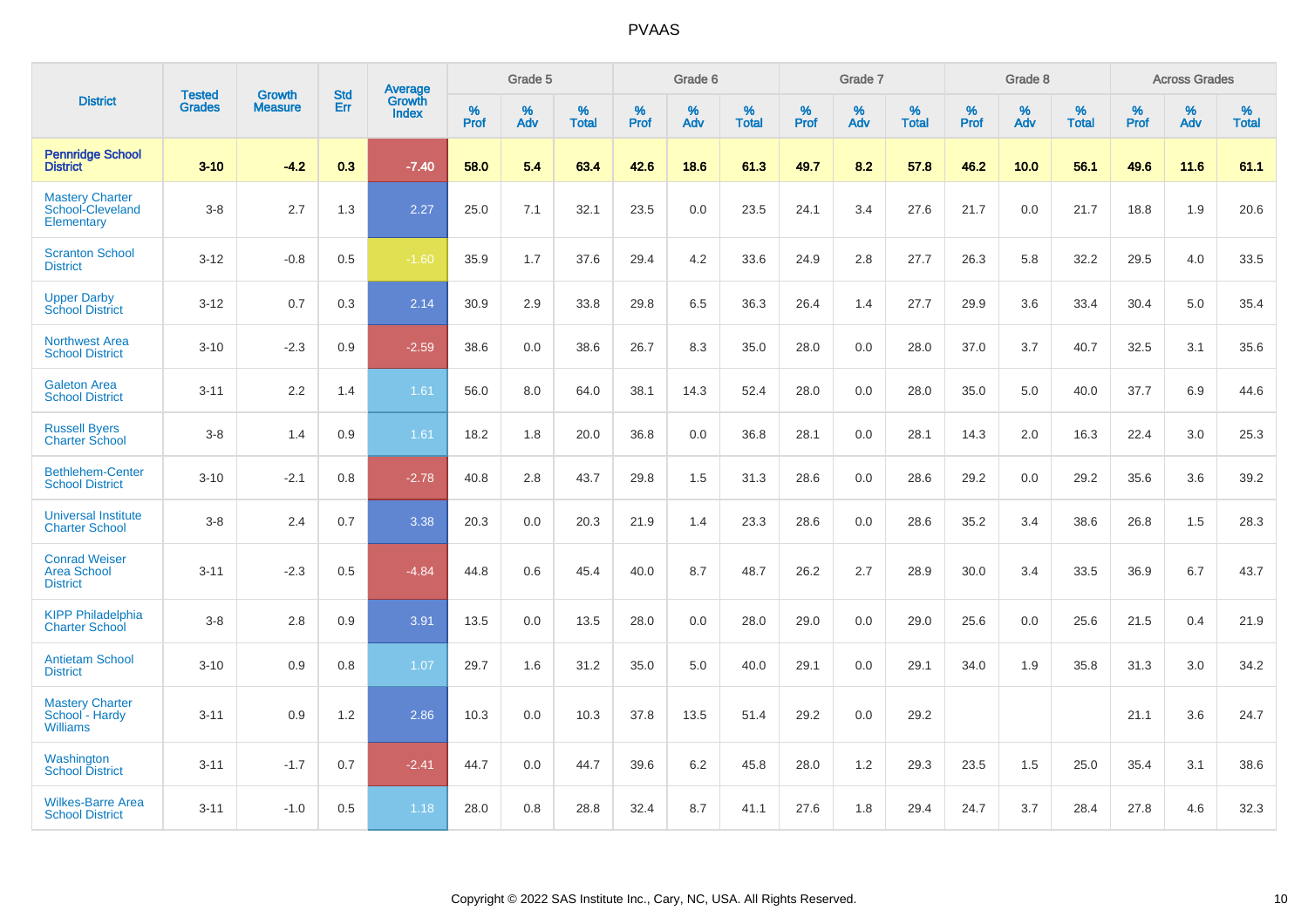|                                                                           | <b>Tested</b> | <b>Growth</b>  | <b>Std</b> |                                          |              | Grade 5  |                   |           | Grade 6  |                   |           | Grade 7  |                   |           | Grade 8  |                   |              | <b>Across Grades</b> |                   |
|---------------------------------------------------------------------------|---------------|----------------|------------|------------------------------------------|--------------|----------|-------------------|-----------|----------|-------------------|-----------|----------|-------------------|-----------|----------|-------------------|--------------|----------------------|-------------------|
| <b>District</b>                                                           | <b>Grades</b> | <b>Measure</b> | <b>Err</b> | <b>Average</b><br>Growth<br><b>Index</b> | $\%$<br>Prof | %<br>Adv | %<br><b>Total</b> | %<br>Prof | %<br>Adv | %<br><b>Total</b> | %<br>Prof | %<br>Adv | %<br><b>Total</b> | %<br>Prof | %<br>Adv | %<br><b>Total</b> | $\%$<br>Prof | %<br>Adv             | %<br><b>Total</b> |
| <b>Pennridge School</b><br><b>District</b>                                | $3 - 10$      | $-4.2$         | 0.3        | $-7.40$                                  | 58.0         | 5.4      | 63.4              | 42.6      | 18.6     | 61.3              | 49.7      | 8.2      | 57.8              | 46.2      | 10.0     | 56.1              | 49.6         | 11.6                 | 61.1              |
| <b>Muhlenberg</b><br><b>School District</b>                               | $3 - 10$      | $-2.8$         | 0.4        | $-7.00$                                  | 35.9         | 1.4      | 37.2              | 23.8      | 0.9      | 24.7              | 27.7      | 2.0      | 29.6              | 26.4      | 1.4      | 27.8              | 28.8         | 3.0                  | 31.8              |
| <b>Pan American</b><br><b>Academy Charter</b><br>School                   | $3 - 8$       | 0.9            | 0.8        | 1.08                                     | 19.3         | 1.8      | 21.0              | 17.1      | 0.0      | 17.1              | 28.1      | 1.8      | 29.8              | 21.3      | 1.6      | 23.0              | 19.6         | 2.0                  | 21.5              |
| <b>Robert Benjamin</b><br><b>Wiley Community</b><br><b>Charter School</b> | $3 - 8$       | 3.6            | 0.9        | 4.03                                     | 20.9         | 0.0      | 20.9              | 23.4      | 4.3      | 27.7              | 28.1      | 1.8      | 29.8              | 31.1      | 0.0      | 31.1              | 24.2         | 2.4                  | 26.5              |
| <b>Susquehanna</b><br><b>Township School</b><br><b>District</b>           | $3 - 12$      | $-0.5$         | 0.5        | $-0.99$                                  | 42.6         | 1.2      | 43.8              | 30.8      | 2.0      | 32.8              | 27.1      | 2.8      | 29.9              | 33.8      | 6.1      | 39.9              | 34.8         | 4.8                  | 39.6              |
| Salisbury-Elk Lick<br><b>School District</b>                              | $3 - 11$      | $-3.9$         | 1.3        | $-2.93$                                  | 50.0         | 8.3      | 58.3              | 50.0      | 0.0      | 50.0              | 30.0      | 0.0      | 30.0              | 28.6      | 4.8      | 33.3              | 42.2         | 3.3                  | 45.4              |
| <b>Steel Valley</b><br><b>School District</b>                             | $3 - 11$      | $-2.9$         | 0.7        | $-4.04$                                  | 38.4         | 1.2      | 39.5              | 37.1      | 14.5     | 51.6              | 26.5      | 3.6      | 30.1              | 26.7      | 6.7      | 33.3              | 35.3         | 10.2                 | 45.5              |
| Aliquippa School<br><b>District</b>                                       | $3 - 11$      | $-0.6$         | 0.8        | $-0.74$                                  | 14.7         | 0.0      | 14.7              | 12.5      | 3.1      | 15.6              | 27.4      | 2.7      | 30.1              | 14.1      | 0.0      | 14.1              | 16.7         | 1.0                  | 17.7              |
| <b>Lincoln Leadership</b><br><b>Academy Charter</b><br><b>School</b>      | $3 - 12$      | 1.6            | 0.9        | 3.13                                     | 29.6         | 0.0      | 29.6              | 25.0      | 12.5     | 37.5              | 24.5      | 5.7      | 30.2              | 22.0      | 2.4      | 24.4              | 28.4         | 5.4                  | 33.8              |
| <b>Pittston Area</b><br><b>School District</b>                            | $3 - 11$      | $-3.7$         | 0.8        | $-4.75$                                  | 36.6         | 1.4      | 38.0              | 36.2      | 4.3      | 40.4              | 28.8      | 1.5      | 30.3              | 34.5      | 3.4      | 37.9              | 35.3         | 5.0                  | 40.3              |
| <b>Freire Charter</b><br><b>School</b>                                    | $5 - 11$      | 1.6            | 0.7        | 0.73                                     | 17.5         | 0.0      | 17.5              | 31.4      | 1.4      | 32.9              | 28.3      | 2.0      | 30.3              | 33.6      | 3.7      | 37.4              | 27.6         | 1.9                  | 29.5              |
| <b>Mount Carmel</b><br><b>Area School</b><br><b>District</b>              | $3 - 11$      | $-2.5$         | 0.6        | $-3.95$                                  | 36.9         | 1.8      | 38.7              | 31.3      | 7.8      | 39.1              | 30.6      | 0.0      | 30.6              | 29.0      | 2.6      | 31.6              | 32.7         | 4.4                  | 37.2              |
| <b>Southeast Delco</b><br><b>School District</b>                          | $3 - 10$      | $-0.6$         | 0.6        | $-1.09$                                  | 28.6         | 0.0      | 28.6              | 30.4      | 1.8      | 32.1              | 29.2      | 1.5      | 30.8              | 34.4      | 3.8      | 38.2              | 28.9         | 2.4                  | 31.3              |
| <b>Norristown Area</b><br><b>School District</b>                          | $3 - 12$      | $-1.1$         | 0.4        | $-2.77$                                  | 24.5         | 1.0      | 25.5              | 32.9      | 5.0      | 37.8              | 26.4      | 4.8      | 31.3              | 26.6      | 3.6      | 30.2              | 27.8         | 4.0                  | 31.7              |
| <b>William Penn</b><br><b>School District</b>                             | $3 - 12$      | 1.4            | 0.5        | 2.99                                     | 24.0         | 0.5      | 24.5              | 31.6      | 2.8      | 34.5              | 30.8      | 0.6      | 31.4              | 21.8      | 2.4      | 24.2              | 26.1         | 2.5                  | 28.6              |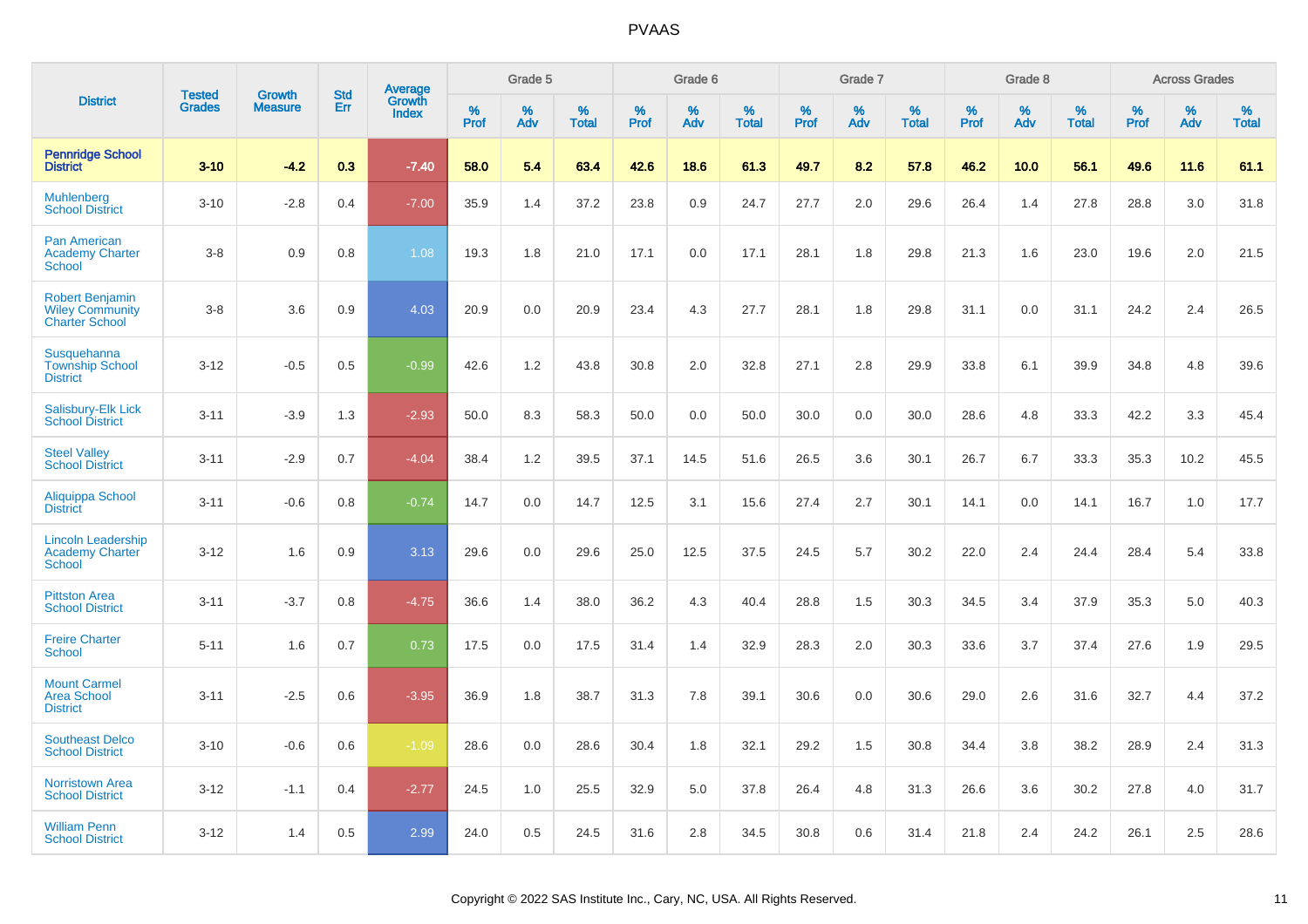|                                                                  |                                |                                 | <b>Std</b> | Average                |           | Grade 5  |                   |           | Grade 6  |                   |           | Grade 7  |                   |           | Grade 8  |                   |           | <b>Across Grades</b> |                   |
|------------------------------------------------------------------|--------------------------------|---------------------------------|------------|------------------------|-----------|----------|-------------------|-----------|----------|-------------------|-----------|----------|-------------------|-----------|----------|-------------------|-----------|----------------------|-------------------|
| <b>District</b>                                                  | <b>Tested</b><br><b>Grades</b> | <b>Growth</b><br><b>Measure</b> | Err        | Growth<br><b>Index</b> | %<br>Prof | %<br>Adv | %<br><b>Total</b> | %<br>Prof | %<br>Adv | %<br><b>Total</b> | %<br>Prof | %<br>Adv | %<br><b>Total</b> | %<br>Prof | %<br>Adv | %<br><b>Total</b> | %<br>Prof | %<br>Adv             | %<br><b>Total</b> |
| <b>Pennridge School</b><br><b>District</b>                       | $3 - 10$                       | $-4.2$                          | 0.3        | $-7.40$                | 58.0      | 5.4      | 63.4              | 42.6      | 18.6     | 61.3              | 49.7      | 8.2      | 57.8              | 46.2      | 10.0     | 56.1              | 49.6      | 11.6                 | 61.1              |
| Agora Cyber<br><b>Charter School</b>                             | $3 - 11$                       | $-2.5$                          | 0.6        | $-1.84$                | 31.7      | 1.0      | 32.7              | 30.1      | 7.0      | 37.1              | 29.0      | 2.8      | 31.7              | 28.3      | 2.0      | 30.3              | 30.7      | 4.8                  | 35.5              |
| <b>Bristol Township</b><br><b>School District</b>                | $3 - 11$                       | $-3.8$                          | 0.4        | $-10.35$               | 23.8      | 0.9      | 24.7              | 30.0      | 5.5      | 35.5              | 30.2      | 2.2      | 32.4              | 24.1      | 2.8      | 26.9              | 26.9      | 2.9                  | 29.8              |
| <b>Connellsville Area</b><br><b>School District</b>              | $3 - 11$                       | $-2.2$                          | 0.4        | $-5.74$                | 34.7      | 3.7      | 38.4              | 32.7      | 6.4      | 39.1              | 27.4      | 5.1      | 32.4              | 33.8      | 3.6      | 37.4              | 33.6      | 5.9                  | 39.6              |
| Morrisville Borough<br><b>School District</b>                    | $3 - 11$                       | $-0.9$                          | 0.9        | $-0.98$                | 28.3      | 3.3      | 31.7              | 19.2      | 1.9      | 21.2              | 32.7      | 0.0      | 32.7              | 27.9      | 0.0      | 27.9              | 27.6      | 1.9                  | 29.5              |
| <b>Carbondale Area</b><br><b>School District</b>                 | $3 - 10$                       | $-1.3$                          | 0.7        | 0.22                   | 34.5      | 0.0      | 34.5              | 23.1      | 2.2      | 25.3              | 29.4      | 3.5      | 32.9              | 42.4      | 5.7      | 48.1              | $30.0\,$  | 3.2                  | 33.3              |
| <b>East Allegheny</b><br><b>School District</b>                  | $3 - 11$                       | $-3.0$                          | 0.7        | $-4.43$                | 41.6      | 3.4      | 44.9              | 25.9      | 7.1      | 32.9              | 30.8      | 2.6      | 33.3              | 22.3      | 3.9      | 26.2              | 26.8      | 4.0                  | 30.9              |
| <b>Harmony Area</b><br><b>School District</b>                    | $3 - 10$                       | 0.8                             | 1.8        | 0.46                   | 43.8      | 0.0      | 43.8              | 54.2      | 12.5     | 66.7              | 33.3      | 0.0      | 33.3              |           |          |                   | 43.6      | 6.4                  | 50.0              |
| <b>Mastery Charter</b><br>School -<br><b>Shoemaker</b><br>Campus | $7 - 10$                       | 5.8                             | 1.6        | 3.54                   |           |          |                   |           |          |                   | 26.7      | 6.7      | 33.3              | 25.9      | 0.0      | 25.9              | 26.3      | 3.5                  | 29.8              |
| <b>Philadelphia City</b><br><b>School District</b>               | $3 - 12$                       | $-0.0$                          | 0.2        | $-0.22$                | 24.2      | 3.5      | 27.7              | 22.9      | 8.1      | 31.0              | 26.8      | 6.5      | 33.4              | 22.4      | 4.6      | 27.1              | 23.1      | 6.3                  | 29.4              |
| <b>Mount Union Area</b><br><b>School District</b>                | $3 - 10$                       | 1.4                             | 0.7        | 2.08                   | 28.7      | 3.2      | 31.9              | 28.4      | 0.0      | 28.4              | 28.9      | 4.8      | 33.7              | 36.9      | 1.2      | 38.1              | 31.6      | 2.9                  | 34.4              |
| <b>Brownsville Area</b><br><b>School District</b>                | $3 - 12$                       | 1.2                             | 0.7        | 1.56                   | 40.5      | 0.0      | 40.5              | 24.7      | 1.2      | 25.9              | 30.0      | 3.8      | 33.8              | 37.0      | 1.4      | 38.4              | 32.0      | 2.6                  | 34.6              |
| <b>Octorara Area</b><br><b>School District</b>                   | $3 - 11$                       | $-3.9$                          | 0.6        | $-6.74$                | 44.6      | 9.1      | 53.6              | 53.3      | 8.3      | 61.7              | 28.9      | $5.2\,$  | 34.1              | 40.5      | 6.0      | 46.6              | 42.6      | 9.0                  | 51.6              |
| <b>Forest Hills School</b><br><b>District</b>                    | $3 - 11$                       | $-4.9$                          | 0.6        | $-8.77$                | 53.0      | 4.5      | 57.5              | 48.3      | 6.7      | 55.0              | 30.9      | 3.2      | 34.2              | 22.3      | 2.5      | 24.8              | 39.3      | 7.6                  | 46.9              |
| <b>Penn Hills Charter</b><br>School of<br>Entrepreneurship       | $3-8$                          | $-1.5$                          | 1.0        | $-3.06$                | 27.3      | 0.0      | 27.3              | 37.1      | 8.6      | 45.7              | 34.2      | 0.0      | 34.2              | 45.4      | 0.0      | 45.4              | 40.8      | 6.4                  | 47.2              |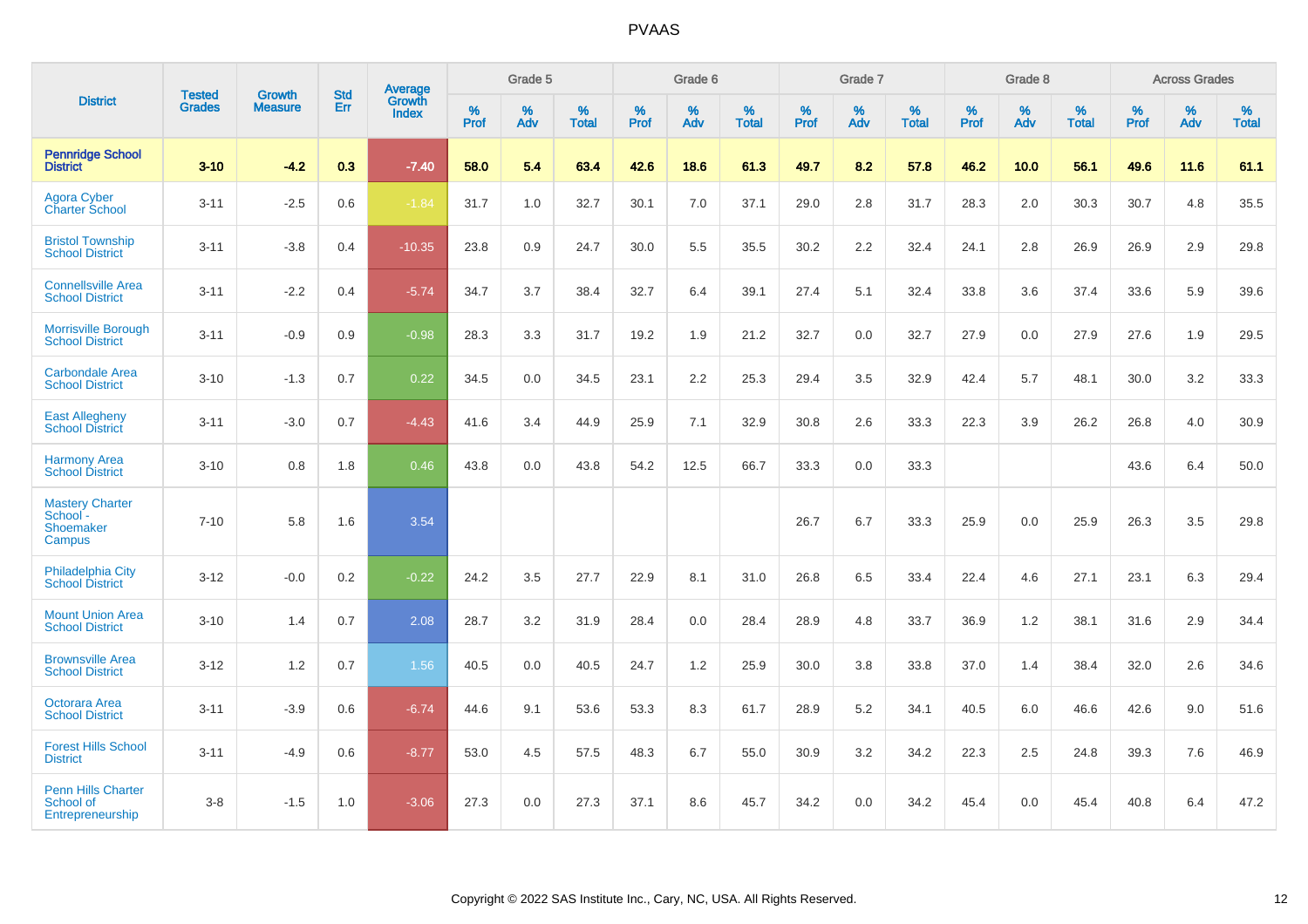|                                                                               |                                | <b>Growth</b>  | <b>Std</b> |                                          |              | Grade 5  |                   |              | Grade 6  |                   |              | Grade 7  |                   |              | Grade 8  |                   |              | <b>Across Grades</b> |                   |
|-------------------------------------------------------------------------------|--------------------------------|----------------|------------|------------------------------------------|--------------|----------|-------------------|--------------|----------|-------------------|--------------|----------|-------------------|--------------|----------|-------------------|--------------|----------------------|-------------------|
| <b>District</b>                                                               | <b>Tested</b><br><b>Grades</b> | <b>Measure</b> | <b>Err</b> | <b>Average</b><br>Growth<br><b>Index</b> | $\%$<br>Prof | %<br>Adv | %<br><b>Total</b> | $\%$<br>Prof | %<br>Adv | %<br><b>Total</b> | $\%$<br>Prof | %<br>Adv | %<br><b>Total</b> | $\%$<br>Prof | %<br>Adv | %<br><b>Total</b> | $\%$<br>Prof | %<br>Adv             | %<br><b>Total</b> |
| <b>Pennridge School</b><br><b>District</b>                                    | $3 - 10$                       | $-4.2$         | 0.3        | $-7.40$                                  | 58.0         | 5.4      | 63.4              | 42.6         | 18.6     | 61.3              | 49.7         | 8.2      | 57.8              | 46.2         | 10.0     | 56.1              | 49.6         | 11.6                 | 61.1              |
| <b>Northampton Area</b><br><b>School District</b>                             | $3 - 11$                       | $-4.3$         | 0.7        | $-3.14$                                  | 39.1         | 8.6      | 47.7              | 34.2         | 19.3     | 53.5              | 27.4         | 6.8      | 34.2              | 40.0         | 5.0      | 45.0              | 42.3         | 12.8                 | 55.1              |
| Apollo-Ridge<br><b>School District</b>                                        | $3 - 12$                       | $-2.9$         | 0.7        | $-4.04$                                  | 45.6         | 1.5      | 47.1              | 25.3         | 9.6      | 34.9              | 34.6         | 0.0      | 34.6              | 42.1         | 5.3      | 47.4              | 38.1         | 6.5                  | 44.6              |
| <b>Bensalem</b><br><b>Township School</b><br><b>District</b>                  | $3 - 11$                       | $-1.5$         | 0.3        | $-2.85$                                  | 24.4         | 3.4      | 27.7              | 32.6         | 7.6      | 40.2              | 29.8         | 4.8      | 34.6              | 31.8         | 6.9      | 38.7              | 28.8         | 6.0                  | 34.8              |
| <b>Big Beaver Falls</b><br><b>Area School</b><br><b>District</b>              | $3 - 11$                       | $-0.7$         | 0.6        | $-1.18$                                  | 44.1         | 2.9      | 47.1              | 30.8         | 1.9      | 32.7              | 29.7         | 5.0      | 34.6              | 27.8         | 2.1      | 29.9              | 33.1         | 3.7                  | 36.8              |
| <b>Bald Eagle Area</b><br><b>School District</b>                              | $3 - 11$                       | 0.1            | 0.6        | 0.16                                     | 54.7         | 4.7      | 59.4              | 41.6         | 7.9      | 49.5              | 32.2         | 2.5      | 34.8              | 34.2         | 14.0     | 48.2              | 39.5         | 10.5                 | 50.0              |
| <b>Carmichaels Area</b><br><b>School District</b>                             | $3 - 10$                       | $-2.5$         | 0.8        | $-3.36$                                  | 35.0         | 1.2      | 36.2              | 25.8         | 7.6      | 33.3              | 33.3         | 1.5      | 34.8              | 35.2         | 1.4      | 36.6              | 32.5         | 3.4                  | 35.9              |
| <b>Hamburg Area</b><br><b>School District</b>                                 | $3 - 11$                       | $-0.4$         | 0.5        | $-0.68$                                  | 41.1         | 5.0      | 46.1              | 43.3         | 6.3      | 49.6              | 33.1         | 1.9      | 35.0              | 32.4         | 3.5      | 35.9              | 38.6         | 5.3                  | 43.9              |
| <b>Young Scholars of</b><br><b>Greater Allegheny</b><br><b>Charter School</b> | $3 - 8$                        | $-1.6$         | 1.7        | $-0.42$                                  | 26.3         | 0.0      | 26.3              | 40.0         | 0.0      | 40.0              | 35.0         | 0.0      | 35.0              |              |          |                   | 29.9         | 0.8                  | 30.8              |
| <b>Turkeyfoot Valley</b><br>Area School<br><b>District</b>                    | $3 - 12$                       | 0.6            | 1.4        | 0.40                                     | 27.3         | 4.6      | 31.8              | 38.1         | 9.5      | 47.6              | 30.0         | 5.0      | 35.0              | 30.4         | 0.0      | 30.4              | 33.0         | 3.6                  | 36.6              |
| <b>Woodland Hills</b><br><b>School District</b>                               | $3 - 12$                       | $-3.0$         | 0.5        | $-5.51$                                  | 34.1         | 0.6      | 34.7              | 13.8         | 3.4      | 17.2              | 32.5         | 2.6      | 35.0              | 24.8         | 2.0      | 26.7              | 26.7         | 3.7                  | 30.4              |
| <b>Sharon City School</b><br><b>District</b>                                  | $3 - 11$                       | 1.0            | 0.6        | 1.83                                     | 36.8         | 3.5      | 40.3              | 30.8         | 15.0     | 45.8              | 33.3         | 1.8      | 35.2              | 42.1         | 6.4      | 48.4              | 34.2         | 6.1                  | 40.2              |
| <b>Brookville Area</b><br><b>School District</b>                              | $3 - 11$                       | $-3.3$         | 0.6        | $-5.43$                                  | 41.6         | 5.9      | 47.5              | 37.1         | 12.4     | 49.4              | 34.4         | 0.8      | 35.2              | 45.0         | 7.3      | 52.3              | 40.4         | 8.7                  | 49.1              |
| <b>Coatesville Area</b><br><b>School District</b>                             | $3 - 11$                       | $-0.4$         | 0.4        | $-0.91$                                  | 28.2         | 1.6      | 29.8              | 30.3         | 2.8      | 33.1              | 30.8         | 4.4      | 35.2              | 26.3         | 2.9      | 29.3              | 28.5         | 3.0                  | 31.5              |
| <b>Burgettstown Area</b><br><b>School District</b>                            | $3 - 11$                       | $-3.6$         | 0.7        | $-4.89$                                  | 35.1         | 6.5      | 41.6              | 58.5         | 7.7      | 66.2              | 32.9         | 2.4      | 35.4              | 35.6         | 5.5      | 41.1              | 40.5         | 8.8                  | 49.3              |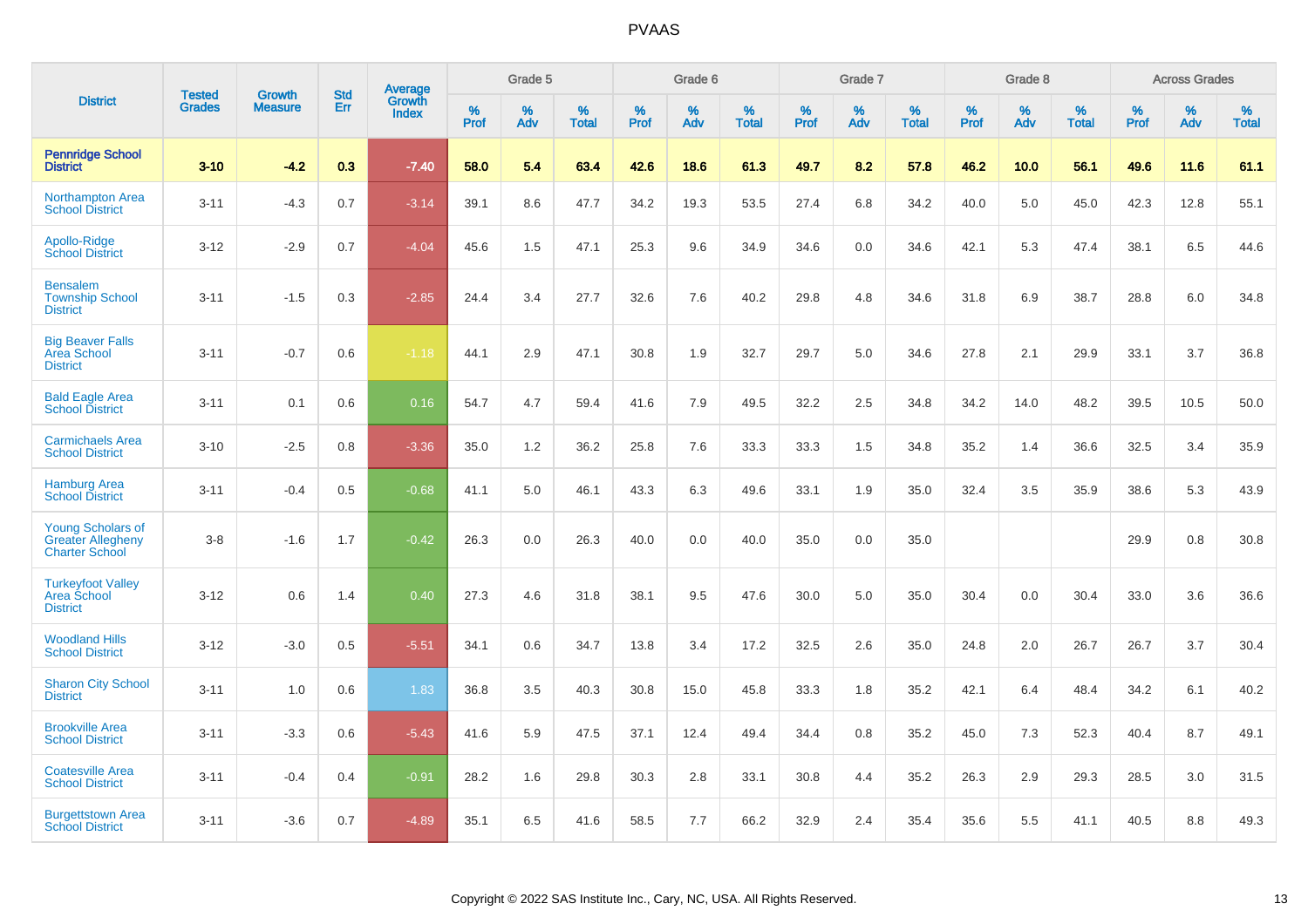|                                                                              | <b>Tested</b> | <b>Growth</b>  | <b>Std</b> | Average                |           | Grade 5  |                   |           | Grade 6  |                   |           | Grade 7  |                   |           | Grade 8  |                   |           | <b>Across Grades</b> |                   |
|------------------------------------------------------------------------------|---------------|----------------|------------|------------------------|-----------|----------|-------------------|-----------|----------|-------------------|-----------|----------|-------------------|-----------|----------|-------------------|-----------|----------------------|-------------------|
| <b>District</b>                                                              | <b>Grades</b> | <b>Measure</b> | Err        | Growth<br><b>Index</b> | %<br>Prof | %<br>Adv | %<br><b>Total</b> | %<br>Prof | %<br>Adv | %<br><b>Total</b> | %<br>Prof | %<br>Adv | %<br><b>Total</b> | %<br>Prof | %<br>Adv | %<br><b>Total</b> | %<br>Prof | %<br>Adv             | %<br><b>Total</b> |
| <b>Pennridge School</b><br><b>District</b>                                   | $3 - 10$      | $-4.2$         | 0.3        | $-7.40$                | 58.0      | 5.4      | 63.4              | 42.6      | 18.6     | 61.3              | 49.7      | 8.2      | 57.8              | 46.2      | 10.0     | 56.1              | 49.6      | 11.6                 | 61.1              |
| <b>Blacklick Valley</b><br><b>School District</b>                            | $3 - 11$      | $-0.1$         | 1.0        | $-0.10$                | 29.6      | 0.0      | 29.6              | 52.6      | 7.9      | 60.5              | 35.4      | 0.0      | 35.4              | 34.2      | 0.0      | 34.2              | 43.2      | 3.7                  | 46.9              |
| <b>Young Scholars Of</b><br>Western<br>Pennsylvania<br><b>Charter School</b> | $3 - 8$       | 2.0            | 1.1        | 0.21                   | 27.3      | 9.1      | 36.4              | 40.6      | 6.2      | 46.9              | 32.1      | 3.6      | 35.7              | 43.5      | 8.7      | 52.2              | 31.2      | 9.1                  | 40.3              |
| <b>Mcguffey School</b><br><b>District</b>                                    | $3 - 11$      | $-1.8$         | 0.6        | $-3.07$                | 43.5      | 1.8      | 45.4              | 42.7      | 12.6     | 55.3              | 34.9      | 0.9      | 35.8              | 38.0      | 4.1      | 42.2              | 41.6      | 8.2                  | 49.8              |
| <b>Cornell School</b><br><b>District</b>                                     | $3 - 11$      | $-0.8$         | 1.1        | $-0.69$                | 36.7      | 0.0      | 36.7              | 34.9      | 7.0      | 41.9              | 35.9      | 0.0      | 35.9              | 24.3      | 2.7      | 27.0              | 32.9      | 6.1                  | 39.0              |
| <b>Wilson Area</b><br><b>School District</b>                                 | $3 - 11$      | $-5.9$         | 0.5        | $-10.96$               | 53.6      | 11.6     | 65.2              | 40.2      | 18.0     | 58.2              | 29.2      | 6.8      | 36.0              | 38.6      | 8.3      | 47.0              | 41.0      | 12.4                 | 53.4              |
| Community<br>Academy Of<br>Philadelphia<br><b>Charter School</b>             | $3 - 11$      | $-4.1$         | 1.0        | $-4.18$                | 22.5      | 0.0      | 22.5              | 27.3      | 0.0      | 27.3              | 33.3      | 2.8      | 36.1              | 12.2      | 0.0      | 12.2              | 24.9      | 1.4                  | 26.3              |
| Catasauqua Area<br><b>School District</b>                                    | $3 - 12$      | $-1.3$         | 0.7        | $-0.01$                | 30.1      | 0.0      | 30.1              | 55.4      | 9.5      | 64.9              | 33.3      | 2.9      | 36.3              | 24.4      | 7.8      | 32.2              | 36.9      | 5.3                  | 42.2              |
| <b>Forest Area School</b><br><b>District</b>                                 | $3 - 11$      | $-1.6$         | 1.2        | $-1.32$                | 45.8      | 0.0      | 45.8              | 37.5      | 4.2      | 41.7              | 24.2      | 12.1     | 36.4              | 28.1      | 3.1      | 31.2              | 40.8      | 6.6                  | 47.4              |
| <b>Tunkhannock Area</b><br><b>School District</b>                            | $3 - 11$      | $-3.4$         | 0.5        | $-2.99$                | 29.2      | 2.9      | 32.1              | 35.9      | 12.5     | 48.4              | 33.3      | 3.1      | 36.4              | 40.1      | 8.2      | 48.3              | 36.3      | 6.8                  | 43.0              |
| Northern Lebanon<br><b>School District</b>                                   | $3 - 11$      | $-3.3$         | 0.5        | $-6.34$                | 51.7      | 3.4      | 55.2              | 43.1      | 9.2      | 52.3              | 35.3      | 1.3      | 36.6              | 32.3      | 2.6      | 34.8              | 41.8      | $7.5\,$              | 49.3              |
| <b>Tri-Valley School</b><br><b>District</b>                                  | $3 - 10$      | $-2.4$         | 0.9        | $-3.85$                | 40.0      | 5.9      | 45.9              | 36.7      | 6.1      | 42.9              | 36.7      | 0.0      | 36.7              | 40.5      | 9.5      | 50.0              | 41.3      | 8.0                  | 49.3              |
| <b>South Allegheny</b><br><b>School District</b>                             | $3 - 11$      | $-5.4$         | 0.9        | $-5.76$                | 43.1      | 0.0      | 43.1              | 32.6      | 6.1      | 38.8              | 31.6      | 5.3      | 36.8              | 41.5      | 12.2     | 53.7              | 39.4      | 6.6                  | 46.0              |
| <b>Propel Charter</b><br>School-Mckeesport                                   | $3 - 8$       | $-7.2$         | 1.0        | $-7.15$                | 36.1      | 0.0      | 36.1              | 32.4      | 0.0      | 32.4              | 34.2      | 2.6      | 36.8              | 29.7      | 2.7      | 32.4              | 32.1      | 1.4                  | 33.5              |
| <b>Panther Valley</b><br><b>School District</b>                              | $3 - 12$      | 0.1            | 0.6        | 0.24                   | 26.7      | 1.0      | 27.6              | 33.1      | 1.6      | 34.7              | 34.6      | 2.7      | 37.3              | 32.7      | 4.7      | 37.4              | 31.1      | 4.0                  | 35.1              |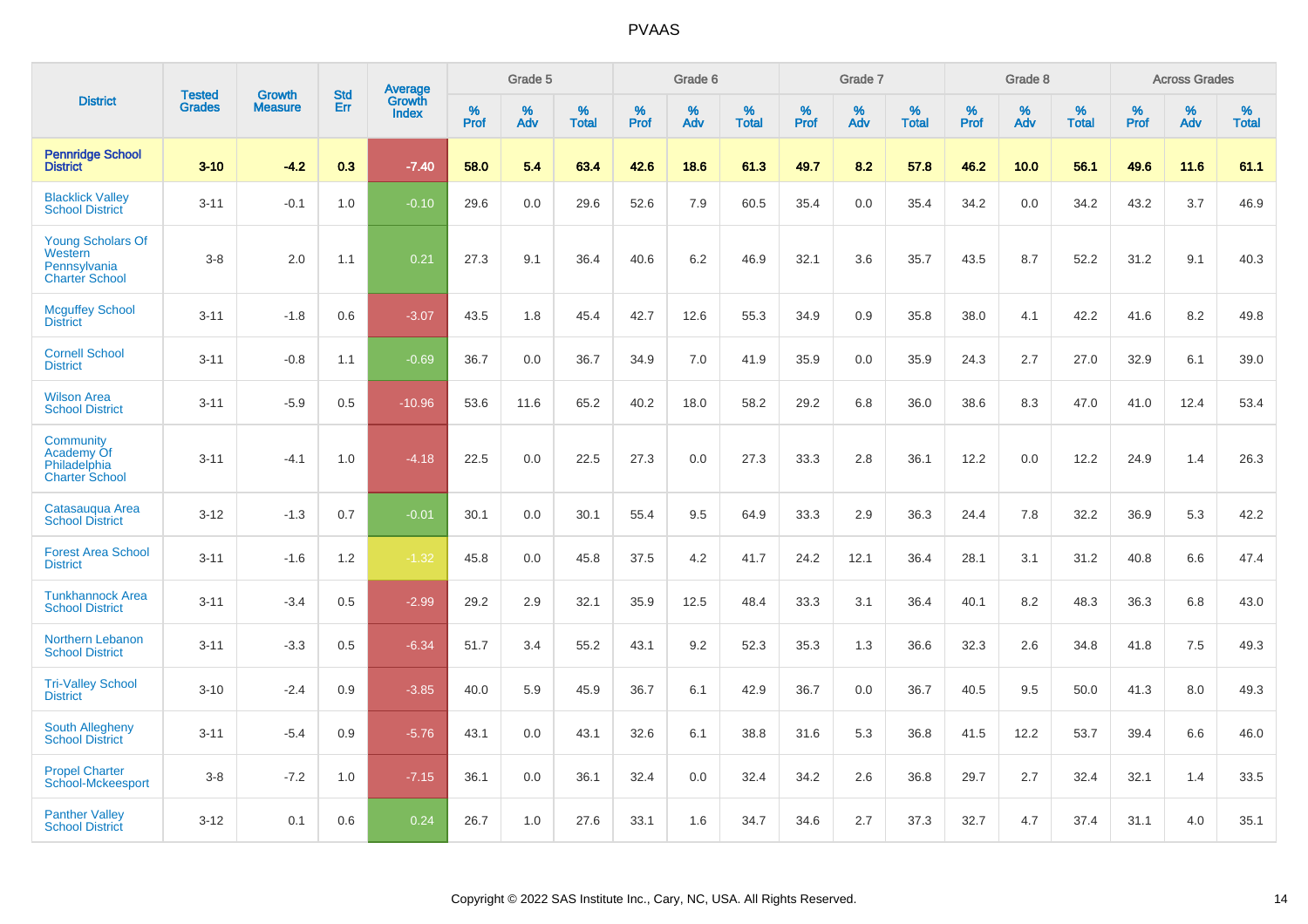|                                                              |                                |                                 | <b>Std</b> | <b>Average</b>         |           | Grade 5  |                   |           | Grade 6  |                   |           | Grade 7  |                   |           | Grade 8  |                   |           | <b>Across Grades</b> |                   |
|--------------------------------------------------------------|--------------------------------|---------------------------------|------------|------------------------|-----------|----------|-------------------|-----------|----------|-------------------|-----------|----------|-------------------|-----------|----------|-------------------|-----------|----------------------|-------------------|
| <b>District</b>                                              | <b>Tested</b><br><b>Grades</b> | <b>Growth</b><br><b>Measure</b> | Err        | <b>Growth</b><br>Index | %<br>Prof | %<br>Adv | %<br><b>Total</b> | %<br>Prof | %<br>Adv | %<br><b>Total</b> | %<br>Prof | %<br>Adv | %<br><b>Total</b> | %<br>Prof | %<br>Adv | %<br><b>Total</b> | %<br>Prof | %<br>Adv             | %<br><b>Total</b> |
| <b>Pennridge School</b><br><b>District</b>                   | $3 - 10$                       | $-4.2$                          | 0.3        | $-7.40$                | 58.0      | 5.4      | 63.4              | 42.6      | 18.6     | 61.3              | 49.7      | 8.2      | 57.8              | 46.2      | 10.0     | 56.1              | 49.6      | 11.6                 | 61.1              |
| <b>Chichester School</b><br><b>District</b>                  | $3 - 11$                       | $-4.0$                          | 0.7        | $-5.51$                | 27.3      | 1.1      | 28.4              | 37.2      | 9.0      | 46.2              | 31.2      | 6.2      | 37.5              | 41.1      | 0.0      | 41.1              | 36.7      | 5.7                  | 42.4              |
| <b>Oil City Area</b><br><b>School District</b>               | $3 - 11$                       | 2.6                             | 0.6        | 4.69                   | 47.2      | 2.8      | 50.0              | 41.1      | 9.7      | 50.8              | 32.8      | 4.7      | 37.5              | 42.0      | 7.6      | 49.6              | 39.2      | 7.8                  | 47.0              |
| <b>Warren County</b><br><b>School District</b>               | $3 - 11$                       | 0.2                             | 0.4        | 1.66                   | 38.6      | 4.0      | 42.5              | 41.0      | 8.0      | 49.0              | 33.4      | 4.1      | 37.5              | 43.1      | 4.7      | 47.8              | 38.0      | 6.9                  | 44.8              |
| Philipsburg-<br>Osceola Area<br><b>School District</b>       | $3 - 11$                       | $-4.8$                          | 0.6        | $-8.12$                | 45.5      | 6.5      | 52.0              | 41.3      | 11.9     | 53.2              | 35.2      | 2.4      | 37.6              | 33.0      | $6.2\,$  | 39.2              | 40.7      | 11.1                 | 51.8              |
| <b>Williams Valley</b><br><b>School District</b>             | $3 - 11$                       | 0.3                             | 0.8        | 0.37                   | 38.6      | 0.0      | 38.6              | 41.4      | 6.9      | 48.3              | 35.1      | 2.6      | 37.7              | 42.2      | 9.4      | 51.6              | 39.1      | 4.9                  | 44.0              |
| <b>Keystone Central</b><br><b>School District</b>            | $3 - 11$                       | 1.9                             | 0.4        | 4.90                   | 36.0      | 3.6      | 39.7              | 38.1      | 13.8     | 52.0              | 33.4      | 4.4      | 37.8              | 37.3      | 3.6      | 40.9              | 36.9      | 7.7                  | 44.6              |
| <b>Brentwood</b><br><b>Borough School</b><br><b>District</b> | $3 - 11$                       | $-2.1$                          | 0.7        | $-2.85$                | 53.5      | 7.0      | 60.5              | 36.1      | 12.0     | 48.2              | 33.3      | 4.6      | 37.9              | 48.0      | 6.8      | 54.8              | 40.9      | 9.4                  | 50.3              |
| Shenandoah<br><b>Valley School</b><br><b>District</b>        | $3 - 11$                       | 1.7                             | 0.9        | 1.42                   | 37.3      | 3.0      | 40.3              | 31.4      | 9.8      | 41.2              | 36.2      | 1.7      | 37.9              | 26.3      | 0.0      | 26.3              | 34.3      | 5.0                  | 39.4              |
| <b>Moniteau School</b><br><b>District</b>                    | $3 - 11$                       | $-1.6$                          | 0.7        | $-2.24$                | 43.4      | 7.2      | 50.6              | 33.3      | 19.0     | 52.4              | 32.1      | 6.0      | 38.1              | 44.0      | 1.3      | 45.3              | 40.5      | 10.6                 | 51.1              |
| <b>Carlynton School</b><br><b>District</b>                   | $3 - 11$                       | 0.0                             | 0.7        | 0.06                   | 50.5      | 6.4      | 57.0              | 47.1      | 18.8     | 65.9              | 30.8      | 7.5      | 38.3              | 40.8      | 7.9      | 48.7              | 41.6      | 11.0                 | 52.7              |
| <b>Central Greene</b><br><b>School District</b>              | $3 - 11$                       | $-1.8$                          | 0.6        | $-3.02$                | 35.0      | 0.0      | 35.0              | 40.0      | 9.5      | 49.5              | 33.3      | 5.0      | 38.3              | 31.5      | 1.8      | 33.3              | 35.2      | 5.2                  | 40.3              |
| <b>Laurel Highlands</b><br><b>School District</b>            | $3 - 11$                       | $-1.7$                          | 0.5        | $-3.29$                | 43.1      | 4.4      | 47.5              | 39.4      | 11.6     | 51.0              | 35.7      | 2.9      | 38.6              | 37.8      | 5.5      | 43.3              | 39.8      | 9.6                  | 49.4              |
| <b>Port Allegany</b><br><b>School District</b>               | $3 - 11$                       | $-1.8$                          | 0.8        | $-0.33$                | 34.3      | 2.9      | 37.1              | 31.9      | 2.9      | 34.8              | 32.9      | 5.7      | 38.6              | 40.3      | 3.2      | 43.6              | 35.0      | 5.9                  | 40.8              |
| <b>New Brighton Area</b><br><b>School District</b>           | $3 - 11$                       | $-4.3$                          | 0.6        | $-6.67$                | 37.1      | 4.5      | 41.6              | 37.0      | 7.0      | 44.0              | 33.7      | 5.0      | 38.6              | 27.6      | 3.8      | 31.4              | 32.4      | 4.8                  | 37.2              |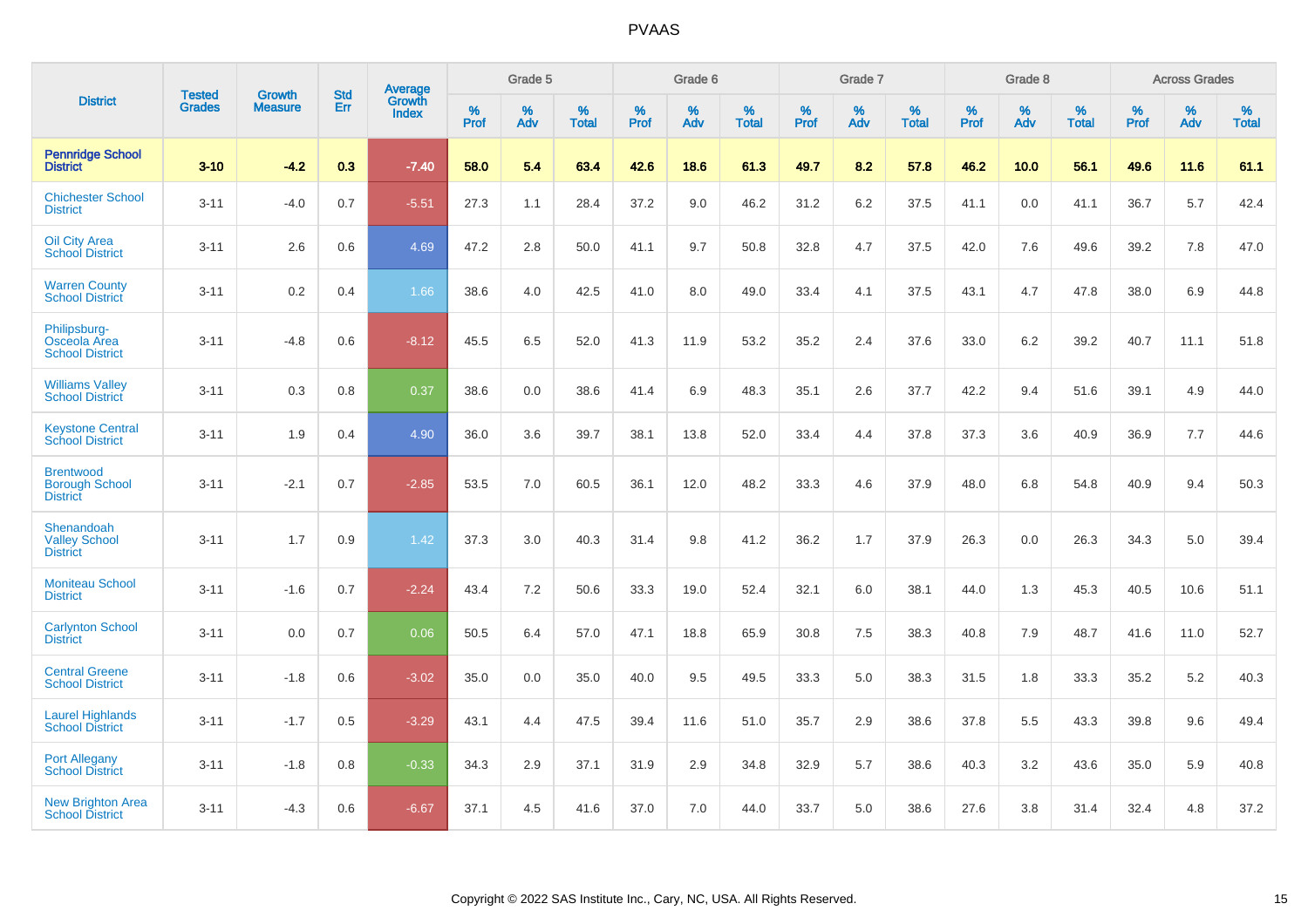|                                                                     |                                |                                 | <b>Std</b> | Average                       |           | Grade 5  |                   |           | Grade 6  |                   |           | Grade 7  |                   |           | Grade 8  |                   |           | <b>Across Grades</b> |                   |
|---------------------------------------------------------------------|--------------------------------|---------------------------------|------------|-------------------------------|-----------|----------|-------------------|-----------|----------|-------------------|-----------|----------|-------------------|-----------|----------|-------------------|-----------|----------------------|-------------------|
| <b>District</b>                                                     | <b>Tested</b><br><b>Grades</b> | <b>Growth</b><br><b>Measure</b> | Err        | <b>Growth</b><br><b>Index</b> | %<br>Prof | %<br>Adv | %<br><b>Total</b> | %<br>Prof | %<br>Adv | %<br><b>Total</b> | %<br>Prof | %<br>Adv | %<br><b>Total</b> | %<br>Prof | %<br>Adv | %<br><b>Total</b> | %<br>Prof | %<br>Adv             | %<br><b>Total</b> |
| <b>Pennridge School</b><br><b>District</b>                          | $3 - 10$                       | $-4.2$                          | 0.3        | $-7.40$                       | 58.0      | 5.4      | 63.4              | 42.6      | 18.6     | 61.3              | 49.7      | 8.2      | 57.8              | 46.2      | 10.0     | 56.1              | 49.6      | 11.6                 | 61.1              |
| <b>Montgomery Area</b><br><b>School District</b>                    | $3 - 11$                       | $-2.0$                          | 0.8        | $-2.53$                       | 56.8      | 6.8      | 63.5              | 43.6      | 19.4     | 62.9              | 34.7      | 4.2      | 38.9              | 50.0      | 6.9      | 56.9              | 42.9      | 11.7                 | 54.6              |
| <b>Discovery Charter</b><br><b>School</b>                           | $3 - 8$                        | 4.6                             | 0.9        | 2.43                          | 36.4      | 2.3      | 38.6              | 27.3      | 9.1      | 36.4              | 35.6      | 3.4      | 39.0              | 45.7      | 5.7      | 51.4              | 29.8      | 3.4                  | 33.2              |
| <b>Cameron County</b><br><b>School District</b>                     | $3 - 12$                       | $-2.6$                          | 1.0        | $-2.51$                       | 73.3      | 3.3      | 76.7              | 48.7      | 25.6     | 74.4              | 39.0      | 0.0      | 39.0              | 43.2      | 5.4      | 48.6              | 50.4      | 14.0                 | 64.4              |
| Salisbury<br><b>Township School</b><br><b>District</b>              | $3 - 11$                       | $-1.7$                          | 0.7        | $-2.59$                       | 38.3      | 7.4      | 45.7              | 33.0      | 22.0     | 55.0              | 34.8      | 4.4      | 39.1              | 47.1      | 12.6     | 59.8              | 40.0      | 11.6                 | 51.7              |
| Antonia Pantoja<br>Community<br><b>Charter School</b>               | $3 - 8$                        | 0.5                             | 0.9        | 0.63                          | 20.9      | 1.5      | 22.4              | 32.3      | 6.4      | 38.7              | 37.0      | 2.2      | 39.1              | 35.1      | 8.1      | 43.2              | 25.4      | 3.3                  | 28.7              |
| <b>Pottsville Area</b><br><b>School District</b>                    | $3 - 12$                       | $-1.5$                          | 0.5        | $-2.18$                       | 43.0      | 3.7      | 46.7              | 39.2      | 7.7      | 46.8              | 34.4      | 4.9      | 39.3              | 40.4      | 4.1      | 44.4              | 39.7      | 6.1                  | 45.8              |
| <b>Pittsburgh School</b><br><b>District</b>                         | $3 - 11$                       | $-1.6$                          | 0.2        | $-8.53$                       | 29.0      | 3.9      | 32.8              | 27.7      | 11.6     | 39.2              | 33.3      | 6.0      | 39.3              | 30.7      | 7.3      | 38.0              | 29.7      | 7.6                  | 37.3              |
| <b>Ad Prima Charter</b><br>School                                   | $3 - 8$                        | 2.7                             | 0.8        | 1.75                          | 25.9      | 1.8      | 27.8              | 34.7      | 16.3     | 51.0              | 36.1      | 3.3      | 39.3              | 27.4      | 4.8      | 32.3              | 33.2      | 4.8                  | 38.1              |
| <b>Williamsport Area</b><br><b>School District</b>                  | $3 - 11$                       | $-1.3$                          | 0.4        | $-3.63$                       | 46.8      | 4.8      | 51.6              | 43.8      | 8.8      | 52.5              | 34.6      | 4.8      | 39.4              | 26.0      | 5.8      | 31.8              | 37.7      | 8.5                  | 46.2              |
| <b>Coudersport Area</b><br><b>School District</b>                   | $3 - 11$                       | $-0.5$                          | 0.9        | $-0.53$                       | 58.2      | 1.8      | 60.0              | 40.5      | 4.8      | 45.2              | 35.8      | 3.8      | 39.6              | 30.2      | 0.0      | 30.2              | 40.1      | 3.2                  | 43.3              |
| <b>West Greene</b><br><b>School District</b>                        | $3 - 11$                       | $-1.2$                          | 1.0        | $-1.22$                       | 46.2      | 10.3     | 56.4              | 35.9      | 15.4     | 51.3              | 28.3      | 11.3     | 39.6              | 35.3      | 3.9      | 39.2              | 43.2      | 10.7                 | 53.9              |
| <b>West Mifflin Area</b><br><b>School District</b>                  | $3 - 12$                       | $-3.0$                          | 0.5        | $-5.97$                       | 35.9      | 4.2      | 40.1              | 37.4      | 5.4      | 42.9              | 38.9      | 1.0      | 39.8              | 35.2      | 4.4      | 39.6              | 37.4      | 4.4                  | 41.8              |
| <b>Freedom Area</b><br><b>School District</b>                       | $3 - 11$                       | $-1.9$                          | 0.7        | $-2.73$                       | 36.0      | 2.3      | 38.4              | 36.8      | 12.6     | 49.4              | 37.9      | 1.9      | 39.8              | 40.3      | 1.3      | 41.6              | 38.8      | 6.0                  | 44.7              |
| <b>Eastern Lancaster</b><br><b>County School</b><br><b>District</b> | $3 - 12$                       | 1.1                             | 0.5        | 2.36                          | 48.1      | 3.9      | 51.9              | 38.7      | 12.0     | 50.8              | 35.4      | 4.6      | 39.9              | 38.0      | 15.5     | 53.5              | 39.2      | 9.3                  | 48.5              |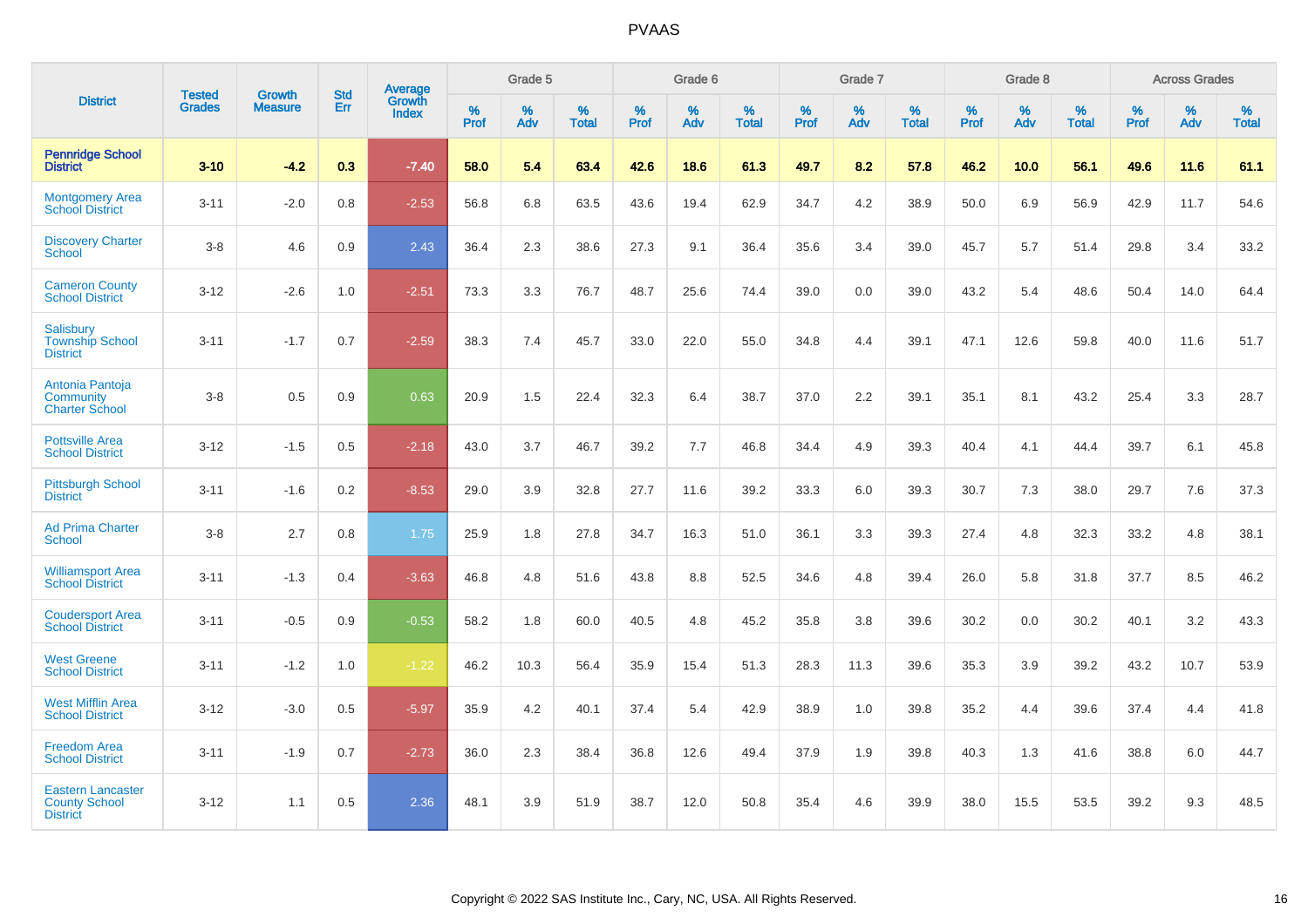|                                                                            |                                |                                 | <b>Std</b> | Average                |                     | Grade 5  |                   |                     | Grade 6  |                   |              | Grade 7  |                   |              | Grade 8  |                   |              | <b>Across Grades</b> |                   |
|----------------------------------------------------------------------------|--------------------------------|---------------------------------|------------|------------------------|---------------------|----------|-------------------|---------------------|----------|-------------------|--------------|----------|-------------------|--------------|----------|-------------------|--------------|----------------------|-------------------|
| <b>District</b>                                                            | <b>Tested</b><br><b>Grades</b> | <b>Growth</b><br><b>Measure</b> | Err        | Growth<br><b>Index</b> | $\%$<br><b>Prof</b> | %<br>Adv | %<br><b>Total</b> | $\%$<br><b>Prof</b> | %<br>Adv | %<br><b>Total</b> | $\%$<br>Prof | %<br>Adv | %<br><b>Total</b> | $\%$<br>Prof | %<br>Adv | %<br><b>Total</b> | $\%$<br>Prof | %<br>Adv             | %<br><b>Total</b> |
| <b>Pennridge School</b><br><b>District</b>                                 | $3 - 10$                       | $-4.2$                          | 0.3        | $-7.40$                | 58.0                | 5.4      | 63.4              | 42.6                | 18.6     | 61.3              | 49.7         | 8.2      | 57.8              | 46.2         | 10.0     | 56.1              | 49.6         | 11.6                 | 61.1              |
| <b>Canton Area</b><br><b>School District</b>                               | $3 - 11$                       | $-2.0$                          | 0.8        | $-2.34$                | 57.7                | 5.8      | 63.5              | 46.0                | 4.8      | 50.8              | 40.0         | 0.0      | 40.0              | 36.9         | 3.1      | 40.0              | 43.6         | 6.7                  | 50.3              |
| <b>Mariana Bracetti</b><br><b>Academy Charter</b><br><b>School</b>         | $3 - 10$                       | 0.4                             | 0.9        | 0.41                   | 33.9                | 1.7      | 35.6              | 17.8                | 0.0      | 17.8              | 38.2         | 1.8      | 40.0              | 12.1         | 3.0      | 15.2              | 26.5         | 2.0                  | 28.5              |
| <b>Vision Academy</b><br><b>Charter School</b>                             | $3-8$                          | $-0.9$                          | 1.2        | $-2.67$                | 35.7                | 0.0      | 35.7              | 36.0                | 0.0      | 36.0              | 37.1         | 2.9      | 40.0              | 28.6         | 0.0      | 28.6              | 32.1         | 1.1                  | 33.2              |
| <b>Southern Fulton</b><br><b>School District</b>                           | $3 - 11$                       | 0.0                             | 0.9        | 0.03                   | 53.2                | 6.4      | 59.6              | 41.4                | 15.5     | 56.9              | 40.4         | 0.0      | 40.4              | 32.0         | 8.0      | 40.0              | 43.4         | 7.9                  | 51.3              |
| <b>Reach Cyber</b><br><b>Charter School</b>                                | $3 - 11$                       | $-2.6$                          | 0.9        | $-2.78$                | 52.4                | 4.8      | 57.1              | 52.2                | 8.7      | 60.9              | 38.5         | 1.9      | 40.4              | 47.5         | 5.1      | 52.5              | 46.8         | 5.5                  | 52.3              |
| <b>Clearfield Area</b><br><b>School District</b>                           | $3 - 10$                       | $-0.5$                          | 0.5        | $-0.97$                | 37.9                | 3.2      | 41.1              | 35.8                | 5.8      | 41.6              | 39.0         | 1.5      | 40.4              | 32.4         | 4.1      | 36.6              | 35.2         | 5.8                  | 41.0              |
| <b>Union School</b><br><b>District</b>                                     | $3 - 12$                       | 2.7                             | 1.0        | 2.65                   | 21.2                | 6.1      | 27.3              | 40.9                | 20.4     | 61.4              | 40.5         | 0.0      | 40.5              | 40.0         | 6.7      | 46.7              | 37.0         | 8.4                  | 45.4              |
| <b>Fannett-Metal</b><br><b>School District</b>                             | $3 - 11$                       | 0.5                             | 1.1        | 1.79                   | 34.5                | 10.3     | 44.8              | 44.8                | 6.9      | 51.7              | 37.5         | 3.1      | 40.6              | 33.3         | 2.2      | 35.6              | 40.2         | 9.2                  | 49.4              |
| <b>Northern Lehigh</b><br><b>School District</b>                           | $3 - 12$                       | $-0.6$                          | 0.7        | 0.95                   | 52.1                | 2.1      | 54.2              | 44.4                | 6.2      | 50.6              | 36.7         | 4.2      | 40.8              | 41.7         | 5.6      | 47.2              | 42.1         | 5.6                  | 47.7              |
| <b>Uniontown Area</b><br><b>School District</b>                            | $3 - 11$                       | 0.5                             | 0.6        | 0.79                   | 40.6                | 9.4      | 50.0              | 40.7                | 14.8     | 55.6              | 37.3         | 3.6      | 40.9              | 42.4         | 3.3      | 45.6              | 39.1         | 11.0                 | 50.1              |
| <b>Mid Valley School</b><br><b>District</b>                                | $3 - 10$                       | $-0.4$                          | 0.6        | $-0.79$                | 41.6                | 5.0      | 46.5              | 48.8                | 10.4     | 59.2              | 38.6         | 2.4      | 40.9              | 26.2         | 2.7      | 28.9              | 38.8         | 7.4                  | 46.2              |
| <b>Universal Alcorn</b><br><b>Charter School</b>                           | $3 - 8$                        | 6.0                             | 0.9        | 5.70                   | 32.1                | 9.4      | 41.5              | 34.0                | 6.0      | 40.0              | 37.5         | 3.6      | 41.1              | 28.2         | 0.0      | 28.2              | 29.2         | 4.4                  | 33.6              |
| <b>West York Area</b><br><b>School District</b>                            | $3 - 12$                       | $-1.4$                          | 0.5        | $-2.97$                | 36.0                | 4.4      | 40.4              | 38.5                | 9.3      | 47.8              | 35.9         | 5.3      | 41.2              | 41.2         | 5.2      | 46.4              | 37.8         | 8.4                  | 46.2              |
| <b>Franklin Area</b><br><b>School District</b>                             | $3 - 11$                       | 0.3                             | 0.6        | 0.50                   | 47.7                | 1.5      | 49.2              | 41.7                | 12.6     | 54.3              | 36.6         | 4.9      | 41.5              | 43.0         | 5.9      | 48.9              | 40.2         | 6.2                  | 46.4              |
| <b>Chester Charter</b><br><b>Scholars Academy</b><br><b>Charter School</b> | $3 - 12$                       | 0.0                             | 0.9        | 0.64                   | 17.8                | 0.0      | 17.8              | 31.9                | 4.3      | 36.2              | 37.5         | 4.2      | 41.7              | 16.0         | 0.0      | 16.0              | 23.8         | 1.8                  | 25.6              |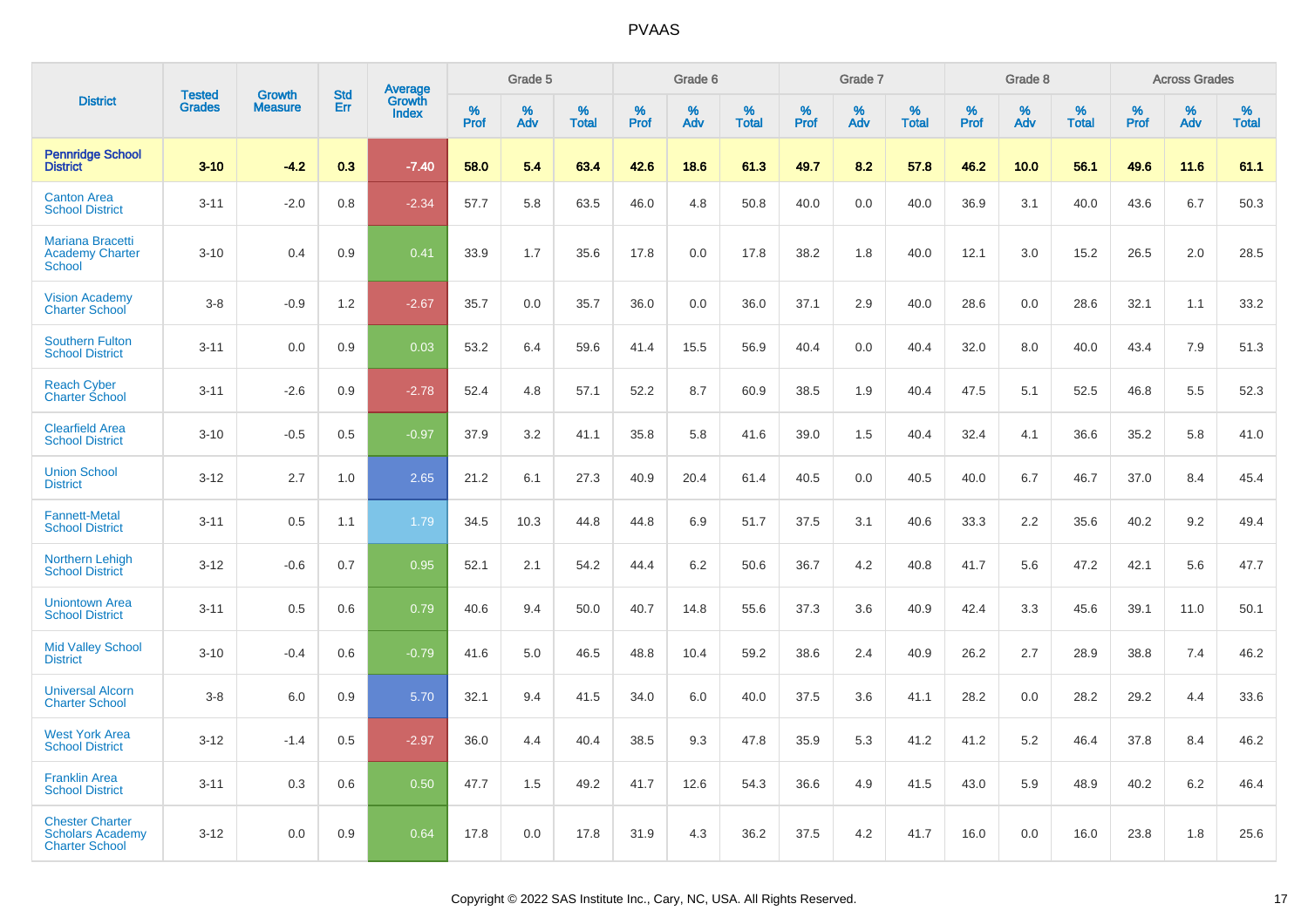|                                                                 | <b>Tested</b> | <b>Growth</b>  | <b>Std</b> | Average                       |           | Grade 5  |                   |           | Grade 6  |                   |           | Grade 7  |                   |           | Grade 8  |                   |           | <b>Across Grades</b> |                   |
|-----------------------------------------------------------------|---------------|----------------|------------|-------------------------------|-----------|----------|-------------------|-----------|----------|-------------------|-----------|----------|-------------------|-----------|----------|-------------------|-----------|----------------------|-------------------|
| <b>District</b>                                                 | <b>Grades</b> | <b>Measure</b> | <b>Err</b> | <b>Growth</b><br><b>Index</b> | %<br>Prof | %<br>Adv | %<br><b>Total</b> | %<br>Prof | %<br>Adv | %<br><b>Total</b> | %<br>Prof | %<br>Adv | %<br><b>Total</b> | %<br>Prof | %<br>Adv | %<br><b>Total</b> | %<br>Prof | %<br>Adv             | %<br><b>Total</b> |
| <b>Pennridge School</b><br><b>District</b>                      | $3 - 10$      | $-4.2$         | 0.3        | $-7.40$                       | 58.0      | 5.4      | 63.4              | 42.6      | 18.6     | 61.3              | 49.7      | 8.2      | 57.8              | 46.2      | 10.0     | 56.1              | 49.6      | 11.6                 | 61.1              |
| <b>Albert Gallatin</b><br><b>Area School</b><br><b>District</b> | $3 - 11$      | 0.4            | 0.5        | 0.93                          | 45.8      | 5.4      | 51.2              | 34.0      | 8.4      | 42.4              | 39.7      | 2.2      | 41.8              | 37.8      | 5.3      | 43.0              | 38.7      | 7.6                  | 46.2              |
| <b>West Oak Lane</b><br><b>Charter School</b>                   | $3 - 8$       | 0.8            | 0.7        | 1.15                          | 29.9      | 0.0      | 29.9              | 26.5      | 2.9      | 29.4              | 35.1      | 6.8      | 41.9              | 41.5      | 4.6      | 46.2              | 31.4      | 4.3                  | 35.8              |
| <b>Juniata County</b><br><b>School District</b>                 | $3 - 12$      | 2.7            | 0.5        | 2.78                          | 42.6      | 3.0      | 45.6              | 31.9      | 6.2      | 38.1              | 36.6      | 5.5      | 42.1              | 36.5      | 8.4      | 44.9              | 36.0      | 7.7                  | 43.7              |
| <b>Penns Manor Area</b><br><b>School District</b>               | $3 - 12$      | 1.6            | 0.8        | 1.96                          | 49.2      | 1.6      | 50.8              | 30.9      | 3.6      | 34.6              | 38.5      | 3.8      | 42.3              | 30.5      | 11.9     | 42.4              | 40.8      | 6.9                  | 47.8              |
| <b>Benton Area</b><br><b>School District</b>                    | $3 - 10$      | $-0.4$         | 0.9        | $-0.49$                       | 47.5      | 1.6      | 49.2              | 43.5      | 8.7      | 52.2              | 37.3      | 5.1      | 42.4              | 46.2      | 2.6      | 48.7              | 42.6      | 8.4                  | 51.0              |
| Punxsutawney<br><b>Area School</b><br><b>District</b>           | $3 - 11$      | 1.1            | 0.6        | 1.97                          | 52.2      | 9.4      | 61.6              | 54.9      | 13.3     | 68.1              | 36.8      | 5.6      | 42.4              | 40.0      | 5.4      | 45.4              | 41.5      | 12.4                 | 53.8              |
| <b>Purchase Line</b><br><b>School District</b>                  | $3 - 12$      | $-1.5$         | 0.8        | $-0.88$                       | 37.2      | 5.9      | 43.1              | 40.9      | 6.1      | 47.0              | 39.4      | 3.0      | 42.4              | 30.9      | 3.6      | 34.6              | 39.8      | 6.3                  | 46.1              |
| <b>Propel Charter</b><br>School - East                          | $3 - 8$       | 1.1            | 1.0        | 1.08                          | 32.5      | 0.0      | 32.5              | 34.3      | 11.4     | 45.7              | 33.3      | 9.1      | 42.4              | 29.4      | 0.0      | 29.4              | 31.6      | 4.7                  | 36.3              |
| <b>Huntingdon Area</b><br><b>School District</b>                | $3 - 11$      | 1.8            | 0.6        | 3.16                          | 41.6      | 3.5      | 45.1              | 33.0      | 11.9     | 44.9              | 34.5      | 7.9      | 42.4              | 34.9      | 7.1      | 42.1              | 37.2      | 10.0                 | 47.2              |
| Altoona Area<br><b>School District</b>                          | $3 - 12$      | 1.1            | 0.3        | 3.54                          | 43.5      | 4.0      | 47.5              | 30.6      | 11.2     | 41.8              | 38.3      | 4.3      | 42.6              | 43.8      | 7.2      | 51.0              | 37.4      | 6.8                  | 44.1              |
| <b>South Western</b><br><b>School District</b>                  | $3 - 12$      | 0.9            | 0.4        | 2.41                          | 49.8      | 9.7      | 59.5              | 38.7      | 21.6     | 60.3              | 37.1      | 5.7      | 42.8              | 46.5      | 7.4      | 53.9              | 43.5      | 12.7                 | 56.2              |
| Southeastern<br><b>Greene School</b><br><b>District</b>         | $3 - 10$      | $-4.6$         | 1.0        | $-4.40$                       | 44.8      | 17.2     | 62.1              | 42.4      | 12.1     | 54.6              | 36.7      | 6.1      | 42.9              | 48.8      | 2.3      | 51.2              | 41.1      | 14.3                 | 55.4              |
| Leechburg Area<br><b>School District</b>                        | $3 - 11$      | $-2.3$         | 0.9        | $-3.53$                       | 46.7      | 2.2      | 48.9              | 29.7      | 2.7      | 32.4              | 42.9      | 0.0      | 42.9              | 51.2      | 11.6     | 62.8              | 45.8      | 7.9                  | 53.8              |
| <b>Newport School</b><br><b>District</b>                        | $3 - 12$      | $-0.1$         | 0.8        | 0.46                          | 42.2      | 11.1     | 53.3              | 44.4      | 11.1     | 55.6              | 41.3      | 1.6      | 42.9              | 43.8      | 7.8      | 51.6              | 40.2      | 8.8                  | 48.9              |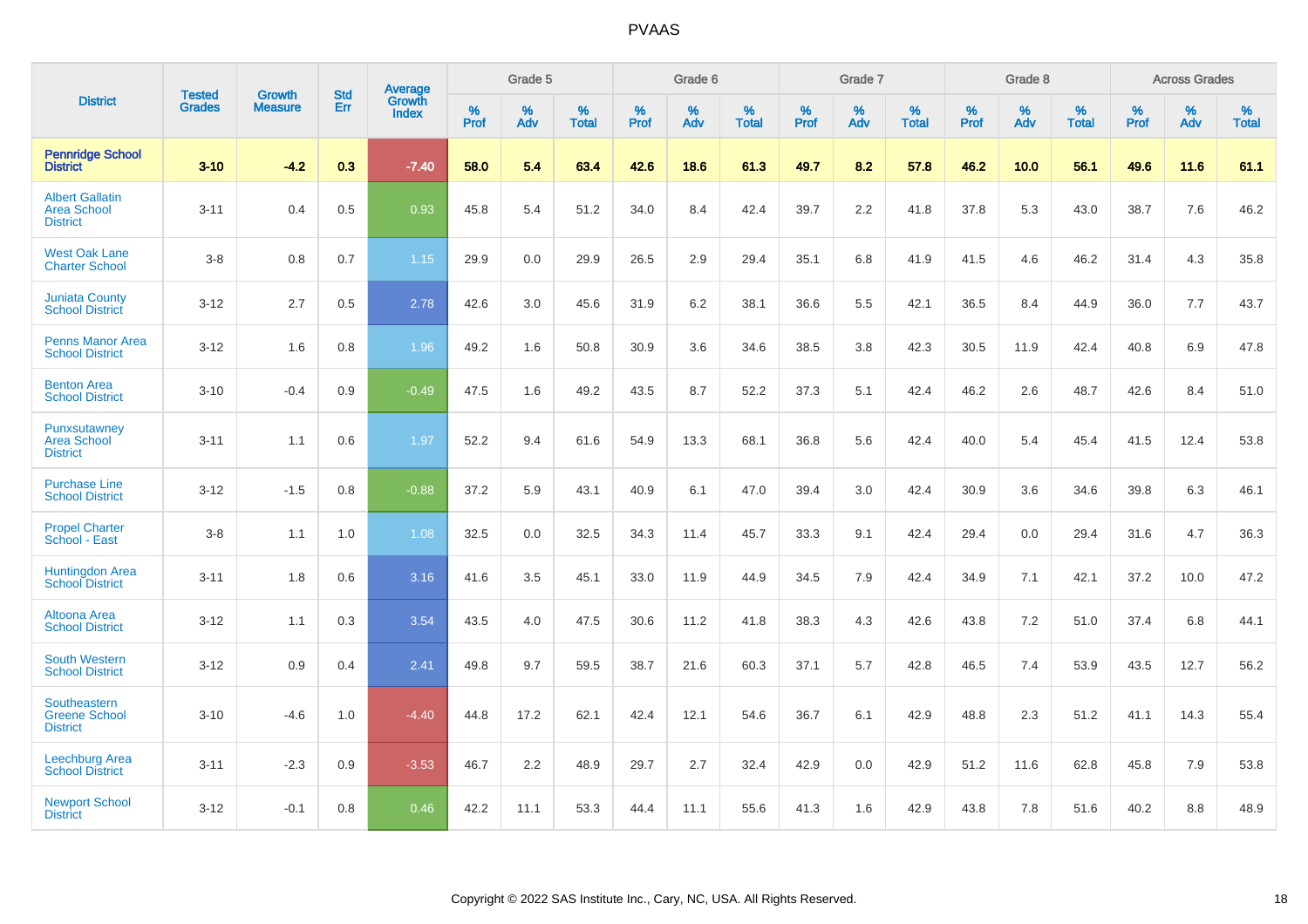|                                                      |                                |                                 | <b>Std</b> | Average                |              | Grade 5  |                      |                  | Grade 6  |                      |              | Grade 7  |                      |              | Grade 8  |                      |              | <b>Across Grades</b> |                      |
|------------------------------------------------------|--------------------------------|---------------------------------|------------|------------------------|--------------|----------|----------------------|------------------|----------|----------------------|--------------|----------|----------------------|--------------|----------|----------------------|--------------|----------------------|----------------------|
| <b>District</b>                                      | <b>Tested</b><br><b>Grades</b> | <b>Growth</b><br><b>Measure</b> | Err        | Growth<br><b>Index</b> | $\%$<br>Prof | %<br>Adv | $\%$<br><b>Total</b> | %<br><b>Prof</b> | %<br>Adv | $\%$<br><b>Total</b> | $\%$<br>Prof | %<br>Adv | $\%$<br><b>Total</b> | $\%$<br>Prof | %<br>Adv | $\%$<br><b>Total</b> | $\%$<br>Prof | %<br>Adv             | $\%$<br><b>Total</b> |
| <b>Pennridge School</b><br><b>District</b>           | $3 - 10$                       | $-4.2$                          | 0.3        | $-7.40$                | 58.0         | 5.4      | 63.4                 | 42.6             | 18.6     | 61.3                 | 49.7         | 8.2      | 57.8                 | 46.2         | 10.0     | 56.1                 | 49.6         | 11.6                 | 61.1                 |
| Northwood<br><b>Academy Charter</b><br><b>School</b> | $3-8$                          | $-0.1$                          | 0.7        | $-0.12$                | 23.4         | 1.3      | 24.7                 | 44.2             | 6.5      | 50.6                 | 37.5         | 5.6      | 43.1                 | 29.6         | 13.0     | 42.6                 | 31.0         | 5.4                  | 36.4                 |
| <b>Smethport Area</b><br><b>School District</b>      | $3 - 12$                       | 6.2                             | 0.8        | 6.50                   | 54.0         | 8.0      | 62.0                 | 43.3             | 21.7     | 65.0                 | 33.8         | 9.2      | 43.1                 | 46.9         | 12.5     | 59.4                 | 41.6         | 15.0                 | 56.6                 |
| <b>Reynolds School</b><br><b>District</b>            | $3 - 10$                       | $-4.3$                          | 0.8        | $-5.50$                | 46.3         | 0.0      | 46.3                 | 44.2             | 1.3      | 45.4                 | 35.3         | 7.8      | 43.1                 | 47.1         | 8.8      | 55.9                 | 41.5         | 4.9                  | 46.4                 |
| <b>Tamaqua Area</b><br><b>School District</b>        | $3 - 12$                       | $-0.4$                          | 0.6        | $-0.71$                | 60.2         | 5.6      | 65.7                 | 39.1             | 7.8      | 46.9                 | 37.9         | 5.2      | 43.1                 | 42.2         | 7.0      | 49.3                 | 44.6         | 7.7                  | 52.3                 |
| <b>Fleetwood Area</b><br><b>School District</b>      | $3 - 10$                       | $-1.3$                          | 0.5        | $-2.54$                | 44.8         | 6.0      | 50.8                 | 37.4             | 6.4      | 43.9                 | 37.0         | $6.2\,$  | 43.2                 | 45.1         | 8.0      | 53.1                 | 42.1         | 7.7                  | 49.9                 |
| <b>Cranberry Area</b><br><b>School District</b>      | $3 - 12$                       | $-0.0$                          | 0.7        | $-0.02$                | 48.7         | 9.2      | 57.9                 | 52.1             | 9.4      | 61.5                 | 41.0         | 2.1      | 43.2                 | 46.7         | 9.3      | 56.0                 | 44.5         | 7.7                  | 52.2                 |
| <b>Towanda Area</b><br><b>School District</b>        | $3 - 11$                       | 0.7                             | 0.6        | 1.26                   | 40.8         | 6.7      | 47.5                 | 36.4             | 19.6     | 56.1                 | 37.3         | 5.9      | 43.2                 | 40.5         | 7.8      | 48.3                 | 36.0         | 10.8                 | 46.7                 |
| <b>Ligonier Valley</b><br><b>School District</b>     | $3 - 11$                       | $-0.8$                          | 0.7        | $-1.21$                | 43.8         | 7.5      | 51.2                 | 46.0             | 16.0     | 62.0                 | 40.5         | 2.7      | 43.2                 | 45.9         | 10.2     | 56.1                 | 44.7         | 12.8                 | 57.6                 |
| <b>Manheim Central</b><br><b>School District</b>     | $3 - 11$                       | $-0.3$                          | 0.5        | $-0.70$                | 35.4         | 6.2      | 41.5                 | 48.3             | 9.2      | 57.5                 | 37.6         | 6.2      | 43.8                 | 41.9         | 11.7     | 53.6                 | 42.2         | 11.1                 | 53.2                 |
| Pocono Mountain<br><b>School District</b>            | $3 - 12$                       | 0.1                             | 0.6        | $-0.22$                | 48.0         | 5.4      | 53.5                 | 41.8             | 7.9      | 49.7                 | 42.1         | 1.8      | 43.9                 | 35.6         | 1.9      | 37.5                 | 43.4         | 7.1                  | 50.5                 |
| Claysburg-Kimmel<br><b>School District</b>           | $3 - 11$                       | 2.9                             | 0.8        | 3.45                   | 52.3         | 3.1      | 55.4                 | 34.6             | 15.4     | 50.0                 | 35.1         | 8.8      | 43.9                 | 43.9         | 7.0      | 50.9                 | 43.5         | 8.7                  | 52.2                 |
| <b>Minersville Area</b><br><b>School District</b>    | $3 - 11$                       | $-1.1$                          | 0.7        | $-2.58$                | 42.5         | 2.7      | 45.2                 | 38.7             | 24.0     | 62.7                 | 40.0         | 4.0      | 44.0                 | 46.6         | 1.4      | 48.0                 | 42.2         | 10.0                 | 52.2                 |
| <b>Bloomsburg Area</b><br><b>School District</b>     | $3 - 10$                       | $-0.8$                          | 0.7        | $-2.19$                | 49.4         | 4.4      | 53.8                 | 43.3             | 15.6     | 58.9                 | 36.3         | 7.8      | 44.1                 | 50.0         | 6.0      | 56.0                 | 46.3         | 11.7                 | 57.9                 |
| <b>Saint Clair Area</b><br><b>School District</b>    | $3-8$                          | $-1.8$                          | 0.9        | $-1.95$                | 43.4         | 1.9      | 45.3                 | 58.0             | 6.0      | 64.0                 | 36.5         | 7.7      | 44.2                 | 41.5         | 2.4      | 43.9                 | 43.9         | 4.7                  | 48.6                 |
| <b>Jim Thorpe Area</b><br><b>School District</b>     | $3 - 11$                       | $-3.4$                          | 0.6        | $-4.06$                | 45.4         | 2.0      | 47.5                 | 30.8             | 9.4      | 40.2                 | 37.9         | 6.4      | 44.3                 | 37.6         | 5.6      | 43.2                 | 38.6         | 8.0                  | 46.6                 |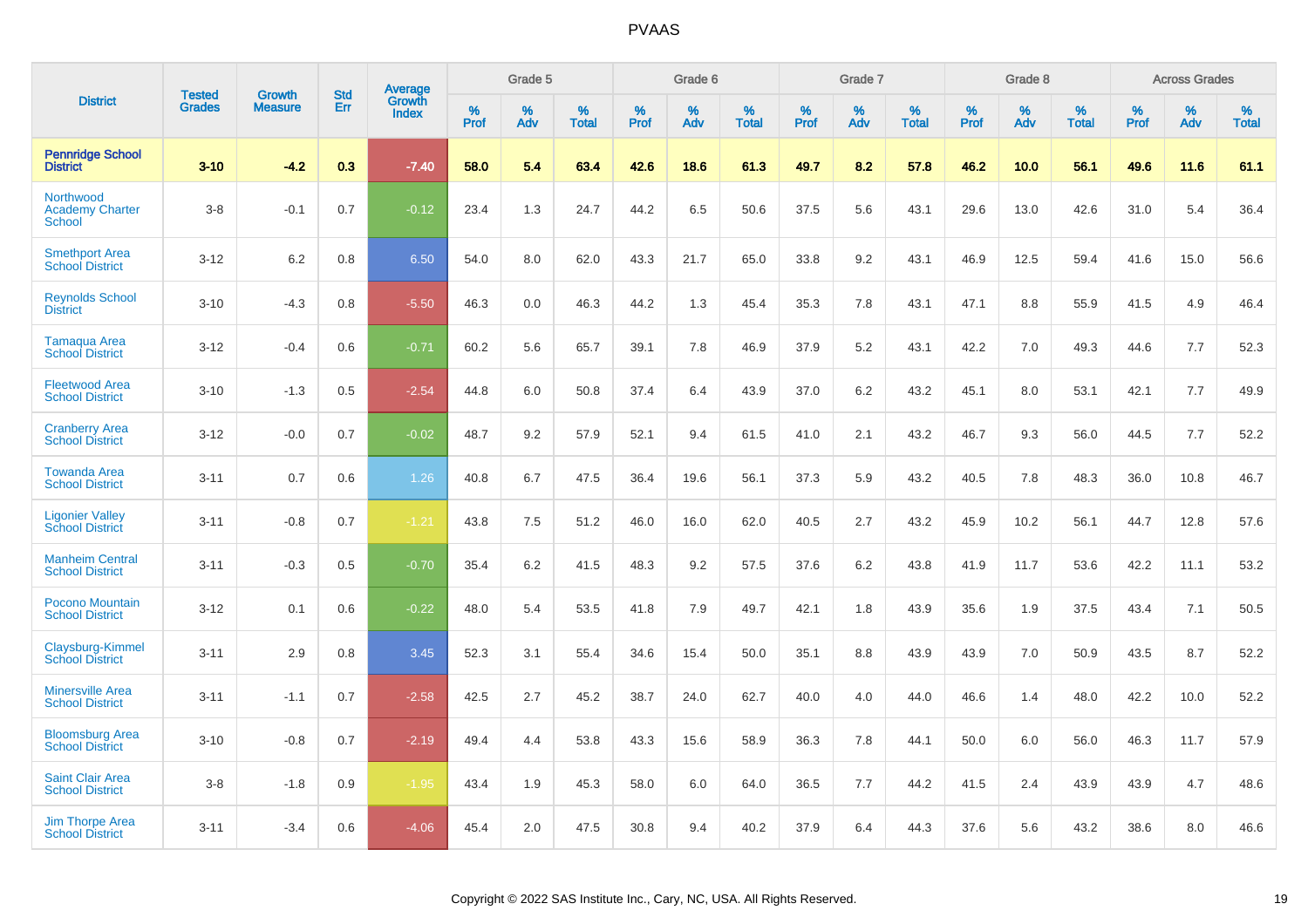|                                                                 |                                |                                 | <b>Std</b> | Average                       |           | Grade 5  |                   |           | Grade 6  |                   |           | Grade 7  |                   |           | Grade 8  |                   |           | <b>Across Grades</b> |                   |
|-----------------------------------------------------------------|--------------------------------|---------------------------------|------------|-------------------------------|-----------|----------|-------------------|-----------|----------|-------------------|-----------|----------|-------------------|-----------|----------|-------------------|-----------|----------------------|-------------------|
| <b>District</b>                                                 | <b>Tested</b><br><b>Grades</b> | <b>Growth</b><br><b>Measure</b> | Err        | <b>Growth</b><br><b>Index</b> | %<br>Prof | %<br>Adv | %<br><b>Total</b> | %<br>Prof | %<br>Adv | %<br><b>Total</b> | %<br>Prof | %<br>Adv | %<br><b>Total</b> | %<br>Prof | %<br>Adv | %<br><b>Total</b> | %<br>Prof | %<br>Adv             | %<br><b>Total</b> |
| <b>Pennridge School</b><br><b>District</b>                      | $3 - 10$                       | $-4.2$                          | 0.3        | $-7.40$                       | 58.0      | 5.4      | 63.4              | 42.6      | 18.6     | 61.3              | 49.7      | 8.2      | 57.8              | 46.2      | 10.0     | 56.1              | 49.6      | 11.6                 | 61.1              |
| Northwestern<br><b>School District</b>                          | $3 - 11$                       | $-4.4$                          | 0.6        | $-6.84$                       | 50.0      | 2.1      | 52.1              | 41.4      | 16.1     | 57.5              | 42.4      | 1.9      | 44.3              | 36.4      | 6.4      | 42.7              | 40.4      | 8.1                  | 48.5              |
| <b>Upper Adams</b><br>School District                           | $3 - 11$                       | 0.7                             | 0.6        | 1.17                          | 47.3      | 3.8      | 51.2              | 40.2      | 16.2     | 56.4              | 37.7      | 6.6      | 44.3              | 51.5      | 0.0      | 51.5              | 43.6      | 8.8                  | 52.4              |
| <b>Littlestown Area</b><br><b>School District</b>               | $3 - 11$                       | 4.6                             | 0.6        | 7.92                          | 49.6      | 3.5      | 53.1              | 50.8      | 15.6     | 66.4              | 37.0      | 7.4      | 44.4              | 55.6      | 6.4      | 61.9              | 45.7      | 9.8                  | 55.5              |
| <b>Wyoming Valley</b><br>West School<br><b>District</b>         | $3 - 11$                       | 0.9                             | 0.5        | 1.99                          | 41.0      | 4.2      | 45.2              | 32.6      | 7.6      | 40.3              | 40.5      | 4.2      | 44.6              | 30.1      | 12.1     | 42.2              | 35.8      | 6.9                  | 42.7              |
| <b>Tulpehocken Area</b><br><b>School District</b>               | $3 - 12$                       | $-0.2$                          | 0.6        | $-0.31$                       | 57.5      | 2.3      | 59.8              | 32.4      | 17.6     | 50.0              | 39.8      | 4.8      | 44.7              | 42.0      | 6.2      | 48.2              | 41.5      | 9.5                  | 51.0              |
| <b>Waynesboro Area</b><br><b>School District</b>                | $3 - 12$                       | $-2.8$                          | 0.4        | $-7.51$                       | 42.9      | 6.1      | 49.0              | 38.4      | 14.0     | 52.4              | 37.6      | 7.1      | 44.7              | 37.5      | 12.8     | 50.3              | 41.0      | 12.0                 | 52.9              |
| <b>Forest City</b><br><b>Regional School</b><br><b>District</b> | $3 - 12$                       | $-2.2$                          | 0.9        | $-2.36$                       | 55.6      | 4.4      | 60.0              | 36.7      | 6.1      | 42.9              | 39.5      | 5.3      | 44.7              | 52.1      | 8.3      | 60.4              | 44.0      | 8.8                  | 52.8              |
| <b>Allegheny Valley</b><br><b>School District</b>               | $3 - 11$                       | $-2.6$                          | 0.8        | $-3.15$                       | 56.1      | 7.0      | 63.2              | 44.4      | 9.3      | 53.7              | 38.8      | 6.0      | 44.8              | 44.3      | 13.1     | 57.4              | 45.7      | 8.9                  | 54.6              |
| <b>Ambridge Area</b><br><b>School District</b>                  | $3 - 12$                       | $-0.9$                          | 0.6        | $-1.55$                       | 40.2      | 8.2      | 48.4              | 36.9      | 12.6     | 49.5              | 36.2      | 8.7      | 44.9              | 37.1      | 6.4      | 43.6              | 37.5      | 12.2                 | 49.7              |
| <b>Iroquois School</b><br><b>District</b>                       | $3 - 11$                       | $-0.1$                          | 0.7        | $-0.21$                       | 55.1      | 9.0      | 64.1              | 39.5      | 19.8     | 59.3              | 38.8      | 6.1      | 44.9              | 44.0      | 10.0     | 54.0              | 42.6      | 12.8                 | 55.4              |
| <b>Penncrest School</b><br><b>District</b>                      | $3 - 11$                       | 2.8                             | 0.5        | $-0.04$                       | 37.4      | 10.6     | 48.0              | 39.5      | 19.2     | 58.7              | 38.5      | 6.5      | 45.0              | 35.0      | 10.2     | 45.2              | 39.6      | 11.2                 | 50.7              |
| <b>Mount Pleasant</b><br><b>Area School</b><br><b>District</b>  | $3 - 11$                       | $-2.9$                          | 0.6        | $-5.11$                       | 45.9      | 0.0      | 45.9              | 41.6      | 12.0     | 53.6              | 42.2      | 2.8      | 45.1              | 38.7      | 6.4      | 45.2              | 42.0      | 8.5                  | 50.5              |
| <b>Wilmington Area</b><br><b>School District</b>                | $3 - 11$                       | $-0.8$                          | 0.8        | $-0.91$                       | 60.3      | 13.8     | 74.1              | 43.3      | 11.7     | 55.0              | 33.3      | 11.8     | 45.1              | 32.2      | 10.2     | 42.4              | 43.2      | 13.4                 | 56.6              |
| <b>Lakeview School</b><br><b>District</b>                       | $3 - 11$                       | $-3.2$                          | 0.8        | $-3.93$                       | 63.3      | 10.2     | 73.5              | 46.5      | 16.9     | 63.4              | 37.1      | 8.1      | 45.2              | 43.1      | 9.2      | 52.3              | 45.7      | 15.4                 | 61.1              |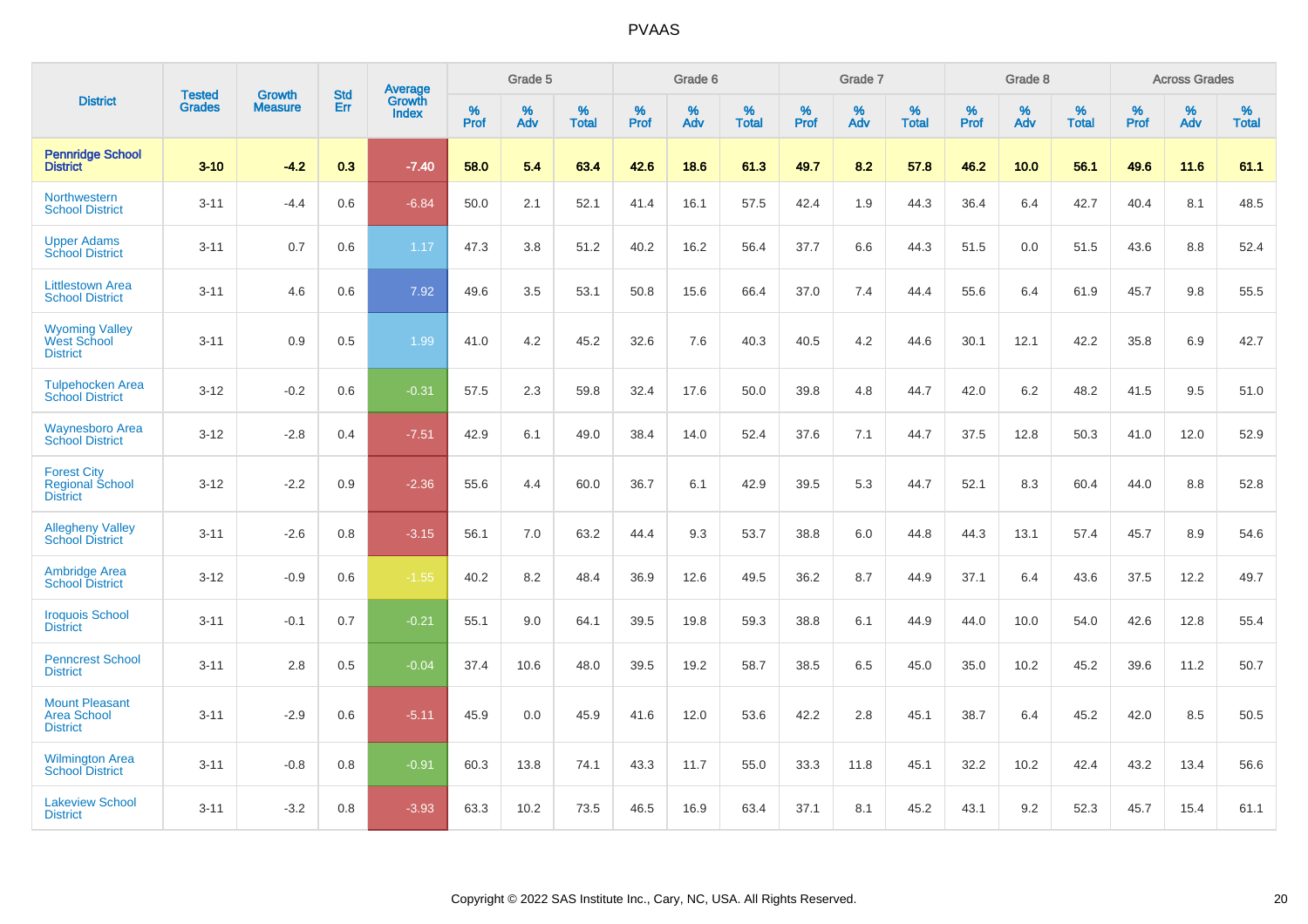|                                                                     |                                |                                 | <b>Std</b> | Average                |              | Grade 5  |                   |           | Grade 6  |                   |           | Grade 7  |                   |           | Grade 8  |                   |           | <b>Across Grades</b> |                   |
|---------------------------------------------------------------------|--------------------------------|---------------------------------|------------|------------------------|--------------|----------|-------------------|-----------|----------|-------------------|-----------|----------|-------------------|-----------|----------|-------------------|-----------|----------------------|-------------------|
| <b>District</b>                                                     | <b>Tested</b><br><b>Grades</b> | <b>Growth</b><br><b>Measure</b> | Err        | <b>Growth</b><br>Index | $\%$<br>Prof | %<br>Adv | %<br><b>Total</b> | %<br>Prof | %<br>Adv | %<br><b>Total</b> | %<br>Prof | %<br>Adv | %<br><b>Total</b> | %<br>Prof | %<br>Adv | %<br><b>Total</b> | %<br>Prof | %<br>Adv             | %<br><b>Total</b> |
| <b>Pennridge School</b><br><b>District</b>                          | $3 - 10$                       | $-4.2$                          | 0.3        | $-7.40$                | 58.0         | 5.4      | 63.4              | 42.6      | 18.6     | 61.3              | 49.7      | 8.2      | 57.8              | 46.2      | 10.0     | 56.1              | 49.6      | 11.6                 | 61.1              |
| <b>Tussey Mountain</b><br><b>School District</b>                    | $3 - 12$                       | 1.8                             | 0.8        | 2.29                   | 44.8         | 3.4      | 48.3              | 46.3      | 8.5      | 54.9              | 45.2      | 0.0      | 45.2              | 47.2      | 2.8      | 50.0              | 40.7      | 6.3                  | 47.0              |
| <b>North Schuylkill</b><br><b>School District</b>                   | $3 - 11$                       | 0.7                             | 0.5        | 1.83                   | 36.8         | 2.2      | 39.0              | 42.4      | 8.8      | 51.2              | 41.3      | 3.9      | 45.2              | 50.0      | 5.2      | 55.2              | 40.4      | 8.7                  | 49.1              |
| <b>Central Fulton</b><br><b>School District</b>                     | $3 - 11$                       | 0.7                             | 0.8        | 0.95                   | 43.4         | 7.9      | 51.3              | 36.2      | 8.7      | 44.9              | 42.7      | 2.7      | 45.3              | 53.6      | 16.1     | 69.6              | 45.7      | 8.1                  | 53.8              |
| <b>East Stroudsburg</b><br><b>Area School</b><br><b>District</b>    | $3 - 11$                       | $-4.1$                          | 0.5        | $-8.53$                | 43.7         | 1.9      | 45.6              | 40.8      | 9.4      | 50.3              | 41.9      | 3.5      | 45.4              | 32.3      | 5.1      | 37.3              | 36.5      | 7.4                  | 43.9              |
| <b>Susquenita School</b><br><b>District</b>                         | $3 - 11$                       | 0.7                             | 0.6        | 1.21                   | 46.7         | 9.2      | 55.8              | 45.3      | 8.5      | 53.8              | 38.0      | 7.4      | 45.4              | 42.1      | 6.5      | 48.6              | 43.0      | 11.2                 | 54.2              |
| <b>Shamokin Area</b><br><b>School District</b>                      | $3 - 11$                       | 1.2                             | 0.5        | $-1.27$                | 42.9         | 2.1      | 45.0              | 32.6      | 9.4      | 42.0              | 44.0      | 1.5      | 45.5              | 31.3      | 5.5      | 36.8              | 34.3      | 5.8                  | 40.1              |
| <b>Pine Grove Area</b><br><b>School District</b>                    | $3 - 11$                       | 0.9                             | 0.6        | 1.50                   | 55.8         | 1.0      | 56.8              | 41.0      | 14.5     | 55.6              | 44.7      | 0.8      | 45.5              | 45.5      | $6.2\,$  | 51.8              | 46.5      | 10.4                 | 56.9              |
| <b>Ridley School</b><br><b>District</b>                             | $3 - 12$                       | $-0.9$                          | 0.4        | $-3.09$                | 49.2         | 5.6      | 54.8              | 38.5      | 12.4     | 50.9              | 39.6      | 5.9      | 45.6              | 41.1      | 7.5      | 48.6              | 42.4      | 10.0                 | 52.4              |
| <b>Northgate School</b><br><b>District</b>                          | $3 - 11$                       | $-1.4$                          | 0.8        | $-1.68$                | 60.8         | 3.9      | 64.7              | 59.0      | 11.5     | 70.5              | 36.1      | 9.8      | 45.9              | 37.5      | 17.9     | 55.4              | 45.5      | 12.8                 | 58.3              |
| <b>Ephrata Area</b><br><b>School District</b>                       | $3 - 11$                       | $-0.2$                          | 0.4        | $-0.50$                | 50.5         | 10.3     | 60.8              | 47.6      | 12.7     | 60.4              | 40.8      | 5.2      | 46.0              | 39.2      | 7.3      | 46.5              | 45.1      | 12.6                 | 57.6              |
| <b>Bethlehem Area</b><br><b>School District</b>                     | $3 - 11$                       | 0.3                             | 0.4        | 0.74                   | 50.4         | 5.3      | 55.6              | 39.9      | 8.4      | 48.3              | 40.8      | 5.2      | 46.0              | 33.8      | 6.3      | 40.1              | 42.3      | 9.3                  | 51.6              |
| <b>Manchester</b><br><b>Academic Charter</b><br><b>School</b>       | $3-8$                          | 2.1                             | 1.1        | 1.80                   | 12.0         | 0.0      | 12.0              | 35.7      | 3.6      | 39.3              | 46.2      | 0.0      | 46.2              | 31.4      | 0.0      | 31.4              | 30.7      | 1.7                  | 32.4              |
| <b>Allegheny-Clarion</b><br><b>Valley School</b><br><b>District</b> | $3 - 10$                       | 2.1                             | 1.0        | 2.22                   | 42.5         | 5.0      | 47.5              | 42.1      | 15.8     | 57.9              | 43.9      | 2.4      | 46.3              | 40.0      | 0.0      | 40.0              | 40.9      | 9.1                  | 50.0              |
| Pennsylvania<br><b>Cyber Charter</b><br>School                      | $3 - 11$                       | 2.1                             | 0.5        | 4.24                   | 41.0         | 4.9      | 45.8              | 39.5      | 11.2     | 50.7              | 42.9      | 3.4      | 46.4              | 39.5      | 2.6      | 42.0              | 40.1      | 7.4                  | 47.5              |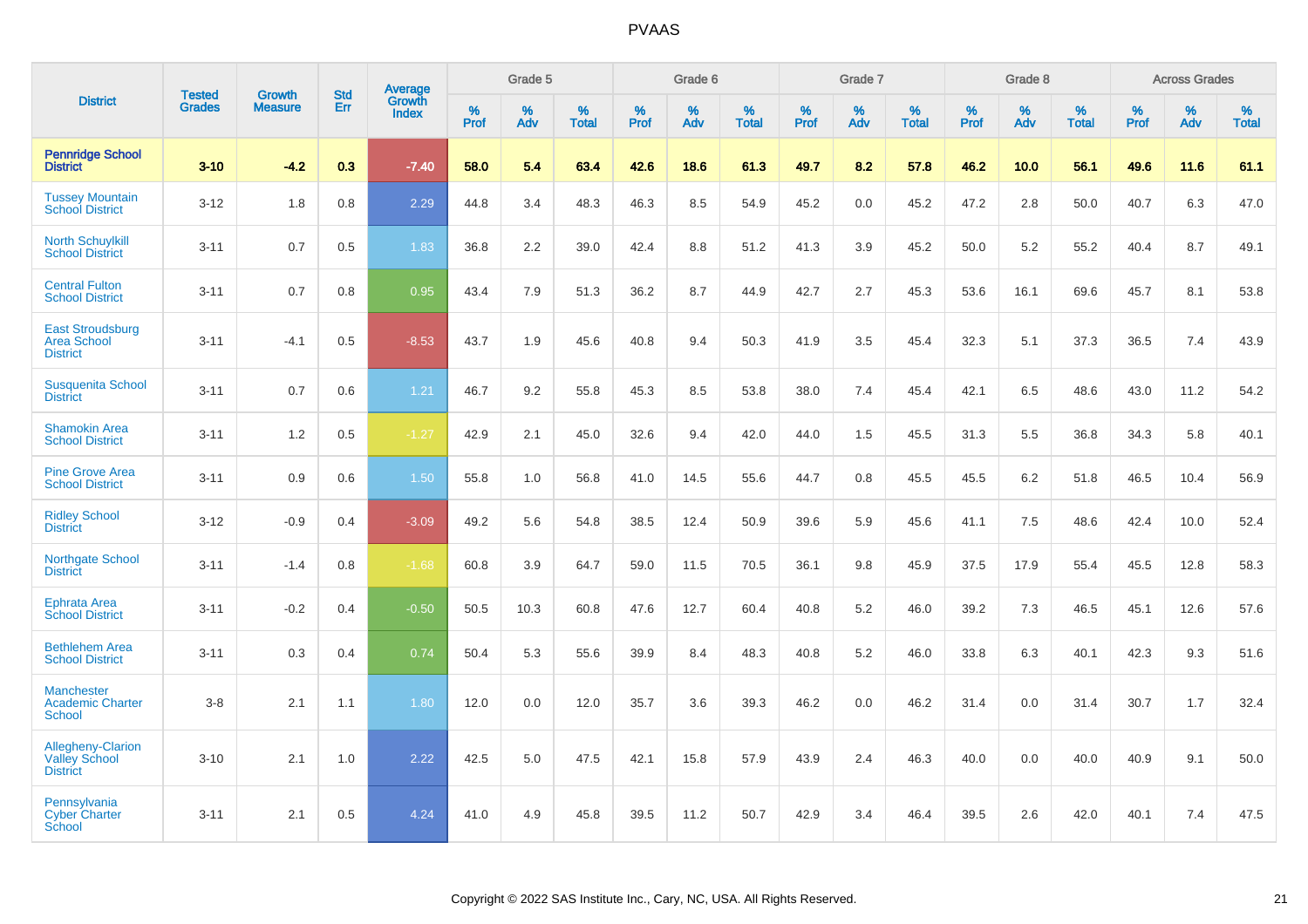|                                                                | <b>Tested</b> | <b>Growth</b>  | <b>Std</b> | Average                       |                  | Grade 5  |                   |                  | Grade 6  |                   |           | Grade 7  |                   |           | Grade 8  |                   |                  | <b>Across Grades</b> |                   |
|----------------------------------------------------------------|---------------|----------------|------------|-------------------------------|------------------|----------|-------------------|------------------|----------|-------------------|-----------|----------|-------------------|-----------|----------|-------------------|------------------|----------------------|-------------------|
| <b>District</b>                                                | <b>Grades</b> | <b>Measure</b> | Err        | <b>Growth</b><br><b>Index</b> | %<br><b>Prof</b> | %<br>Adv | %<br><b>Total</b> | %<br><b>Prof</b> | %<br>Adv | %<br><b>Total</b> | %<br>Prof | %<br>Adv | %<br><b>Total</b> | %<br>Prof | %<br>Adv | %<br><b>Total</b> | %<br><b>Prof</b> | %<br>Adv             | %<br><b>Total</b> |
| <b>Pennridge School</b><br><b>District</b>                     | $3 - 10$      | $-4.2$         | 0.3        | $-7.40$                       | 58.0             | 5.4      | 63.4              | 42.6             | 18.6     | 61.3              | 49.7      | 8.2      | 57.8              | 46.2      | 10.0     | 56.1              | 49.6             | 11.6                 | 61.1              |
| <b>Shippensburg Area</b><br><b>School District</b>             | $3 - 11$      | $-1.6$         | 0.4        | $-3.93$                       | 40.8             | 9.2      | 50.0              | 30.4             | 12.9     | 43.3              | 40.6      | 5.9      | 46.5              | 47.0      | 10.1     | 57.1              | 41.0             | 11.2                 | 52.2              |
| Chambersburg<br><b>Area School</b><br><b>District</b>          | $3 - 11$      | $-0.2$         | 0.3        | $-0.63$                       | 44.0             | 7.0      | 51.0              | 34.1             | 16.0     | 50.1              | 38.2      | 8.2      | 46.5              | 38.7      | 11.2     | 49.9              | 37.5             | 11.0                 | 48.5              |
| <b>Moshannon Valley</b><br><b>School District</b>              | $3 - 10$      | 5.6            | 0.8        | 6.66                          | 51.1             | 2.1      | 53.2              | 24.1             | 22.2     | 46.3              | 45.2      | 1.6      | 46.8              | 41.8      | 6.0      | 47.8              | 39.6             | 7.8                  | 47.4              |
| <b>Bristol Borough</b><br><b>School District</b>               | $3 - 12$      | 0.4            | 0.7        | 1.32                          | 37.3             | 1.3      | 38.7              | 28.4             | 18.2     | 46.6              | 39.5      | 7.4      | 46.9              | 27.7      | 6.0      | 33.7              | 33.3             | 8.0                  | 41.4              |
| <b>Sullivan County</b><br><b>School District</b>               | $3 - 10$      | $-3.1$         | 1.0        | $-2.96$                       | 23.8             | 2.4      | 26.2              | 62.0             | 6.0      | 68.0              | 41.2      | 5.9      | 47.1              | 40.0      | 2.9      | 42.9              | 40.0             | 6.0                  | 46.0              |
| <b>Easton Area</b><br><b>School District</b>                   | $3 - 12$      | 0.1            | 0.4        | 0.32                          | 43.5             | 2.4      | 45.9              | 33.8             | 7.9      | 41.8              | 40.1      | 7.2      | 47.2              | 35.4      | 6.0      | 41.4              | 36.9             | 7.9                  | 44.8              |
| <b>Fairfield Area</b><br><b>School District</b>                | $3 - 11$      | $-1.0$         | 0.8        | $-1.22$                       | 50.8             | 3.3      | 54.1              | 44.3             | 6.6      | 50.8              | 45.4      | 1.8      | 47.3              | 37.0      | 5.6      | 42.6              | 45.1             | 9.6                  | 54.6              |
| Jefferson-Morgan<br><b>School District</b>                     | $3 - 10$      | 2.7            | 0.9        | 3.15                          | 45.1             | 2.8      | 47.9              | 40.0             | 7.3      | 47.3              | 41.8      | 5.4      | 47.3              | 44.4      | 6.7      | 51.1              | 41.7             | 6.6                  | 48.2              |
| <b>Highlands School</b><br><b>District</b>                     | $3 - 11$      | $-0.6$         | 0.5        | $-1.09$                       | 47.5             | 0.0      | 47.5              | 37.2             | 9.7      | 46.9              | 42.2      | 5.4      | 47.6              | 39.2      | 9.5      | 48.6              | 40.7             | 7.9                  | 48.6              |
| <b>Penns Valley Area</b><br><b>School District</b>             | $3 - 12$      | 2.5            | 0.6        | 6.79                          | 56.1             | 8.2      | 64.3              | 41.8             | 33.0     | 74.8              | 45.7      | 1.9      | 47.6              | 35.8      | 8.5      | 44.3              | 44.5             | 13.0                 | 57.5              |
| <b>Pequea Valley</b><br><b>School District</b>                 | $3 - 11$      | 1.3            | 0.6        | 2.20                          | 46.4             | 1.8      | 48.2              | 36.6             | 7.5      | 44.1              | 43.0      | 4.7      | 47.7              | 37.9      | 6.8      | 44.7              | 37.7             | 6.5                  | 44.2              |
| <b>Dunmore School</b><br><b>District</b>                       | $3 - 11$      | $-2.2$         | 0.7        | $-3.28$                       | 47.2             | 8.3      | 55.6              | 48.9             | 14.1     | 63.0              | 45.9      | 1.8      | 47.7              | 34.5      | 6.0      | 40.5              | 44.8             | 9.4                  | 54.2              |
| Southmoreland<br><b>School District</b>                        | $3 - 11$      | $-3.9$         | 0.6        | $-6.43$                       | 39.6             | 2.1      | 41.7              | 41.4             | 8.1      | 49.6              | 43.1      | 4.6      | 47.7              | 49.5      | 4.8      | 54.4              | 44.6             | 6.8                  | 51.3              |
| Southern<br><b>Huntingdon County</b><br><b>School District</b> | $3 - 11$      | 1.1            | 0.7        | 1.58                          | 47.1             | 2.9      | 50.0              | 26.6             | 7.6      | 34.2              | 43.2      | 4.6      | 47.7              | 41.5      | 3.7      | 45.1              | 39.6             | 5.6                  | 45.2              |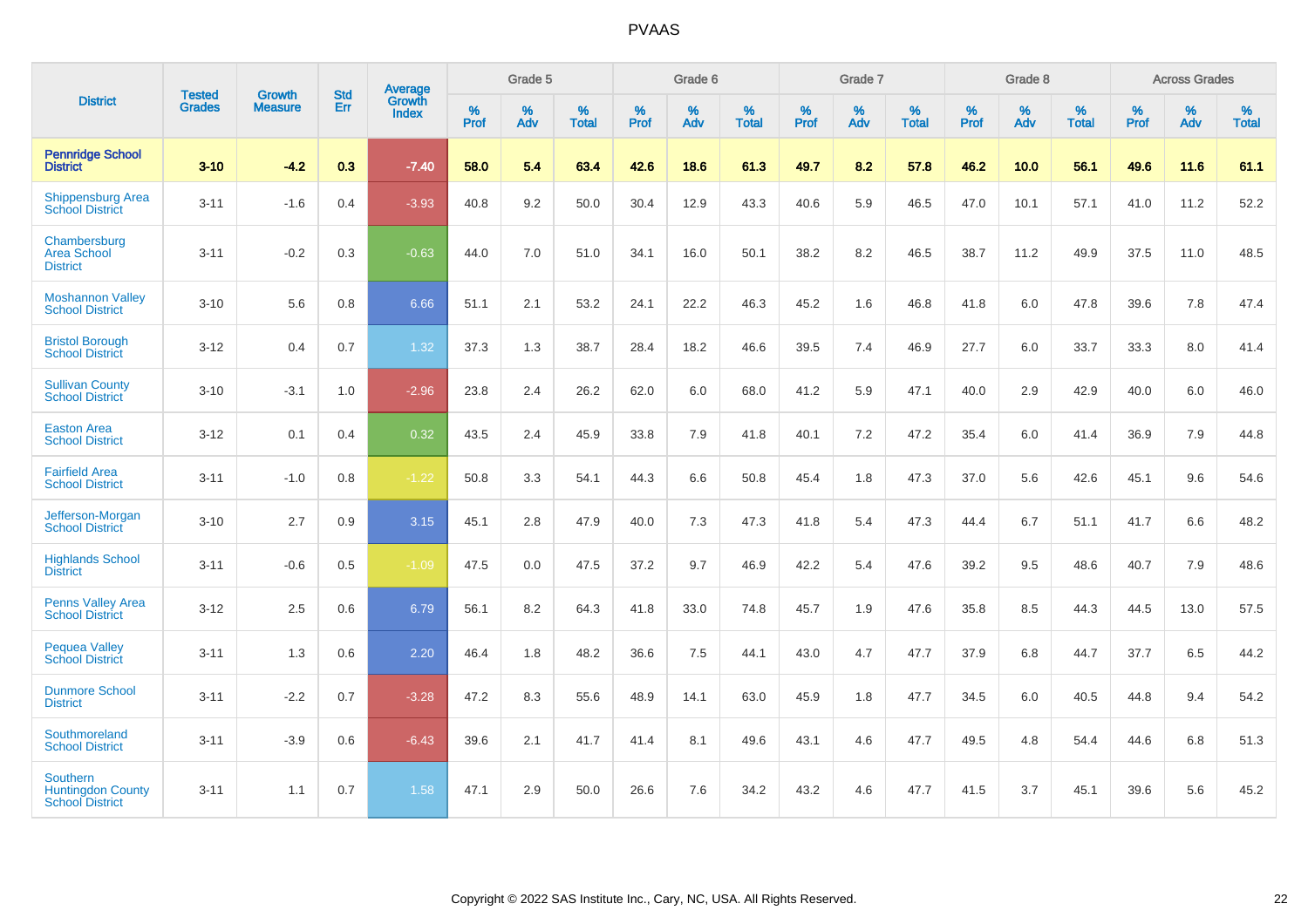|                                                                   | <b>Tested</b> | <b>Growth</b>  | <b>Std</b> | <b>Average</b>         |           | Grade 5  |                   |           | Grade 6  |                   |           | Grade 7  |                   |           | Grade 8  |                   |           | <b>Across Grades</b> |                   |
|-------------------------------------------------------------------|---------------|----------------|------------|------------------------|-----------|----------|-------------------|-----------|----------|-------------------|-----------|----------|-------------------|-----------|----------|-------------------|-----------|----------------------|-------------------|
| <b>District</b>                                                   | <b>Grades</b> | <b>Measure</b> | Err        | Growth<br><b>Index</b> | %<br>Prof | %<br>Adv | %<br><b>Total</b> | %<br>Prof | %<br>Adv | %<br><b>Total</b> | %<br>Prof | %<br>Adv | %<br><b>Total</b> | %<br>Prof | %<br>Adv | %<br><b>Total</b> | %<br>Prof | %<br>Adv             | %<br><b>Total</b> |
| <b>Pennridge School</b><br><b>District</b>                        | $3 - 10$      | $-4.2$         | 0.3        | $-7.40$                | 58.0      | 5.4      | 63.4              | 42.6      | 18.6     | 61.3              | 49.7      | 8.2      | 57.8              | 46.2      | 10.0     | 56.1              | 49.6      | 11.6                 | 61.1              |
| Quakertown<br><b>Community School</b><br><b>District</b>          | $3 - 12$      | $-1.6$         | 0.4        | $-7.86$                | 50.0      | 4.9      | 54.9              | 40.2      | 19.3     | 59.5              | 40.4      | 7.5      | 47.8              | 42.6      | 17.3     | 59.9              | 42.5      | 12.6                 | 55.1              |
| <b>Lehighton Area</b><br><b>School District</b>                   | $3 - 11$      | $-1.0$         | 0.5        | $-1.83$                | 45.3      | 1.3      | 46.7              | 40.8      | 8.3      | 49.2              | 42.3      | 5.7      | 48.0              | 34.2      | 9.8      | 43.9              | 41.8      | 8.6                  | 50.4              |
| <b>Halifax Area</b><br><b>School District</b>                     | $3 - 11$      | 0.6            | 0.8        | 1.63                   | 52.9      | 8.6      | 61.4              | 51.8      | 20.4     | 72.2              | 41.6      | 6.5      | 48.0              | 35.5      | 2.6      | 38.2              | 44.9      | 10.1                 | 55.1              |
| <b>Oswayo Valley</b><br><b>School District</b>                    | $3 - 12$      | $-0.7$         | 1.2        | $-0.62$                | 62.1      | 13.8     | 75.9              | 40.7      | 18.5     | 59.3              | 48.2      | 0.0      | 48.2              | 51.6      | 6.4      | 58.1              | 54.7      | 11.8                 | 66.5              |
| <b>Insight PA Cyber</b><br><b>Charter School</b>                  | $3 - 11$      | $-1.0$         | 1.6        | $-1.68$                | 29.4      | 0.0      | 29.4              | 31.6      | 5.3      | 36.8              | 37.0      | 11.1     | 48.2              | 48.2      | 11.1     | 59.3              | 41.5      | 9.2                  | 50.8              |
| <b>Westmont Hilltop</b><br><b>School District</b>                 | $3 - 11$      | $-4.1$         | 0.7        | $-6.24$                | 40.6      | 3.0      | 43.6              | 36.4      | 12.1     | 48.5              | 47.1      | 1.2      | 48.2              | 56.4      | 4.3      | 60.6              | 41.9      | 9.4                  | 51.2              |
| <b>Jamestown Area</b><br><b>School District</b>                   | $3 - 11$      | 2.7            | 1.2        | 2.22                   | 47.4      | 0.0      | 47.4              | 30.6      | 19.4     | 50.0              | 41.4      | 6.9      | 48.3              | 54.6      | 0.0      | 54.6              | 41.2      | 7.9                  | 49.1              |
| <b>Saint Marys Area</b><br><b>School District</b>                 | $3 - 11$      | $-1.5$         | 0.6        | $-1.20$                | 48.7      | 2.6      | 51.3              | 42.7      | 13.7     | 56.4              | 40.8      | 7.7      | 48.5              | 46.4      | 8.0      | 54.3              | 44.6      | 11.0                 | 55.6              |
| <b>Blairsville-</b><br><b>Saltsburg School</b><br><b>District</b> | $3 - 11$      | $-0.1$         | 0.7        | $-0.15$                | 46.9      | 8.2      | 55.1              | 40.4      | 22.5     | 62.9              | 38.6      | 9.9      | 48.5              | 50.6      | 14.1     | 64.7              | 41.8      | 15.1                 | 56.9              |
| Southern Tioga<br><b>School District</b>                          | $3 - 11$      | 1.4            | 0.6        | 2.28                   | 38.5      | 4.2      | 42.7              | 39.6      | 14.2     | 53.8              | 44.9      | 3.6      | 48.6              | 37.2      | 8.3      | 45.4              | 38.5      | 7.0                  | 45.6              |
| <b>Corry Area School</b><br><b>District</b>                       | $3 - 11$      | 2.4            | 0.6        | 4.24                   | 50.0      | 4.7      | 54.7              | 40.5      | 16.2     | 56.8              | 42.0      | 6.5      | 48.6              | 33.8      | 9.5      | 43.2              | 40.3      | 11.8                 | 52.1              |
| <b>Central Dauphin</b><br><b>School District</b>                  | $3 - 11$      | 1.6            | 0.2        | 6.95                   | 46.1      | 7.7      | 53.8              | 40.5      | 15.0     | 55.5              | 41.1      | 7.5      | 48.6              | 39.4      | 10.3     | 49.7              | 41.3      | 11.4                 | 52.8              |
| Northern Tioga<br><b>School District</b>                          | $3 - 12$      | 3.0            | 0.5        | 2.79                   | 45.2      | 2.6      | 47.7              | 48.2      | 9.8      | 58.0              | 41.7      | 7.0      | 48.7              | 51.2      | 8.4      | 59.5              | 44.8      | 9.6                  | 54.4              |
| <b>Tyrone Area</b><br><b>School District</b>                      | $3 - 12$      | $-2.0$         | 0.6        | $-0.54$                | 50.4      | 3.0      | 53.3              | 43.4      | 10.1     | 53.5              | 43.8      | 5.0      | 48.8              | 44.7      | 6.1      | 50.9              | 45.2      | 12.0                 | 57.2              |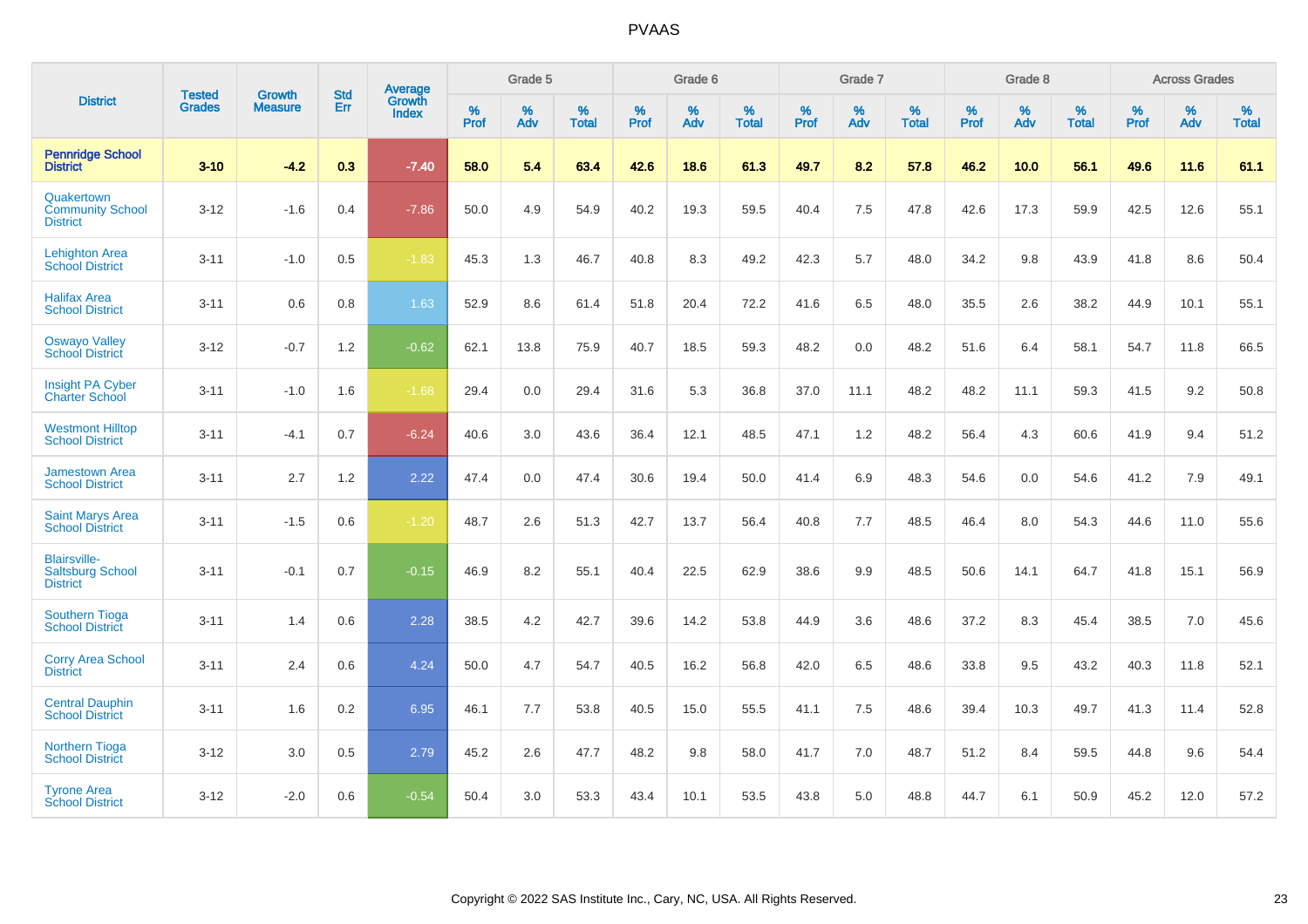|                                                                | <b>Tested</b> | <b>Growth</b>  | <b>Std</b> | Average                |                  | Grade 5  |                   |           | Grade 6  |                   |           | Grade 7  |                   |           | Grade 8  |                   |           | <b>Across Grades</b> |                   |
|----------------------------------------------------------------|---------------|----------------|------------|------------------------|------------------|----------|-------------------|-----------|----------|-------------------|-----------|----------|-------------------|-----------|----------|-------------------|-----------|----------------------|-------------------|
| <b>District</b>                                                | <b>Grades</b> | <b>Measure</b> | Err        | Growth<br><b>Index</b> | %<br><b>Prof</b> | %<br>Adv | %<br><b>Total</b> | %<br>Prof | %<br>Adv | %<br><b>Total</b> | %<br>Prof | %<br>Adv | %<br><b>Total</b> | %<br>Prof | %<br>Adv | %<br><b>Total</b> | %<br>Prof | %<br>Adv             | %<br><b>Total</b> |
| <b>Pennridge School</b><br><b>District</b>                     | $3 - 10$      | $-4.2$         | 0.3        | $-7.40$                | 58.0             | 5.4      | 63.4              | 42.6      | 18.6     | 61.3              | 49.7      | 8.2      | 57.8              | 46.2      | 10.0     | 56.1              | 49.6      | 11.6                 | 61.1              |
| South Williamsport<br><b>Area School</b><br><b>District</b>    | $3 - 10$      | 0.5            | 0.7        | 0.80                   | 45.7             | 6.4      | 52.1              | 37.4      | 15.4     | 52.8              | 40.5      | 8.3      | 48.8              | 43.2      | 12.5     | 55.7              | 39.9      | 12.1                 | 52.0              |
| <b>Charleroi School</b><br><b>District</b>                     | $3 - 11$      | $-2.5$         | 0.6        | $-3.90$                | 45.1             | 2.0      | 47.1              | 44.0      | 11.0     | 55.0              | 37.7      | 11.3     | 49.1              | 45.3      | 4.2      | 49.5              | 43.2      | 7.7                  | 50.9              |
| <b>Union Area School</b><br><b>District</b>                    | $3 - 11$      | $-1.4$         | 0.9        | $-1.52$                | 66.7             | 7.7      | 74.4              | 41.4      | 15.5     | 56.9              | 43.9      | 5.3      | 49.1              | 55.6      | 8.9      | 64.4              | 47.6      | 12.4                 | 60.1              |
| <b>Whitehall-Coplay</b><br><b>School District</b>              | $3 - 11$      | $-1.0$         | 0.4        | $-2.56$                | 47.1             | 4.6      | 51.7              | 43.0      | 11.2     | 54.1              | 41.3      | 7.8      | 49.1              | 38.2      | 7.1      | 45.4              | 42.6      | 8.9                  | 51.5              |
| <b>Karns City Area</b><br><b>School District</b>               | $3 - 11$      | $-0.9$         | 0.6        | $-1.37$                | 56.2             | 9.0      | 65.2              | 46.6      | 14.8     | 61.4              | 47.4      | 1.7      | 49.1              | 40.7      | 1.8      | 42.6              | 44.7      | 6.8                  | 51.5              |
| <b>Clarion Area</b><br><b>School District</b>                  | $3 - 11$      | 1.1            | 0.9        | 1.25                   | 58.3             | 2.1      | 60.4              | 46.4      | 7.1      | 53.6              | 44.8      | 4.5      | 49.2              | 39.0      | 11.9     | 50.8              | 45.1      | 10.1                 | 55.2              |
| Middletown Area<br><b>School District</b>                      | $3 - 11$      | $-0.3$         | 0.6        | $-2.50$                | 40.9             | 6.3      | 47.2              | 28.7      | 7.0      | 35.7              | 43.8      | 5.6      | 49.3              | 38.5      | 3.8      | 42.3              | 37.8      | 8.2                  | 46.0              |
| <b>Tacony Academy</b><br><b>Charter School</b>                 | $3 - 11$      | $-3.1$         | 0.8        | 4.52                   | 26.5             | 1.5      | 27.9              | 21.7      | 4.4      | 26.1              | 48.0      | 1.4      | 49.3              | 17.1      | 5.7      | 22.9              | 25.6      | 2.4                  | 28.0              |
| Independence<br><b>Charter School</b>                          | $3 - 8$       | $-2.1$         | 0.7        | $-0.30$                | 28.8             | 9.6      | 38.4              | 39.0      | 18.3     | 57.3              | 38.3      | 11.1     | 49.4              | 50.9      | 7.0      | 57.9              | 35.6      | 11.9                 | 47.5              |
| <b>Greensburg Salem</b><br><b>School District</b>              | $3 - 11$      | $-1.6$         | 0.5        | $-3.24$                | 49.7             | 7.2      | 56.9              | 40.1      | 13.8     | 53.9              | 44.0      | 5.5      | 49.4              | 48.3      | 7.2      | 55.6              | 42.8      | 11.4                 | 54.2              |
| <b>Greenville Area</b><br><b>School District</b>               | $3 - 11$      | 1.0            | 0.7        | 1.48                   | 46.7             | 5.6      | 52.2              | 52.5      | 11.2     | 63.8              | 43.8      | 5.7      | 49.5              | 31.2      | 12.5     | 43.8              | 42.0      | 10.1                 | 52.1              |
| <b>West Middlesex</b><br><b>Area School</b><br><b>District</b> | $3 - 10$      | $-1.3$         | 0.9        | $-1.43$                | 52.2             | 17.4     | 69.6              | 41.0      | 26.2     | 67.2              | 44.4      | 5.6      | 50.0              | 35.7      | 4.8      | 40.5              | 42.5      | 12.1                 | 54.6              |
| <b>Shikellamy School</b><br><b>District</b>                    | $3 - 10$      | $-2.8$         | 0.5        | $-6.17$                | 47.9             | 5.7      | 53.6              | 29.1      | 9.8      | 38.9              | 41.5      | 8.5      | 50.0              | 35.8      | 7.4      | 43.2              | 38.2      | 9.0                  | 47.3              |
| <b>Midland Borough</b><br><b>School District</b>               | $3 - 8$       | 0.1            | 1.3        | 0.07                   | 58.6             | 0.0      | 58.6              | 52.4      | 9.5      | 61.9              | 42.9      | 7.1      | 50.0              | 47.6      | 0.0      | 47.6              | 49.3      | 5.7                  | 55.0              |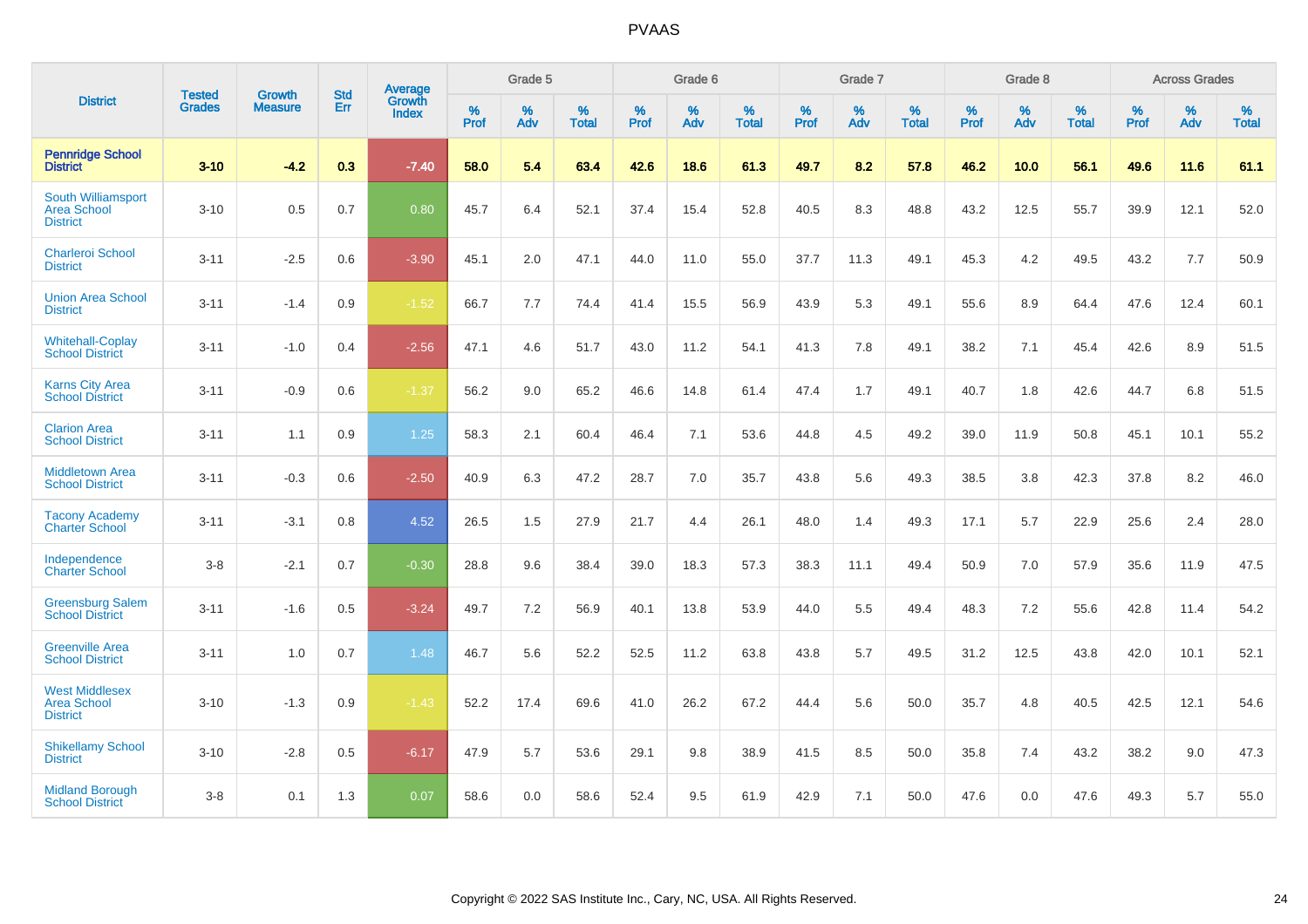|                                                                  | <b>Tested</b> |                                 | <b>Std</b> | Average                |           | Grade 5  |                   |           | Grade 6  |                   |           | Grade 7  |                   |           | Grade 8  |                   |           | <b>Across Grades</b> |                   |
|------------------------------------------------------------------|---------------|---------------------------------|------------|------------------------|-----------|----------|-------------------|-----------|----------|-------------------|-----------|----------|-------------------|-----------|----------|-------------------|-----------|----------------------|-------------------|
| <b>District</b>                                                  | <b>Grades</b> | <b>Growth</b><br><b>Measure</b> | Err        | Growth<br><b>Index</b> | %<br>Prof | %<br>Adv | %<br><b>Total</b> | %<br>Prof | %<br>Adv | %<br><b>Total</b> | %<br>Prof | %<br>Adv | %<br><b>Total</b> | %<br>Prof | %<br>Adv | %<br><b>Total</b> | %<br>Prof | %<br>Adv             | %<br><b>Total</b> |
| <b>Pennridge School</b><br><b>District</b>                       | $3 - 10$      | $-4.2$                          | 0.3        | $-7.40$                | 58.0      | 5.4      | 63.4              | 42.6      | 18.6     | 61.3              | 49.7      | 8.2      | 57.8              | 46.2      | 10.0     | 56.1              | 49.6      | 11.6                 | 61.1              |
| <b>Centre Learning</b><br>Community<br><b>Charter School</b>     | $5 - 8$       | $-1.3$                          | 2.1        | $-0.60$                |           |          |                   |           |          |                   | 37.5      | 12.5     | 50.0              | 47.1      | 11.8     | 58.8              | 51.8      | 16.7                 | 68.5              |
| <b>North Clarion</b><br><b>County School</b><br><b>District</b>  | $3 - 12$      | 2.6                             | 1.0        | 2.73                   | 51.1      | 8.9      | 60.0              | 46.3      | 19.5     | 65.8              | 45.2      | 4.8      | 50.0              | 54.6      | 11.4     | 65.9              | 45.1      | 12.2                 | 57.3              |
| <b>Conemaugh Valley</b><br><b>School District</b>                | $3 - 12$      | 0.5                             | 0.9        | 0.55                   | 52.9      | 3.9      | 56.9              | 30.0      | 30.0     | 60.0              | 44.2      | 5.8      | 50.0              | 49.1      | 9.4      | 58.5              | 43.3      | 12.5                 | 55.8              |
| <b>Susquehanna</b><br><b>Community School</b><br><b>District</b> | $3 - 11$      | 0.1                             | 0.9        | 0.75                   | 47.1      | 7.8      | 54.9              | 43.1      | 12.1     | 55.2              | 43.5      | 6.5      | 50.0              | 36.7      | 2.0      | 38.8              | 40.9      | 10.7                 | 51.6              |
| Shanksville-<br><b>Stonycreek School</b><br><b>District</b>      | $3 - 10$      | 0.6                             | 1.4        | 0.43                   | 28.6      | 0.0      | 28.6              | 41.7      | 16.7     | 58.3              | 45.0      | 5.0      | 50.0              | 44.4      | 5.6      | 50.0              | 49.2      | 8.5                  | 57.6              |
| <b>Hope For</b><br><b>Hyndman Charter</b><br>School              | $3 - 11$      | 4.1                             | 1.9        | 2.16                   |           |          |                   | 12.5      | 6.2      | 18.8              | 41.7      | 8.3      | 50.0              | 37.5      | 0.0      | 37.5              | 27.4      | 6.0                  | 33.3              |
| <b>Bear Creek</b><br>Community<br><b>Charter School</b>          | $3 - 8$       | 5.5                             | 0.9        | 6.44                   | 51.9      | 7.7      | 59.6              | 47.1      | 19.6     | 66.7              | 42.3      | 7.7      | 50.0              | 34.7      | 10.2     | 44.9              | 45.2      | 12.1                 | 57.4              |
| <b>Schuylkill Valley</b><br><b>School District</b>               | $3 - 11$      | 0.6                             | 0.6        | 1.09                   | 53.1      | 3.1      | 56.2              | 44.4      | 16.9     | 61.3              | 42.9      | 7.5      | 50.4              | 45.0      | 6.3      | 51.4              | 45.2      | 10.3                 | 55.6              |
| <b>Bermudian Springs</b><br><b>School District</b>               | $3 - 11$      | 0.2                             | 0.6        | 0.41                   | 50.4      | 0.0      | 50.4              | 37.5      | 10.6     | 48.1              | 44.5      | 5.9      | 50.4              | 39.8      | 6.5      | 46.3              | 42.4      | 6.9                  | 49.3              |
| <b>Yough School</b><br><b>District</b>                           | $3 - 10$      | $-4.7$                          | 0.6        | $-8.11$                | 37.9      | 1.5      | 39.4              | 39.6      | 15.7     | 55.2              | 42.3      | 8.2      | 50.5              | 36.7      | 5.8      | 42.5              | 41.9      | 9.2                  | 51.1              |
| <b>School Lane</b><br><b>Charter School</b>                      | $3 - 11$      | 0.1                             | 0.7        | 1.46                   | 57.4      | 5.9      | 63.2              | 40.0      | 18.3     | 58.3              | 43.8      | 6.8      | 50.7              | 40.9      | 21.2     | 62.1              | 43.3      | 14.5                 | 57.9              |
| Lackawanna Trail<br><b>School District</b>                       | $3 - 10$      | $-3.9$                          | 0.8        | $-1.13$                | 50.9      | 3.6      | 54.6              | 38.8      | 14.9     | 53.7              | 45.1      | 5.6      | 50.7              | 31.2      | 3.9      | 35.1              | 43.8      | 10.0                 | 53.8              |
| <b>Sharpsville Area</b><br><b>School District</b>                | $3 - 11$      | $-0.5$                          | 0.8        | $-0.58$                | 54.8      | 4.8      | 59.7              | 52.9      | 19.1     | 72.1              | 40.0      | 10.8     | 50.8              | 47.1      | 12.9     | 60.0              | 48.0      | 14.5                 | 62.5              |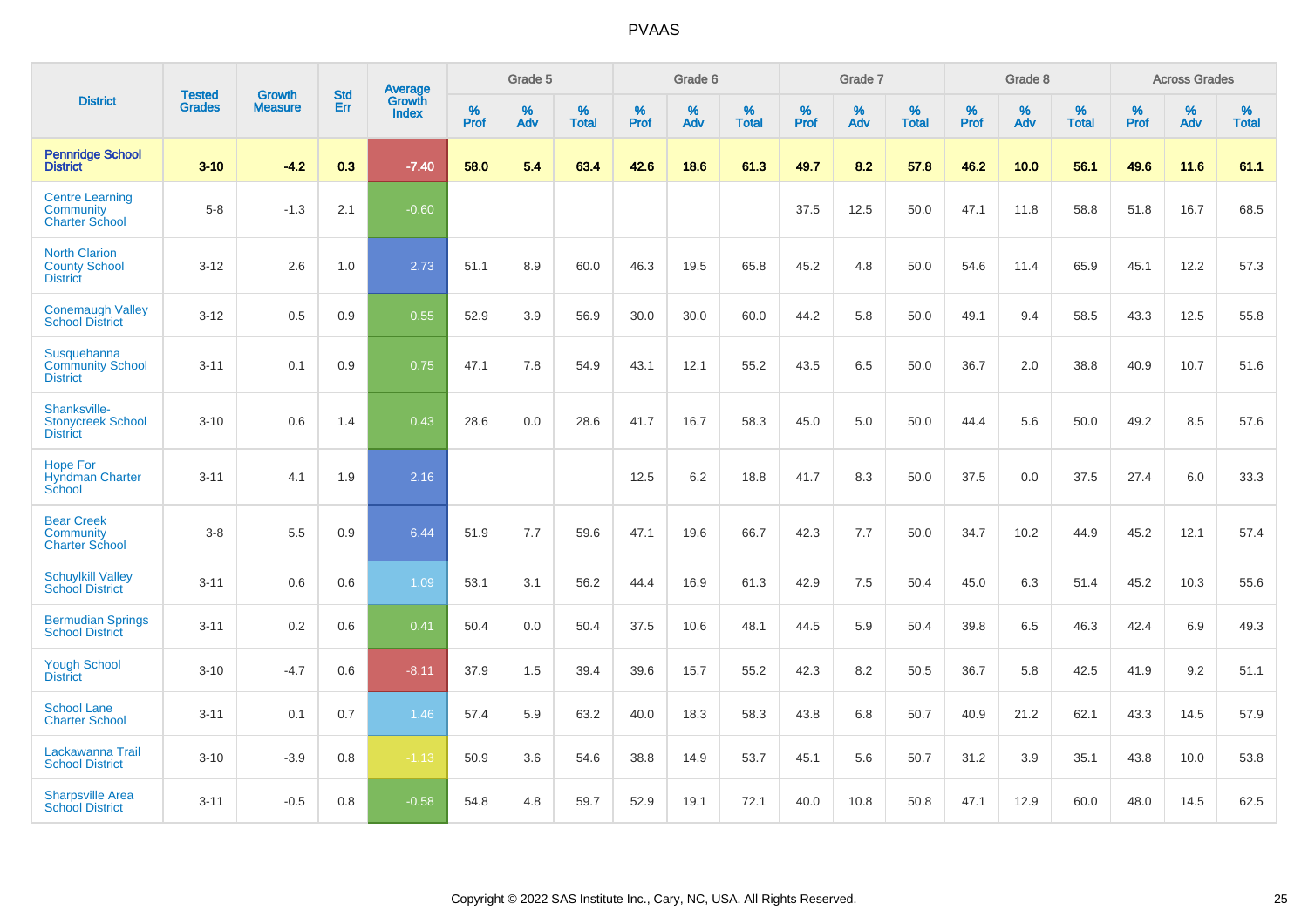|                                                                 |                                | <b>Growth</b>  | <b>Std</b> |                                          |              | Grade 5  |                   |              | Grade 6  |                   |              | Grade 7  |                   |              | Grade 8  |                   |              | <b>Across Grades</b> |                   |
|-----------------------------------------------------------------|--------------------------------|----------------|------------|------------------------------------------|--------------|----------|-------------------|--------------|----------|-------------------|--------------|----------|-------------------|--------------|----------|-------------------|--------------|----------------------|-------------------|
| <b>District</b>                                                 | <b>Tested</b><br><b>Grades</b> | <b>Measure</b> | <b>Err</b> | <b>Average</b><br>Growth<br><b>Index</b> | $\%$<br>Prof | %<br>Adv | %<br><b>Total</b> | $\%$<br>Prof | %<br>Adv | %<br><b>Total</b> | $\%$<br>Prof | %<br>Adv | %<br><b>Total</b> | $\%$<br>Prof | %<br>Adv | %<br><b>Total</b> | $\%$<br>Prof | %<br>Adv             | %<br><b>Total</b> |
| <b>Pennridge School</b><br><b>District</b>                      | $3 - 10$                       | $-4.2$         | 0.3        | $-7.40$                                  | 58.0         | 5.4      | 63.4              | 42.6         | 18.6     | 61.3              | 49.7         | 8.2      | 57.8              | 46.2         | 10.0     | 56.1              | 49.6         | 11.6                 | 61.1              |
| <b>Keystone</b><br><b>Academy Charter</b><br>School             | $3 - 8$                        | 0.9            | 0.8        | $-0.53$                                  | 42.1         | 3.5      | 45.6              | 38.7         | 19.4     | 58.1              | 47.4         | 3.5      | 50.9              | 40.7         | 8.5      | 49.2              | 40.7         | 7.4                  | 48.1              |
| <b>Arts Academy</b><br><b>Charter School</b>                    | $5 - 8$                        | $-3.5$         | 1.1        | $-3.11$                                  | 41.2         | 0.0      | 41.2              | 46.7         | 2.2      | 48.9              | 49.1         | 1.9      | 50.9              | 45.2         | 3.2      | 48.4              | 46.6         | 2.0                  | 48.6              |
| <b>Northeast Bradford</b><br><b>School District</b>             | $3 - 10$                       | 3.0            | 0.9        | 3.25                                     | 57.5         | 2.5      | 60.0              | 37.8         | 11.1     | 48.9              | 39.6         | 11.3     | 50.9              | 40.4         | 7.0      | 47.4              | 45.2         | 9.9                  | 55.1              |
| <b>Elk Lake School</b><br><b>District</b>                       | $3 - 11$                       | 2.6            | 0.7        | 3.89                                     | 43.8         | 3.8      | 47.5              | 35.8         | 21.0     | 56.8              | 39.8         | 11.4     | 51.1              | 35.8         | $6.2\,$  | 42.0              | 38.3         | 11.7                 | 50.0              |
| <b>Johnsonburg Area</b><br><b>School District</b>               | $3 - 11$                       | $-1.6$         | 1.0        | $-1.64$                                  | 42.5         | 7.5      | 50.0              | 60.6         | 12.1     | 72.7              | 41.9         | 9.3      | 51.2              | 44.2         | 2.3      | 46.5              | 51.3         | 10.3                 | 61.5              |
| Elizabethtown<br><b>Area School</b><br><b>District</b>          | $3 - 12$                       | $-0.8$         | 0.4        | $-2.01$                                  | 51.7         | 12.8     | 64.5              | 38.8         | 26.9     | 65.8              | 46.4         | 4.7      | 51.2              | 44.1         | 10.0     | 54.2              | 44.6         | 17.9                 | 62.5              |
| <b>Tuscarora School</b><br><b>District</b>                      | $3 - 11$                       | $-0.1$         | 0.5        | $-0.13$                                  | 41.0         | 5.8      | 46.8              | 43.7         | 11.9     | 55.6              | 45.8         | 5.6      | 51.4              | 45.6         | 6.3      | 51.8              | 43.1         | 9.9                  | 53.0              |
| <b>Southern York</b><br><b>County School</b><br><b>District</b> | $3 - 11$                       | $-0.7$         | 0.5        | $-1.39$                                  | 44.0         | 5.1      | 49.0              | 50.6         | 24.4     | 75.0              | 42.2         | 9.2      | 51.5              | 49.2         | 8.5      | 57.7              | 44.9         | 13.5                 | 58.4              |
| <b>Montrose Area</b><br><b>School District</b>                  | $3 - 10$                       | 1.0            | 0.7        | 1.35                                     | 50.0         | 16.2     | 66.2              | 40.2         | 28.3     | 68.5              | 38.2         | 13.2     | 51.5              | 45.0         | 10.0     | 55.0              | 43.8         | 18.3                 | 62.0              |
| Pennsylvania<br><b>Virtual Charter</b><br><b>School</b>         | $3 - 11$                       | 2.2            | 0.7        | 3.20                                     | 51.9         | 4.7      | 56.6              | 41.9         | 14.0     | 55.9              | 38.4         | 13.1     | 51.5              | 43.8         | 9.0      | 52.8              | 42.3         | 11.6                 | 53.9              |
| <b>Hanover Public</b><br><b>School District</b>                 | $3 - 11$                       | 1.6            | 0.6        | 2.85                                     | 40.6         | 3.0      | 43.6              | 42.4         | 9.4      | 51.8              | 45.4         | 6.2      | 51.5              | 38.7         | 7.3      | 46.0              | 42.0         | 12.7                 | 54.7              |
| <b>Neshaminy School</b><br><b>District</b>                      | $3 - 11$                       | $-2.8$         | 0.3        | $-9.73$                                  | 49.1         | 6.0      | 55.1              | 46.0         | 14.0     | 60.0              | 44.0         | 7.6      | 51.6              | 41.9         | 9.1      | 51.0              | 44.7         | 12.5                 | 57.2              |
| <b>Oxford Area</b><br><b>School District</b>                    | $3 - 11$                       | $-1.2$         | 0.4        | $-2.58$                                  | 43.9         | 6.1      | 50.0              | 41.5         | 17.6     | 59.0              | 44.6         | 7.0      | 51.6              | 30.2         | 3.9      | 34.2              | 39.6         | 10.3                 | 49.9              |
| <b>Solanco School</b><br><b>District</b>                        | $3 - 11$                       | 2.8            | 0.4        | 6.54                                     | 47.3         | 9.0      | 56.2              | 52.1         | 16.9     | 69.0              | 37.0         | 14.8     | 51.7              | 40.8         | 15.0     | 55.9              | 43.0         | 14.5                 | 57.5              |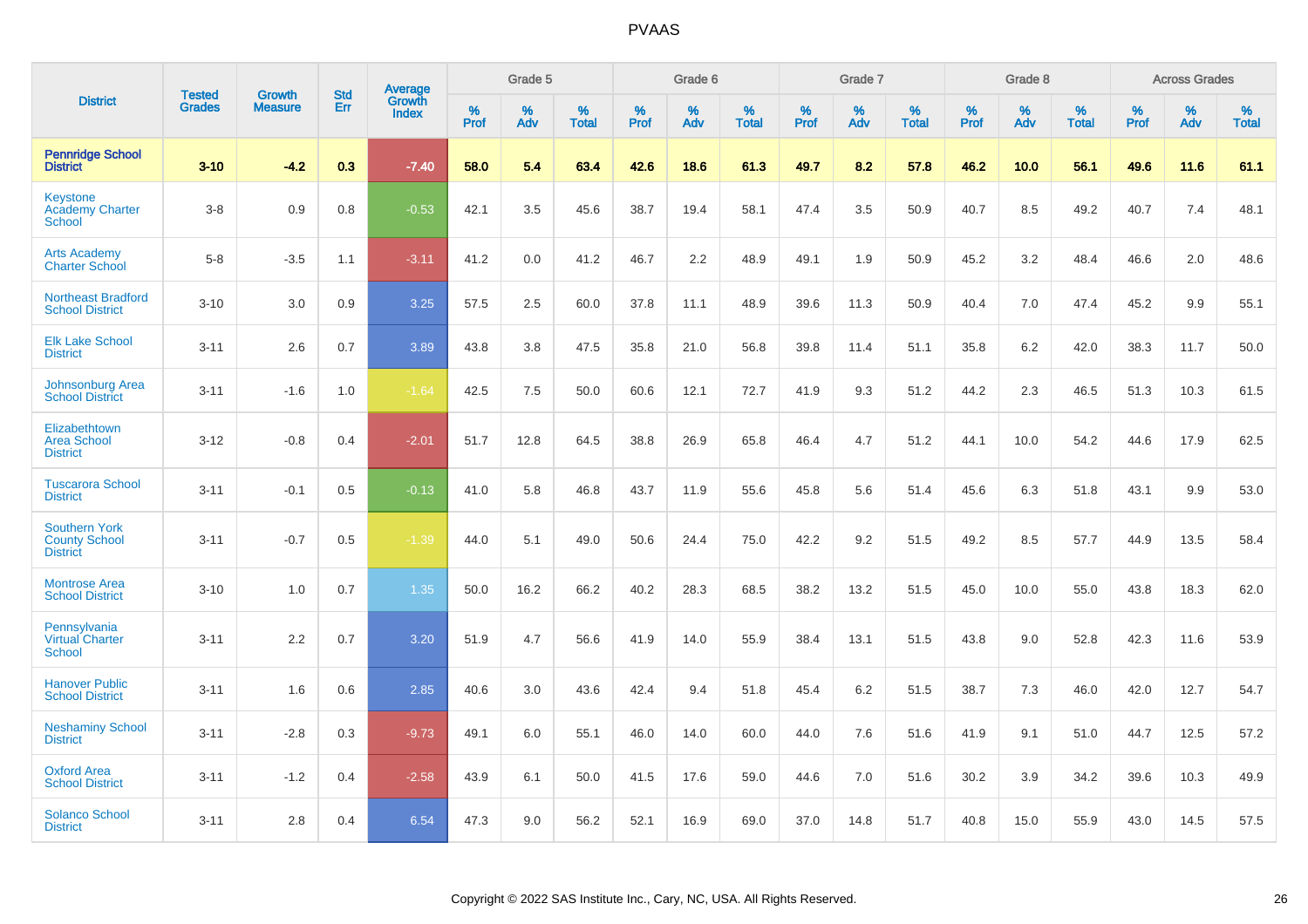|                                                    |                                |                                 | <b>Std</b> |                                          |                     | Grade 5  |                      |                     | Grade 6     |                      |              | Grade 7     |                   |              | Grade 8     |                      |              | <b>Across Grades</b> |                   |
|----------------------------------------------------|--------------------------------|---------------------------------|------------|------------------------------------------|---------------------|----------|----------------------|---------------------|-------------|----------------------|--------------|-------------|-------------------|--------------|-------------|----------------------|--------------|----------------------|-------------------|
| <b>District</b>                                    | <b>Tested</b><br><b>Grades</b> | <b>Growth</b><br><b>Measure</b> | Err        | <b>Average</b><br>Growth<br><b>Index</b> | $\%$<br><b>Prof</b> | %<br>Adv | $\%$<br><b>Total</b> | $\%$<br><b>Prof</b> | $\%$<br>Adv | $\%$<br><b>Total</b> | $\%$<br>Prof | $\%$<br>Adv | %<br><b>Total</b> | $\%$<br>Prof | $\%$<br>Adv | $\%$<br><b>Total</b> | $\%$<br>Prof | $\%$<br>Adv          | %<br><b>Total</b> |
| <b>Pennridge School</b><br><b>District</b>         | $3 - 10$                       | $-4.2$                          | 0.3        | $-7.40$                                  | 58.0                | 5.4      | 63.4                 | 42.6                | 18.6        | 61.3                 | 49.7         | 8.2         | 57.8              | 46.2         | 10.0        | 56.1                 | 49.6         | 11.6                 | 61.1              |
| <b>Dubois Area</b><br><b>School District</b>       | $3 - 11$                       | $-0.6$                          | 0.4        | $-1.40$                                  | 47.0                | 5.7      | 52.6                 | 39.4                | 17.4        | 56.8                 | 43.4         | 8.5         | 51.8              | 36.6         | 8.8         | 45.4                 | 42.2         | 13.1                 | 55.3              |
| <b>Red Lion Area</b><br><b>School District</b>     | $3 - 11$                       | 0.6                             | 0.4        | 1.63                                     | 46.1                | 2.7      | 48.8                 | 38.1                | 15.8        | 54.0                 | 41.4         | 10.4        | 51.9              | 38.8         | 7.5         | 46.3                 | 40.6         | 9.4                  | 50.0              |
| Achievement<br><b>House Charter</b><br>School      | $7 - 11$                       | $-3.1$                          | 1.6        | $-0.73$                                  |                     |          |                      |                     |             |                      | 52.0         | 0.0         | 52.0              | 48.8         | 7.0         | 55.8                 | 50.0         | 4.4                  | 54.4              |
| <b>Laboratory Charter</b><br><b>School</b>         | $3 - 8$                        | 3.4                             | 1.2        | 2.86                                     | 17.2                | 0.0      | 17.2                 | 26.2                | 7.1         | 33.3                 | 52.0         | 0.0         | 52.0              | 33.3         | 4.8         | 38.1                 | 27.2         | 2.4                  | 29.6              |
| <b>West Perry School</b><br><b>District</b>        | $3 - 11$                       | 3.7                             | 0.5        | 1.36                                     | 45.0                | 8.7      | 53.7                 | 41.7                | 21.8        | 63.5                 | 44.2         | 7.9         | 52.1              | 53.3         | 13.3        | 66.7                 | 44.0         | 14.2                 | 58.2              |
| <b>Troy Area School</b><br><b>District</b>         | $3 - 10$                       | 0.2                             | 0.6        | 0.29                                     | 45.0                | 1.0      | 46.0                 | 25.5                | 5.9         | 31.4                 | 45.6         | 6.5         | 52.2              | 42.4         | 10.2        | 52.5                 | 39.4         | 6.6                  | 46.0              |
| <b>Belle Vernon Area</b><br><b>School District</b> | $3 - 11$                       | $-0.1$                          | 0.6        | $-0.10$                                  | 52.2                | 6.3      | 58.6                 | 49.6                | 14.8        | 64.4                 | 47.8         | 4.4         | 52.2              | 44.1         | 6.4         | 50.5                 | 47.7         | 8.9                  | 56.6              |
| <b>Dallas School</b><br><b>District</b>            | $3 - 11$                       | $-5.2$                          | 0.5        | $-8.21$                                  | 58.5                | 8.8      | 67.3                 | 50.7                | 12.7        | 63.4                 | 49.2         | 3.2         | 52.4              | 48.7         | 14.3        | 63.0                 | 50.5         | 13.7                 | 64.2              |
| <b>Mifflin County</b><br><b>School District</b>    | $3 - 11$                       | 2.7                             | 0.4        | 2.75                                     | 49.5                | 8.0      | 57.4                 | 35.1                | 15.2        | 50.3                 | 45.2         | 7.3         | 52.5              | 40.4         | 4.9         | 45.3                 | 40.4         | 9.0                  | 49.4              |
| <b>Central Cambria</b><br><b>School District</b>   | $3 - 11$                       | $-3.0$                          | 0.6        | $-5.07$                                  | 59.8                | 11.1     | 70.9                 | 33.6                | 13.3        | 46.9                 | 48.2         | 4.4         | 52.6              | 38.9         | 4.8         | 43.6                 | 44.9         | 10.7                 | 55.6              |
| <b>Interboro School</b><br><b>District</b>         | $3 - 12$                       | 0.3                             | 0.4        | $-0.81$                                  | 42.9                | 4.5      | 47.3                 | 40.0                | 11.7        | 51.7                 | 44.0         | 8.7         | 52.7              | 44.2         | 7.4         | 51.6                 | 41.8         | 8.7                  | 50.4              |
| <b>West Shore School</b><br><b>District</b>        | $3 - 12$                       | $-0.2$                          | 0.3        | $-0.59$                                  | 46.3                | 8.2      | 54.5                 | 44.4                | 15.0        | 59.4                 | 44.4         | 8.2         | 52.7              | 42.8         | 11.8        | 54.6                 | 42.7         | 13.2                 | 55.9              |
| <b>Wyoming Area</b><br><b>School District</b>      | $3 - 10$                       | $-4.1$                          | 0.6        | $-1.78$                                  | 58.6                | 6.0      | 64.7                 | 38.8                | 2.9         | 41.8                 | 49.5         | 3.2         | 52.7              | 35.8         | 9.4         | 45.3                 | 43.5         | 7.5                  | 51.1              |
| <b>Greenwood School</b><br><b>District</b>         | $3 - 11$                       | 4.5                             | 0.8        | 1.52                                     | 51.5                | 3.0      | 54.6                 | 45.3                | 28.3        | 73.6                 | 43.6         | 9.1         | 52.7              | 51.8         | 31.5        | 83.3                 | 47.9         | 19.4                 | 67.3              |
| <b>Governor Mifflin</b><br><b>School District</b>  | $3 - 11$                       | $-1.0$                          | 0.4        | $-2.47$                                  | 38.2                | 3.2      | 41.5                 | 31.2                | 11.7        | 42.9                 | 44.4         | 8.3         | 52.8              | 45.8         | 5.5         | 51.3                 | 40.8         | 9.3                  | 50.1              |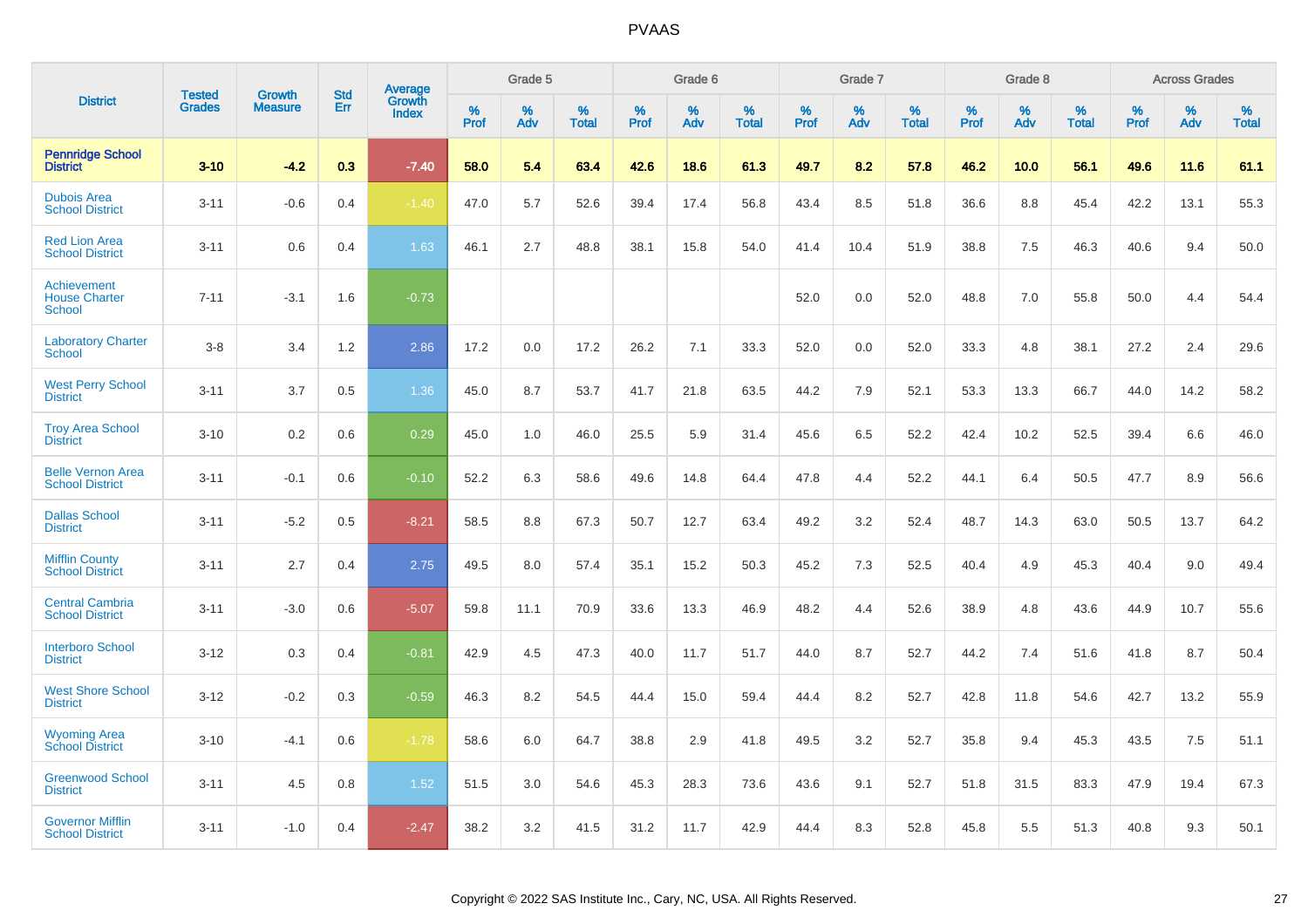|                                                                   | <b>Tested</b> | <b>Growth</b>  | <b>Std</b> |                                          |              | Grade 5  |                   |              | Grade 6  |                   |              | Grade 7  |                   |           | Grade 8  |                   |           | <b>Across Grades</b> |                   |
|-------------------------------------------------------------------|---------------|----------------|------------|------------------------------------------|--------------|----------|-------------------|--------------|----------|-------------------|--------------|----------|-------------------|-----------|----------|-------------------|-----------|----------------------|-------------------|
| <b>District</b>                                                   | <b>Grades</b> | <b>Measure</b> | Err        | <b>Average</b><br>Growth<br><b>Index</b> | $\%$<br>Prof | %<br>Adv | %<br><b>Total</b> | $\%$<br>Prof | %<br>Adv | %<br><b>Total</b> | $\%$<br>Prof | %<br>Adv | %<br><b>Total</b> | %<br>Prof | %<br>Adv | %<br><b>Total</b> | %<br>Prof | %<br>Adv             | %<br><b>Total</b> |
| <b>Pennridge School</b><br><b>District</b>                        | $3 - 10$      | $-4.2$         | 0.3        | $-7.40$                                  | 58.0         | 5.4      | 63.4              | 42.6         | 18.6     | 61.3              | 49.7         | 8.2      | 57.8              | 46.2      | 10.0     | 56.1              | 49.6      | 11.6                 | 61.1              |
| <b>North Star School</b><br><b>District</b>                       | $3 - 11$      | $-0.3$         | 0.7        | $-0.53$                                  | 44.3         | 3.8      | 48.1              | 35.9         | 17.2     | 53.1              | 44.4         | 8.3      | 52.8              | 49.5      | 17.2     | 66.7              | 44.5      | 15.3                 | 59.8              |
| <b>Valley Grove</b><br><b>School District</b>                     | $3 - 10$      | 0.6            | 0.8        | 0.74                                     | 56.2         | 8.3      | 64.6              | 55.9         | 8.5      | 64.4              | 43.4         | 9.4      | 52.8              | 53.7      | 7.4      | 61.1              | 48.3      | 9.3                  | 57.6              |
| <b>Mountain View</b><br><b>School District</b>                    | $3 - 11$      | 1.6            | 0.9        | 1.87                                     | 45.0         | 3.3      | 48.3              | 49.0         | 6.1      | 55.1              | 47.2         | 5.7      | 52.8              | 55.0      | 10.0     | 65.0              | 45.1      | 5.6                  | 50.7              |
| <b>Mifflinburg Area</b><br><b>School District</b>                 | $3 - 11$      | 1.9            | 0.6        | 3.25                                     | 60.8         | 8.0      | 68.8              | 47.8         | 20.7     | 68.5              | 47.1         | 5.8      | 52.9              | 53.8      | 8.6      | 62.5              | 49.7      | 13.0                 | 62.7              |
| <b>Deer Lakes School</b><br><b>District</b>                       | $3 - 11$      | $-0.4$         | 0.6        | $-0.76$                                  | 52.0         | 5.5      | 57.5              | 47.2         | 22.0     | 69.1              | 42.4         | 10.6     | 53.0              | 44.7      | 10.7     | 55.3              | 45.1      | 14.9                 | 60.0              |
| <b>Crawford Central</b><br><b>School District</b>                 | $3 - 11$      | 3.3            | 0.4        | 7.81                                     | 48.1         | 4.2      | 52.3              | 37.2         | 13.2     | 50.4              | 40.0         | 13.1     | 53.1              | 42.5      | 12.0     | 54.5              | 40.4      | 10.5                 | 50.9              |
| <b>Eastern Lebanon</b><br><b>County School</b><br><b>District</b> | $3 - 11$      | $-0.3$         | 0.5        | $-0.57$                                  | 48.9         | 2.8      | 51.7              | 42.0         | 9.1      | 51.1              | 45.1         | 8.0      | 53.1              | 29.8      | 7.0      | 36.8              | 42.0      | 9.1                  | 51.0              |
| <b>Northern York</b><br><b>County School</b><br><b>District</b>   | $3 - 11$      | 0.6            | 0.4        | 1.45                                     | 53.3         | 9.4      | 62.7              | 39.4         | 14.4     | 53.8              | 44.9         | 8.2      | 53.1              | 39.9      | 7.2      | 47.1              | 44.2      | 12.9                 | 57.1              |
| <b>Burrell School</b><br><b>District</b>                          | $3 - 11$      | $-3.3$         | 0.7        | $-4.68$                                  | 50.0         | 0.9      | 50.9              | 46.2         | 7.7      | 53.8              | 46.8         | 6.5      | 53.2              | 41.0      | 4.9      | 45.9              | 45.9      | 7.5                  | 53.4              |
| <b>Otto-Eldred School</b><br><b>District</b>                      | $3 - 11$      | 5.1            | 1.0        | 5.26                                     | 57.1         | 9.5      | 66.7              | 47.5         | 15.0     | 62.5              | 42.2         | 11.1     | 53.3              | 35.4      | 12.5     | 47.9              | 43.8      | 11.1                 | 54.9              |
| <b>Daniel Boone Area</b><br><b>School District</b>                | $3 - 12$      | 0.9            | 0.5        | 2.01                                     | 54.5         | 3.9      | 58.4              | 31.7         | 16.1     | 47.8              | 46.1         | 7.4      | 53.4              | 42.8      | 9.2      | 52.0              | 42.6      | 10.0                 | 52.6              |
| <b>Everett Area</b><br><b>School District</b>                     | $3 - 11$      | $-0.2$         | 0.7        | $-0.26$                                  | 41.4         | 9.2      | 50.6              | 34.9         | 11.6     | 46.5              | 47.5         | 5.9      | 53.5              | 37.3      | 9.3      | 46.7              | 40.8      | 11.4                 | 52.2              |
| <b>Centennial School</b><br><b>District</b>                       | $3 - 10$      | 1.2            | 0.3        | 0.52                                     | 49.0         | 5.4      | 54.4              | 41.7         | 11.3     | 53.0              | 46.4         | 7.1      | 53.6              | 43.6      | 5.1      | 48.7              | 44.3      | 10.2                 | 54.4              |
| Pen Argyl Area<br><b>School District</b>                          | $3 - 12$      | 2.2            | 0.6        | 3.36                                     | 50.0         | 10.0     | 60.0              | 43.9         | 13.4     | 57.3              | 44.6         | 9.1      | 53.6              | 44.7      | 4.8      | 49.5              | 46.0      | 11.3                 | 57.2              |
| <b>Ellwood City Area</b><br><b>School District</b>                | $3 - 11$      | 0.6            | 0.6        | 1.00                                     | 53.8         | 11.5     | 65.4              | 47.0         | 14.8     | 61.7              | 43.0         | 10.7     | 53.7              | 41.3      | 8.3      | 49.5              | 45.3      | 10.3                 | 55.6              |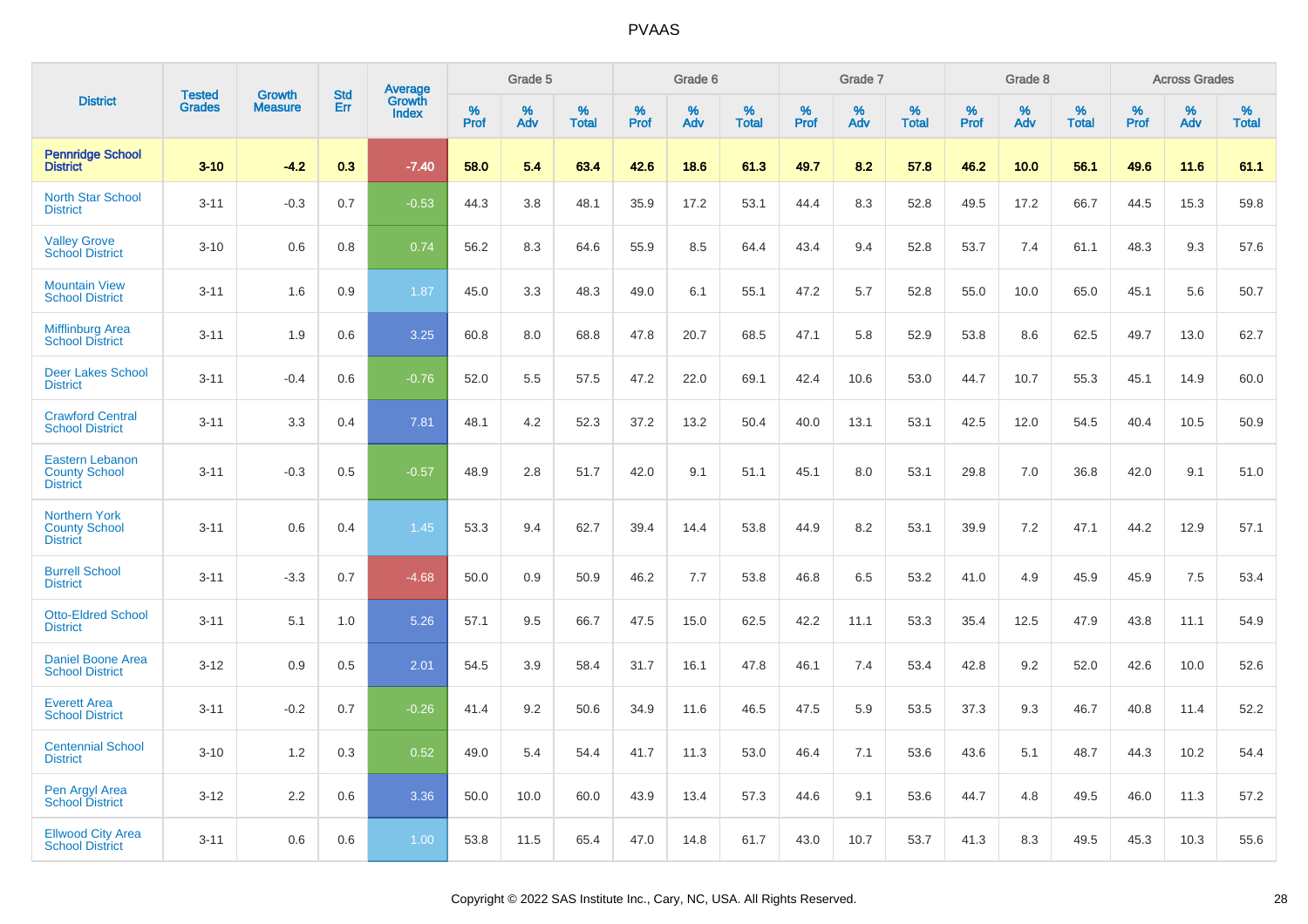|                                                                          | <b>Tested</b> | <b>Growth</b>  | <b>Std</b> | Average                |              | Grade 5  |                   |              | Grade 6  |                   |              | Grade 7  |                   |              | Grade 8  |                   |              | <b>Across Grades</b> |                   |
|--------------------------------------------------------------------------|---------------|----------------|------------|------------------------|--------------|----------|-------------------|--------------|----------|-------------------|--------------|----------|-------------------|--------------|----------|-------------------|--------------|----------------------|-------------------|
| <b>District</b>                                                          | <b>Grades</b> | <b>Measure</b> | Err        | Growth<br><b>Index</b> | $\%$<br>Prof | %<br>Adv | %<br><b>Total</b> | $\%$<br>Prof | %<br>Adv | %<br><b>Total</b> | $\%$<br>Prof | %<br>Adv | %<br><b>Total</b> | $\%$<br>Prof | %<br>Adv | %<br><b>Total</b> | $\%$<br>Prof | %<br>Adv             | %<br><b>Total</b> |
| <b>Pennridge School</b><br><b>District</b>                               | $3 - 10$      | $-4.2$         | 0.3        | $-7.40$                | 58.0         | 5.4      | 63.4              | 42.6         | 18.6     | 61.3              | 49.7         | 8.2      | 57.8              | 46.2         | 10.0     | 56.1              | 49.6         | 11.6                 | 61.1              |
| <b>Butler Area School</b><br><b>District</b>                             | $3 - 11$      | 0.3            | 0.3        | 1.07                   | 49.8         | 12.2     | 61.9              | 43.8         | 18.2     | 62.0              | 44.4         | 9.3      | 53.8              | 47.9         | 8.0      | 55.9              | 46.0         | 14.0                 | 60.0              |
| <b>Jeannette City</b><br><b>School District</b>                          | $3 - 11$      | 3.5            | 0.8        | 4.26                   | 41.7         | 1.4      | 43.1              | 33.3         | 18.5     | 51.8              | 44.6         | 9.2      | 53.8              | 48.1         | 7.7      | 55.8              | 40.4         | 8.2                  | 48.6              |
| <b>New Foundations</b><br><b>Charter School</b>                          | $3 - 11$      | $-0.9$         | 0.8        | $-1.16$                | 37.0         | 9.3      | 46.3              | 38.1         | 9.5      | 47.6              | 50.8         | 3.3      | 54.1              | 36.1         | 6.0      | 42.2              | 41.1         | 6.7                  | 47.8              |
| <b>Warwick School</b><br><b>District</b>                                 | $3 - 11$      | 0.0            | 0.4        | 0.03                   | 49.6         | 5.9      | 55.6              | 39.4         | 26.3     | 65.7              | 46.2         | 8.0      | 54.2              | 50.3         | 9.6      | 59.9              | 45.6         | 12.6                 | 58.2              |
| <b>Palmerton Area</b><br><b>School District</b>                          | $3 - 11$      | 1.6            | 0.6        | 4.14                   | 54.9         | 3.7      | 58.5              | 47.3         | 14.6     | 61.8              | 42.6         | 11.6     | 54.3              | 38.3         | 11.2     | 49.5              | 45.2         | 11.6                 | 56.8              |
| <b>Brockway Area</b><br><b>School District</b>                           | $3 - 11$      | 4.2            | 0.7        | 5.89                   | 61.5         | 14.1     | 75.6              | 40.6         | 34.8     | 75.4              | 44.4         | 9.9      | 54.3              | 50.0         | 9.7      | 59.7              | 46.6         | 17.4                 | 64.0              |
| Jersey Shore Area<br><b>School District</b>                              | $3 - 11$      | 1.7            | 0.5        | 6.13                   | 47.6         | 8.3      | 56.0              | 45.6         | 24.8     | 70.4              | 46.3         | 8.0      | 54.3              | 39.6         | 7.7      | 47.2              | 45.3         | 13.4                 | 58.7              |
| <b>Fort Cherry School</b><br><b>District</b>                             | $3 - 10$      | $-2.2$         | 0.8        | $-2.84$                | 61.4         | 8.8      | 70.2              | 31.6         | 33.3     | 64.9              | 45.6         | 8.8      | 54.4              | 39.5         | 26.7     | 66.3              | 45.7         | 16.8                 | 62.5              |
| <b>Titusville Area</b><br><b>School District</b>                         | $3 - 11$      | $-0.4$         | 0.5        | $-0.72$                | 57.4         | 8.5      | 65.9              | 35.0         | 12.6     | 47.6              | 46.2         | 8.3      | 54.6              | 40.6         | 11.6     | 52.2              | 44.1         | 12.1                 | 56.2              |
| <b>York Academy</b><br><b>Regional Charter</b><br><b>School</b>          | $3 - 11$      | 0.3            | 0.8        | $-0.33$                | 33.3         | 5.0      | 38.3              | 55.9         | 11.9     | 67.8              | 47.3         | 7.3      | 54.6              | 35.1         | 12.3     | 47.4              | 40.8         | 14.1                 | 54.9              |
| <b>Dallastown Area</b><br><b>School District</b>                         | $3 - 11$      | $-2.2$         | 0.3        | $-6.63$                | 53.1         | 7.2      | 60.3              | 44.3         | 30.9     | 75.1              | 45.3         | 9.3      | 54.7              | 43.8         | 11.1     | 54.9              | 44.8         | 19.1                 | 63.9              |
| <b>Millersburg Area</b><br><b>School District</b>                        | $3 - 11$      | $-0.2$         | 0.8        | 3.43                   | 47.1         | 3.9      | 51.0              | 41.5         | 0.0      | 41.5              | 51.6         | 3.1      | 54.7              | 40.3         | 3.2      | 43.6              | 44.2         | 7.4                  | 51.5              |
| <b>Lehigh Valley</b><br><b>Academy Regional</b><br><b>Charter School</b> | $3 - 11$      | 0.4            | 0.6        | 0.69                   | 50.0         | 5.8      | 55.8              | 38.3         | 18.8     | 57.0              | 50.9         | 3.8      | 54.7              | 51.8         | 4.6      | 56.4              | 46.4         | 11.0                 | 57.4              |
| <b>Bellwood-Antis</b><br><b>School District</b>                          | $3 - 10$      | 1.5            | 0.7        | 2.22                   | 46.1         | 3.4      | 49.4              | 34.4         | 16.7     | 51.1              | 44.0         | 10.7     | 54.8              | 41.3         | 26.1     | 67.4              | 41.8         | 16.7                 | 58.6              |
| <b>Stroudsburg Area</b><br><b>School District</b>                        | $3 - 11$      | 1.1            | 0.4        | 1.41                   | 39.1         | 4.0      | 43.1              | 39.0         | 11.2     | 50.2              | 46.4         | 8.5      | 54.9              | 48.9         | 7.8      | 56.7              | 40.7         | 9.2                  | 49.9              |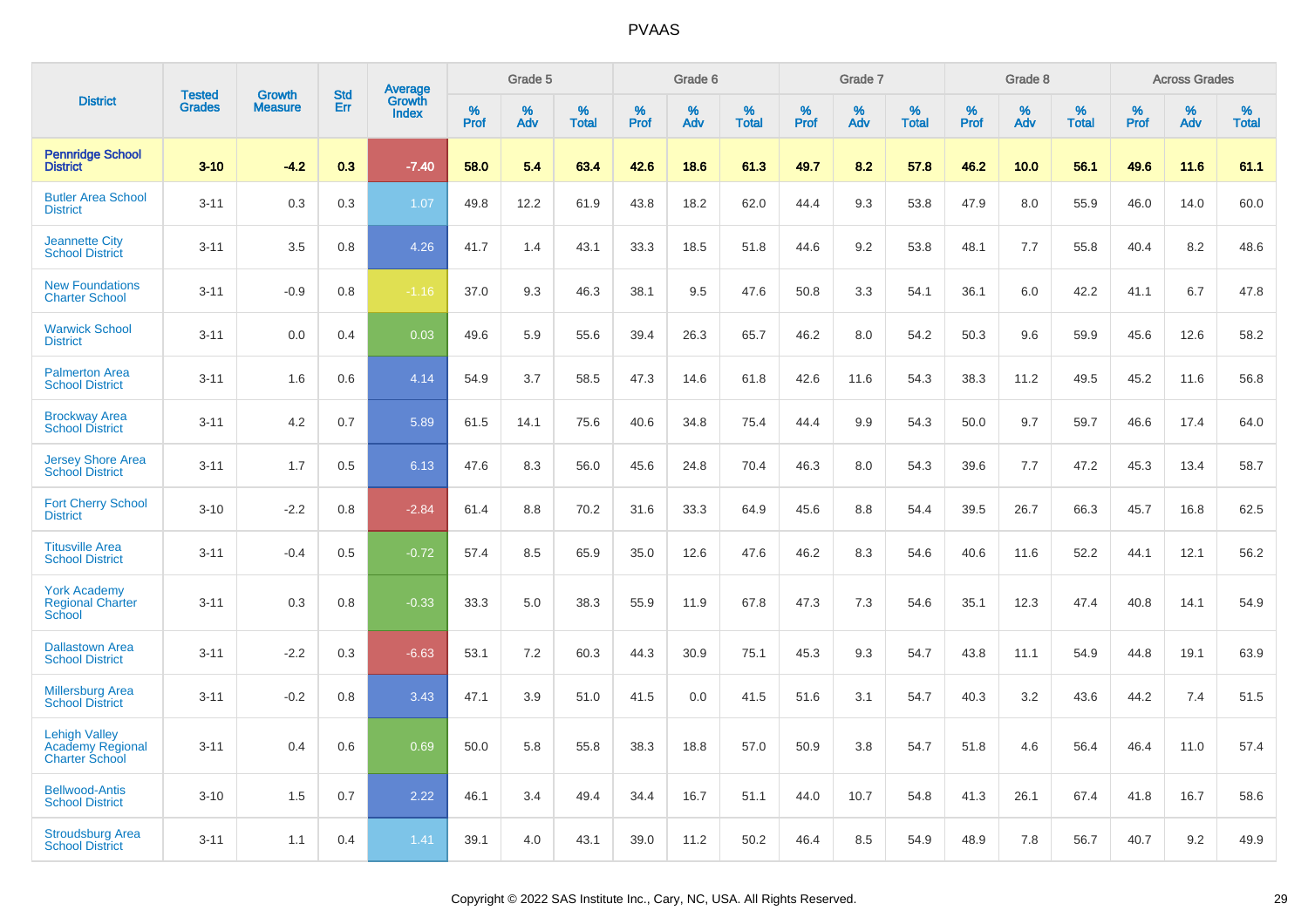|                                                   | <b>Tested</b> | <b>Growth</b>  | <b>Std</b> | Average         |              | Grade 5  |                      |           | Grade 6  |                   |              | Grade 7  |                   |              | Grade 8  |                   |              | <b>Across Grades</b> |                   |
|---------------------------------------------------|---------------|----------------|------------|-----------------|--------------|----------|----------------------|-----------|----------|-------------------|--------------|----------|-------------------|--------------|----------|-------------------|--------------|----------------------|-------------------|
| <b>District</b>                                   | <b>Grades</b> | <b>Measure</b> | Err        | Growth<br>Index | $\%$<br>Prof | %<br>Adv | $\%$<br><b>Total</b> | %<br>Prof | %<br>Adv | %<br><b>Total</b> | $\%$<br>Prof | %<br>Adv | %<br><b>Total</b> | $\%$<br>Prof | %<br>Adv | %<br><b>Total</b> | $\%$<br>Prof | $\%$<br>Adv          | %<br><b>Total</b> |
| <b>Pennridge School</b><br><b>District</b>        | $3 - 10$      | $-4.2$         | 0.3        | $-7.40$         | 58.0         | 5.4      | 63.4                 | 42.6      | 18.6     | 61.3              | 49.7         | 8.2      | 57.8              | 46.2         | 10.0     | 56.1              | 49.6         | 11.6                 | 61.1              |
| <b>Chartiers Vallev</b><br><b>School District</b> | $3 - 11$      | $-3.4$         | 0.4        | $-8.00$         | 51.3         | 6.5      | 57.8                 | 45.9      | 15.3     | 61.2              | 46.3         | 8.7      | 55.0              | 42.9         | 7.6      | 50.5              | 47.3         | 10.0                 | 57.4              |
| <b>Kutztown Area</b><br><b>School District</b>    | $3 - 12$      | $-0.3$         | 0.8        | $-0.40$         | 59.7         | 6.0      | 65.7                 | 46.0      | 17.5     | 63.5              | 37.5         | 17.5     | 55.0              | 50.0         | 10.3     | 60.3              | 48.4         | 17.0                 | 65.5              |
| <b>Carlisle Area</b><br><b>School District</b>    | $3 - 11$      | 1.8            | 0.4        | 4.58            | 40.6         | 13.9     | 54.4                 | 38.1      | 20.2     | 58.2              | 42.0         | 13.0     | 55.0              | 42.1         | 10.7     | 52.8              | 40.4         | 15.3                 | 55.7              |
| <b>Spring Cove</b><br><b>School District</b>      | $3 - 11$      | 0.1            | 0.6        | 0.20            | 41.7         | 5.0      | 46.7                 | 42.1      | 13.5     | 55.6              | 48.8         | 6.3      | 55.1              | 34.6         | 11.8     | 46.5              | 40.5         | 10.8                 | 51.3              |
| <b>Conewago Valley</b><br><b>School District</b>  | $3 - 12$      | 0.7            | 0.4        | 1.94            | 52.1         | 3.4      | 55.5                 | 44.7      | 14.0     | 58.7              | 46.4         | 8.8      | 55.2              | 46.8         | 5.7      | 52.5              | 46.9         | 10.0                 | 56.9              |
| <b>Union City Area</b><br><b>School District</b>  | $3 - 12$      | 0.2            | 0.7        | 0.30            | 34.8         | 1.4      | 36.2                 | 35.5      | 16.1     | 51.6              | 44.7         | 10.5     | 55.3              | 42.2         | 8.9      | 51.1              | 39.0         | 12.5                 | 51.5              |
| <b>Shenango Area</b><br><b>School District</b>    | $3 - 11$      | 1.9            | 0.7        | 2.73            | 46.4         | 19.0     | 65.5                 | 37.5      | 25.0     | 62.5              | 45.7         | 9.6      | 55.3              | 41.1         | 18.9     | 60.0              | 42.3         | 18.7                 | 61.1              |
| <b>Riverside School</b><br><b>District</b>        | $3 - 11$      | 2.8            | 0.6        | 4.52            | 44.6         | 4.0      | 48.5                 | 45.4      | 13.1     | 58.6              | 43.7         | 11.6     | 55.3              | 45.0         | 8.3      | 53.2              | 44.3         | 10.7                 | 55.0              |
| <b>Conestoga Valley</b><br><b>School District</b> | $3 - 11$      | 4.1            | 0.4        | 10.35           | 45.1         | 10.2     | 55.3                 | 37.5      | 28.4     | 65.9              | 44.6         | 10.7     | 55.4              | 39.6         | 18.3     | 57.9              | 42.4         | 17.7                 | 60.2              |
| <b>West Branch Area</b><br><b>School District</b> | $3 - 11$      | 0.4            | 0.8        | 0.52            | 37.1         | 3.2      | 40.3                 | 32.8      | 6.6      | 39.3              | 48.6         | 6.8      | 55.4              | 50.0         | 3.0      | 53.0              | 42.6         | 6.8                  | 49.4              |
| <b>Wyalusing Area</b><br><b>School District</b>   | $3 - 12$      | 1.0            | 0.7        | 1.58            | 36.1         | 2.4      | 38.6                 | 43.1      | 13.7     | 56.9              | 43.5         | 12.0     | 55.4              | 36.8         | 3.8      | 40.6              | 39.8         | 9.9                  | 49.6              |
| <b>Dover Area School</b><br><b>District</b>       | $3 - 12$      | $-1.0$         | 0.4        | $-2.38$         | 48.0         | 4.8      | 52.8                 | 41.4      | 17.1     | 58.6              | 48.6         | 7.1      | 55.7              | 44.7         | 5.7      | 50.4              | 44.8         | 10.8                 | 55.6              |
| Cornwall-Lebanon<br><b>School District</b>        | $3 - 11$      | $-0.8$         | 0.3        | $-2.37$         | 46.8         | 6.1      | 52.9                 | 45.0      | 15.9     | 60.9              | 48.6         | 7.2      | 55.8              | 49.4         | 12.2     | 61.6              | 44.4         | 12.6                 | 57.0              |
| <b>Western Wayne</b><br><b>School District</b>    | $3 - 11$      | $-0.5$         | 0.6        | $-0.40$         | 56.6         | 7.6      | 64.2                 | 43.0      | 21.5     | 64.5              | 45.2         | 10.6     | 55.8              | 45.8         | 15.0     | 60.8              | 45.8         | 18.1                 | 63.9              |
| <b>Frazier School</b><br><b>District</b>          | $3 - 11$      | $-1.8$         | 0.8        | $-2.32$         | 49.0         | 3.9      | 52.9                 | 48.8      | 17.5     | 66.2              | 43.0         | 12.8     | 55.8              | 20.4         | 3.7      | 24.1              | 40.8         | 10.9                 | 51.7              |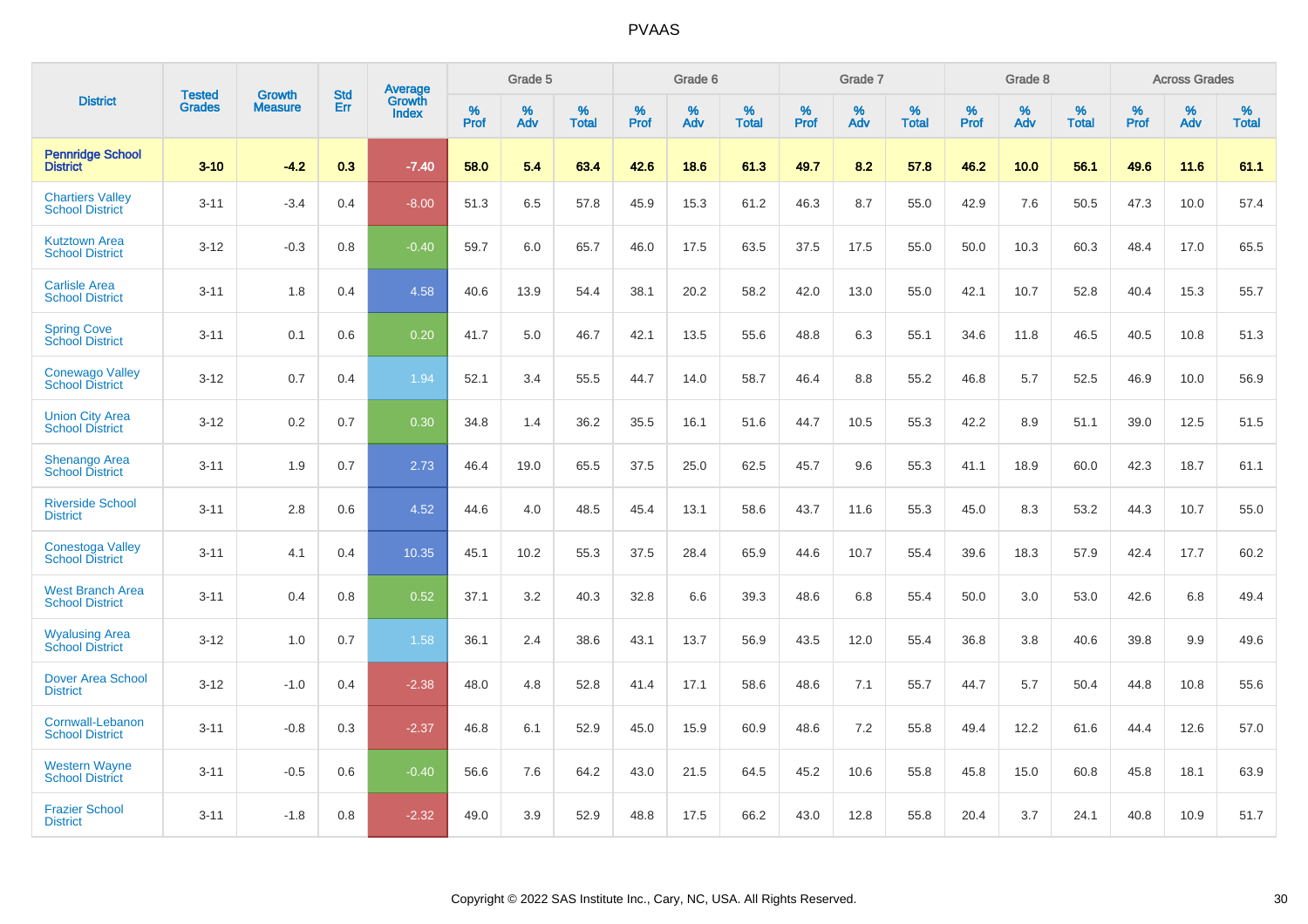|                                                                | <b>Tested</b> | <b>Growth</b>  | <b>Std</b> | Average                |              | Grade 5  |                   |              | Grade 6  |                   |              | Grade 7  |                   |              | Grade 8  |                   |           | <b>Across Grades</b> |                   |
|----------------------------------------------------------------|---------------|----------------|------------|------------------------|--------------|----------|-------------------|--------------|----------|-------------------|--------------|----------|-------------------|--------------|----------|-------------------|-----------|----------------------|-------------------|
| <b>District</b>                                                | <b>Grades</b> | <b>Measure</b> | Err        | Growth<br><b>Index</b> | $\%$<br>Prof | %<br>Adv | %<br><b>Total</b> | $\%$<br>Prof | %<br>Adv | %<br><b>Total</b> | $\%$<br>Prof | %<br>Adv | %<br><b>Total</b> | $\%$<br>Prof | %<br>Adv | %<br><b>Total</b> | %<br>Prof | $\%$<br>Adv          | %<br><b>Total</b> |
| <b>Pennridge School</b><br><b>District</b>                     | $3 - 10$      | $-4.2$         | 0.3        | $-7.40$                | 58.0         | 5.4      | 63.4              | 42.6         | 18.6     | 61.3              | 49.7         | 8.2      | 57.8              | 46.2         | 10.0     | 56.1              | 49.6      | 11.6                 | 61.1              |
| <b>MaST Community</b><br><b>Charter School II</b>              | $3 - 10$      | $-4.6$         | 0.7        | 0.45                   | 41.0         | 3.0      | 44.0              | 38.7         | 4.3      | 43.0              | 50.0         | 5.9      | 55.9              |              |          |                   | 44.5      | 7.0                  | 51.5              |
| <b>Sayre Area School</b><br><b>District</b>                    | $3 - 11$      | 4.2            | 0.8        | 4.32                   | 32.8         | 4.9      | 37.7              | 51.8         | 19.8     | 71.6              | 47.6         | 8.3      | 56.0              | 39.0         | 4.9      | 43.9              | 44.6      | 10.7                 | 55.4              |
| <b>Plum Borough</b><br><b>School District</b>                  | $3 - 11$      | $-5.8$         | 0.4        | $-13.65$               | 53.7         | 6.3      | 60.0              | 45.8         | 25.1     | 70.9              | 50.0         | 6.0      | 56.0              | 49.0         | 5.7      | 54.6              | 47.5      | 15.8                 | 63.2              |
| Renaissance<br><b>Academy Charter</b><br><b>School</b>         | $3 - 11$      | $-1.3$         | 0.7        | $-1.72$                | 36.6         | 5.6      | 42.2              | 39.7         | 16.4     | 56.2              | 50.7         | 5.3      | 56.0              | 40.6         | 18.8     | 59.4              | 41.0      | 10.8                 | 51.8              |
| <b>Wilson School</b><br><b>District</b>                        | $3 - 12$      | $-3.7$         | 0.5        | $-7.41$                | 49.3         | 4.2      | 53.5              | 52.1         | 11.6     | 63.7              | 47.6         | 8.4      | 56.0              | 47.8         | 11.1     | 58.9              | 47.0      | 13.2                 | 60.1              |
| <b>Midd-West School</b><br><b>District</b>                     | $3 - 11$      | 1.2            | 0.6        | 0.80                   | 52.2         | 3.0      | 55.2              | 42.5         | 9.7      | 52.2              | 51.0         | 5.1      | 56.1              | 48.8         | 8.0      | 56.8              | 46.3      | 8.6                  | 55.0              |
| <b>Crestwood School</b><br><b>District</b>                     | $3 - 11$      | $-0.8$         | 0.5        | $-1.10$                | 50.0         | 6.1      | 56.1              | 48.2         | 26.2     | 74.4              | 51.1         | 5.0      | 56.1              | 47.9         | 13.2     | 61.1              | 48.5      | 14.6                 | 63.2              |
| <b>South Butler</b><br><b>County School</b><br><b>District</b> | $3 - 10$      | 1.0            | 0.5        | 1.87                   | 59.9         | 14.3     | 74.2              | 50.7         | 14.5     | 65.2              | 44.7         | 11.4     | 56.1              | 53.7         | 13.0     | 66.7              | 50.5      | 17.8                 | 68.3              |
| <b>Juniata Valley</b><br><b>School District</b>                | $3 - 11$      | $-0.4$         | 0.9        | $-0.41$                | 53.5         | 2.3      | 55.8              | 35.7         | 8.9      | 44.6              | 50.9         | 5.3      | 56.1              | 33.3         | 4.2      | 37.5              | 41.8      | 7.0                  | 48.8              |
| <b>Green Woods</b><br><b>Charter School</b>                    | $3 - 8$       | 1.6            | 0.8        | 1.88                   | 44.8         | 6.9      | 51.7              | 39.3         | 19.7     | 59.0              | 43.9         | 12.3     | 56.1              | 39.2         | 17.6     | 56.9              | 40.6      | 17.4                 | 58.0              |
| <b>Homer-Center</b><br><b>School District</b>                  | $3 - 11$      | 6.3            | 0.8        | 7.72                   | 57.1         | 1.6      | 58.7              | 47.7         | 13.6     | 61.4              | 48.0         | 8.2      | 56.2              | 50.8         | 14.9     | 65.7              | 45.3      | 11.7                 | 56.9              |
| <b>Cambria Heights</b><br><b>School District</b>               | $3 - 10$      | 1.6            | 0.6        | 4.96                   | 62.9         | 5.6      | 68.5              | 42.6         | 24.8     | 67.3              | 51.0         | 5.2      | 56.2              | 48.2         | 13.4     | 61.6              | 49.1      | 11.7                 | 60.8              |
| <b>Selinsgrove Area</b><br><b>School District</b>              | $3 - 12$      | $-1.5$         | 0.5        | $-3.03$                | 51.9         | 4.4      | 56.4              | 46.4         | 19.0     | 65.4              | 39.7         | 16.7     | 56.4              | 47.6         | 12.6     | 60.2              | 44.8      | 15.2                 | 60.0              |
| <b>Riverview School</b><br><b>District</b>                     | $3 - 11$      | $-2.8$         | 0.8        | 3.67                   | 71.2         | 9.6      | 80.8              | 39.7         | 29.5     | 69.2              | 54.8         | 1.6      | 56.4              | 38.0         | 10.1     | 48.1              | 48.9      | 19.2                 | 68.1              |
| <b>Bellefonte Area</b><br><b>School District</b>               | $3 - 11$      | $-0.0$         | 0.5        | $-0.04$                | 56.6         | 10.2     | 66.9              | 40.3         | 19.3     | 59.7              | 50.6         | 6.0      | 56.6              | 32.2         | 8.8      | 41.0              | 44.8      | 12.3                 | 57.1              |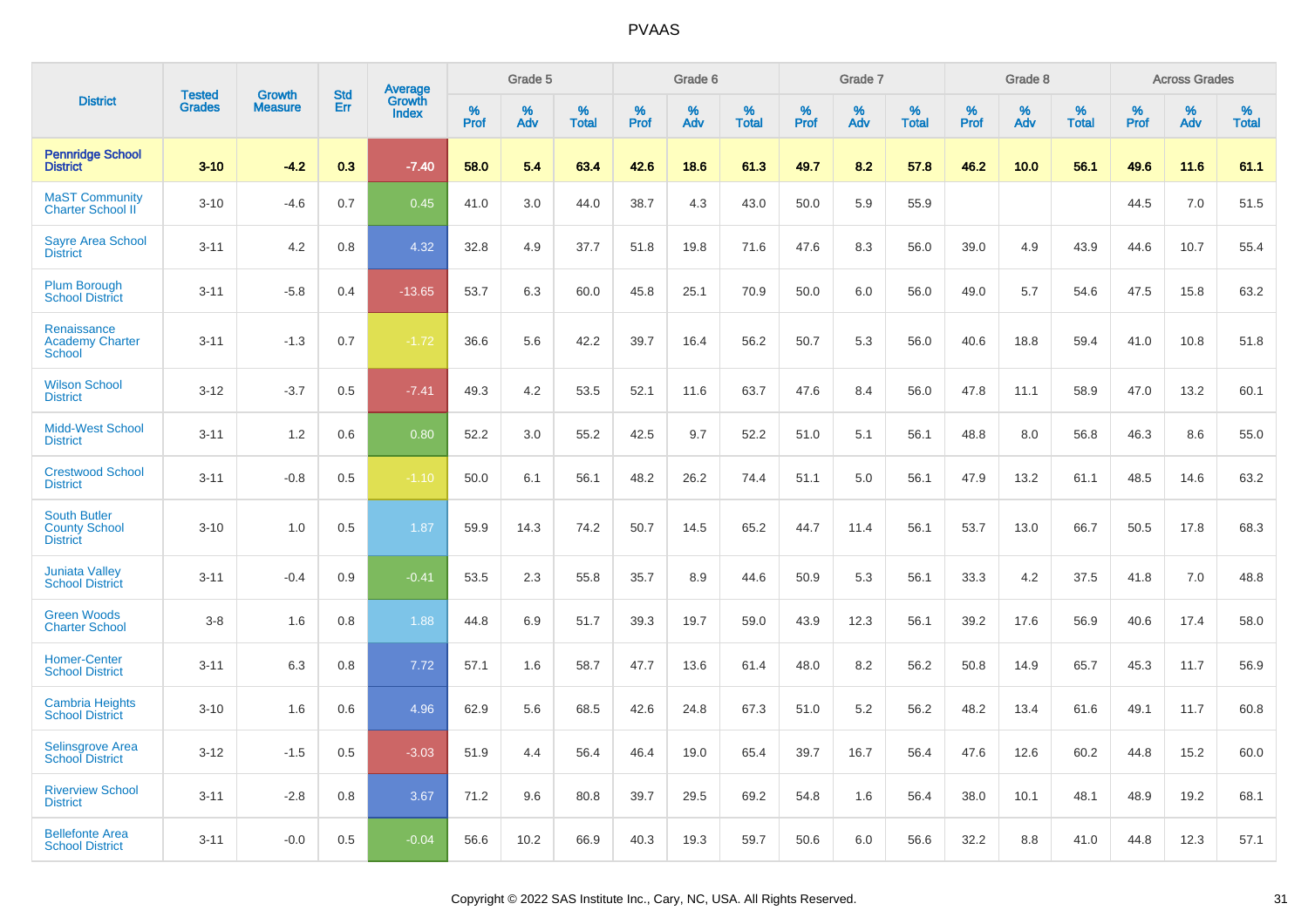|                                                            |                                |                                 | <b>Std</b> | Average                       |           | Grade 5  |                   |           | Grade 6  |                   |           | Grade 7  |                   |           | Grade 8  |                   |           | <b>Across Grades</b> |                   |
|------------------------------------------------------------|--------------------------------|---------------------------------|------------|-------------------------------|-----------|----------|-------------------|-----------|----------|-------------------|-----------|----------|-------------------|-----------|----------|-------------------|-----------|----------------------|-------------------|
| <b>District</b>                                            | <b>Tested</b><br><b>Grades</b> | <b>Growth</b><br><b>Measure</b> | Err        | <b>Growth</b><br><b>Index</b> | %<br>Prof | %<br>Adv | %<br><b>Total</b> | %<br>Prof | %<br>Adv | %<br><b>Total</b> | %<br>Prof | %<br>Adv | %<br><b>Total</b> | %<br>Prof | %<br>Adv | %<br><b>Total</b> | %<br>Prof | %<br>Adv             | %<br><b>Total</b> |
| <b>Pennridge School</b><br><b>District</b>                 | $3 - 10$                       | $-4.2$                          | 0.3        | $-7.40$                       | 58.0      | 5.4      | 63.4              | 42.6      | 18.6     | 61.3              | 49.7      | 8.2      | 57.8              | 46.2      | 10.0     | 56.1              | 49.6      | 11.6                 | 61.1              |
| <b>Weatherly Area</b><br><b>School District</b>            | $3 - 11$                       | 0.6                             | 1.1        | 1.33                          | 53.8      | 0.0      | 53.8              | 48.5      | 15.2     | 63.6              | 53.3      | 3.3      | 56.7              | 29.7      | 13.5     | 43.2              | 41.9      | 6.9                  | 48.8              |
| <b>Ridgway Area</b><br><b>School District</b>              | $3 - 11$                       | 2.8                             | 0.8        | 2.72                          | 57.4      | 6.6      | 63.9              | 45.9      | 32.8     | 78.7              | 48.3      | 8.3      | 56.7              | 57.4      | 8.2      | 65.6              | 51.0      | 16.6                 | 67.6              |
| <b>Kane Area School</b><br><b>District</b>                 | $3 - 10$                       | 3.4                             | 0.7        | 4.52                          | 40.8      | 19.7     | 60.6              | 40.6      | 15.6     | 56.2              | 50.8      | 6.0      | 56.7              | 50.0      | 9.8      | 59.8              | 44.4      | 10.2                 | 54.6              |
| <b>Commodore Perry</b><br><b>School District</b>           | $3 - 11$                       | $-0.7$                          | 1.1        | $-0.58$                       | 64.5      | 12.9     | 77.4              | 41.9      | 6.4      | 48.4              | 48.6      | 8.1      | 56.8              | 37.0      | 25.9     | 63.0              | 48.6      | 13.1                 | 61.8              |
| <b>Upper Dauphin</b><br>Area School<br><b>District</b>     | $3 - 11$                       | $-1.6$                          | 0.8        | 0.43                          | 40.3      | 1.6      | 41.9              | 41.7      | 16.7     | 58.3              | 48.6      | 8.1      | 56.8              | 41.4      | 8.6      | 50.0              | 42.4      | 12.8                 | 55.2              |
| <b>Bangor Area</b><br><b>School District</b>               | $3 - 12$                       | 3.3                             | 0.5        | 1.42                          | 38.6      | 14.4     | 52.9              | 45.3      | 16.7     | 62.0              | 47.3      | 9.5      | 56.8              | 43.3      | 8.0      | 51.3              | 44.8      | 13.6                 | 58.4              |
| <b>Donegal School</b><br><b>District</b>                   | $3 - 12$                       | 1.3                             | 0.5        | 2.73                          | 42.0      | 11.6     | 53.6              | 40.9      | 18.8     | 59.7              | 44.4      | 12.4     | 56.8              | 32.4      | 16.2     | 48.6              | 39.5      | 16.0                 | 55.5              |
| <b>Baldwin-Whitehall</b><br><b>School District</b>         | $3 - 11$                       | $-0.1$                          | 0.4        | $-0.17$                       | 49.1      | 6.3      | 55.4              | 48.8      | 11.8     | 60.6              | 48.6      | 8.3      | 56.8              | 45.1      | 7.0      | 52.0              | 46.4      | 12.2                 | 58.7              |
| <b>Lower Dauphin</b><br><b>School District</b>             | $3 - 11$                       | $-0.9$                          | 0.4        | 0.88                          | 52.7      | 13.3     | 66.0              | 42.7      | 15.9     | 58.6              | 48.9      | 8.1      | 57.0              | 32.9      | 10.8     | 43.7              | 44.6      | 14.8                 | 59.4              |
| <b>Portage Area</b><br><b>School District</b>              | $3 - 10$                       | 1.0                             | 0.9        | 1.16                          | 50.0      | 9.5      | 59.5              | 52.0      | 28.0     | 80.0              | 54.0      | 3.2      | 57.1              | 49.1      | 7.6      | 56.6              | 51.5      | 15.6                 | 67.2              |
| Williamsburg<br><b>Community School</b><br><b>District</b> | $3 - 11$                       | 3.1                             | 1.1        | 2.89                          | 53.1      | 3.1      | 56.2              | 51.4      | 17.1     | 68.6              | 47.6      | 9.5      | 57.1              | 43.8      | 12.5     | 56.2              | 43.4      | 15.8                 | 59.1              |
| <b>South Middleton</b><br><b>School District</b>           | $3 - 11$                       | 0.8                             | 0.5        | 1.43                          | 48.5      | 12.1     | 60.6              | 45.2      | 21.0     | 66.1              | 44.4      | 12.9     | 57.3              | 42.1      | 12.0     | 54.1              | 45.4      | 16.9                 | 62.3              |
| Pennsylvania<br><b>Leadership Charter</b><br><b>School</b> | $3 - 11$                       | $-1.6$                          | 0.5        | $-3.16$                       | 59.1      | 11.7     | 70.8              | 51.3      | 16.2     | 67.5              | 43.2      | 14.2     | 57.4              | 48.7      | 11.8     | 60.5              | 49.6      | 15.0                 | 64.6              |
| <b>Pleasant Valley</b><br><b>School District</b>           | $3 - 11$                       | 1.4                             | 0.5        | 2.97                          | 52.2      | 0.9      | 53.1              | 50.0      | 8.3      | 58.3              | 47.0      | 10.5     | 57.5              | 51.9      | 7.6      | 59.5              | 48.1      | 6.4                  | 54.6              |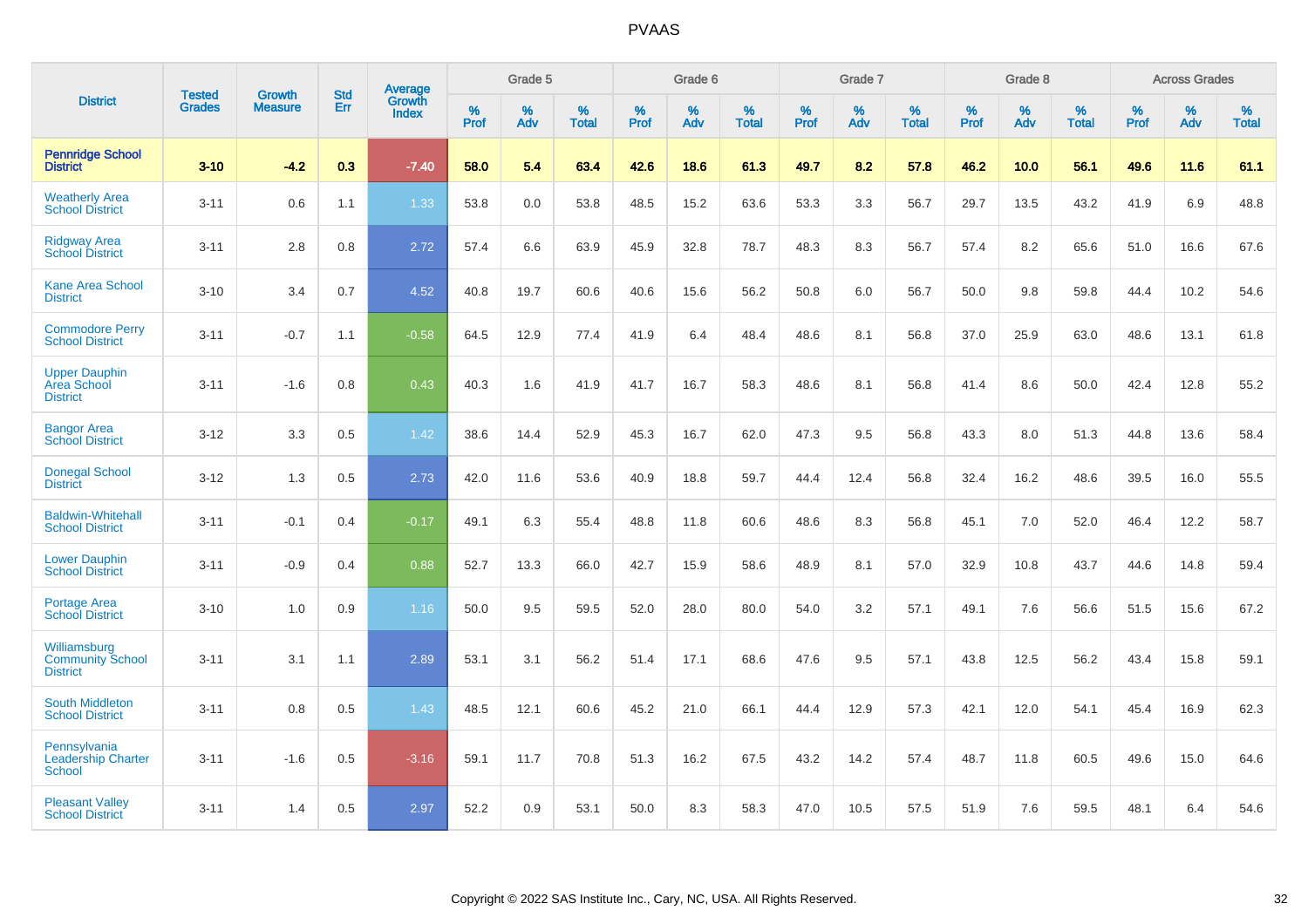|                                                                 | <b>Tested</b> | <b>Growth</b>  | <b>Std</b> |                                          |              | Grade 5  |                   |              | Grade 6  |                   |              | Grade 7  |                   |              | Grade 8  |                   |              | <b>Across Grades</b> |                   |
|-----------------------------------------------------------------|---------------|----------------|------------|------------------------------------------|--------------|----------|-------------------|--------------|----------|-------------------|--------------|----------|-------------------|--------------|----------|-------------------|--------------|----------------------|-------------------|
| <b>District</b>                                                 | <b>Grades</b> | <b>Measure</b> | Err        | <b>Average</b><br>Growth<br><b>Index</b> | $\%$<br>Prof | %<br>Adv | %<br><b>Total</b> | $\%$<br>Prof | %<br>Adv | %<br><b>Total</b> | $\%$<br>Prof | %<br>Adv | %<br><b>Total</b> | $\%$<br>Prof | %<br>Adv | %<br><b>Total</b> | $\%$<br>Prof | %<br>Adv             | %<br><b>Total</b> |
| <b>Pennridge School</b><br><b>District</b>                      | $3 - 10$      | $-4.2$         | 0.3        | $-7.40$                                  | 58.0         | 5.4      | 63.4              | 42.6         | 18.6     | 61.3              | 49.7         | 8.2      | 57.8              | 46.2         | 10.0     | 56.1              | 49.6         | 11.6                 | 61.1              |
| <b>Armstrong School</b><br><b>District</b>                      | $3 - 11$      | 3.2            | 0.3        | 6.62                                     | 46.0         | 6.3      | 52.3              | 44.4         | 17.4     | 61.8              | 48.7         | 8.8      | 57.5              | 45.3         | 11.5     | 56.8              | 45.4         | 12.6                 | 58.0              |
| <b>Chartiers-Houston</b><br><b>School District</b>              | $3 - 10$      | $-1.5$         | 0.7        | $-2.07$                                  | 58.4         | 10.1     | 68.5              | 55.8         | 18.2     | 74.0              | 52.0         | 5.5      | 57.5              | 54.9         | 7.0      | 62.0              | 53.8         | 14.2                 | 68.0              |
| <b>Old Forge School</b><br><b>District</b>                      | $3 - 12$      | 0.5            | 0.8        | 0.57                                     | 39.1         | 0.0      | 39.1              | 41.1         | 17.9     | 58.9              | 33.3         | 24.2     | 57.6              | 44.1         | 6.8      | 50.8              | 40.1         | 9.2                  | 49.3              |
| <b>Cocalico School</b><br><b>District</b>                       | $3 - 11$      | $-2.5$         | 0.4        | $-5.75$                                  | 50.2         | 11.9     | 62.2              | 46.0         | 22.6     | 68.5              | 50.7         | 7.0      | 57.6              | 35.9         | 14.1     | 50.0              | 44.9         | 15.8                 | 60.7              |
| <b>Blackhawk School</b><br><b>District</b>                      | $3 - 11$      | $-3.2$         | 0.5        | 0.56                                     | 58.7         | 1.4      | 60.1              | 43.4         | 16.4     | 59.8              | 52.8         | 4.9      | 57.7              | 39.7         | 6.7      | 46.4              | 48.1         | 10.9                 | 59.0              |
| Cheltenham<br><b>School District</b>                            | $3 - 11$      | $-2.6$         | 0.6        | $-4.40$                                  | 43.9         | 13.0     | 56.9              | 49.5         | 17.8     | 67.3              | 48.3         | 9.4      | 57.7              | 35.2         | 7.7      | 42.9              | 44.0         | 14.8                 | 58.8              |
| <b>Berwick Area</b><br><b>School District</b>                   | $3 - 11$      | $-0.6$         | 0.5        | $-0.18$                                  | 45.3         | 5.8      | 51.0              | 43.2         | 18.3     | 61.5              | 44.9         | 12.8     | 57.8              | 41.4         | 9.8      | 51.2              | 42.6         | 14.7                 | 57.3              |
| <b>Oley Valley School</b><br><b>District</b>                    | $3 - 11$      | $-0.0$         | 0.6        | $-0.04$                                  | 53.5         | 5.0      | 58.4              | 40.0         | 19.0     | 59.0              | 50.0         | 7.8      | 57.8              | 54.8         | 5.4      | 60.2              | 49.6         | 9.0                  | 58.6              |
| <b>Shaler Area</b><br><b>School District</b>                    | $3 - 11$      | $-4.5$         | 0.4        | $-9.79$                                  | 52.7         | 5.4      | 58.1              | 39.8         | 10.6     | 50.4              | 50.0         | 7.8      | 57.8              | 46.9         | 12.9     | 59.8              | 46.7         | 13.0                 | 59.7              |
| <b>Conneaut School</b><br><b>District</b>                       | $3 - 12$      | 0.1            | 0.5        | 0.24                                     | 42.4         | 5.3      | 47.7              | 44.8         | 18.4     | 63.2              | 51.1         | 6.7      | 57.8              | 47.6         | 5.4      | 53.1              | 45.1         | 12.8                 | 57.9              |
| <b>Millville Area</b><br><b>School District</b>                 | $3 - 12$      | 5.0            | 1.0        | 5.28                                     | 63.8         | 2.1      | 66.0              | 43.4         | 22.6     | 66.0              | 44.4         | 13.3     | 57.8              | 52.6         | 10.5     | 63.2              | 50.2         | 13.2                 | 63.4              |
| Loyalsock<br><b>Township School</b><br><b>District</b>          | $3 - 12$      | 1.2            | 0.6        | 3.56                                     | 48.3         | 12.9     | 61.2              | 43.9         | 17.4     | 61.2              | 50.8         | 7.0      | 57.8              | 51.0         | 5.0      | 56.0              | 45.5         | 13.2                 | 58.7              |
| <b>Pennridge School</b><br><b>District</b>                      | $3 - 10$      | $-4.2$         | 0.3        | $-7.40$                                  | 58.0         | 5.4      | 63.4              | 42.6         | 18.6     | 61.3              | 49.7         | 8.2      | 57.8              | 46.2         | 10.0     | 56.1              | 49.6         | 11.6                 | 61.1              |
| Commonwealth<br><b>Charter Academy</b><br><b>Charter School</b> | $3 - 10$      | $-3.1$         | 0.9        | $-3.43$                                  | 49.2         | 1.7      | 50.8              | 56.0         | 12.0     | 68.0              | 49.1         | 8.8      | 57.9              | 39.6         | 4.2      | 43.8              | 45.3         | 10.1                 | 55.4              |
| <b>Forbes Road</b><br><b>School District</b>                    | $3 - 11$      | 1.3            | 1.4        | 0.89                                     | 61.3         | 3.2      | 64.5              | 40.0         | 6.7      | 46.7              | 57.9         | 0.0      | 57.9              | 27.8         | 0.0      | 27.8              | 47.4         | 7.3                  | 54.7              |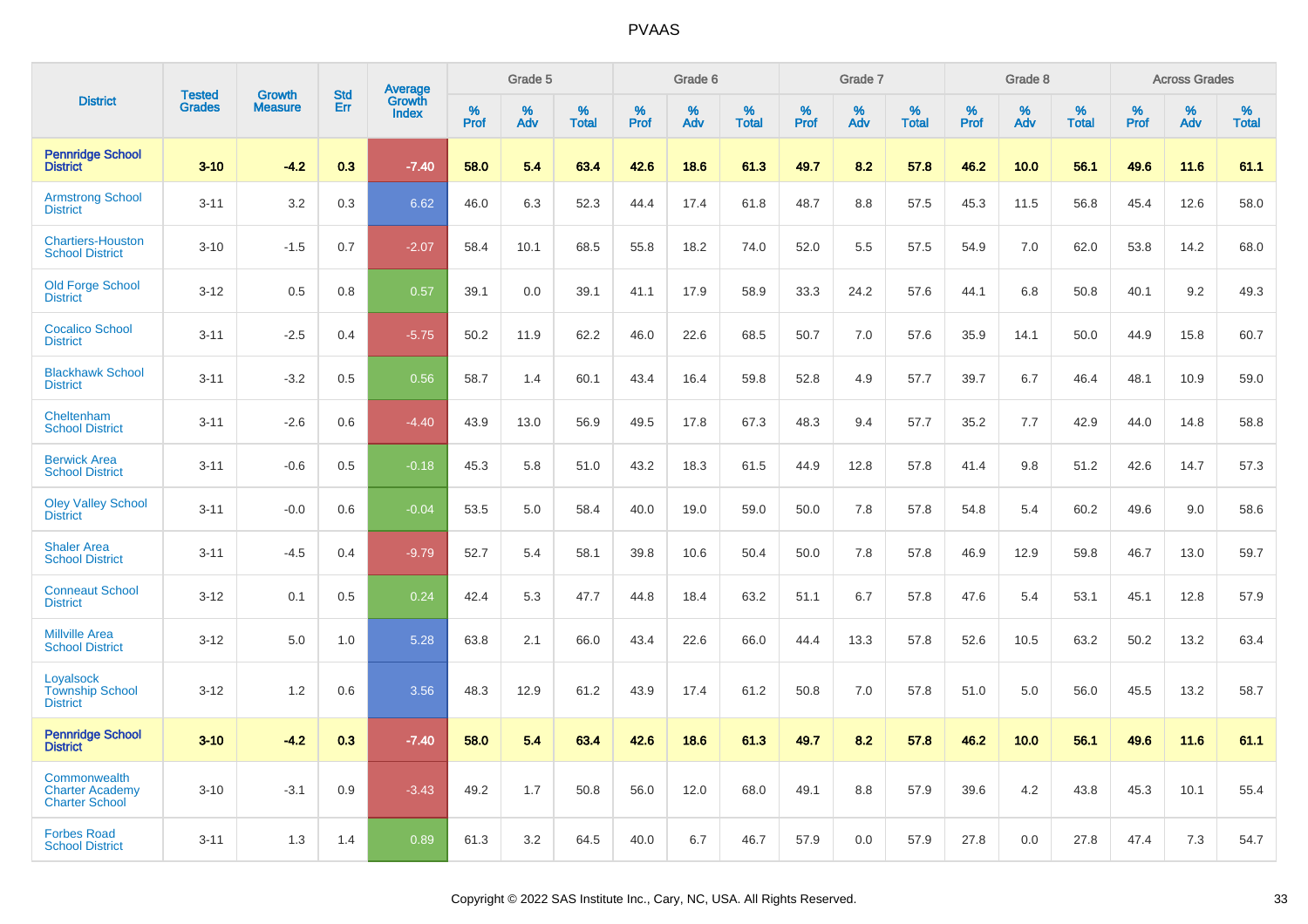|                                                                   | <b>Tested</b> | <b>Growth</b>  | <b>Std</b> |                                          |           | Grade 5  |                   |           | Grade 6  |                   |           | Grade 7  |                   |           | Grade 8  |                   |           | <b>Across Grades</b> |                   |
|-------------------------------------------------------------------|---------------|----------------|------------|------------------------------------------|-----------|----------|-------------------|-----------|----------|-------------------|-----------|----------|-------------------|-----------|----------|-------------------|-----------|----------------------|-------------------|
| <b>District</b>                                                   | <b>Grades</b> | <b>Measure</b> | <b>Err</b> | <b>Average</b><br>Growth<br><b>Index</b> | %<br>Prof | %<br>Adv | %<br><b>Total</b> | %<br>Prof | %<br>Adv | %<br><b>Total</b> | %<br>Prof | %<br>Adv | %<br><b>Total</b> | %<br>Prof | %<br>Adv | %<br><b>Total</b> | %<br>Prof | %<br>Adv             | %<br><b>Total</b> |
| <b>Pennridge School</b><br><b>District</b>                        | $3 - 10$      | $-4.2$         | 0.3        | $-7.40$                                  | 58.0      | 5.4      | 63.4              | 42.6      | 18.6     | 61.3              | 49.7      | 8.2      | 57.8              | 46.2      | 10.0     | 56.1              | 49.6      | 11.6                 | 61.1              |
| <b>Trinity Area School</b><br><b>District</b>                     | $3 - 11$      | $-0.1$         | 0.4        | $-0.26$                                  | 55.8      | 12.7     | 68.5              | 43.1      | 14.7     | 57.8              | 48.7      | 9.2      | 58.0              | 48.2      | 13.5     | 61.6              | 46.8      | 15.3                 | 62.1              |
| Northwestern<br><b>Lehigh School</b><br><b>District</b>           | $3 - 11$      | $-1.5$         | 0.5        | 1.29                                     | 55.9      | 5.5      | 61.4              | 46.0      | 15.3     | 61.3              | 51.0      | 7.1      | 58.1              | 40.1      | 16.6     | 56.7              | 48.0      | 12.1                 | 60.1              |
| <b>Schuylkill Haven</b><br><b>Area School</b><br><b>District</b>  | $3 - 11$      | $-1.4$         | 0.7        | 1.96                                     | 44.6      | 1.2      | 45.8              | 46.9      | 6.2      | 53.1              | 49.5      | 8.6      | 58.1              | 46.0      | 3.4      | 49.4              | 46.4      | 10.0                 | 56.4              |
| <b>Slippery Rock Area</b><br><b>School District</b>               | $3 - 11$      | 0.3            | 0.6        | 0.49                                     | 61.1      | 15.1     | 76.2              | 42.1      | 32.3     | 74.4              | 51.6      | 6.6      | 58.2              | 47.2      | 18.1     | 65.4              | 47.2      | 24.9                 | 72.1              |
| <b>Clarion-Limestone</b><br><b>Area School</b><br><b>District</b> | $3 - 12$      | 1.8            | 0.9        | 1.94                                     | 54.6      | 29.1     | 83.6              | 57.7      | 26.9     | 84.6              | 41.7      | 16.7     | 58.3              | 44.7      | 12.8     | 57.4              | 47.0      | 20.8                 | 67.7              |
| <b>Keystone Oaks</b><br><b>School District</b>                    | $3 - 11$      | $-1.4$         | 0.6        | 0.60                                     | 54.1      | 17.2     | 71.3              | 35.4      | 25.7     | 61.1              | 45.1      | 13.3     | 58.4              | 41.1      | 12.5     | 53.6              | 44.5      | 21.3                 | 65.8              |
| <b>Lakeland School</b><br><b>District</b>                         | $3 - 11$      | $-0.9$         | 0.7        | $-1.28$                                  | 41.3      | 1.3      | 42.7              | 38.7      | 11.8     | 50.5              | 49.1      | 9.4      | 58.5              | 39.3      | 5.6      | 44.9              | 41.3      | 9.6                  | 50.8              |
| <b>Valley View School</b><br><b>District</b>                      | $3 - 11$      | 1.0            | 0.8        | 2.58                                     | 62.4      | 1.8      | 64.2              | 41.4      | 10.3     | 51.7              | 53.7      | 4.9      | 58.5              | 42.6      | 4.9      | 47.5              | 49.9      | 7.2                  | 57.1              |
| <b>Bradford Area</b><br><b>School District</b>                    | $3 - 12$      | 3.9            | 0.5        | 7.92                                     | 53.6      | 11.3     | 64.9              | 40.7      | 19.2     | 59.9              | 47.0      | 11.6     | 58.6              | 46.2      | 16.0     | 62.2              | 45.7      | 15.1                 | 60.8              |
| Mechanicsburg<br><b>Area School</b><br><b>District</b>            | $3 - 11$      | 0.3            | 0.4        | 0.24                                     | 48.1      | 12.0     | 60.1              | 45.6      | 16.3     | 61.9              | 46.2      | 12.4     | 58.6              | 52.3      | 8.7      | 61.0              | 46.4      | 13.9                 | 60.2              |
| <b>Bedford Area</b><br><b>School District</b>                     | $3 - 11$      | 5.0            | 0.6        | 4.24                                     | 54.2      | 3.4      | 57.6              | 37.1      | 16.4     | 53.4              | 44.8      | 13.8     | 58.6              | 42.8      | 12.2     | 55.0              | 46.2      | 12.2                 | 58.4              |
| <b>Montoursville Area</b><br><b>School District</b>               | $3 - 12$      | $-1.3$         | 0.5        | $-2.40$                                  | 54.2      | 10.7     | 64.9              | 55.2      | 16.8     | 72.0              | 51.1      | 7.5      | 58.6              | 45.4      | 10.6     | 56.0              | 48.5      | 14.2                 | 62.6              |
| <b>Windber Area</b><br><b>School District</b>                     | $3 - 11$      | $-1.4$         | 0.7        | $-0.28$                                  | 49.4      | 13.9     | 63.3              | 49.2      | 14.9     | 64.2              | 49.3      | 9.3      | 58.7              | 57.1      | 10.7     | 67.9              | 49.9      | 11.8                 | 61.7              |
| <b>Marion Center</b><br><b>Area School</b><br><b>District</b>     | $3 - 10$      | 2.0            | 0.7        | 2.95                                     | 52.6      | 10.3     | 62.8              | 45.6      | 22.3     | 68.0              | 52.9      | 5.9      | 58.8              | 49.5      | 7.4      | 56.8              | 49.1      | 13.2                 | 62.3              |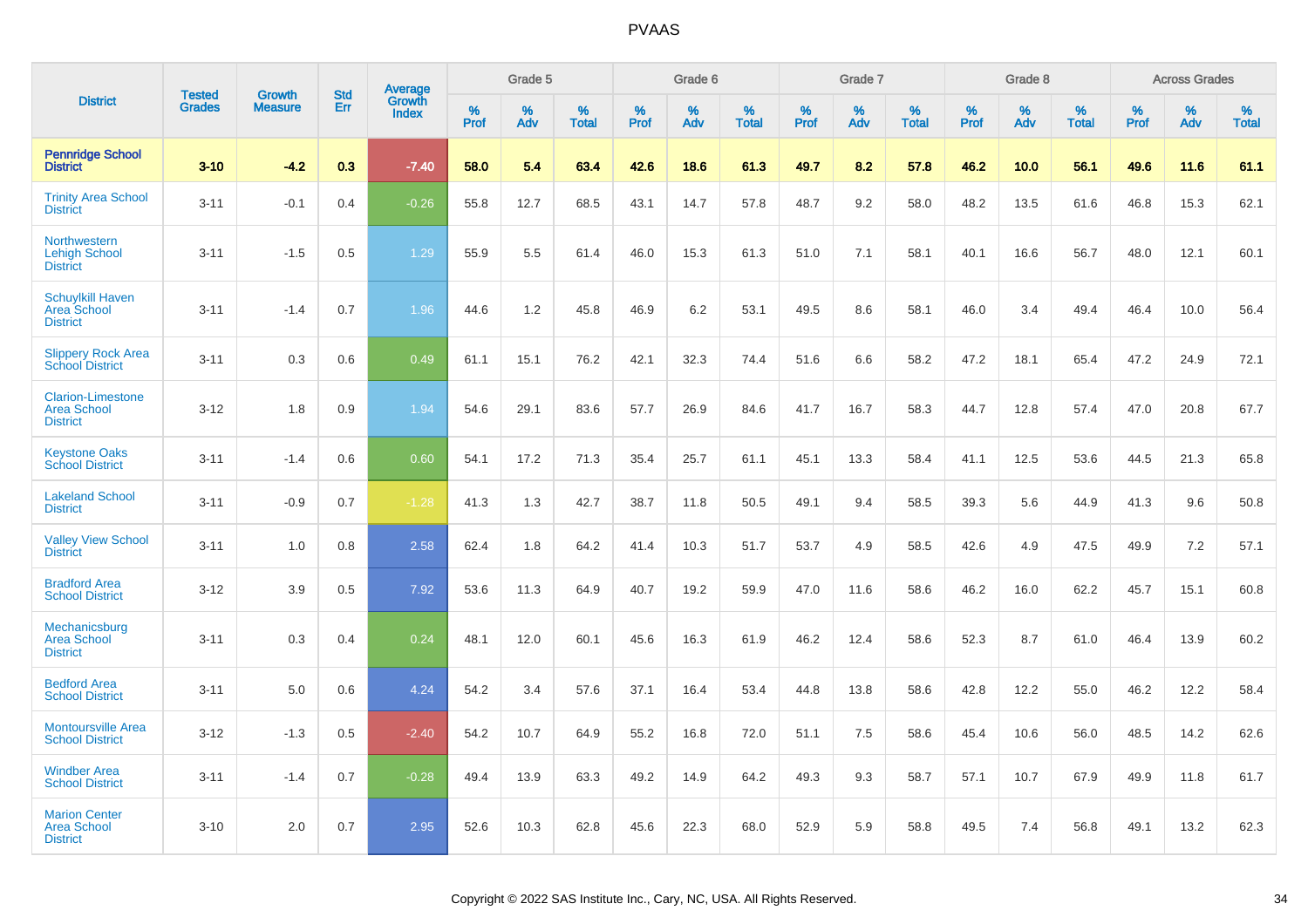|                                                                  | <b>Tested</b> | <b>Growth</b>  | <b>Std</b> | Average                |              | Grade 5  |                   |              | Grade 6  |                   |              | Grade 7  |                   |              | Grade 8  |                   |           | <b>Across Grades</b> |                   |
|------------------------------------------------------------------|---------------|----------------|------------|------------------------|--------------|----------|-------------------|--------------|----------|-------------------|--------------|----------|-------------------|--------------|----------|-------------------|-----------|----------------------|-------------------|
| <b>District</b>                                                  | <b>Grades</b> | <b>Measure</b> | Err        | Growth<br><b>Index</b> | $\%$<br>Prof | %<br>Adv | %<br><b>Total</b> | $\%$<br>Prof | %<br>Adv | %<br><b>Total</b> | $\%$<br>Prof | %<br>Adv | %<br><b>Total</b> | $\%$<br>Prof | %<br>Adv | %<br><b>Total</b> | %<br>Prof | $\%$<br>Adv          | %<br><b>Total</b> |
| <b>Pennridge School</b><br><b>District</b>                       | $3 - 10$      | $-4.2$         | 0.3        | $-7.40$                | 58.0         | 5.4      | 63.4              | 42.6         | 18.6     | 61.3              | 49.7         | 8.2      | 57.8              | 46.2         | 10.0     | 56.1              | 49.6      | 11.6                 | 61.1              |
| <b>Twin Valley School</b><br><b>District</b>                     | $3 - 12$      | 2.3            | 0.5        | 2.56                   | 50.9         | 8.9      | 59.8              | 41.4         | 26.0     | 67.3              | 39.6         | 19.3     | 58.9              | 54.2         | 16.1     | 70.2              | 45.6      | 20.6                 | 66.2              |
| <b>Wyomissing Area</b><br><b>School District</b>                 | $3 - 12$      | $-1.6$         | 0.6        | $-2.77$                | 47.3         | 14.7     | 62.0              | 50.5         | 21.8     | 72.3              | 47.3         | 11.6     | 58.9              | 46.4         | 13.6     | 60.0              | 46.4      | 19.4                 | 65.8              |
| <b>Exeter Township</b><br><b>School District</b>                 | $3 - 11$      | 3.1            | 0.4        | 7.45                   | 49.8         | 11.2     | 61.0              | 44.2         | 26.3     | 70.5              | 49.4         | 9.5      | 58.9              | 44.3         | 14.6     | 59.0              | 46.4      | 15.0                 | 61.4              |
| <b>Hopewell Area</b><br><b>School District</b>                   | $3 - 11$      | $-0.3$         | 0.6        | $-0.58$                | 53.8         | 3.0      | 56.8              | 50.4         | 19.0     | 69.4              | 48.3         | 10.7     | 59.1              | 42.6         | 6.6      | 49.2              | 48.2      | 11.9                 | 60.1              |
| <b>Greater Latrobe</b><br><b>School District</b>                 | $3 - 11$      | $-3.1$         | 0.4        | $-7.50$                | 55.6         | 5.8      | 61.4              | 42.2         | 21.1     | 63.2              | 49.0         | 10.1     | 59.1              | 46.2         | 20.0     | 66.2              | 46.9      | 15.6                 | 62.5              |
| <b>Boyertown Area</b><br><b>School District</b>                  | $3 - 11$      | $-3.6$         | 0.4        | $-10.13$               | 45.9         | 6.0      | 51.9              | 38.5         | 13.6     | 52.1              | 46.4         | 12.8     | 59.3              | 42.2         | 8.4      | 50.6              | 42.6      | 10.7                 | 53.4              |
| Northern Cambria<br><b>School District</b>                       | $3 - 11$      | 1.6            | 0.8        | 1.94                   | 40.0         | 5.4      | 45.4              | 33.3         | 7.4      | 40.7              | 53.7         | 5.6      | 59.3              | 47.7         | 4.6      | 52.3              | 42.9      | 6.6                  | 49.4              |
| <b>North East School</b><br><b>District</b>                      | $3 - 11$      | 0.8            | 0.6        | 1.42                   | 61.2         | 9.5      | 70.7              | 44.8         | 21.6     | 66.4              | 50.0         | 9.3      | 59.3              | 56.9         | 16.8     | 73.7              | 52.6      | 15.4                 | 68.0              |
| <b>Wattsburg Area</b><br><b>School District</b>                  | $3 - 11$      | 3.0            | 0.6        | 4.61                   | 48.9         | 9.1      | 58.0              | 52.1         | 18.1     | 70.2              | 46.2         | 13.2     | 59.3              | 60.8         | 5.9      | 66.7              | 48.4      | 12.4                 | 60.8              |
| Kennett<br>Consolidated<br><b>School District</b>                | $3 - 11$      | 1.3            | 0.4        | 3.26                   | 47.8         | 15.1     | 62.9              | 35.8         | 24.1     | 59.9              | 44.2         | 15.1     | 59.4              | 45.0         | 5.7      | 50.7              | 40.9      | 17.5                 | 58.4              |
| <b>Central Valley</b><br><b>School District</b>                  | $3 - 10$      | $-2.0$         | 0.5        | $-3.83$                | 44.1         | 4.2      | 48.2              | 39.3         | 25.0     | 64.3              | 50.3         | 9.2      | 59.5              | 41.9         | 8.8      | 50.7              | 46.3      | 13.9                 | 60.2              |
| Northeastern York<br><b>School District</b>                      | $3 - 11$      | 1.5            | 0.4        | 3.51                   | 51.8         | 13.3     | 65.0              | 45.0         | 21.5     | 66.5              | 48.5         | 11.0     | 59.5              | 43.2         | 18.2     | 61.5              | 46.8      | 17.3                 | 64.1              |
| <b>Berlin</b><br><b>Brothersvalley</b><br><b>School District</b> | $3 - 11$      | $-1.0$         | 0.8        | $-1.17$                | 60.4         | 1.9      | 62.3              | 42.4         | 15.2     | 57.6              | 55.8         | 3.8      | 59.6              | 54.2         | 6.2      | 60.4              | 48.4      | 8.4                  | 56.8              |
| <b>Gettysburg Area</b><br><b>School District</b>                 | $3 - 11$      | 2.5            | 0.4        | 5.70                   | 52.6         | 9.8      | 62.3              | 42.6         | 22.5     | 65.1              | 48.1         | 11.6     | 59.7              | 44.9         | 10.3     | 55.1              | 45.0      | 16.0                 | 61.0              |
| <b>South Park School</b><br><b>District</b>                      | $3 - 11$      | $-0.8$         | 0.6        | $-1.21$                | 61.4         | 2.4      | 63.9              | 40.6         | 13.2     | 53.8              | 47.5         | 12.5     | 60.0              | 55.8         | 7.7      | 63.5              | 50.5      | 13.2                 | 63.8              |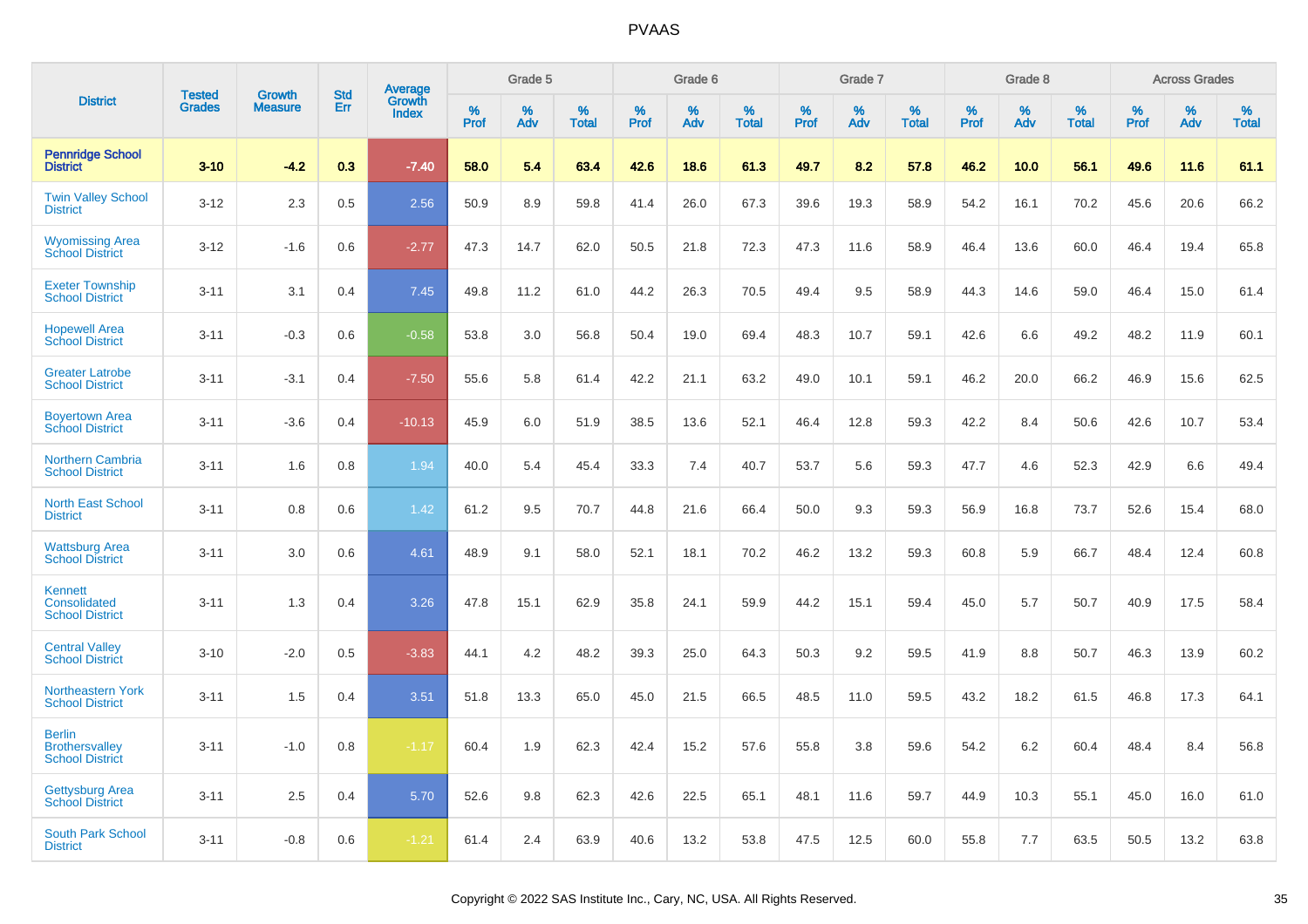|                                                                    | <b>Tested</b> | <b>Growth</b>  | <b>Std</b> | <b>Average</b><br>Growth |           | Grade 5  |                   |           | Grade 6  |                   |           | Grade 7  |                   |           | Grade 8  |                   |           | <b>Across Grades</b> |                   |
|--------------------------------------------------------------------|---------------|----------------|------------|--------------------------|-----------|----------|-------------------|-----------|----------|-------------------|-----------|----------|-------------------|-----------|----------|-------------------|-----------|----------------------|-------------------|
| <b>District</b>                                                    | <b>Grades</b> | <b>Measure</b> | Err        | <b>Index</b>             | %<br>Prof | %<br>Adv | %<br><b>Total</b> | %<br>Prof | %<br>Adv | %<br><b>Total</b> | %<br>Prof | %<br>Adv | %<br><b>Total</b> | %<br>Prof | %<br>Adv | %<br><b>Total</b> | %<br>Prof | %<br>Adv             | %<br><b>Total</b> |
| <b>Pennridge School</b><br><b>District</b>                         | $3 - 10$      | $-4.2$         | 0.3        | $-7.40$                  | 58.0      | 5.4      | 63.4              | 42.6      | 18.6     | 61.3              | 49.7      | 8.2      | 57.8              | 46.2      | 10.0     | 56.1              | 49.6      | 11.6                 | 61.1              |
| <b>United School</b><br><b>District</b>                            | $3 - 11$      | 0.7            | 0.8        | 1.74                     | 52.4      | 0.0      | 52.4              | 54.0      | 14.3     | 68.2              | 52.3      | 7.7      | 60.0              | 35.8      | 16.4     | 52.2              | 47.1      | 12.4                 | 59.5              |
| <b>Gateway School</b><br><b>District</b>                           | $3 - 11$      | $-1.0$         | 0.4        | $-2.20$                  | 48.9      | 5.6      | 54.5              | 42.7      | 10.8     | 53.5              | 49.3      | 10.8     | 60.1              | 43.7      | 14.0     | 57.7              | 45.5      | 12.1                 | 57.7              |
| <b>Upper Perkiomen</b><br><b>School District</b>                   | $3 - 11$      | 0.7            | 0.4        | $-1.43$                  | 50.2      | 3.0      | 53.2              | 45.7      | 12.0     | 57.7              | 48.7      | 11.5     | 60.2              | 46.0      | 12.4     | 58.4              | 45.9      | 9.5                  | 55.3              |
| <b>Marple Newtown</b><br><b>School District</b>                    | $3 - 11$      | $-4.5$         | 0.5        | $-9.87$                  | 57.0      | 10.9     | 67.8              | 47.9      | 22.8     | 70.6              | 50.8      | 9.4      | 60.2              | 51.2      | 7.2      | 58.4              | 51.2      | 18.8                 | 69.9              |
| Environmental<br><b>Charter School At</b><br><b>Frick Park</b>     | $3-9$         | $-2.5$         | 0.7        | $-3.49$                  | 46.0      | 5.3      | 51.3              | 41.5      | 10.6     | 52.1              | 46.6      | 13.6     | 60.2              | 25.4      | 11.9     | 37.3              | 43.3      | 14.6                 | 57.9              |
| <b>Northern Bedford</b><br><b>County School</b><br><b>District</b> | $3 - 11$      | $-0.1$         | 0.8        | $-0.10$                  | 46.9      | 14.3     | 61.2              | 57.6      | 28.8     | 86.4              | 43.1      | 17.2     | 60.3              | 50.0      | 15.6     | 65.6              | 46.8      | 20.5                 | 67.3              |
| <b>Western Beaver</b><br><b>County School</b><br><b>District</b>   | $3 - 11$      | $-1.5$         | 1.2        | $-1.62$                  | 37.5      | 12.5     | 50.0              | 57.1      | 31.0     | 88.1              | 52.1      | 8.3      | 60.4              | 52.8      | 5.6      | 58.3              | 50.0      | 17.8                 | 67.8              |
| <b>Saucon Valley</b><br><b>School District</b>                     | $3 - 11$      | 3.7            | 0.6        | 6.72                     | 50.8      | 21.0     | 71.8              | 43.6      | 21.5     | 65.1              | 42.4      | 18.0     | 60.4              | 50.0      | 20.2     | 70.2              | 42.6      | 23.9                 | 66.5              |
| <b>East Pennsboro</b><br><b>Area School</b><br><b>District</b>     | $3 - 11$      | 1.2            | 0.5        | $-0.26$                  | 47.0      | 4.8      | 51.8              | 35.0      | 18.1     | 53.1              | 50.6      | 10.0     | 60.6              | 47.1      | 8.2      | 55.3              | 44.2      | 11.4                 | 55.5              |
| <b>Franklin Towne</b><br>Charter<br><b>Elementary School</b>       | $3 - 8$       | $-3.1$         | 1.2        | $-3.10$                  | 46.4      | 7.1      | 53.6              | 48.2      | 7.4      | 55.6              | 53.6      | 7.1      | 60.7              | 59.1      | 0.0      | 59.1              | 50.6      | 6.8                  | 57.4              |
| <b>Big Spring School</b><br><b>District</b>                        | $3 - 11$      | $-0.3$         | 0.5        | $-0.69$                  | 50.0      | 14.6     | 64.6              | 45.6      | 12.0     | 57.6              | 52.2      | 8.8      | 61.0              | 49.7      | 9.2      | 58.9              | 47.8      | 15.2                 | 63.0              |
| <b>Mercer Area</b><br><b>School District</b>                       | $3 - 11$      | 1.5            | 0.8        | 1.89                     | 56.9      | 1.7      | 58.6              | 31.3      | 35.8     | 67.2              | 46.8      | 14.3     | 61.0              | 61.3      | 8.0      | 69.3              | 46.7      | 16.6                 | 63.3              |
| <b>Chestnut Ridge</b><br><b>School District</b>                    | $3 - 12$      | 1.2            | 0.7        | 1.83                     | 53.8      | 4.4      | 58.2              | 42.0      | 19.8     | 61.7              | 57.9      | 3.2      | 61.0              | 50.5      | 6.2      | 56.7              | 47.9      | 11.6                 | 59.5              |
| <b>Abington School</b><br><b>District</b>                          | $3 - 10$      | $-2.8$         | 0.3        | $-8.59$                  | 49.8      | 10.0     | 59.7              | 44.9      | 27.5     | 72.5              | 49.5      | 11.6     | 61.1              | 41.4      | 10.4     | 51.8              | 44.9      | 18.8                 | 63.8              |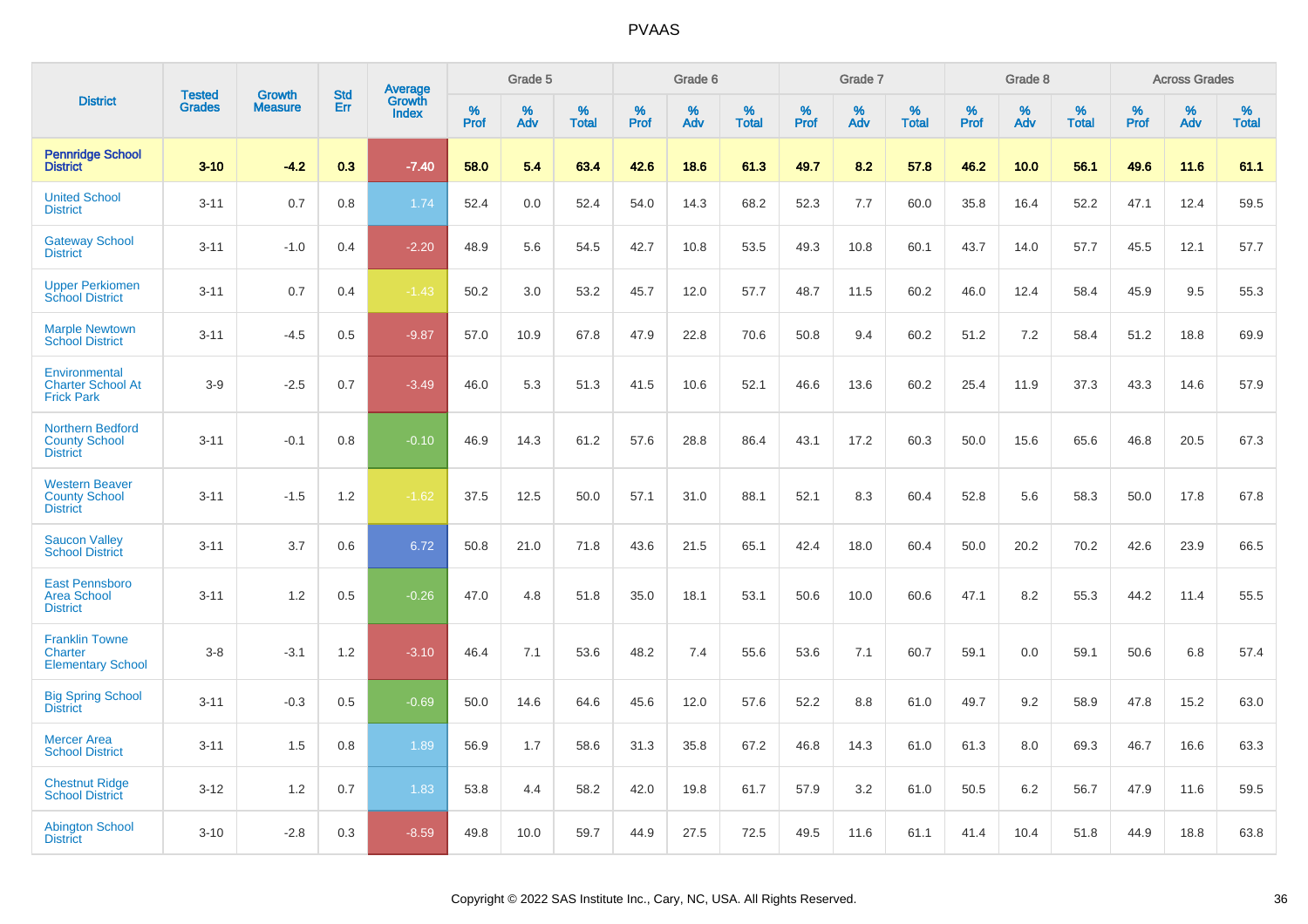|                                                                    |                                | <b>Growth</b>  | <b>Std</b> | Average                       |           | Grade 5  |                   |           | Grade 6  |                   |           | Grade 7  |                   |           | Grade 8  |                   |           | <b>Across Grades</b> |                   |
|--------------------------------------------------------------------|--------------------------------|----------------|------------|-------------------------------|-----------|----------|-------------------|-----------|----------|-------------------|-----------|----------|-------------------|-----------|----------|-------------------|-----------|----------------------|-------------------|
| <b>District</b>                                                    | <b>Tested</b><br><b>Grades</b> | <b>Measure</b> | Err        | <b>Growth</b><br><b>Index</b> | %<br>Prof | %<br>Adv | %<br><b>Total</b> | %<br>Prof | %<br>Adv | %<br><b>Total</b> | %<br>Prof | %<br>Adv | %<br><b>Total</b> | %<br>Prof | %<br>Adv | %<br><b>Total</b> | %<br>Prof | %<br>Adv             | %<br><b>Total</b> |
| <b>Pennridge School</b><br><b>District</b>                         | $3 - 10$                       | $-4.2$         | 0.3        | $-7.40$                       | 58.0      | 5.4      | 63.4              | 42.6      | 18.6     | 61.3              | 49.7      | 8.2      | 57.8              | 46.2      | 10.0     | 56.1              | 49.6      | 11.6                 | 61.1              |
| <b>South Eastern</b><br><b>School District</b>                     | $3 - 11$                       | 2.3            | 0.5        | $-2.60$                       | 55.2      | 6.3      | 61.5              | 42.2      | 16.2     | 58.4              | 48.3      | 12.9     | 61.2              | 43.6      | 10.5     | 54.1              | 46.7      | 14.1                 | 60.8              |
| <b>Riverside Beaver</b><br><b>County School</b><br><b>District</b> | $3 - 11$                       | 2.3            | 0.6        | 3.62                          | 53.1      | 9.4      | 62.5              | 37.0      | 36.0     | 73.0              | 48.8      | 12.5     | 61.2              | 51.6      | 15.8     | 67.4              | 45.6      | 22.4                 | 68.1              |
| <b>Kiski Area School</b><br><b>District</b>                        | $3 - 11$                       | $-2.3$         | 0.4        | $-5.07$                       | 50.9      | 4.2      | 55.2              | 41.3      | 18.4     | 59.6              | 53.8      | 7.5      | 61.3              | 45.8      | 5.0      | 50.8              | 47.0      | 13.3                 | 60.4              |
| <b>Northern Potter</b><br><b>School District</b>                   | $3 - 12$                       | 0.3            | 1.1        | 0.26                          | 33.3      | 3.3      | 36.7              | 32.6      | 14.0     | 46.5              | 51.6      | 9.7      | 61.3              | 40.7      | 3.7      | 44.4              | 36.4      | 8.9                  | 45.3              |
| <b>Wellsboro Area</b><br><b>School District</b>                    | $3 - 11$                       | $-0.6$         | 0.6        | $-1.57$                       | 62.1      | 6.9      | 69.0              | 41.8      | 15.3     | 57.1              | 46.6      | 15.2     | 61.9              | 44.3      | 15.5     | 59.8              | 45.8      | 12.9                 | 58.7              |
| <b>Curwensville Area</b><br><b>School District</b>                 | $3 - 11$                       | 4.2            | 0.8        | 5.23                          | 46.3      | 19.5     | 65.8              | 40.0      | 30.0     | 70.0              | 43.7      | 18.3     | 62.0              | 62.0      | 8.4      | 70.4              | 48.5      | 17.9                 | 66.4              |
| <b>Blue Mountain</b><br><b>School District</b>                     | $3 - 10$                       | 0.0            | 0.5        | 2.60                          | 60.1      | 12.0     | 72.2              | 50.9      | 12.4     | 63.3              | 52.0      | 10.1     | 62.0              | 47.3      | 11.5     | 58.8              | 52.0      | 15.0                 | 67.0              |
| <b>Athens Area</b><br><b>School District</b>                       | $3 - 11$                       | 3.5            | 0.6        | 6.17                          | 57.1      | 10.7     | 67.9              | 39.6      | 18.7     | 58.2              | 56.9      | 5.1      | 62.0              | 45.3      | 7.2      | 52.5              | 45.8      | 12.8                 | 58.6              |
| <b>Warrior Run</b><br><b>School District</b>                       | $3 - 11$                       | 2.6            | 0.6        | 4.08                          | 48.0      | 6.5      | 54.6              | 42.2      | 19.3     | 61.5              | 46.3      | 15.7     | 62.0              | 42.2      | 10.0     | 52.2              | 43.0      | 12.6                 | 55.6              |
| <b>Upper Moreland</b><br><b>Township School</b><br><b>District</b> | $3 - 11$                       | $-0.3$         | 0.4        | $-0.57$                       | 54.1      | 10.5     | 64.6              | 42.4      | 21.0     | 63.4              | 53.7      | 8.4      | 62.1              | 41.0      | 14.2     | 55.1              | 46.0      | 16.1                 | 62.1              |
| Wallenpaupack<br>Area School<br><b>District</b>                    | $3 - 11$                       | 1.8            | 0.5        | 3.73                          | 54.8      | 4.2      | 59.0              | 52.1      | 8.5      | 60.6              | 49.3      | 12.8     | 62.2              | 40.4      | 6.8      | 47.3              | 47.2      | 10.0                 | 57.2              |
| <b>Milton Area School</b><br><b>District</b>                       | $3 - 11$                       | 3.2            | 0.6        | 5.64                          | 51.7      | 5.8      | 57.5              | 40.3      | 12.4     | 52.7              | 48.9      | 13.3     | 62.2              | 40.9      | 16.5     | 57.5              | 42.3      | 13.0                 | 55.3              |
| <b>Pottsgrove School</b><br><b>District</b>                        | $3 - 11$                       | $-0.4$         | 0.5        | 4.12                          | 39.7      | 5.4      | 45.1              | 42.3      | 6.4      | 48.7              | 53.1      | 9.1      | 62.3              | 40.4      | 3.7      | 44.2              | 43.1      | 7.6                  | 50.7              |
| <b>Moon Area School</b><br><b>District</b>                         | $3 - 11$                       | $-0.1$         | 0.4        | $-0.18$                       | 57.7      | 16.7     | 74.4              | 49.6      | 19.3     | 68.9              | 51.6      | 10.8     | 62.4              | 52.0      | 17.4     | 69.4              | 51.5      | 19.8                 | 71.3              |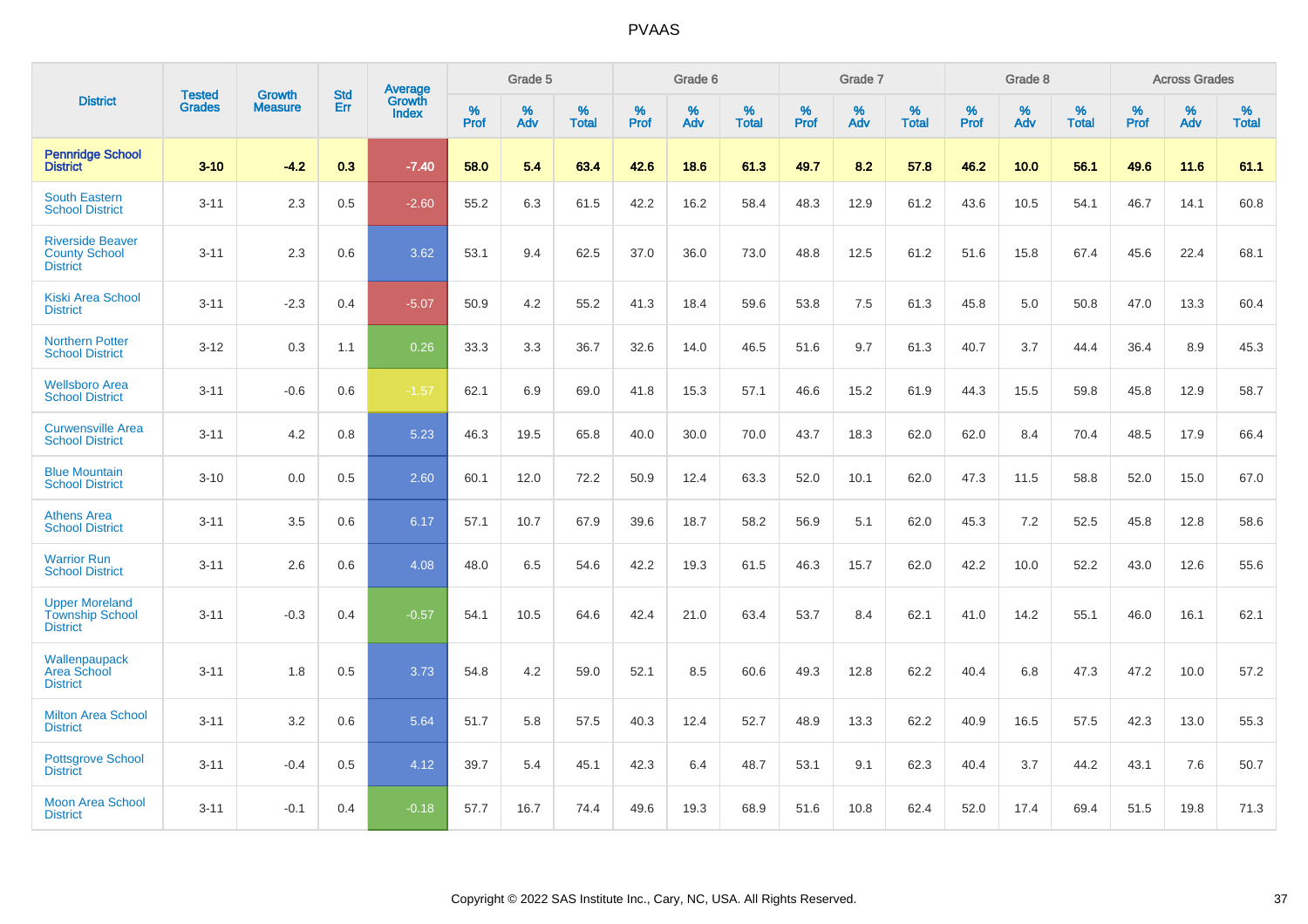|                                                                                   |                                |                                 | <b>Std</b> | <b>Average</b>                |           | Grade 5  |                   |           | Grade 6  |                   |           | Grade 7  |                   |           | Grade 8  |                   |           | <b>Across Grades</b> |                   |
|-----------------------------------------------------------------------------------|--------------------------------|---------------------------------|------------|-------------------------------|-----------|----------|-------------------|-----------|----------|-------------------|-----------|----------|-------------------|-----------|----------|-------------------|-----------|----------------------|-------------------|
| <b>District</b>                                                                   | <b>Tested</b><br><b>Grades</b> | <b>Growth</b><br><b>Measure</b> | Err        | <b>Growth</b><br><b>Index</b> | %<br>Prof | %<br>Adv | %<br><b>Total</b> | %<br>Prof | %<br>Adv | %<br><b>Total</b> | %<br>Prof | %<br>Adv | %<br><b>Total</b> | %<br>Prof | %<br>Adv | %<br><b>Total</b> | %<br>Prof | %<br>Adv             | %<br><b>Total</b> |
| <b>Pennridge School</b><br><b>District</b>                                        | $3 - 10$                       | $-4.2$                          | 0.3        | $-7.40$                       | 58.0      | 5.4      | 63.4              | 42.6      | 18.6     | 61.3              | 49.7      | 8.2      | 57.8              | 46.2      | 10.0     | 56.1              | 49.6      | 11.6                 | 61.1              |
| Lake-Lehman<br><b>School District</b>                                             | $3 - 11$                       | 2.0                             | 0.6        | 3.41                          | 46.8      | 4.5      | 51.4              | 42.9      | 10.5     | 53.3              | 53.0      | 9.6      | 62.6              | 52.2      | 8.7      | 60.9              | 48.7      | 10.4                 | 59.1              |
| <b>Seneca Valley</b><br><b>School District</b>                                    | $3 - 11$                       | $-3.6$                          | 0.3        | $-12.57$                      | 52.6      | 9.8      | 62.4              | 44.4      | 27.6     | 72.0              | 53.0      | 9.8      | 62.9              | 51.1      | 14.5     | 65.6              | 47.2      | 20.2                 | 67.4              |
| <b>Spring Grove Area</b><br><b>School District</b>                                | $3 - 11$                       | $-0.1$                          | 0.4        | $-0.23$                       | 49.1      | 16.7     | 65.7              | 40.9      | 25.0     | 65.9              | 47.4      | 15.5     | 63.0              | 50.4      | 6.8      | 57.2              | 46.5      | 19.3                 | 65.8              |
| <b>Perkiomen Valley</b><br><b>School District</b>                                 | $3 - 11$                       | $-3.7$                          | 0.3        | $-6.23$                       | 53.1      | 15.9     | 69.0              | 52.5      | 21.5     | 74.0              | 51.0      | 12.6     | 63.6              | 48.7      | 12.2     | 60.9              | 51.1      | 18.7                 | 69.8              |
| <b>Howard Gardner</b><br><b>Multiple</b><br>Intelligence<br><b>Charter School</b> | $3-8$                          | $-1.2$                          | 1.2        | 0.00                          | 41.4      | 10.3     | 51.7              | 39.4      | 3.0      | 42.4              | 63.6      | 0.0      | 63.6              | 55.6      | 11.1     | 66.7              | 48.8      | 7.1                  | 55.9              |
| <b>South Side Area</b><br><b>School District</b>                                  | $3 - 11$                       | $-1.4$                          | 0.8        | $-1.85$                       | 50.0      | 6.7      | 56.7              | 33.9      | 8.1      | 41.9              | 57.6      | 6.1      | 63.6              | 49.3      | 8.4      | 57.8              | 43.1      | 10.2                 | 53.3              |
| <b>Folk Arts-Cultural</b><br><b>Treasures Charter</b><br>School                   | $3 - 7$                        | 7.1                             | 1.0        | 6.75                          | 50.0      | 6.8      | 56.8              | 42.2      | 37.8     | 80.0              | 52.3      | 11.4     | 63.6              |           |          |                   | 46.5      | 14.6                 | 61.1              |
| Hatboro-Horsham<br><b>School District</b>                                         | $3 - 11$                       | 1.3                             | 0.4        | $-0.67$                       | 55.0      | 7.8      | 62.7              | 49.0      | 19.5     | 68.5              | 52.9      | 10.9     | 63.8              | 51.3      | 9.1      | 60.5              | 49.9      | 13.8                 | 63.7              |
| <b>Circle Of Seasons</b><br><b>Charter School</b>                                 | $3 - 8$                        | 11.4                            | 1.3        | 3.16                          | 65.7      | 11.4     | 77.1              | 50.0      | 20.0     | 70.0              | 44.4      | 19.4     | 63.9              |           |          |                   | 50.8      | 18.6                 | 69.5              |
| <b>Girard School</b><br><b>District</b>                                           | $3 - 11$                       | 1.9                             | 0.6        | 3.15                          | 54.5      | 12.5     | 67.0              | 38.1      | 22.9     | 61.0              | 47.8      | 16.2     | 64.0              | 54.1      | 7.3      | 61.5              | 45.5      | 17.8                 | 63.3              |
| <b>Meyersdale Area</b><br><b>School District</b>                                  | $3 - 11$                       | 2.0                             | 0.8        | 2.03                          | 51.8      | 13.0     | 64.8              | 55.4      | 12.3     | 67.7              | 62.3      | 1.9      | 64.2              | 54.2      | 5.1      | 59.3              | 52.4      | 10.9                 | 63.3              |
| <b>Millcreek Township</b><br><b>School District</b>                               | $3 - 11$                       | 2.0                             | 0.3        | 6.27                          | 49.1      | 17.2     | 66.3              | 43.6      | 22.3     | 66.0              | 46.9      | 17.3     | 64.2              | 44.9      | 17.2     | 62.1              | 45.8      | 19.9                 | 65.8              |
| <b>Hempfield School</b><br><b>District</b>                                        | $3 - 11$                       | 2.2                             | 0.3        | 6.93                          | 52.4      | 9.3      | 61.6              | 44.6      | 23.5     | 68.1              | 43.1      | 21.1     | 64.2              | 46.0      | 20.1     | 66.1              | 45.8      | 20.4                 | 66.2              |
| <b>Hollidaysburg Area</b><br><b>School District</b>                               | $3 - 11$                       | 1.1                             | 0.4        | 2.72                          | 54.2      | 10.2     | 64.4              | 40.4      | 26.5     | 67.0              | 47.0      | 17.2     | 64.2              | 45.4      | 11.8     | 57.2              | 45.9      | 17.3                 | 63.2              |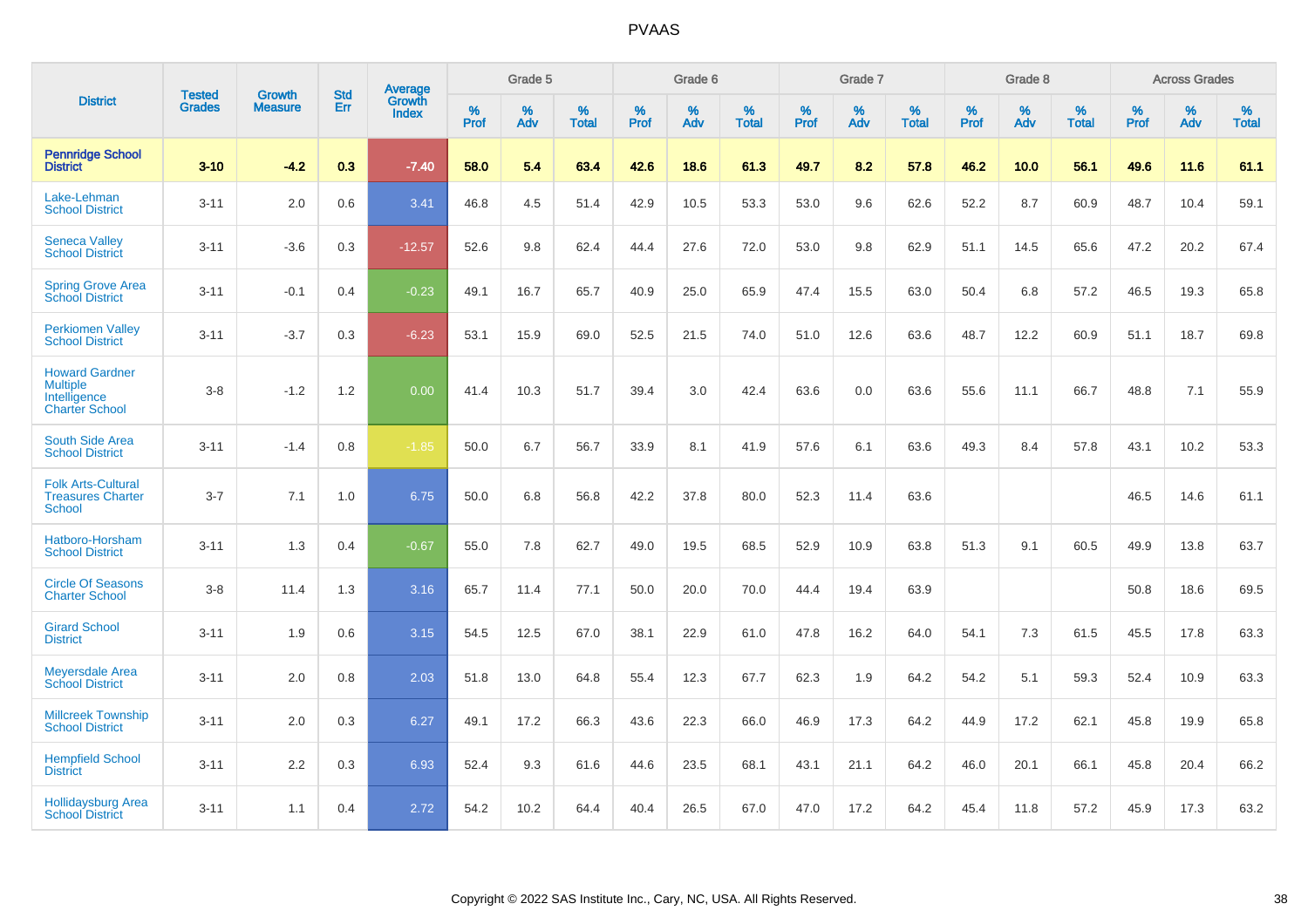|                                                                 |                                |                                 | <b>Std</b> | Average                |                     | Grade 5  |                      |                     | Grade 6     |                      |              | Grade 7     |                   |              | Grade 8     |                   |                     | <b>Across Grades</b> |                   |
|-----------------------------------------------------------------|--------------------------------|---------------------------------|------------|------------------------|---------------------|----------|----------------------|---------------------|-------------|----------------------|--------------|-------------|-------------------|--------------|-------------|-------------------|---------------------|----------------------|-------------------|
| <b>District</b>                                                 | <b>Tested</b><br><b>Grades</b> | <b>Growth</b><br><b>Measure</b> | Err        | Growth<br><b>Index</b> | $\%$<br><b>Prof</b> | %<br>Adv | $\%$<br><b>Total</b> | $\%$<br><b>Prof</b> | $\%$<br>Adv | $\%$<br><b>Total</b> | $\%$<br>Prof | $\%$<br>Adv | %<br><b>Total</b> | $\%$<br>Prof | $\%$<br>Adv | %<br><b>Total</b> | $\%$<br><b>Prof</b> | $\%$<br>Adv          | %<br><b>Total</b> |
| <b>Pennridge School</b><br><b>District</b>                      | $3 - 10$                       | $-4.2$                          | 0.3        | $-7.40$                | 58.0                | 5.4      | 63.4                 | 42.6                | 18.6        | 61.3                 | 49.7         | 8.2         | 57.8              | 46.2         | 10.0        | 56.1              | 49.6                | 11.6                 | 61.1              |
| <b>Somerset Area</b><br><b>School District</b>                  | $3 - 11$                       | 0.7                             | 0.6        | 1.33                   | 48.3                | 5.8      | 54.2                 | 42.4                | 28.8        | 71.2                 | 46.7         | 17.5        | 64.2              | 52.5         | 12.8        | 65.2              | 45.3                | 16.7                 | 62.0              |
| <b>Fort Leboeuf</b><br><b>School District</b>                   | $3 - 11$                       | 0.0                             | 0.5        | 0.05                   | 47.7                | 21.9     | 69.7                 | 39.4                | 26.8        | 66.2                 | 49.2         | 15.1        | 64.2              | 42.1         | 16.6        | 58.6              | 45.4                | 23.3                 | 68.7              |
| <b>Garnet Valley</b><br><b>School District</b>                  | $3 - 10$                       | $-3.6$                          | 0.4        | $-9.46$                | 53.3                | 14.4     | 67.6                 | 51.3                | 23.0        | 74.4                 | 53.8         | 10.5        | 64.3              | 53.4         | 12.2        | 65.6              | 51.6                | 17.8                 | 69.4              |
| <b>Young Scholars Of</b><br>Central PA Charter<br><b>School</b> | $3 - 8$                        | 3.9                             | 1.2        | 3.25                   | 35.6                | 13.3     | 48.9                 | 28.0                | 12.0        | 40.0                 | 50.0         | 14.3        | 64.3              | 43.8         | 0.0         | 43.8              | 42.6                | 11.6                 | 54.2              |
| <b>California Area</b><br><b>School District</b>                | $3 - 10$                       | 1.5                             | 0.8        | 1.83                   | 51.8                | 3.7      | 55.6                 | 39.4                | 9.1         | 48.5                 | 46.4         | 17.9        | 64.3              | 50.0         | 18.5        | 68.5              | 45.7                | 14.1                 | 59.8              |
| <b>Upper Merion Area</b><br><b>School District</b>              | $3 - 11$                       | 3.6                             | 0.5        | 4.98                   | 55.7                | 7.0      | 62.7                 | 45.2                | 26.4        | 71.6                 | 53.5         | 10.8        | 64.3              | 43.3         | 14.0        | 57.3              | 47.7                | 19.3                 | 67.0              |
| <b>Penn Manor</b><br><b>School District</b>                     | $3 - 11$                       | 2.1                             | 0.3        | 6.05                   | 53.4                | 10.5     | 63.8                 | 46.5                | 23.0        | 69.5                 | 48.2         | 16.2        | 64.4              | 43.7         | 15.4        | 59.1              | 46.8                | 18.7                 | 65.6              |
| <b>Glendale School</b><br><b>District</b>                       | $3 - 10$                       | 3.8                             | 0.9        | 4.33                   | 50.0                | 12.5     | 62.5                 | 40.7                | 24.1        | 64.8                 | 44.6         | 20.0        | 64.6              | 44.9         | 14.3        | 59.2              | 47.2                | 15.2                 | 62.4              |
| <b>Nazareth Area</b><br><b>School District</b>                  | $3 - 11$                       | $-2.5$                          | 0.4        | $-6.40$                | 49.2                | 5.5      | 54.7                 | 43.3                | 23.0        | 66.3                 | 56.0         | 8.6         | 64.7              | 51.9         | 8.5         | 60.5              | 48.6                | 14.4                 | 63.0              |
| <b>Mohawk Area</b><br><b>School District</b>                    | $3 - 11$                       | 0.9                             | 0.6        | 1.42                   | 43.7                | 6.8      | 50.5                 | 44.7                | 21.3        | 66.0                 | 56.9         | 7.8         | 64.7              | 55.9         | 8.6         | 64.5              | 46.4                | 17.1                 | 63.5              |
| <b>Phoenixville Area</b><br><b>School District</b>              | $3 - 11$                       | $-1.1$                          | 0.4        | $-2.66$                | 54.8                | 10.0     | 64.7                 | 45.9                | 27.3        | 73.2                 | 45.6         | 19.4        | 65.0              | 52.8         | 12.7        | 65.5              | 46.9                | 19.2                 | 66.1              |
| <b>Central York</b><br><b>School District</b>                   | $3 - 12$                       | 5.2                             | 0.3        | 15.18                  | 51.5                | 5.0      | 56.5                 | 45.8                | 10.9        | 56.7                 | 54.3         | 10.8        | 65.1              | 44.1         | 9.2         | 53.2              | 46.7                | 10.4                 | 57.1              |
| <b>Delaware Valley</b><br><b>School District</b>                | $3 - 11$                       | 1.2                             | 0.4        | 2.98                   | 55.0                | 9.2      | 64.3                 | 46.5                | 15.6        | 62.1                 | 50.6         | 14.8        | 65.4              | 44.7         | 16.5        | 61.2              | 48.8                | 17.1                 | 65.9              |
| 21st Century Cyber<br><b>Charter School</b>                     | $6 - 12$                       | $-2.2$                          | 0.7        | $-3.12$                |                     |          |                      | 48.2                | 16.7        | 64.9                 | 54.9         | 10.5        | 65.4              | 58.0         | 6.7         | 64.7              | 54.2                | 10.8                 | 65.0              |
| <b>Penn-Delco School</b><br><b>District</b>                     | $3 - 11$                       | 1.3                             | 0.4        | 2.89                   | 51.9                | 12.9     | 64.7                 | 40.8                | 17.9        | 58.7                 | 48.7         | 16.8        | 65.4              | 45.6         | 6.2         | 51.8              | 46.1                | 12.9                 | 59.0              |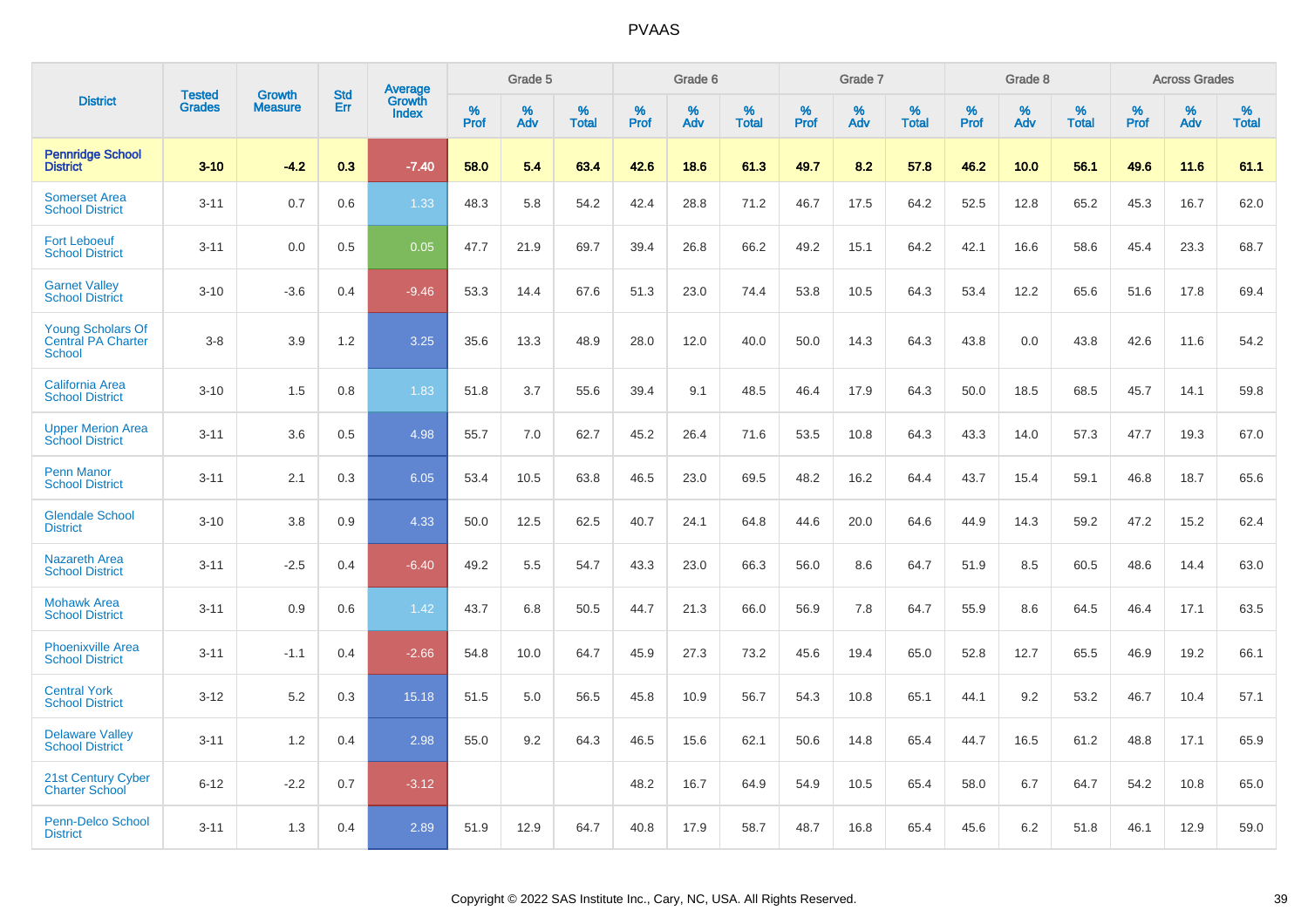|                                                                   | <b>Tested</b> | <b>Growth</b>  | <b>Std</b> | <b>Average</b>         |           | Grade 5  |                   |           | Grade 6  |                   |           | Grade 7  |                   |           | Grade 8  |                   |           | <b>Across Grades</b> |                   |
|-------------------------------------------------------------------|---------------|----------------|------------|------------------------|-----------|----------|-------------------|-----------|----------|-------------------|-----------|----------|-------------------|-----------|----------|-------------------|-----------|----------------------|-------------------|
| <b>District</b>                                                   | <b>Grades</b> | <b>Measure</b> | Err        | Growth<br><b>Index</b> | %<br>Prof | %<br>Adv | %<br><b>Total</b> | %<br>Prof | %<br>Adv | %<br><b>Total</b> | %<br>Prof | %<br>Adv | %<br><b>Total</b> | %<br>Prof | %<br>Adv | %<br><b>Total</b> | %<br>Prof | %<br>Adv             | %<br><b>Total</b> |
| <b>Pennridge School</b><br><b>District</b>                        | $3 - 10$      | $-4.2$         | 0.3        | $-7.40$                | 58.0      | 5.4      | 63.4              | 42.6      | 18.6     | 61.3              | 49.7      | 8.2      | 57.8              | 46.2      | 10.0     | 56.1              | 49.6      | 11.6                 | 61.1              |
| <b>Richland School</b><br><b>District</b>                         | $3 - 11$      | 3.6            | 0.6        | 5.79                   | 51.5      | 18.4     | 69.9              | 54.7      | 20.0     | 74.7              | 51.6      | 14.1     | 65.6              | 53.8      | 15.1     | 68.9              | 51.0      | 18.8                 | 69.8              |
| <b>Avella Area School</b><br><b>District</b>                      | $3 - 12$      | 2.7            | 1.1        | 2.45                   | 42.5      | 2.5      | 45.0              | 42.4      | 18.2     | 60.6              | 60.0      | 5.7      | 65.7              | 63.0      | 18.5     | 81.5              | 46.7      | 12.6                 | 59.3              |
| Penn Cambria<br><b>School District</b>                            | $3 - 11$      | $-0.4$         | 0.6        | $-0.63$                | 56.8      | 0.9      | 57.7              | 46.5      | 7.1      | 53.5              | 58.1      | 7.7      | 65.8              | 52.3      | 7.8      | 60.2              | 48.8      | 9.2                  | 58.0              |
| <b>Manheim</b><br><b>Township School</b><br><b>District</b>       | $3 - 12$      | $-2.7$         | 0.3        | $-4.13$                | 48.2      | 17.7     | 65.9              | 40.2      | 34.8     | 75.0              | 50.6      | 15.3     | 65.8              | 42.1      | 17.4     | 59.5              | 45.0      | 24.3                 | 69.3              |
| <b>General Mclane</b><br><b>School District</b>                   | $3 - 11$      | 0.2            | 0.5        | 0.42                   | 57.7      | 8.0      | 65.8              | 45.4      | 23.3     | 68.7              | 50.3      | 15.6     | 66.0              | 44.9      | 12.2     | 57.0              | 49.9      | 16.3                 | 66.2              |
| <b>Wayne Highlands</b><br><b>School District</b>                  | $3 - 11$      | 2.9            | 0.5        | 5.65                   | 54.3      | 11.4     | 65.7              | 49.3      | 20.3     | 69.6              | 46.4      | 19.6     | 66.1              | 49.7      | 14.1     | 63.8              | 47.2      | 17.9                 | 65.1              |
| <b>Greencastle-Antrim</b><br><b>School District</b>               | $3 - 11$      | 2.7            | 0.4        | 6.18                   | 46.3      | 16.4     | 62.7              | 41.0      | 28.2     | 69.2              | 45.4      | 20.7     | 66.1              | 51.7      | 14.7     | 66.4              | 44.6      | 20.8                 | 65.4              |
| <b>Blue Ridge School</b><br><b>District</b>                       | $3 - 11$      | 2.2            | 0.8        | $-0.09$                | 42.5      | 8.2      | 50.7              | 46.0      | 8.1      | 54.0              | 50.0      | 16.1     | 66.1              | 47.1      | 8.6      | 55.7              | 45.4      | 10.7                 | 56.1              |
| <b>Council Rock</b><br><b>School District</b>                     | $3 - 11$      | $-2.3$         | 0.2        | $-9.78$                | 58.1      | 8.8      | 66.9              | 49.7      | 26.1     | 75.9              | 52.3      | 13.9     | 66.2              | 46.6      | 14.5     | 61.1              | 50.8      | 17.6                 | 68.4              |
| <b>Keystone School</b><br><b>District</b>                         | $3 - 11$      | 0.8            | 0.8        | 1.01                   | 49.2      | 26.9     | 76.1              | 50.0      | 17.3     | 67.3              | 50.0      | 16.2     | 66.2              | 46.8      | 9.7      | 56.4              | 46.5      | 21.0                 | 67.5              |
| <b>Southern Columbia</b><br><b>Area School</b><br><b>District</b> | $3 - 11$      | 1.6            | 0.7        | 6.77                   | 56.2      | 5.5      | 61.6              | 46.9      | 25.0     | 71.9              | 51.5      | 14.8     | 66.3              | 39.4      | 11.7     | 51.1              | 47.9      | 16.1                 | 64.0              |
| <b>Annville-Cleona</b><br><b>School District</b>                  | $3 - 12$      | $-0.3$         | 0.6        | $-0.41$                | 47.5      | 11.2     | 58.8              | 39.6      | 21.9     | 61.5              | 54.0      | 12.6     | 66.7              | 32.4      | 17.6     | 50.0              | 44.0      | 15.5                 | 59.5              |
| Lampeter-<br><b>Strasburg School</b><br><b>District</b>           | $3 - 12$      | $-1.0$         | 0.5        | $-2.24$                | 56.5      | 14.9     | 71.4              | 48.5      | 27.4     | 76.0              | 56.6      | 10.1     | 66.7              | 49.5      | 10.0     | 59.5              | 50.0      | 20.6                 | 70.5              |
| <b>Pennsbury School</b><br><b>District</b>                        | $3 - 11$      | 0.6            | 0.3        | $-2.67$                | 56.7      | 12.6     | 69.3              | 48.5      | 21.9     | 70.3              | 52.0      | 14.7     | 66.7              | 49.3      | 18.0     | 67.3              | 49.0      | 20.2                 | 69.1              |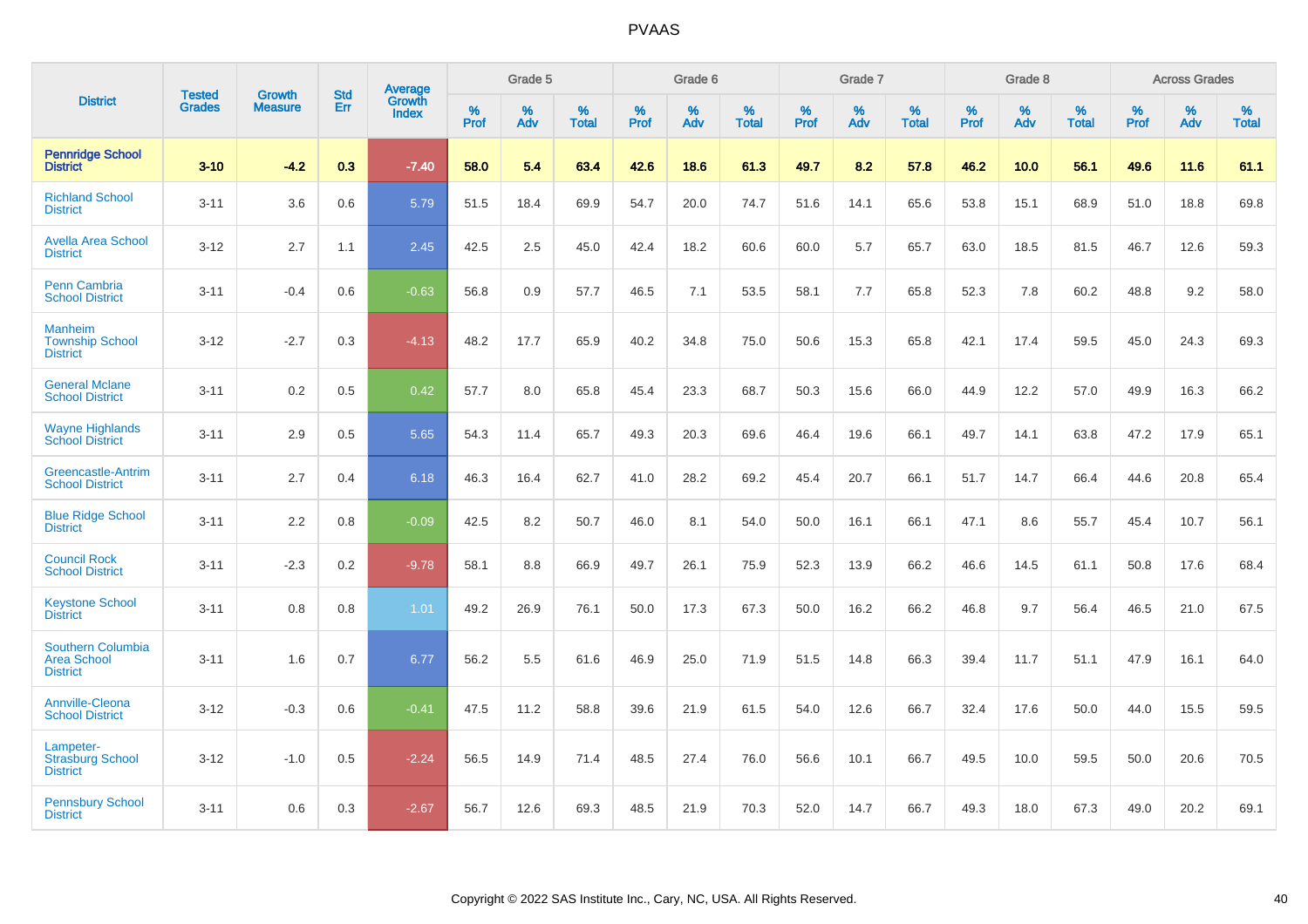|                                                          | <b>Tested</b> | <b>Growth</b>  | <b>Std</b> | Average                |              | Grade 5  |                   |              | Grade 6  |                   |              | Grade 7  |                   |              | Grade 8     |                   |              | <b>Across Grades</b> |                   |
|----------------------------------------------------------|---------------|----------------|------------|------------------------|--------------|----------|-------------------|--------------|----------|-------------------|--------------|----------|-------------------|--------------|-------------|-------------------|--------------|----------------------|-------------------|
| <b>District</b>                                          | <b>Grades</b> | <b>Measure</b> | Err        | Growth<br><b>Index</b> | $\%$<br>Prof | %<br>Adv | %<br><b>Total</b> | $\%$<br>Prof | %<br>Adv | %<br><b>Total</b> | $\%$<br>Prof | %<br>Adv | %<br><b>Total</b> | $\%$<br>Prof | $\%$<br>Adv | %<br><b>Total</b> | $\%$<br>Prof | $\%$<br>Adv          | %<br><b>Total</b> |
| <b>Pennridge School</b><br><b>District</b>               | $3 - 10$      | $-4.2$         | 0.3        | $-7.40$                | 58.0         | 5.4      | 63.4              | 42.6         | 18.6     | 61.3              | 49.7         | 8.2      | 57.8              | 46.2         | 10.0        | 56.1              | 49.6         | 11.6                 | 61.1              |
| <b>Derry Area School</b><br><b>District</b>              | $3 - 11$      | 2.2            | 0.6        | 3.78                   | 44.6         | 8.3      | 52.9              | 44.4         | 29.1     | 73.5              | 49.6         | 17.1     | 66.7              | 43.1         | 12.9        | 56.0              | 44.1         | 17.4                 | 61.5              |
| <b>Ferndale Area</b><br><b>School District</b>           | $3 - 10$      | 1.9            | 1.0        | 1.95                   | 43.2         | 4.6      | 47.7              | 46.3         | 14.6     | 61.0              | 61.5         | 5.1      | 66.7              | 54.4         | 4.4         | 58.7              | 46.1         | 10.6                 | 56.6              |
| <b>Muncy School</b><br><b>District</b>                   | $3 - 11$      | 0.3            | 0.7        | 2.39                   | 49.2         | 11.5     | 60.7              | 48.7         | 30.8     | 79.5              | 58.0         | 8.7      | 66.7              | 44.4         | 12.2        | 56.7              | 49.3         | 16.0                 | 65.3              |
| <b>Souderton Area</b><br><b>School District</b>          | $3 - 11$      | $-0.1$         | 0.3        | $-0.36$                | 56.4         | 17.7     | 74.1              | 48.0         | 16.2     | 64.2              | 56.6         | 10.1     | 66.8              | 47.3         | 11.1        | 58.4              | 50.2         | 17.4                 | 67.7              |
| <b>Hempfield Area</b><br><b>School District</b>          | $3 - 12$      | $-0.3$         | 0.3        | $-1.06$                | 55.2         | 8.7      | 63.9              | 41.4         | 20.3     | 61.6              | 52.8         | 14.0     | 66.8              | 50.0         | 12.4        | 62.4              | 48.7         | 16.2                 | 64.9              |
| <b>York Suburban</b><br><b>School District</b>           | $3 - 11$      | 0.5            | 0.5        | 0.99                   | 62.8         | 13.7     | 76.5              | 45.3         | 23.4     | 68.7              | 50.0         | 16.8     | 66.8              | 36.4         | 19.8        | 56.2              | 46.4         | 23.5                 | 70.0              |
| North Penn School<br><b>District</b>                     | $3 - 11$      | 1.5            | 0.2        | 9.67                   | 53.0         | 12.7     | 65.7              | 41.4         | 33.0     | 74.4              | 53.7         | 13.2     | 66.9              | 48.2         | 18.4        | 66.7              | 47.4         | 19.9                 | 67.3              |
| <b>Owen J Roberts</b><br><b>School District</b>          | $3 - 11$      | $-2.3$         | 0.3        | $-6.54$                | 59.8         | 15.0     | 74.8              | 41.4         | 38.7     | 80.1              | 56.3         | 10.6     | 67.0              | 51.6         | 11.0        | 62.6              | 50.6         | 21.3                 | 71.8              |
| <b>Redbank Valley</b><br><b>School District</b>          | $3 - 11$      | 2.3            | 0.7        | 3.22                   | 64.3         | 4.3      | 68.6              | 38.8         | 13.8     | 52.5              | 54.6         | 12.5     | 67.0              | 55.4         | 15.4        | 70.8              | 50.6         | 13.7                 | 64.4              |
| Springfield<br><b>Township School</b><br><b>District</b> | $3 - 11$      | $-1.2$         | 0.5        | $-2.35$                | 52.0         | 13.4     | 65.4              | 51.4         | 15.0     | 66.5              | 56.3         | 10.8     | 67.1              | 47.3         | 14.0        | 61.3              | 52.1         | 16.5                 | 68.6              |
| <b>West Chester Area</b><br><b>School District</b>       | $3 - 11$      | $-1.6$         | 0.3        | $-5.58$                | 58.7         | 13.5     | 72.2              | 51.5         | 23.7     | 75.1              | 53.1         | 14.1     | 67.2              | 57.3         | 13.9        | 71.2              | 52.6         | 21.5                 | 74.0              |
| <b>Avon Grove</b><br><b>Charter School</b>               | $3 - 11$      | 1.7            | 0.6        | 2.84                   | 53.3         | 4.9      | 58.2              | 47.4         | 18.2     | 65.7              | 51.1         | 16.3     | 67.4              | 38.6         | 9.9         | 48.5              | 42.6         | 14.8                 | 57.4              |
| <b>East Penn School</b><br><b>District</b>               | $3 - 11$      | 1.0            | 0.3        | 3.50                   | 59.9         | 7.4      | 67.3              | 45.2         | 18.0     | 63.2              | 52.5         | 15.0     | 67.5              | 53.3         | 14.4        | 67.7              | 49.9         | 15.8                 | 65.7              |
| <b>Methacton School</b><br><b>District</b>               | $3 - 11$      | 0.4            | 0.4        | 2.18                   | 64.7         | 8.3      | 73.0              | 54.9         | 21.0     | 75.9              | 56.6         | 11.2     | 67.8              | 49.7         | 21.0        | 70.7              | 55.3         | 17.3                 | 72.6              |
| <b>Parkland School</b><br><b>District</b>                | $3 - 11$      | $-2.9$         | 0.3        | $-10.53$               | 55.6         | 16.6     | 72.1              | 42.4         | 30.0     | 72.4              | 50.3         | 17.5     | 67.8              | 46.6         | 14.9        | 61.4              | 47.1         | 23.4                 | 70.5              |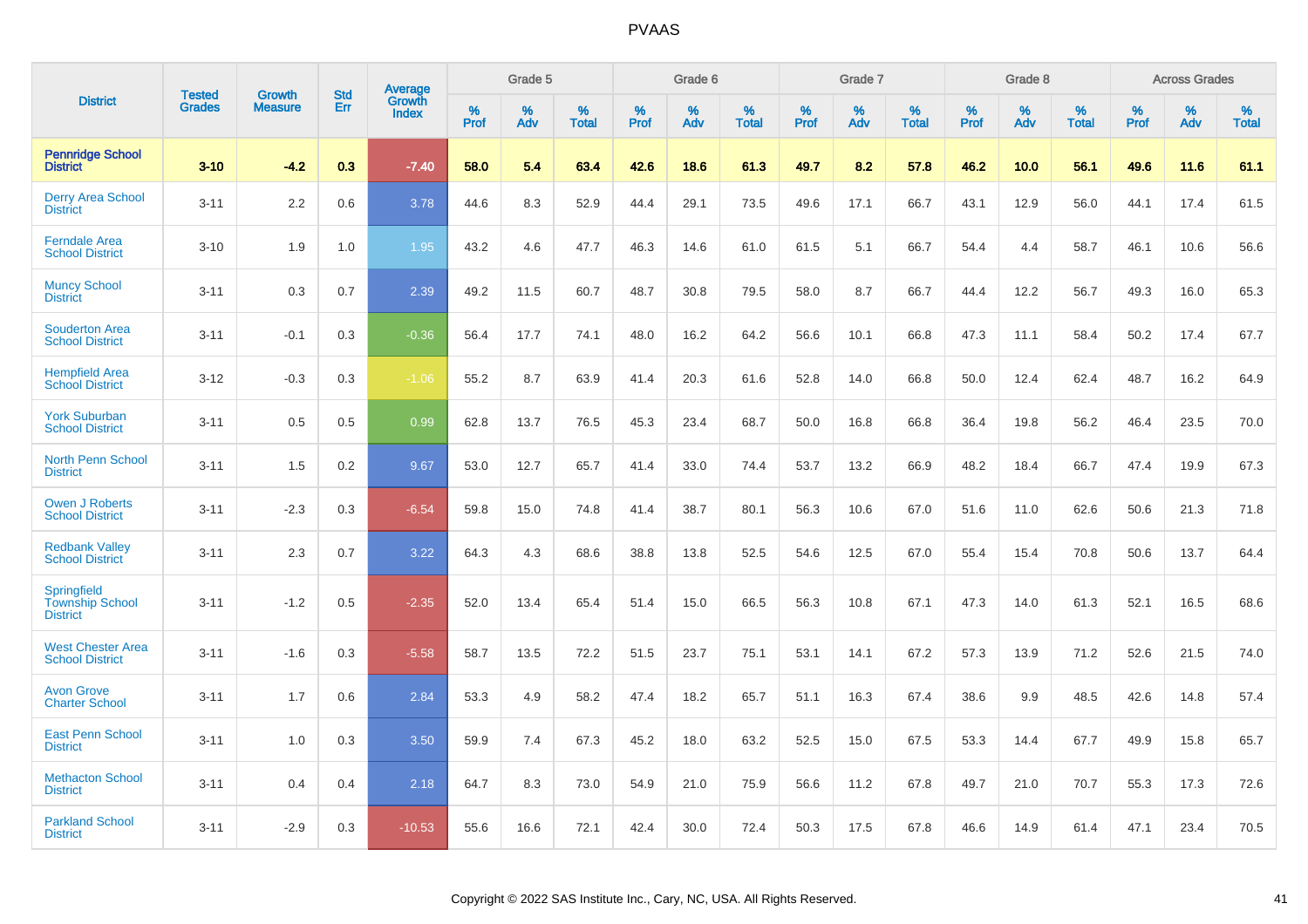|                                                                    | <b>Tested</b> | <b>Growth</b>  | <b>Std</b> | <b>Average</b>         |           | Grade 5  |                   |           | Grade 6  |                   |                  | Grade 7  |                   |           | Grade 8  |                   |           | <b>Across Grades</b> |                   |
|--------------------------------------------------------------------|---------------|----------------|------------|------------------------|-----------|----------|-------------------|-----------|----------|-------------------|------------------|----------|-------------------|-----------|----------|-------------------|-----------|----------------------|-------------------|
| <b>District</b>                                                    | <b>Grades</b> | <b>Measure</b> | Err        | Growth<br><b>Index</b> | %<br>Prof | %<br>Adv | %<br><b>Total</b> | %<br>Prof | %<br>Adv | %<br><b>Total</b> | %<br><b>Prof</b> | %<br>Adv | %<br><b>Total</b> | %<br>Prof | %<br>Adv | %<br><b>Total</b> | %<br>Prof | %<br>Adv             | %<br><b>Total</b> |
| <b>Pennridge School</b><br><b>District</b>                         | $3 - 10$      | $-4.2$         | 0.3        | $-7.40$                | 58.0      | 5.4      | 63.4              | 42.6      | 18.6     | 61.3              | 49.7             | 8.2      | 57.8              | 46.2      | 10.0     | 56.1              | 49.6      | 11.6                 | 61.1              |
| <b>Elizabeth Forward</b><br><b>School District</b>                 | $3 - 11$      | $-0.3$         | 0.5        | $-0.64$                | 55.7      | 11.4     | 67.0              | 47.5      | 18.5     | 66.0              | 56.9             | 11.1     | 68.0              | 50.9      | 6.3      | 57.1              | 51.2      | 14.0                 | 65.2              |
| Wallingford-<br><b>Swarthmore</b><br><b>School District</b>        | $3 - 10$      | $-1.1$         | 0.4        | $-2.14$                | 52.6      | 26.1     | 78.7              | 42.2      | 32.8     | 75.0              | 46.2             | 21.9     | 68.0              | 47.0      | 22.8     | 69.8              | 44.7      | 32.4                 | 77.2              |
| <b>East Lycoming</b><br><b>School District</b>                     | $3 - 11$      | $-0.6$         | 0.6        | $-1.07$                | 63.9      | 6.7      | 70.6              | 45.3      | 24.5     | 69.8              | 57.8             | 10.7     | 68.6              | 43.0      | 12.4     | 55.4              | 47.7      | 14.9                 | 62.6              |
| <b>Colonial School</b><br><b>District</b>                          | $3 - 11$      | 0.7            | 0.4        | 1.85                   | 55.2      | 20.3     | 75.4              | 43.0      | 38.9     | 81.8              | 49.7             | 19.2     | 68.9              | 52.2      | 17.0     | 69.2              | 47.2      | 26.2                 | 73.5              |
| <b>Mars Area School</b><br><b>District</b>                         | $3 - 10$      | $-1.1$         | 0.4        | $-2.41$                | 66.5      | 10.4     | 76.9              | 45.1      | 33.8     | 79.0              | 51.6             | 17.4     | 69.0              | 56.1      | 9.4      | 65.6              | 51.3      | 23.7                 | 75.1              |
| <b>Harbor Creek</b><br><b>School District</b>                      | $3 - 11$      | $-2.4$         | 0.5        | $-4.77$                | 61.7      | 20.8     | 82.5              | 37.4      | 36.3     | 73.7              | 55.9             | 13.3     | 69.2              | 45.4      | 12.3     | 57.8              | 48.7      | 24.9                 | 73.6              |
| <b>Camp Hill School</b><br><b>District</b>                         | $3 - 12$      | $-2.3$         | 0.7        | $-3.72$                | 65.4      | 17.3     | 82.7              | 53.3      | 8.0      | 61.3              | 63.7             | 5.5      | 69.2              | 49.6      | 15.3     | 64.9              | 52.7      | 18.6                 | 71.3              |
| <b>Line Mountain</b><br><b>School District</b>                     | $3 - 11$      | 5.9            | 0.7        | 8.01                   | 43.9      | 13.6     | 57.6              | 43.1      | 23.6     | 66.7              | 48.0             | 21.4     | 69.4              | 43.7      | 11.3     | 54.9              | 43.0      | 17.5                 | 60.5              |
| <b>Rockwood Area</b><br><b>School District</b>                     | $3 - 11$      | 1.8            | 0.9        | 2.02                   | 65.8      | 2.4      | 68.3              | 38.1      | 31.0     | 69.0              | 63.0             | 6.5      | 69.6              | 50.8      | 19.0     | 69.8              | 52.2      | 13.4                 | 65.7              |
| Canon-Mcmillan<br><b>School District</b>                           | $3 - 11$      | 2.0            | 0.3        | 5.77                   | 60.2      | 11.0     | 71.3              | 41.6      | 31.2     | 72.8              | 51.6             | 18.2     | 69.7              | 56.9      | 17.7     | 74.6              | 50.9      | 21.6                 | 72.5              |
| <b>Great Valley</b><br><b>School District</b>                      | $3 - 11$      | $-2.0$         | 0.4        | $-5.13$                | 57.8      | 13.0     | 70.8              | 43.6      | 32.2     | 75.8              | 53.2             | 16.6     | 69.8              | 56.6      | 18.4     | 75.0              | 50.6      | 21.7                 | 72.3              |
| <b>Lower Moreland</b><br><b>Township School</b><br><b>District</b> | $3 - 11$      | $-2.1$         | 0.5        | $-3.75$                | 53.0      | 10.2     | 63.2              | 50.0      | 25.9     | 75.9              | 55.2             | 14.7     | 69.9              | 48.8      | 18.8     | 67.6              | 51.2      | 19.3                 | 70.5              |
| <b>Avonworth School</b><br><b>District</b>                         | $3 - 10$      | $-0.8$         | 0.5        | $-1.38$                | 49.6      | 18.0     | 67.6              | 49.6      | 25.6     | 75.2              | 62.3             | 7.7      | 70.0              | 61.0      | 16.1     | 77.1              | 52.4      | 20.5                 | 72.8              |
| <b>Indiana Area</b><br><b>School District</b>                      | $3 - 11$      | 1.1            | 0.5        | 2.37                   | 57.2      | 12.8     | 70.0              | 37.5      | 22.5     | 60.0              | 53.6             | 16.6     | 70.2              | 52.0      | 16.3     | 68.4              | 49.3      | 18.5                 | 67.7              |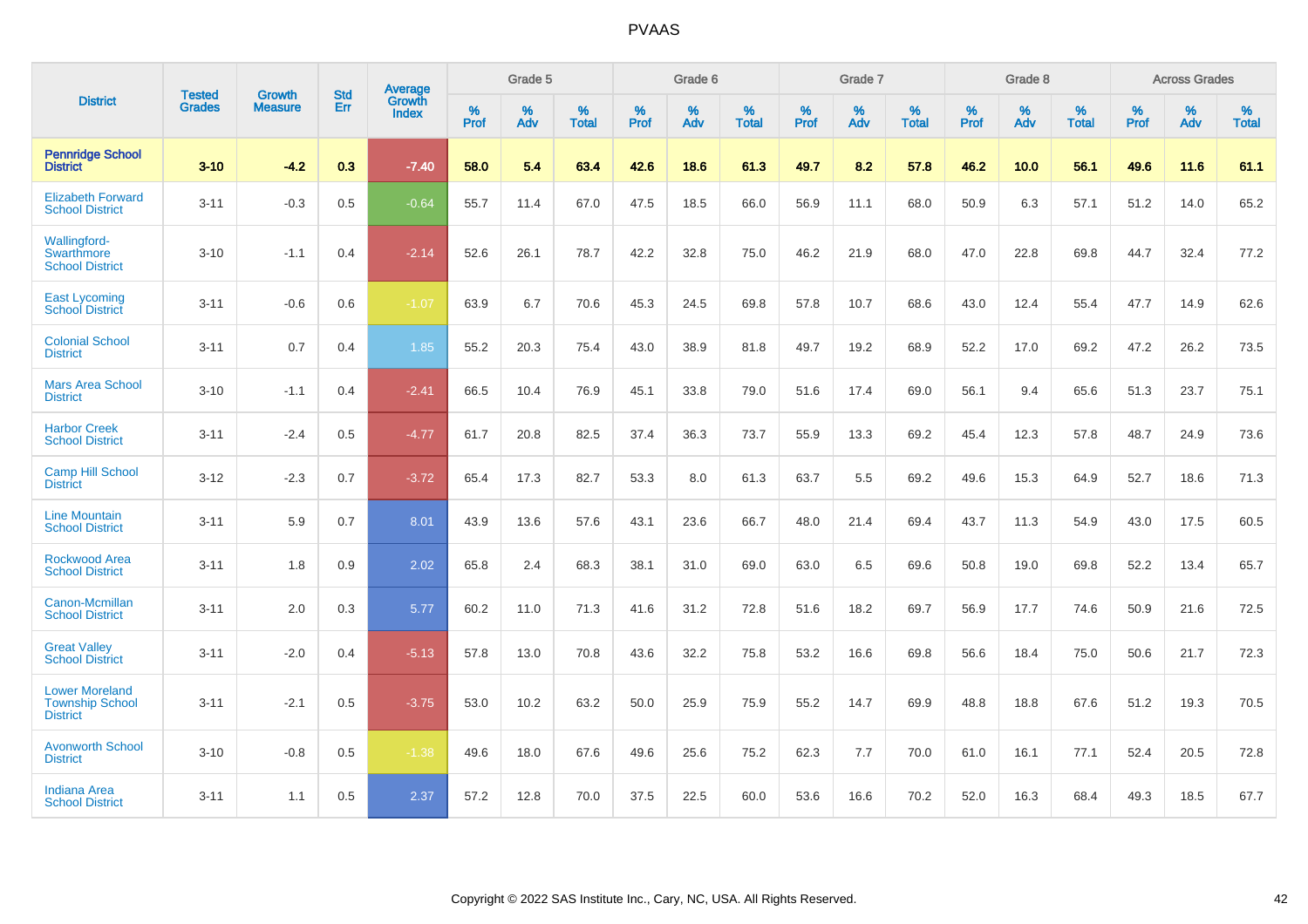|                                                                        | <b>Tested</b> | <b>Growth</b>  | <b>Std</b> | Average                       |           | Grade 5  |                   |           | Grade 6  |                   |           | Grade 7  |                   |           | Grade 8  |                   |           | <b>Across Grades</b> |                   |
|------------------------------------------------------------------------|---------------|----------------|------------|-------------------------------|-----------|----------|-------------------|-----------|----------|-------------------|-----------|----------|-------------------|-----------|----------|-------------------|-----------|----------------------|-------------------|
| <b>District</b>                                                        | <b>Grades</b> | <b>Measure</b> | <b>Err</b> | <b>Growth</b><br><b>Index</b> | %<br>Prof | %<br>Adv | %<br><b>Total</b> | %<br>Prof | %<br>Adv | %<br><b>Total</b> | %<br>Prof | %<br>Adv | %<br><b>Total</b> | %<br>Prof | %<br>Adv | %<br><b>Total</b> | %<br>Prof | %<br>Adv             | %<br><b>Total</b> |
| <b>Pennridge School</b><br><b>District</b>                             | $3 - 10$      | $-4.2$         | 0.3        | $-7.40$                       | 58.0      | 5.4      | 63.4              | 42.6      | 18.6     | 61.3              | 49.7      | 8.2      | 57.8              | 46.2      | 10.0     | 56.1              | 49.6      | 11.6                 | 61.1              |
| Philadelphia<br><b>Academy Charter</b><br><b>School</b>                | $3 - 11$      | 1.9            | 0.8        | 2.50                          | 42.3      | 9.0      | 51.3              | 48.0      | 28.6     | 76.6              | 51.5      | 19.1     | 70.6              | 42.6      | 16.7     | 59.3              | 45.5      | 14.9                 | 60.4              |
| <b>Cumberland Valley</b><br><b>School District</b>                     | $3 - 12$      | 0.2            | 0.2        | 0.07                          | 59.3      | 12.9     | 72.1              | 45.0      | 24.7     | 69.7              | 53.8      | 17.0     | 70.9              | 51.0      | 16.9     | 67.8              | 49.2      | 22.4                 | 71.6              |
| <b>Palisades School</b><br><b>District</b>                             | $3 - 11$      | 0.4            | 0.6        | 0.65                          | 53.1      | 13.5     | 66.7              | 48.5      | 19.2     | 67.7              | 60.2      | 10.7     | 70.9              | 43.2      | 9.1      | 52.3              | 48.5      | 17.4                 | 65.9              |
| <b>Laurel School</b><br><b>District</b>                                | $3 - 11$      | $-0.0$         | 0.7        | $-0.04$                       | 54.0      | 6.8      | 60.8              | 35.7      | 21.4     | 57.1              | 60.8      | 10.1     | 70.9              | 50.8      | 10.4     | 61.2              | 50.7      | 14.6                 | 65.3              |
| <b>Central Bucks</b><br><b>School District</b>                         | $3 - 11$      | $-1.3$         | 0.2        | $-4.69$                       | 57.2      | 12.0     | 69.2              | 48.3      | 28.7     | 76.9              | 54.3      | 16.8     | 71.0              | 51.5      | 17.5     | 69.0              | 51.5      | 19.8                 | 71.4              |
| <b>Freeport Area</b><br><b>School District</b>                         | $3 - 10$      | 0.2            | 0.6        | 0.30                          | 65.4      | 10.0     | 75.4              | 35.8      | 23.6     | 59.4              | 57.0      | 14.1     | 71.1              | 53.5      | 20.2     | 73.6              | 52.5      | 17.7                 | 70.1              |
| <b>Lincoln Park</b><br><b>Performing Arts</b><br><b>Charter School</b> | $7 - 11$      | $-3.9$         | 1.1        | $-3.56$                       |           |          |                   |           |          |                   | 66.1      | 5.4      | 71.4              | 59.8      | 17.2     | 77.0              | 62.2      | 12.6                 | 74.8              |
| Palmyra Area<br><b>School District</b>                                 | $3 - 11$      | $-0.7$         | 0.4        | $-1.68$                       | 54.6      | 19.4     | 74.0              | 44.9      | 24.2     | 69.1              | 58.9      | 12.6     | 71.5              | 53.4      | 10.9     | 64.3              | 49.8      | 21.3                 | 71.1              |
| <b>North Hills School</b><br><b>District</b>                           | $3 - 11$      | $-1.2$         | 0.4        | $-3.31$                       | 59.2      | 11.6     | 70.8              | 45.2      | 26.0     | 71.2              | 51.8      | 20.0     | 71.8              | 48.3      | 18.4     | 66.7              | 50.2      | 22.0                 | 72.3              |
| <b>Bentworth School</b><br><b>District</b>                             | $3 - 11$      | 2.1            | 0.7        | 2.98                          | 60.3      | 15.4     | 75.6              | 46.1      | 6.7      | 52.8              | 52.5      | 20.0     | 72.5              | 43.3      | 11.9     | 55.2              | 52.1      | 16.1                 | 68.2              |
| <b>MaST Community</b><br><b>Charter School</b>                         | $3 - 10$      | $-4.3$         | 0.6        | $-7.06$                       | 56.4      | 9.9      | 66.3              | 45.3      | 21.7     | 67.0              | 59.8      | 12.8     | 72.6              | 54.4      | 12.6     | 67.0              | 51.0      | 14.1                 | 65.2              |
| New Hope-<br><b>Solebury School</b><br><b>District</b>                 | $3 - 11$      | 2.7            | 0.6        | 4.24                          | 63.4      | 11.8     | 75.3              | 46.1      | 25.5     | 71.6              | 50.0      | 22.9     | 72.9              | 60.2      | 25.9     | 86.1              | 51.8      | 23.2                 | 75.0              |
| <b>Danville Area</b><br><b>School District</b>                         | $3 - 11$      | 2.1            | 0.5        | 4.02                          | 56.7      | 16.6     | 73.2              | 41.0      | 27.1     | 68.1              | 52.9      | 20.3     | 73.2              | 43.3      | 21.7     | 65.0              | 46.6      | 21.7                 | 68.3              |
| <b>Southern Lehigh</b><br><b>School District</b>                       | $3 - 11$      | 0.9            | 0.5        | 1.99                          | 57.9      | 13.1     | 71.0              | 37.4      | 44.8     | 82.2              | 55.9      | 17.4     | 73.2              | 56.4      | 16.7     | 73.1              | 51.9      | 24.2                 | 76.1              |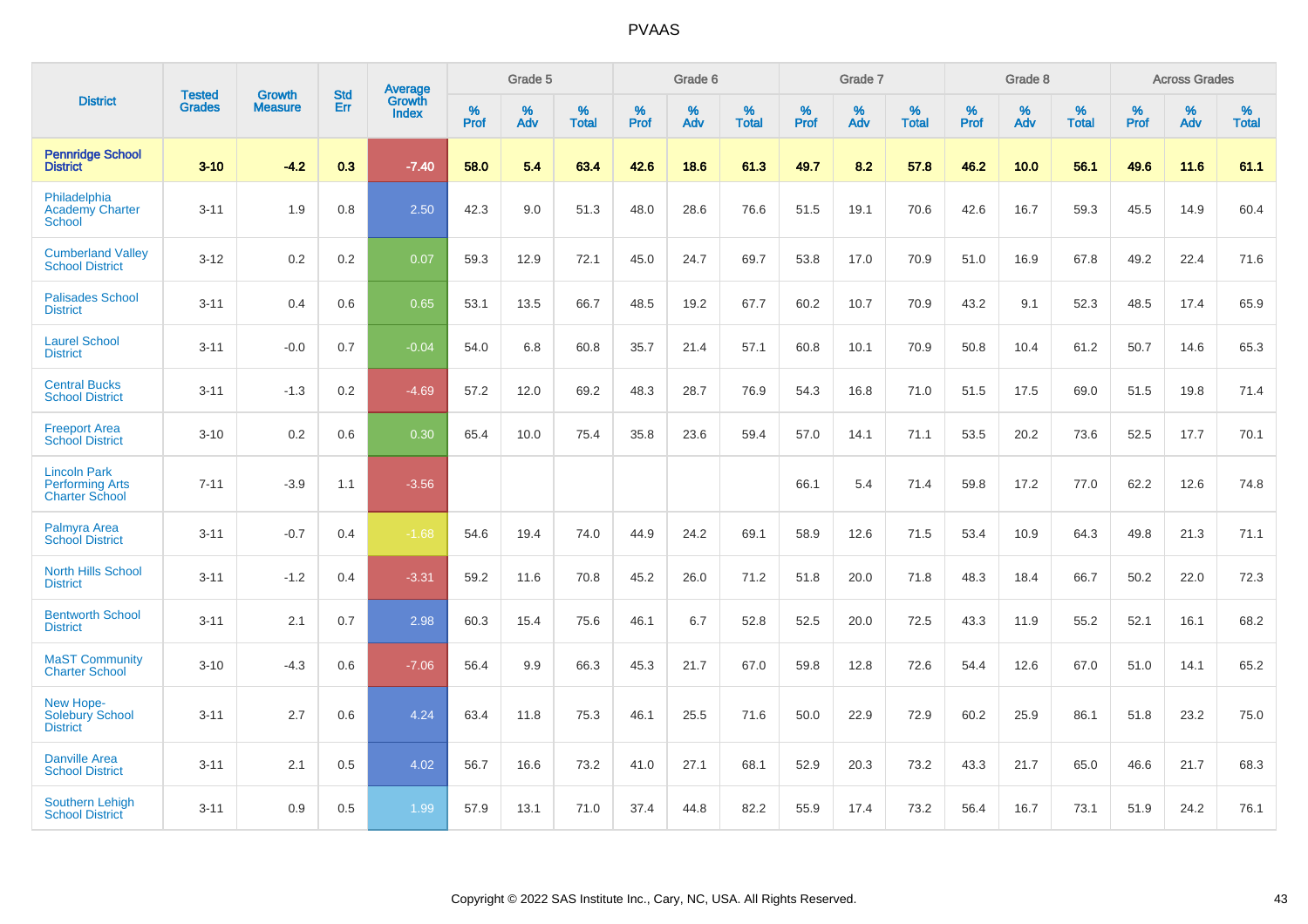|                                                                 | <b>Tested</b> | <b>Growth</b>  | <b>Std</b> | Average                |              | Grade 5  |                   |           | Grade 6  |                   |           | Grade 7  |                   |           | Grade 8  |                   |           | <b>Across Grades</b> |                   |
|-----------------------------------------------------------------|---------------|----------------|------------|------------------------|--------------|----------|-------------------|-----------|----------|-------------------|-----------|----------|-------------------|-----------|----------|-------------------|-----------|----------------------|-------------------|
| <b>District</b>                                                 | <b>Grades</b> | <b>Measure</b> | Err        | Growth<br><b>Index</b> | $\%$<br>Prof | %<br>Adv | %<br><b>Total</b> | %<br>Prof | %<br>Adv | %<br><b>Total</b> | %<br>Prof | %<br>Adv | %<br><b>Total</b> | %<br>Prof | %<br>Adv | %<br><b>Total</b> | %<br>Prof | %<br>Adv             | %<br><b>Total</b> |
| <b>Pennridge School</b><br><b>District</b>                      | $3 - 10$      | $-4.2$         | 0.3        | $-7.40$                | 58.0         | 5.4      | 63.4              | 42.6      | 18.6     | 61.3              | 49.7      | 8.2      | 57.8              | 46.2      | 10.0     | 56.1              | 49.6      | 11.6                 | 61.1              |
| <b>Central Columbia</b><br><b>School District</b>               | $3 - 12$      | 3.0            | 0.5        | 5.60                   | 58.7         | 17.3     | 76.0              | 32.1      | 33.6     | 65.7              | 56.3      | 16.9     | 73.2              | 53.8      | 24.1     | 77.9              | 48.9      | 24.7                 | 73.6              |
| <b>Fairview School</b><br><b>District</b>                       | $3 - 11$      | $-1.8$         | 0.5        | $-3.35$                | 61.9         | 9.5      | 71.4              | 47.8      | 30.6     | 78.4              | 46.6      | 26.7     | 73.3              | 55.9      | 16.9     | 72.8              | 50.8      | 23.7                 | 74.4              |
| <b>Eastern York</b><br><b>School District</b>                   | $3 - 11$      | 3.8            | 0.5        | 7.92                   | 50.9         | 9.2      | 60.1              | 49.3      | 23.0     | 72.3              | 49.4      | 23.9     | 73.3              | 50.0      | 16.1     | 66.1              | 48.6      | 16.2                 | 64.8              |
| <b>West Jefferson</b><br><b>Hills School District</b>           | $3 - 11$      | 0.0            | 0.4        | 0.03                   | 58.9         | 14.8     | 73.8              | 50.5      | 19.9     | 70.4              | 60.2      | 13.1     | 73.3              | 57.6      | 17.7     | 75.4              | 53.0      | 20.4                 | 73.4              |
| <b>Haverford</b><br><b>Township School</b><br><b>District</b>   | $3 - 11$      | 0.2            | 0.3        | $-2.60$                | 55.4         | 23.8     | 79.2              | 51.1      | 27.6     | 78.7              | 55.0      | 18.3     | 73.3              | 44.5      | 32.3     | 76.7              | 49.2      | 29.5                 | 78.6              |
| <b>Lewisburg Area</b><br><b>School District</b>                 | $3 - 11$      | 4.0            | 0.6        | 6.97                   | 53.1         | 21.2     | 74.3              | 38.8      | 38.8     | 77.7              | 42.6      | 30.9     | 73.5              | 43.0      | 31.1     | 74.1              | 44.8      | 30.1                 | 74.9              |
| Philadelphia<br><b>Performing Arts</b><br><b>Charter School</b> | $3-9$         | 4.0            | 0.8        | $-1.81$                | 42.9         | 9.1      | 52.0              | 54.6      | 18.2     | 72.7              | 52.9      | 20.7     | 73.6              | 58.8      | 11.8     | 70.6              | 50.6      | 15.6                 | 66.2              |
| <b>West Allegheny</b><br><b>School District</b>                 | $3 - 12$      | 0.3            | 0.4        | 0.75                   | 60.9         | 19.8     | 80.6              | 44.4      | 28.3     | 72.6              | 56.6      | 17.0     | 73.6              | 50.7      | 12.1     | 62.8              | 50.7      | 26.1                 | 76.8              |
| <b>Spring-Ford Area</b><br><b>School District</b>               | $3 - 11$      | 2.9            | 0.3        | 10.53                  | 62.0         | 13.4     | 75.4              | 51.9      | 27.2     | 79.1              | 52.7      | 21.3     | 74.0              | 52.4      | 21.8     | 74.2              | 51.9      | 24.7                 | 76.6              |
| <b>Franklin Regional</b><br><b>School District</b>              | $3 - 11$      | 1.8            | 0.4        | 4.20                   | 51.5         | 28.2     | 79.7              | 36.5      | 42.3     | 78.8              | 55.2      | 18.9     | 74.1              | 46.1      | 16.8     | 62.8              | 47.8      | 29.9                 | 77.6              |
| <b>Abington Heights</b><br><b>School District</b>               | $3 - 11$      | $-0.6$         | 0.5        | $-1.31$                | 57.0         | 8.7      | 65.6              | 50.7      | 19.1     | 69.8              | 63.6      | 10.7     | 74.3              |           |          |                   | 52.3      | 18.0                 | 70.3              |
| <b>Bethel Park School</b><br><b>District</b>                    | $3 - 11$      | 0.5            | 0.4        | 1.18                   | 59.3         | 14.8     | 74.2              | 44.6      | 30.2     | 74.9              | 57.6      | 17.0     | 74.5              | 54.5      | 19.6     | 74.1              | 52.1      | 24.5                 | 76.6              |
| <b>Avon Grove</b><br><b>School District</b>                     | $3 - 10$      | $-1.5$         | 0.4        | $-4.12$                | 48.2         | 14.6     | 62.9              | 44.6      | 18.7     | 63.3              | 59.8      | 14.8     | 74.6              | 46.8      | 16.7     | 63.5              | 46.7      | 15.4                 | 62.1              |
| <b>Hermitage School</b><br><b>District</b>                      | $3 - 12$      | 2.9            | 0.5        | 5.57                   | 52.9         | 7.9      | 60.7              | 33.3      | 40.3     | 73.6              | 50.4      | 24.5     | 74.8              | 51.0      | 19.3     | 70.3              | 47.0      | 22.0                 | 69.0              |
| <b>Grove City Area</b><br><b>School District</b>                | $3 - 12$      | 1.6            | 0.6        | 2.68                   | 45.0         | 21.0     | 66.0              | 36.9      | 23.8     | 60.7              | 58.9      | 16.1     | 75.0              | 47.1      | 12.6     | 59.7              | 45.7      | 20.1                 | 65.8              |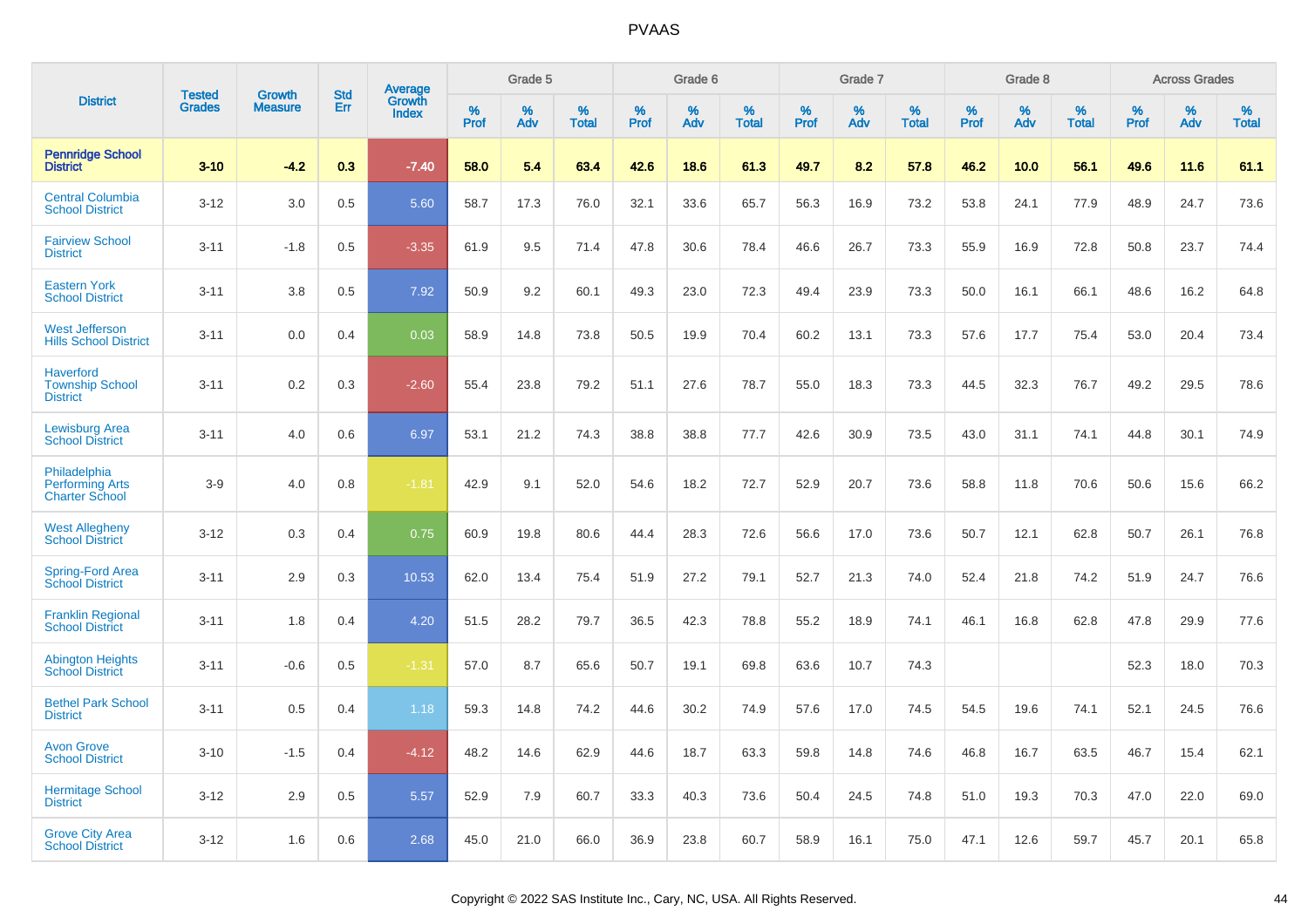|                                                                | <b>Tested</b> | <b>Growth</b>  | <b>Std</b> | Average                |                     | Grade 5  |                      |                     | Grade 6     |                      |              | Grade 7     |                   |              | Grade 8     |                   |              | <b>Across Grades</b> |                   |
|----------------------------------------------------------------|---------------|----------------|------------|------------------------|---------------------|----------|----------------------|---------------------|-------------|----------------------|--------------|-------------|-------------------|--------------|-------------|-------------------|--------------|----------------------|-------------------|
| <b>District</b>                                                | <b>Grades</b> | <b>Measure</b> | Err        | Growth<br><b>Index</b> | $\%$<br><b>Prof</b> | %<br>Adv | $\%$<br><b>Total</b> | $\%$<br><b>Prof</b> | $\%$<br>Adv | $\%$<br><b>Total</b> | $\%$<br>Prof | $\%$<br>Adv | %<br><b>Total</b> | $\%$<br>Prof | $\%$<br>Adv | %<br><b>Total</b> | $\%$<br>Prof | $\%$<br>Adv          | %<br><b>Total</b> |
| <b>Pennridge School</b><br><b>District</b>                     | $3 - 10$      | $-4.2$         | 0.3        | $-7.40$                | 58.0                | 5.4      | 63.4                 | 42.6                | 18.6        | 61.3                 | 49.7         | 8.2         | 57.8              | 46.2         | 10.0        | 56.1              | 49.6         | 11.6                 | 61.1              |
| <b>Pine-Richland</b><br><b>School District</b>                 | $3 - 11$      | $-3.0$         | 0.3        | $-8.46$                | 58.0                | 19.8     | 77.8                 | 55.8                | 26.4        | 82.2                 | 57.0         | 18.5        | 75.6              | 56.2         | 27.0        | 83.3              | 52.7         | 28.2                 | 80.9              |
| <b>Montour School</b><br><b>District</b>                       | $3 - 11$      | 2.4            | 0.5        | 5.10                   | 61.9                | 17.1     | 79.0                 | 49.0                | 25.0        | 74.0                 | 46.2         | 29.7        | 75.9              | 51.0         | 22.5        | 73.5              | 49.5         | 25.4                 | 74.9              |
| <b>Neshannock</b><br><b>Township School</b><br><b>District</b> | $3 - 10$      | $-3.2$         | 0.7        | $-4.58$                | 56.7                | 8.9      | 65.6                 | 57.4                | 20.6        | 77.9                 | 62.0         | 14.0        | 76.0              | 51.3         | 6.4         | 57.7              | 55.4         | 13.5                 | 68.9              |
| Wissahickon<br><b>School District</b>                          | $3 - 10$      | 2.9            | 0.3        | 1.29                   | 58.6                | 18.8     | 77.4                 | 42.2                | 37.2        | 79.4                 | 56.8         | 19.3        | 76.1              | 49.3         | 28.5        | 77.8              | 49.2         | 28.7                 | 77.9              |
| <b>Fox Chapel Area</b><br><b>School District</b>               | $3 - 11$      | 1.0            | 0.4        | 1.36                   | 54.0                | 36.5     | 90.5                 | 34.8                | 51.8        | 86.6                 | 50.0         | 27.0        | 77.0              | 52.9         | 31.4        | 84.3              | 42.6         | 42.9                 | 85.5              |
| North Pocono<br><b>School District</b>                         | $3 - 11$      | 0.3            | 0.6        | 0.52                   | 55.8                | 8.5      | 64.3                 | 57.8                | 12.1        | 69.8                 | 61.3         | 16.0        | 77.3              | 48.7         | 12.4        | 61.1              | 54.2         | 17.4                 | 71.6              |
| <b>State College Area</b><br><b>School District</b>            | $3 - 11$      | 1.7            | 0.4        | 4.53                   | 58.6                | 18.2     | 76.8                 | 47.1                | 26.1        | 73.2                 | 62.2         | 15.2        | 77.4              | 47.5         | 16.5        | 64.0              | 50.8         | 22.8                 | 73.6              |
| Downingtown Area<br><b>School District</b>                     | $3 - 11$      | $-0.3$         | 0.4        | $-0.85$                | 56.2                | 27.7     | 83.8                 | 42.9                | 39.9        | 82.8                 | 53.8         | 24.3        | 78.0              | 49.8         | 32.5        | 82.3              | 49.4         | 33.5                 | 82.9              |
| <b>Norwin School</b><br><b>District</b>                        | $3 - 11$      | $-0.6$         | 0.3        | $-1.62$                | 59.5                | 18.6     | 78.1                 | 40.9                | 36.6        | 77.4                 | 60.2         | 18.0        | 78.3              | 52.5         | 13.8        | 66.4              | 51.8         | 24.9                 | 76.7              |
| <b>Beaver Area</b><br><b>School District</b>                   | $3 - 10$      | $-1.0$         | 0.6        | $-1.67$                | 56.2                | 21.5     | 77.7                 | 40.0                | 48.3        | 88.3                 | 65.5         | 12.9        | 78.4              | 53.6         | 16.1        | 69.6              | 50.4         | 29.6                 | 79.9              |
| <b>Jenkintown School</b><br><b>District</b>                    | $3 - 11$      | 1.5            | 1.0        | 1.38                   | 68.0                | 8.0      | 76.0                 | 54.0                | 18.9        | 73.0                 | 42.9         | 35.7        | 78.6              | 60.6         | 21.2        | 81.8              | 53.1         | 25.8                 | 78.9              |
| <b>Rose Tree Media</b><br><b>School District</b>               | $3 - 10$      | 0.1            | 0.4        | 0.29                   | 62.5                | 14.0     | 76.5                 | 41.0                | 44.4        | 85.4                 | 51.8         | 27.0        | 78.8              | 56.2         | 22.8        | 79.0              | 51.9         | 27.9                 | 79.8              |
| <b>Quaker Valley</b><br><b>School District</b>                 | $3 - 11$      | 2.7            | 0.6        | 4.90                   | 56.0                | 24.1     | 80.1                 | 33.6                | 45.4        | 79.0                 | 53.5         | 25.7        | 79.2              | 57.6         | 23.5        | 81.1              | 47.9         | 33.9                 | 81.8              |
| Penn-Trafford<br><b>School District</b>                        | $3 - 11$      | 0.1            | 0.4        | 0.36                   | 59.8                | 20.9     | 80.7                 | 45.7                | 34.7        | 80.4                 | 56.2         | 23.2        | 79.4              | 54.3         | 14.9        | 69.1              | 51.0         | 27.6                 | 78.6              |
| <b>Springfield School</b><br><b>District</b>                   | $3 - 11$      | $-0.9$         | 0.4        | $-2.40$                | 58.3                | 23.8     | 82.1                 | 53.6                | 25.6        | 79.2                 | 58.6         | 20.9        | 79.5              | 51.5         | 18.2        | 69.7              | 52.1         | 26.9                 | 78.9              |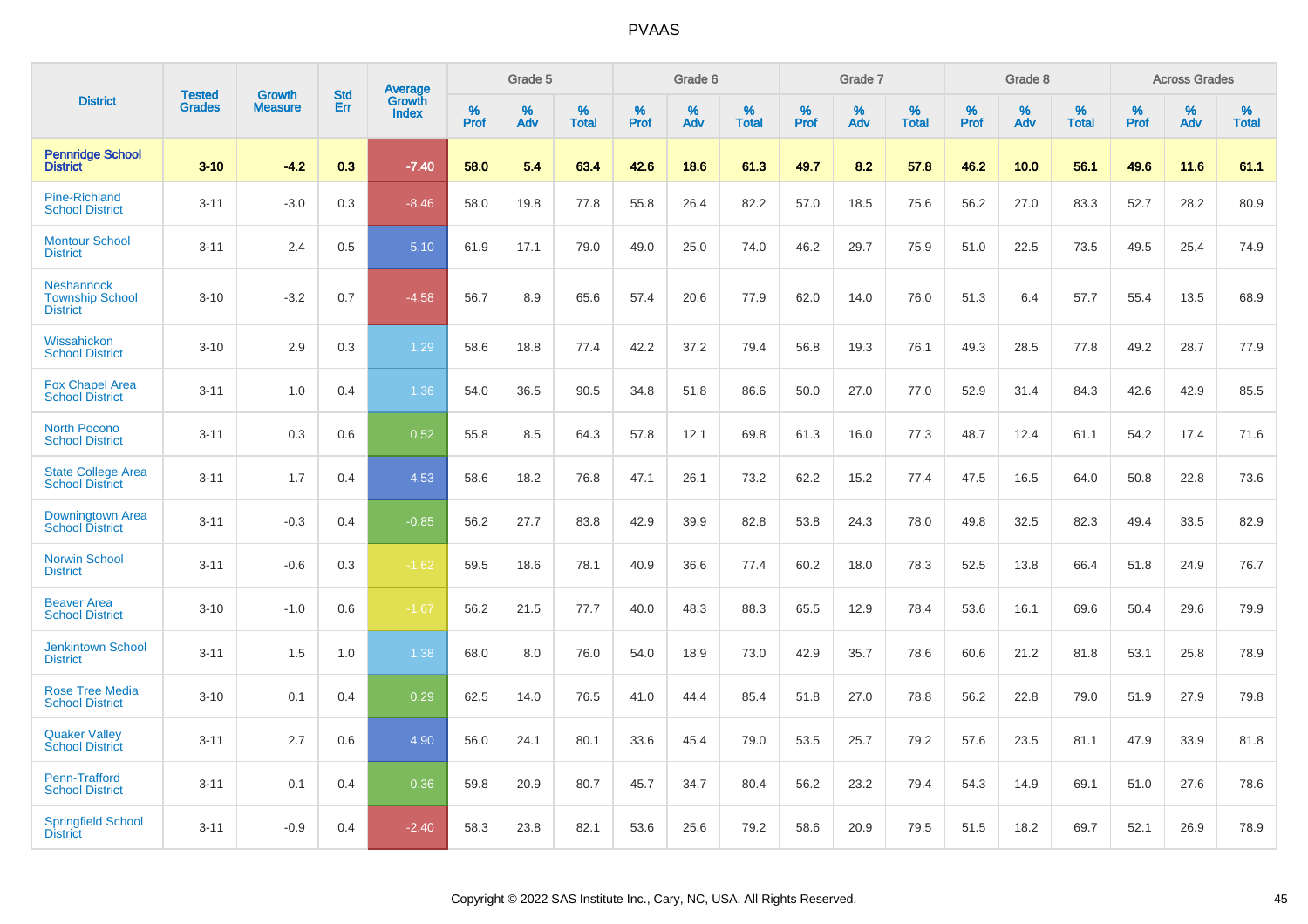|                                                                   | <b>Tested</b> | <b>Growth</b>  | <b>Std</b> | Average                |           | Grade 5  |                   |           | Grade 6  |                   |           | Grade 7  |                   |           | Grade 8  |                   |           | <b>Across Grades</b> |                   |
|-------------------------------------------------------------------|---------------|----------------|------------|------------------------|-----------|----------|-------------------|-----------|----------|-------------------|-----------|----------|-------------------|-----------|----------|-------------------|-----------|----------------------|-------------------|
| <b>District</b>                                                   | <b>Grades</b> | <b>Measure</b> | Err        | Growth<br><b>Index</b> | %<br>Prof | %<br>Adv | %<br><b>Total</b> | %<br>Prof | %<br>Adv | %<br><b>Total</b> | %<br>Prof | %<br>Adv | %<br><b>Total</b> | %<br>Prof | %<br>Adv | %<br><b>Total</b> | %<br>Prof | %<br>Adv             | %<br><b>Total</b> |
| <b>Pennridge School</b><br><b>District</b>                        | $3 - 10$      | $-4.2$         | 0.3        | $-7.40$                | 58.0      | 5.4      | 63.4              | 42.6      | 18.6     | 61.3              | 49.7      | 8.2      | 57.8              | 46.2      | 10.0     | 56.1              | 49.6      | 11.6                 | 61.1              |
| <b>Upper Dublin</b><br><b>School District</b>                     | $3 - 12$      | 2.0            | 0.4        | 0.86                   | 62.0      | 16.3     | 78.3              | 45.4      | 34.4     | 79.8              | 59.5      | 20.0     | 79.5              | 55.3      | 21.9     | 77.2              | 51.4      | 27.8                 | 79.3              |
| <b>Radnor Township</b><br><b>School District</b>                  | $3 - 12$      | 1.9            | 0.4        | 4.23                   | 54.7      | 29.0     | 83.7              | 53.9      | 37.8     | 91.7              | 48.0      | 32.3     | 80.3              | 51.4      | 36.7     | 88.1              | 49.6      | 36.7                 | 86.4              |
| Conemaugh<br><b>Township Area</b><br><b>School District</b>       | $3 - 12$      | 2.5            | 0.8        | 3.18                   | 53.2      | 22.6     | 75.8              | 36.1      | 36.1     | 72.1              | 62.5      | 18.1     | 80.6              | 50.7      | 16.4     | 67.1              | 50.9      | 24.8                 | 75.7              |
| <b>North Allegheny</b><br><b>School District</b>                  | $3 - 11$      | 1.3            | 0.3        | 5.13                   | 55.4      | 31.5     | 87.0              | 44.4      | 33.0     | 77.4              | 51.9      | 28.9     | 80.8              | 55.5      | 24.5     | 80.0              | 48.3      | 33.7                 | 82.0              |
| <b>Hampton Township</b><br><b>School District</b>                 | $3 - 11$      | 1.7            | 0.5        | 3.60                   | 50.3      | 30.7     | 81.0              | 35.6      | 44.2     | 79.8              | 54.6      | 26.3     | 81.0              | 46.9      | 34.3     | 81.1              | 44.1      | 38.5                 | 82.7              |
| <b>Unionville-Chadds</b><br><b>Ford School</b><br><b>District</b> | $3 - 11$      | 0.8            | 0.4        | 2.19                   | 61.2      | 24.6     | 85.8              | 48.8      | 36.0     | 84.8              | 54.4      | 26.8     | 81.2              | 45.3      | 38.9     | 84.2              | 48.0      | 37.1                 | 85.2              |
| Mt Lebanon<br><b>School District</b>                              | $3 - 11$      | 0.4            | 0.4        | 1.19                   | 60.1      | 27.2     | 87.2              | 39.7      | 50.2     | 89.8              | 46.8      | 35.3     | 82.2              | 52.4      | 35.7     | 88.1              | 48.2      | 38.9                 | 87.0              |
| <b>South Fayette</b><br><b>Township School</b><br><b>District</b> | $3 - 11$      | 1.9            | 0.4        | 4.89                   | 60.2      | 23.2     | 83.4              | 44.7      | 39.0     | 83.7              | 56.4      | 27.0     | 83.4              | 46.8      | 40.6     | 87.4              | 49.6      | 35.9                 | 85.4              |
| <b>Peters Township</b><br><b>School District</b>                  | $3 - 11$      | $-0.2$         | 0.4        | $-0.46$                | 62.9      | 24.3     | 87.3              | 48.1      | 33.6     | 81.7              | 57.8      | 25.7     | 83.5              | 63.8      | 20.1     | 83.9              | 52.4      | 33.7                 | 86.1              |
| <b>Lower Merion</b><br><b>School District</b>                     | $3 - 11$      | 1.5            | 0.3        | $-0.35$                | 56.1      | 29.4     | 85.5              | 43.9      | 40.6     | 84.5              | 54.5      | 29.1     | 83.6              | 49.4      | 29.4     | 78.8              | 47.8      | 36.9                 | 84.6              |
| Tredyffrin-<br><b>Easttown School</b><br><b>District</b>          | $3 - 10$      | 0.5            | 0.4        | 1.21                   | 65.0      | 22.0     | 87.0              | 47.7      | 39.5     | 87.2              | 56.5      | 29.3     | 85.8              | 48.6      | 39.7     | 88.4              | 52.0      | 36.6                 | 88.6              |
| <b>Infinity Charter</b><br><b>School</b>                          | $3 - 8$       | $-0.5$         | 1.3        | $-0.40$                | 72.7      | 22.7     | 95.4              | 50.0      | 38.5     | 88.5              | 62.5      | 25.0     | 87.5              | 68.2      | 18.2     | 86.4              | 56.6      | 31.5                 | 88.1              |
| <b>Derry Township</b><br><b>School District</b>                   | $3 - 10$      | $-1.3$         | 1.3        | $-0.99$                | 57.1      | 20.9     | 78.0              | 38.2      | 44.1     | 82.4              | 66.7      | 20.8     | 87.5              | 46.7      | 53.3     | 100.0             | 49.1      | 29.0                 | 78.2              |
| <b>Upper Saint Clair</b><br><b>School District</b>                | $3 - 11$      | 2.6            | 0.4        | 6.77                   | 49.8      | 35.9     | 85.7              | 47.4      | 39.0     | 86.5              | 58.5      | 31.1     | 89.6              | 48.7      | 42.2     | 90.9              | 46.0      | 42.0                 | 88.0              |